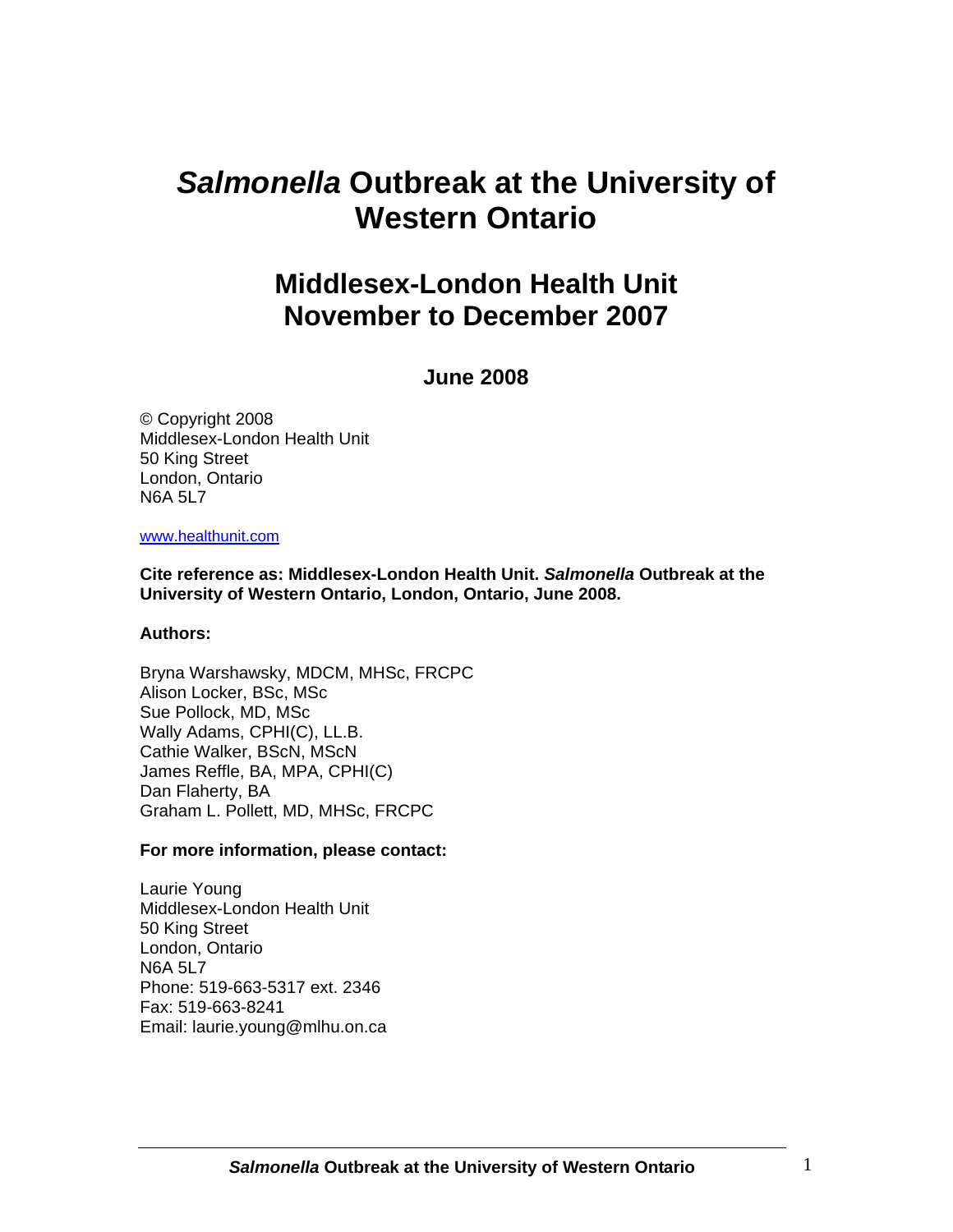### **Dedication**

We would like to acknowledge the expertise, dedication and commitment of Dr. Tom MacFarlane, Director of Health Services at The University of Western Ontario (UWO), who passed away on December 14, 2007. During this outbreak and during his career at UWO, Dr. MacFarlane was always there to do the best for the students and staff members he served. He will be very much missed.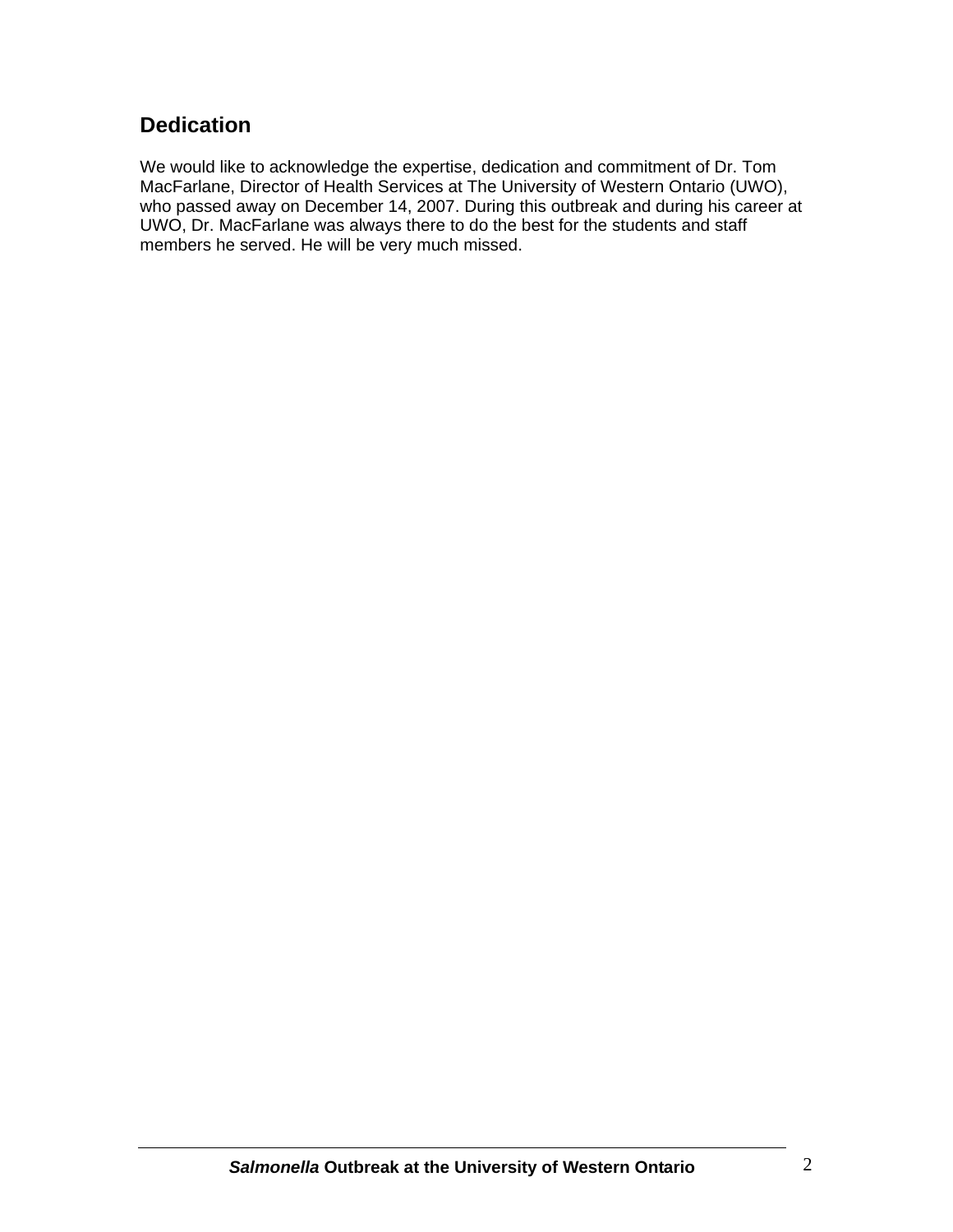## **Table of Contents**

| C-5) The University of Western Ontario, Centre Spot and the Pita Outlet 19 |  |
|----------------------------------------------------------------------------|--|
|                                                                            |  |
|                                                                            |  |
|                                                                            |  |
|                                                                            |  |
|                                                                            |  |
|                                                                            |  |
|                                                                            |  |
|                                                                            |  |
|                                                                            |  |
|                                                                            |  |
|                                                                            |  |
|                                                                            |  |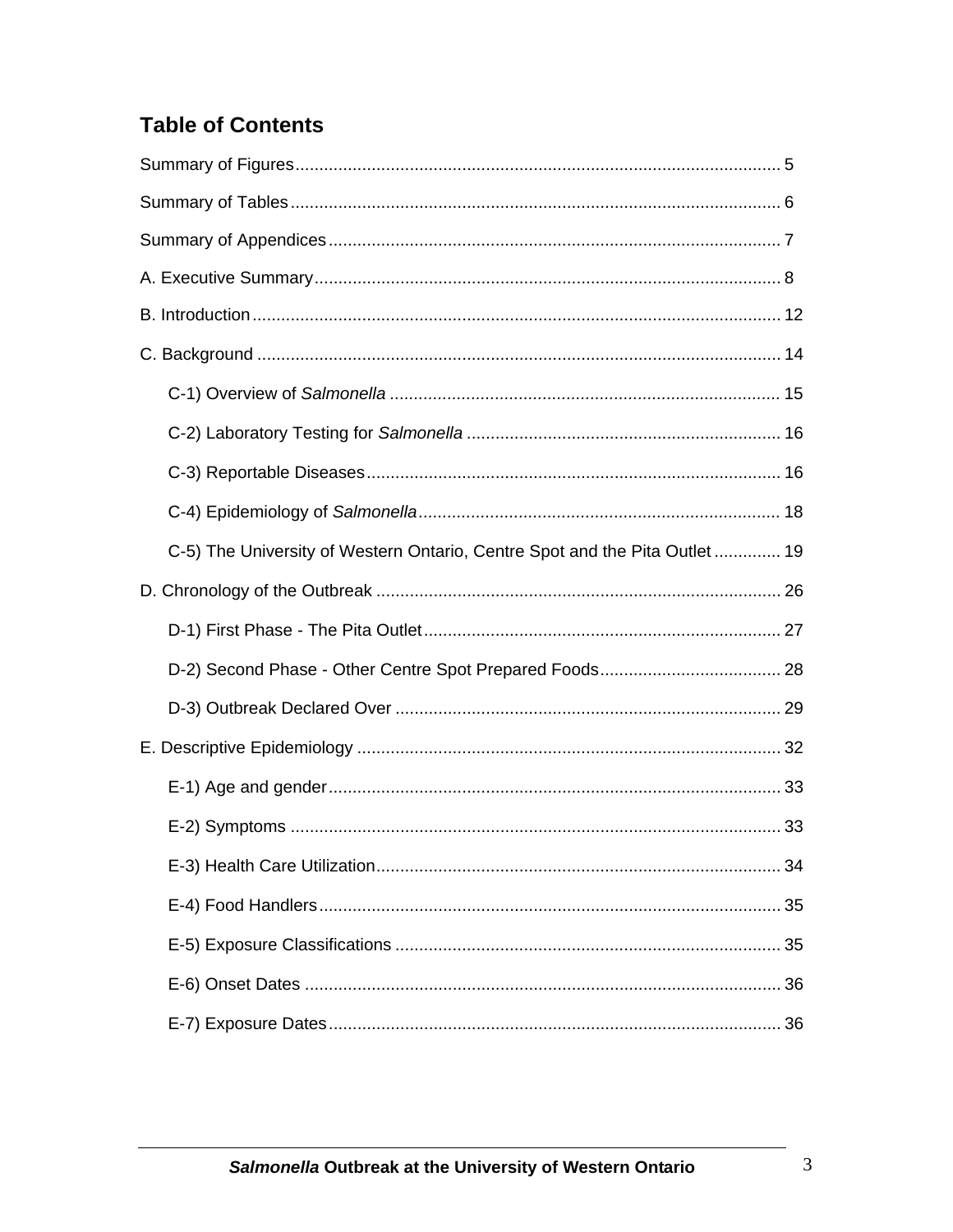| F. |                                                                              |  |
|----|------------------------------------------------------------------------------|--|
|    |                                                                              |  |
|    | F-2) Recommendations to Improve Food Handling Practices  43                  |  |
|    |                                                                              |  |
|    |                                                                              |  |
|    |                                                                              |  |
|    | G-3) Comparing the Cases to Available Computerized Information Related to    |  |
|    | G-4) Case-Control Epidemiologic Study Regarding the Pita Outlet 52           |  |
|    | H. Case-Control Epidemiologic Study Regarding the Consumption of Centre Spot |  |
| L. |                                                                              |  |
| J. |                                                                              |  |
|    |                                                                              |  |
|    |                                                                              |  |
|    |                                                                              |  |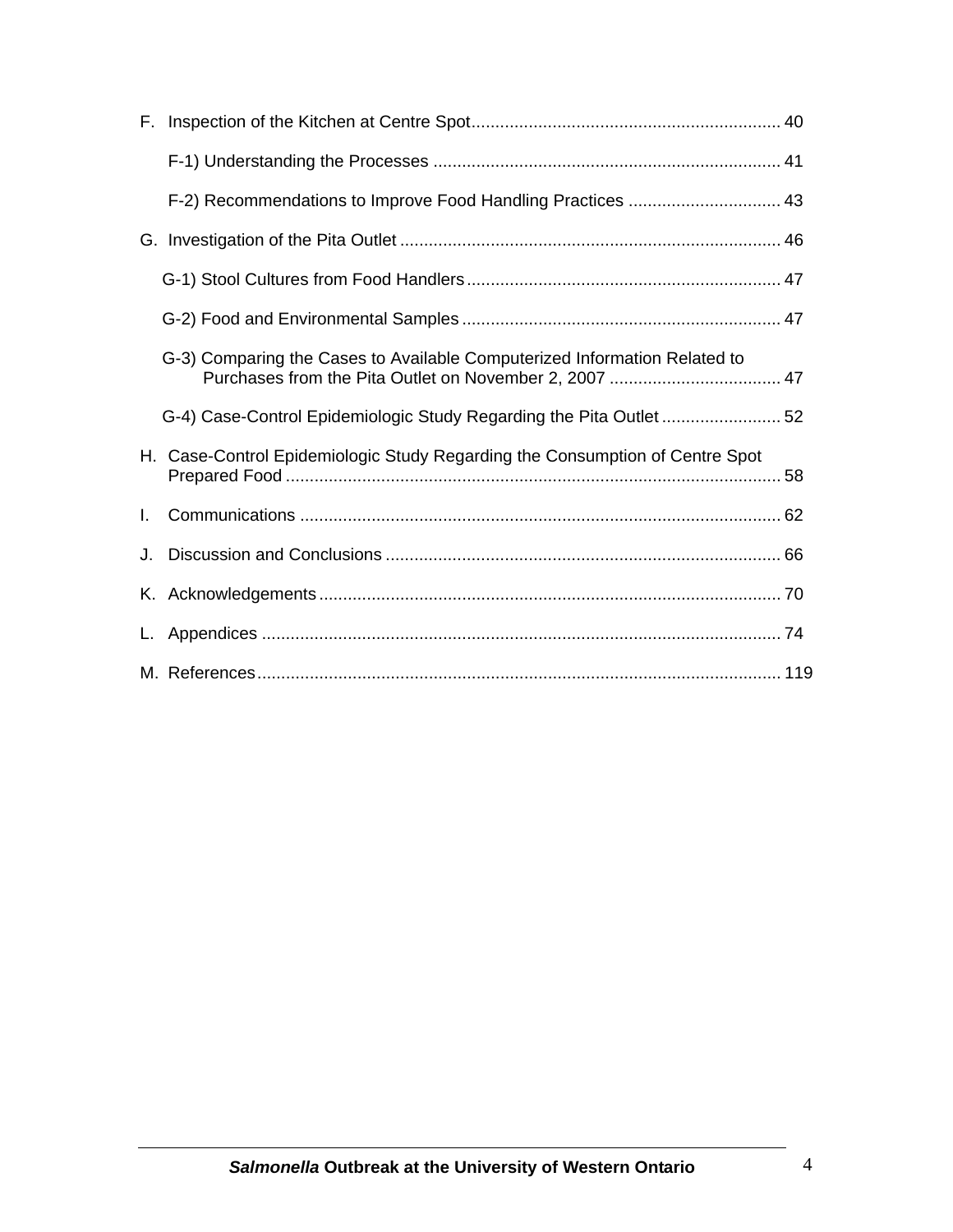## **Summary of Figures**

| Figure 1: Cases of Salmonella by Year, Middlesex-London, 1997-2006  21            |  |
|-----------------------------------------------------------------------------------|--|
| Figure 2: Average Rates of Salmonella by Age and Gender, Middlesex-London,        |  |
| Figure 3: Average Number of Salmonella Cases per Month, Middlesex-London,         |  |
|                                                                                   |  |
| Figure 5: Approximate Number of Laboratory-Confirmed Cases Reported per Day  30   |  |
| Figure 6: Onset Dates of 90 Laboratory-Confirmed Salmonella typhimurium Cases  38 |  |
| Figure 7: Exposure Dates Laboratory-Confirmed Cases Pita Outlet and Centre        |  |
| Figure 8: Exposure Dates for Pita Outlet, Laboratory-Confirmed and                |  |
| Figure 9: Exposure Dates for Pita Outlet, Laboratory-Confirmed and                |  |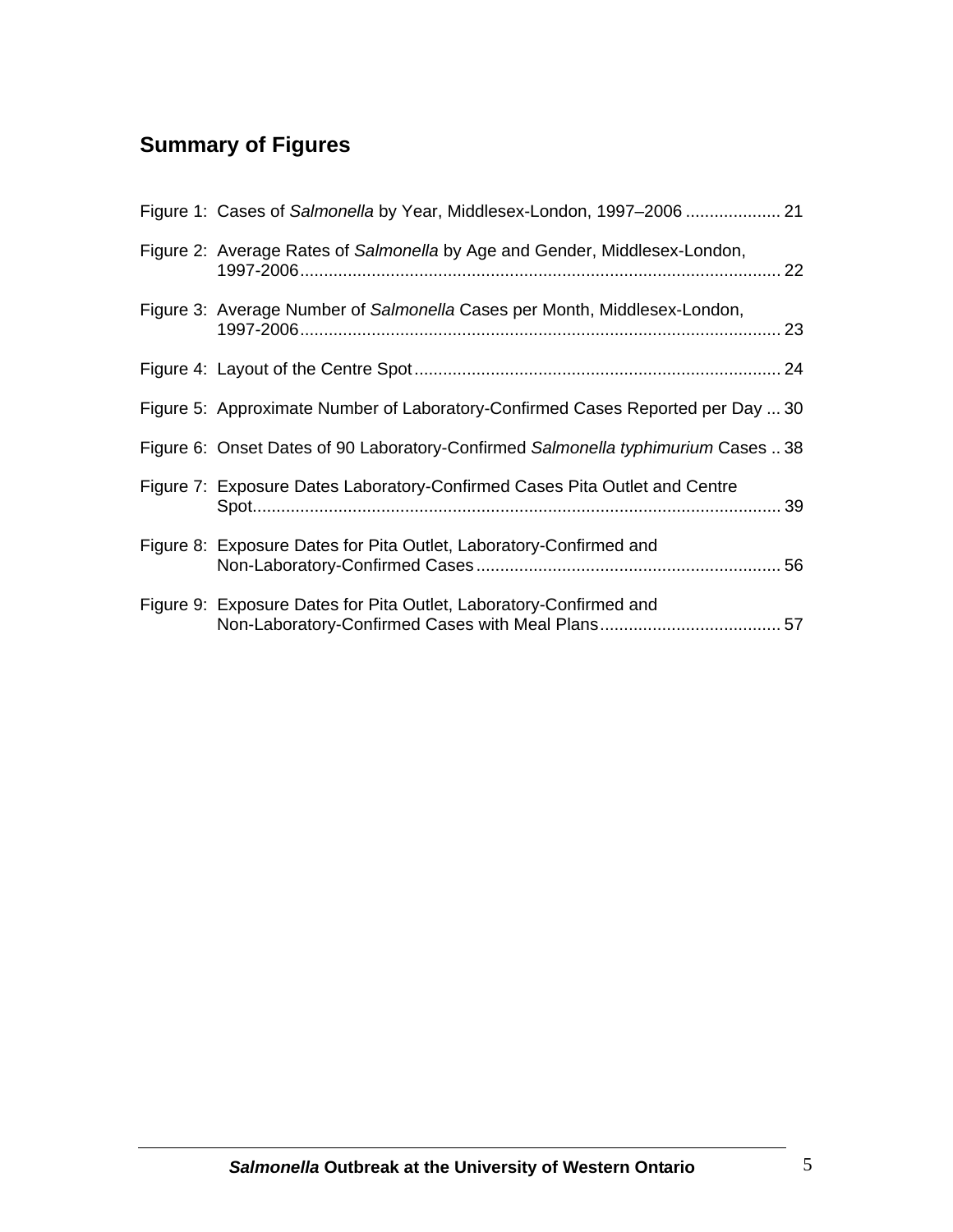## **Summary of Tables**

| Table 1: Number and Percentage of Laboratory-Confirmed Cases Reporting        |    |
|-------------------------------------------------------------------------------|----|
| Table 2: Number and Percentage of Laboratory-Confirmed Cases Seeking          | 34 |
| Table 3: Number and Percentage of Laboratory-Confirmed Cases by Exposure      |    |
| Table 4: November 2, 2007 Purchase Times for Cases with Meal Plans            |    |
| Table 5: November 2, 2007 Meals Purchased by Cases with Meal Plans            |    |
| Table 6: November 2, 2007 Meals Purchased by Cases Compared to Sales          |    |
| Table 7: Age and Gender Distribution in the Pita Outlet Case-Control Study 54 |    |
| Table 8: Time of Food Purchases from Pita Outlet Comparing Questionnaire      |    |
|                                                                               |    |
| Table 10: Food Items that Were (or Almost Were) Statistically More Likely to  |    |
| Table 11: Age and Gender Distribution in Centre Spot Case-Control Study  60   |    |
| Table 12: Comparison of Cases and Controls who Regularly Eat Centre Spot      |    |
|                                                                               |    |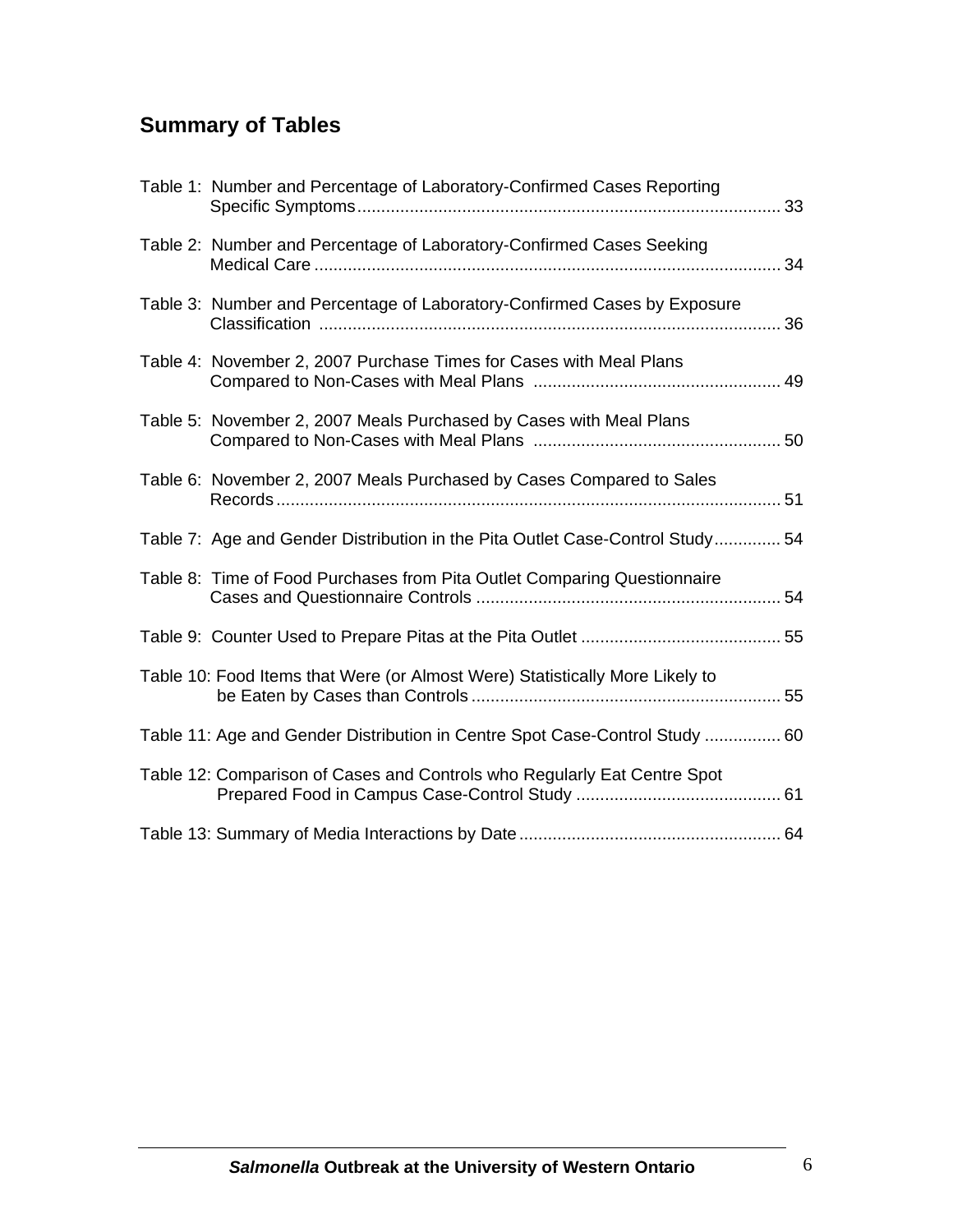## **Summary of Appendices**

| Appendix C: Questionnaire for III Individuals (Case Questionnaire) in Pita    |  |
|-------------------------------------------------------------------------------|--|
| Appendix D: Questionnaire for Well Individuals (Control Questionnaire) in     |  |
| Appendix E: Detailed Food Analysis from Pita Outlet Case-Control Study 93     |  |
| Appendix F: Questionnaire for III Individuals (Case Questionnaire) for Campus |  |
| Appendix G: Questionnaire for Well Individuals (Control Questionnaire) for    |  |
| Appendix H: Detailed Food Outlet Analysis from Campus Consumption             |  |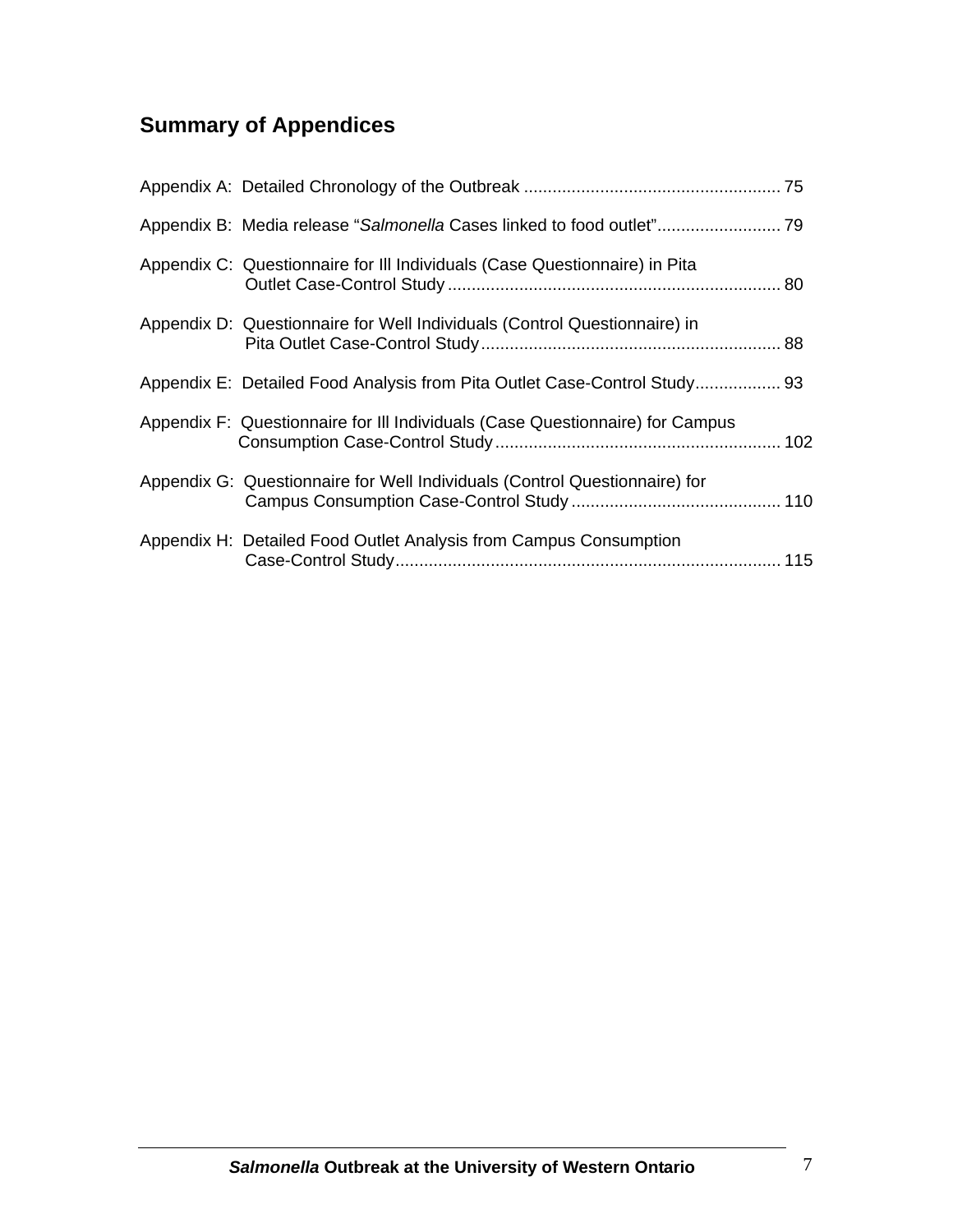## **SECTION A**

## **Executive Summary**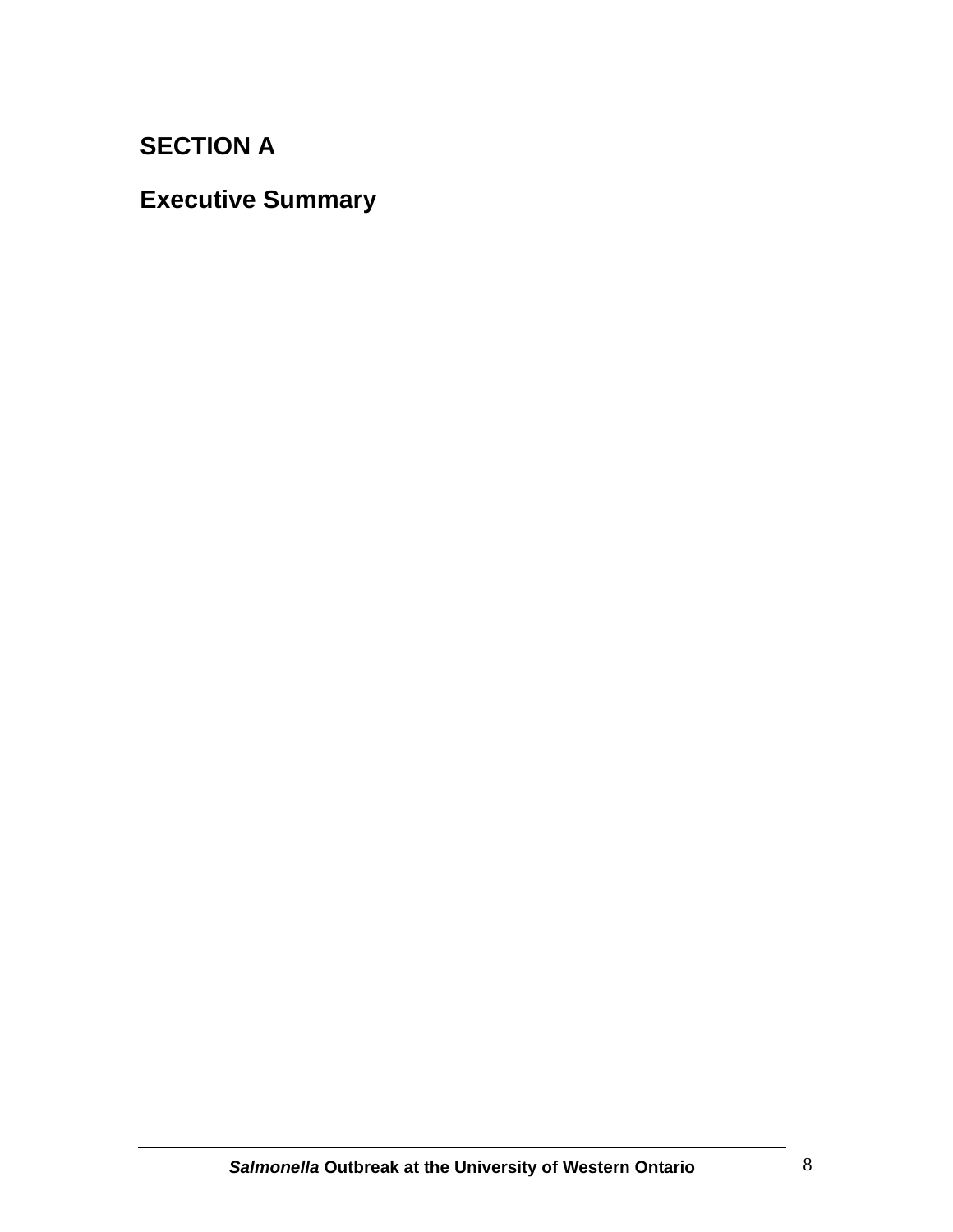### **A. Executive Summary**

*Salmonella* is a bacterial infection that causes gastrointestinal illness characterized by diarrhea, which can sometimes be bloody, fever, headache, abdominal pain, nausea and occasionally vomiting. It is spread through the consumption of food or drinks that have been contaminated with the feces of animals, birds or reptiles and can be transmitted from one person to another. Illness usually lasts four to seven days and is more severe in the very young, very old and those with underlying medical conditions.

*Salmonella* is a reportable disease under the Ontario Health Protection and Promotion Act, which means that doctors, nurses, hospitals and other designated groups must report to public health when they know or suspect an individual has *Salmonella*. In Middlesex-London, an average of 71 laboratory-confirmed cases of *Salmonella* are reported per year. In most Novembers, the month when this outbreak occurred, an average of 3.1 *Salmonella* reports are received by the Middlesex-London Health Unit (MLHU).

On November 8, 2007, the MLHU received six laboratory-confirmed cases of *Salmonella* within one hour, followed by a report from a local hospital of 12 ill individuals who had presented to their emergency department with symptoms compatible with *Salmonella*. Investigation of this unusual cluster of cases revealed that all the laboratory-confirmed cases were University of Western Ontario (UWO) students and most had eaten at a pita outlet located in the University Community Centre (UCC) food court, referred to as Centre Spot. The date of exposure mentioned by most cases was November 2, 2007. Based on an inspection of the pita outlet on November 9, and the fact that no food from November 2 remained at the outlet, the outlet was allowed to continue to operate.

Following a media release on November 10, 2007, UWO students and staff who had symptoms compatible with *Salmonella* also began calling the MLHU to report their illness. Additional laboratory-confirmed cases were received from November 9-15, 2007, the vast majority of whom reported eating at the pita outlet on or around November 2, 2007.

On November 12, 2007, based on investigation of two ill individuals, the suspicion was raised that the outbreak extended beyond the pita outlet. These individuals had not eaten food from the pita outlet but instead had eaten food from Lifestyles Refrigerators. Lifestyles Refrigerators are located in buildings across campus and contain sandwiches and salads prepared during the night by an operation called the "Production Centre" using the Centre Spot kitchen.

On November 13, 2007, intensive inspection of the Centre Spot kitchen began. The suspicion of the broader outbreak was confirmed on November 16, 2007 when 10 laboratory-confirmed cases received by the MLHU did not report eating food from the pita outlet. Instead, these 10 cases reported eating food from Lifestyles Refrigerators or from the other food outlets located in the Centre Spot food court, mostly during the week of November 5-9, 2007. These other food outlets, along with the pita outlet and Production Centre, shared the common kitchen at Centre Spot.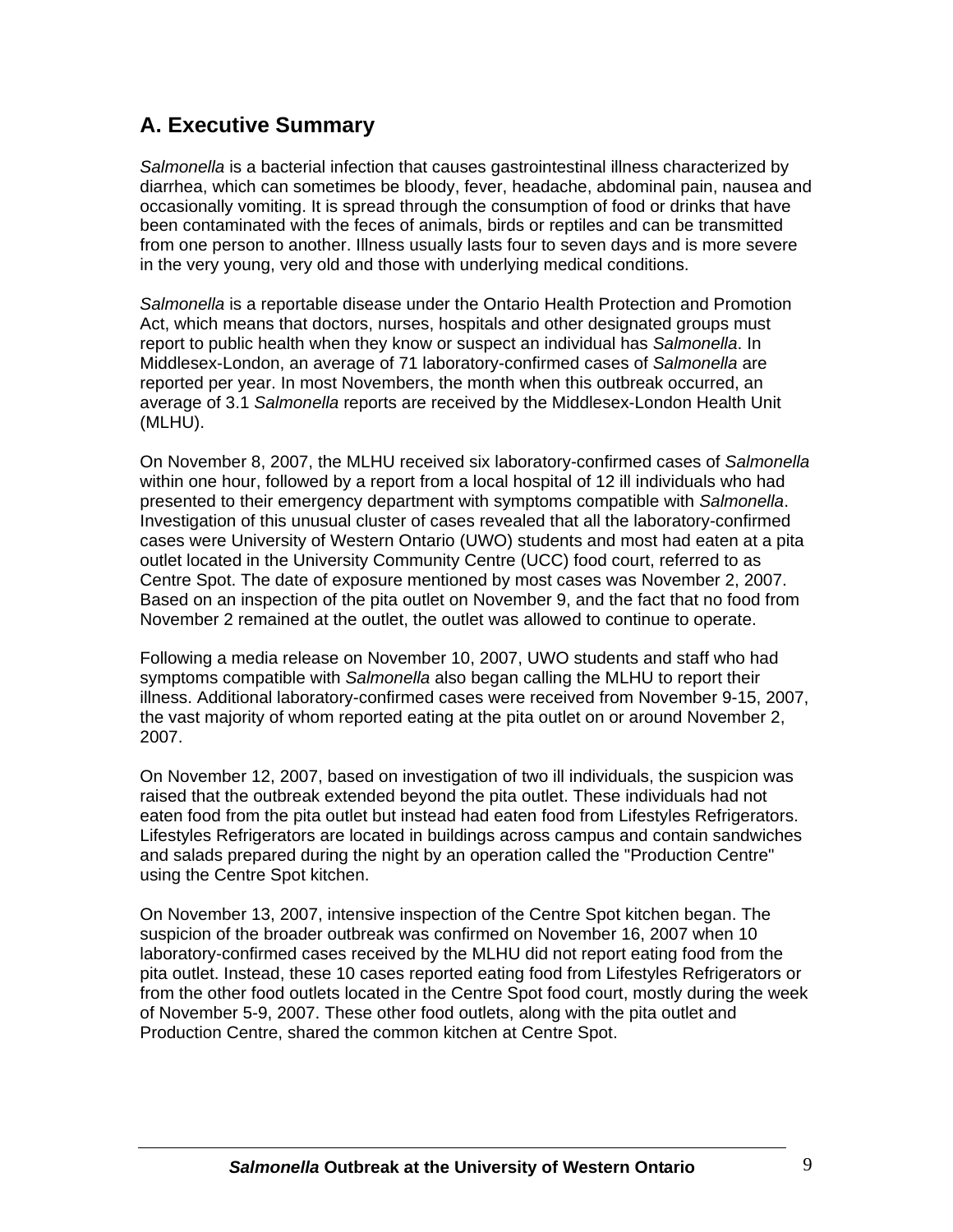Over the weekend of November 17 and 18, 2007, a thorough cleaning and disinfection of the Centre Spot kitchen took place, after which only one laboratory-confirmed case reported having eaten food prepared at Centre Spot.

The outbreak was declared over on December 11, 2007. A total of 90 laboratoryconfirmed cases were received during the outbreak, seven of whom required hospitalization. All were determined to be *Salmonella typhimurium* PT 108, PFGE STXAI.0312. This was the same strain that had been causing an increase in *Salmonella typhimurium* cases in Ontario and for which chicken had been the most commonly reported food eaten by close to 200 laboratory-confirmed cases.

Of the 90 laboratory-confirmed cases of *Salmonella typhimurium* PT 108, PFGE STXAI. 0312 associated with UWO, it was determined that 41 (45.6%) were related to exposure at the pita outlet, 35 (38.9%) were related to eating foods prepared at Centre Spot, but not at the pita outlet, and 14 (15.6%) were related to other types of exposures. Exposure at the pita outlet occurred mainly on November 2, 2007, while exposure from the other Centre Spot prepared food was concentrated in the following week of November 5-9, 2007.

Fifteen UWO food handlers developed symptomatic *Salmonella typhimurium* as part of the outbreak. The dates of onset of their symptoms occurred after the onset of the outbreak; thus it was determined that none of these individuals was the cause of the outbreak. The food handlers appeared to have acquired their illness from eating food from the pita outlet or Centre Spot or from working at Centre Spot. A few food handlers did work at the Production Centre while symptomatic for a short period of time.

The kitchen at Centre Spot was inspected on at least 13 days during the investigation of this outbreak. Inspections were conducted to understand the processes that took place at Centre Spot and to make recommendations to improve food handling practices. Recommendations were made to prevent cross-contamination in the kitchen and to enhance temperature control.

As chicken is a possible source of *Salmonella*, the chicken handling at the pita outlet and Centre Spot was reviewed. The chicken used at the pita outlet arrives precooked and frozen. It is then thawed, chopped and reheated in an oven and held hot. Sampling of this chicken on November 9, 2007, one week after the exposure date for most cases associated with the pita outlet, did not detect *Salmonella* but revealed the chicken was positive for *Bacillus cereus*, indicating that bacteria could be introduced into the chicken and grow during the processing. The outlet adjacent to the pita outlet used raw chicken to prepare their meals. The handling of this raw chicken may have resulted in contamination of the kitchen environment. A sample of this chicken taken two weeks after the outbreak was determined to have another strain of *Salmonella*, *Salmonella heidelberg.*

To further investigate the source of infection at the pita outlet, the 27 food handlers associated with the pita outlet on October 31, November 1 and November 2 were asked to submit stool samples. Of the 24 food handlers who submitted samples, two were found to be positive for the outbreak strain of *Salmonella*. As stated above, these individuals were determined to have acquired their infection as part of the outbreak, not to be the source of the outbreak. Five food samples from the pita outlet were taken on November 9, and 35 were taken on November 13, 2007. No *Salmonella* was identified,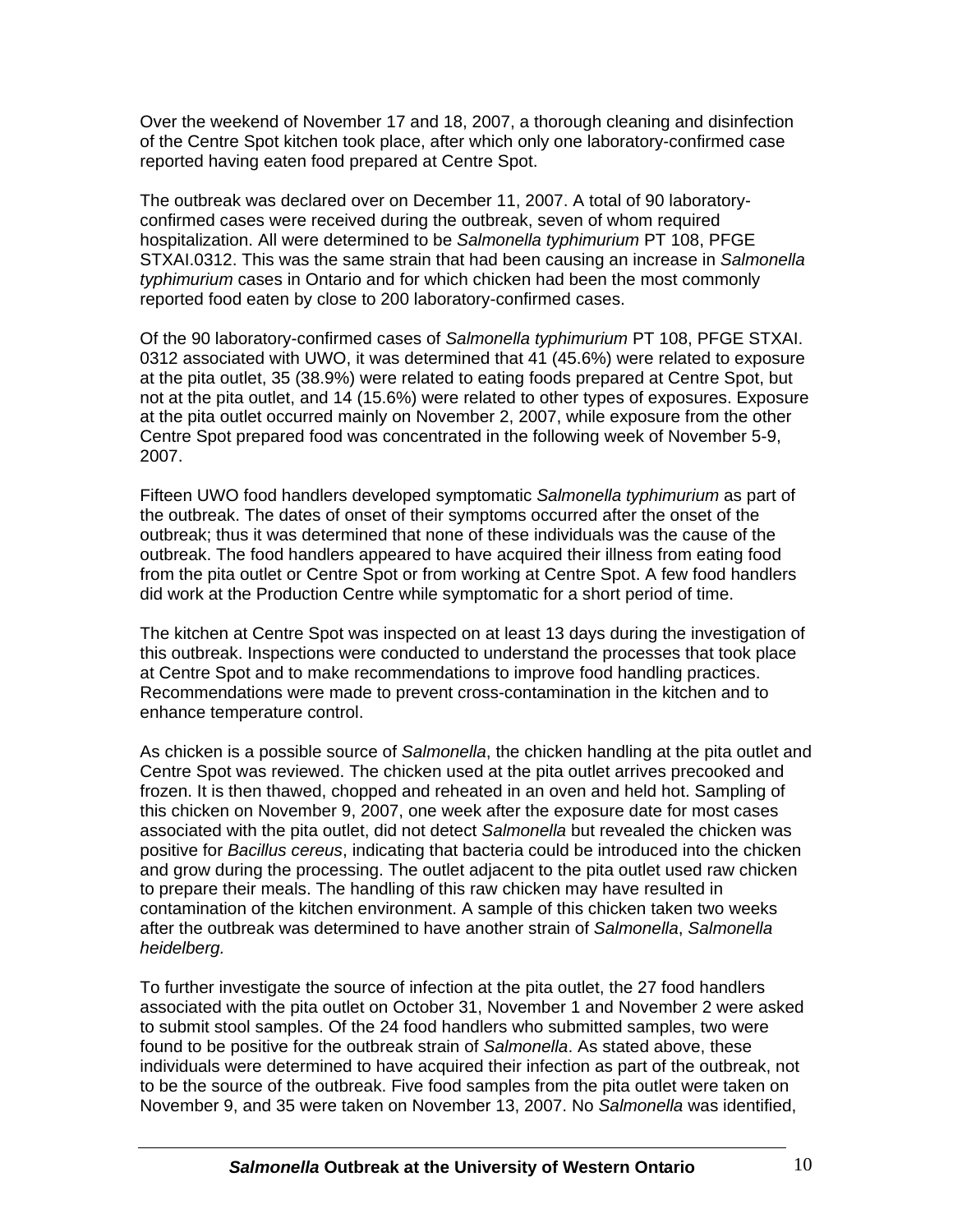however, the November 9 chicken sample from the pita outlet was positive for *Bacillus cereus*. Fourteen environmental swabs and samples from the pita outlet and other locations in the Centre Spot kitchen taken on November 13 were all negative for *Salmonella* and other pathogens.

An analysis using computerized information regarding time and type of food purchases was conducted for those who purchased food using their meal plans from the pita outlet on November 2, 2007, the date of exposure for most pita outlet-associated cases. Individuals who were ill were more likely to have purchased their food between 2:00 and 4:00 p.m. on that day, compared to those who did not develop illness. As well, ill people were somewhat more likely to purchase chicken-containing food than those who remained well.

An online case-control study was conducted to further assess exposures at the pita outlet on October 31, November 1, November 2 and November 5, 2007. This analysis revealed that cases (those who were ill) were more likely to consume chicken than controls (those who remained well). Also, cases were more likely to have been served from the left side counter of the two serving counters at the pita outlet, which is the only counter that is open after 1:00 p.m. in the afternoon.

A second online case-control study was conducted assessing on-campus purchasing patterns among those who ate food from outlets on campus. Cases were more likely than controls to regularly purchase food from several Centre Spot food outlets.

The exact source of this outbreak will likely never be definitively determined. It is possible that the handling of the raw chicken in areas adjacent to the pita outlet could have resulted in environmental contamination. This contamination could have initially spread to the pita outlet, and in the following week to other areas of the Centre Spot kitchen, possibly on the hands of staff members who worked at various food outlets during each shift.

Although there appears to be an association between eating chicken from the pita outlet and developing illness, it is important to note that 12 of 26 (46%) ill people who ate at the pita outlet on November 2 did not report eating the chicken. Possible explanations for the association with the pita outlet chicken include that the chicken was contaminated; the tongs used to serve the chicken were contaminated; the person likely to serve or handle the chicken was infected or had *Salmonella* on his/her hands; or the location where the chicken pitas were prepared on the elongated cutting board was contaminated. The clustering of cases from 2:00 to 4:00 p.m. on November 2, 2007 could have been explained by contamination of the elongated cutting board on the left serving counter or a food handler who worked at the left serving counter.

This outbreak illustrates the significant impact of a food borne outbreak when it affects a complex operation which serves a large number of people. It is hoped that the investigations related to this outbreak and subsequent changes that resulted will aid in the prevention of future outbreaks at UWO and other similar establishments.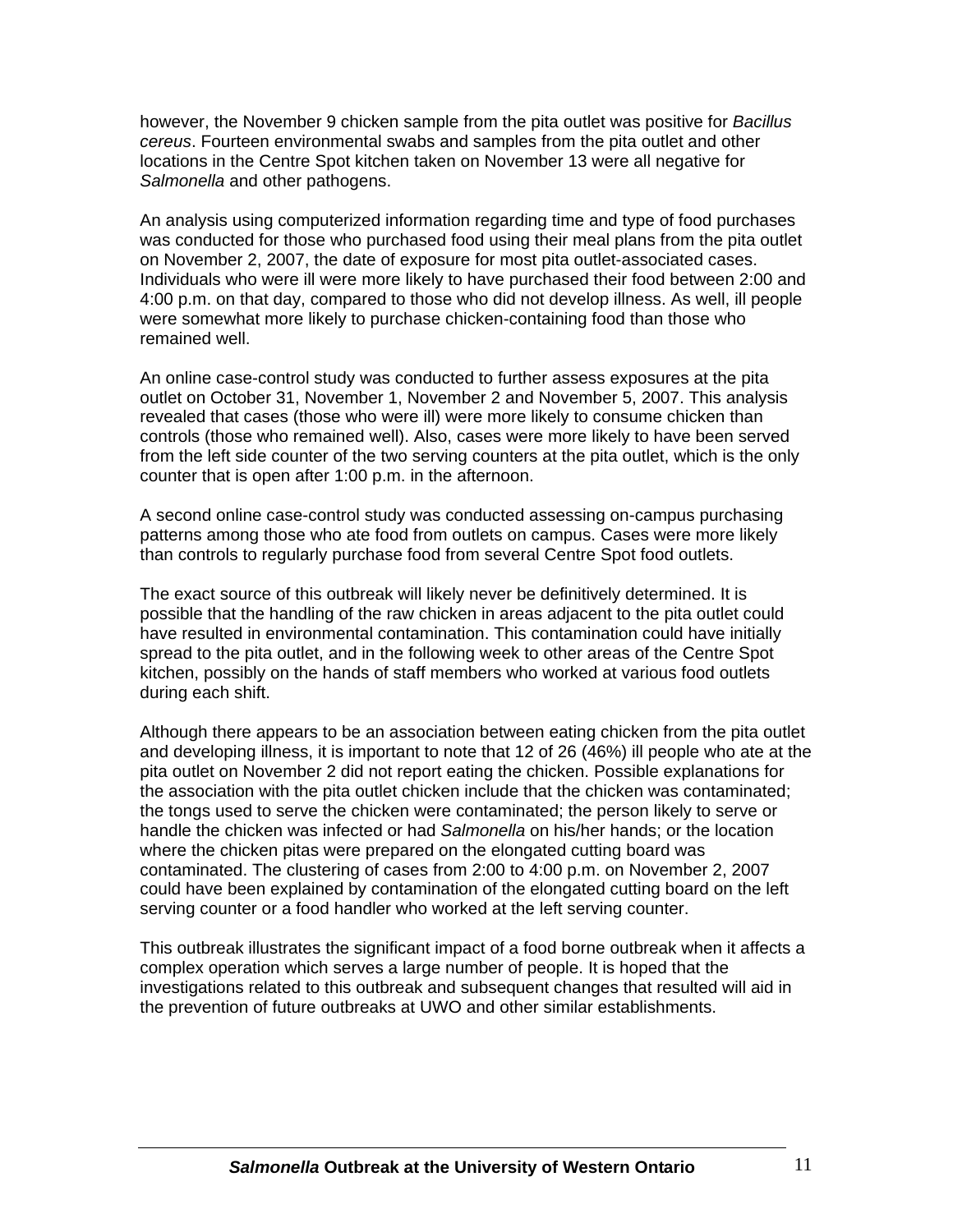# **SECTION B**

**Introduction**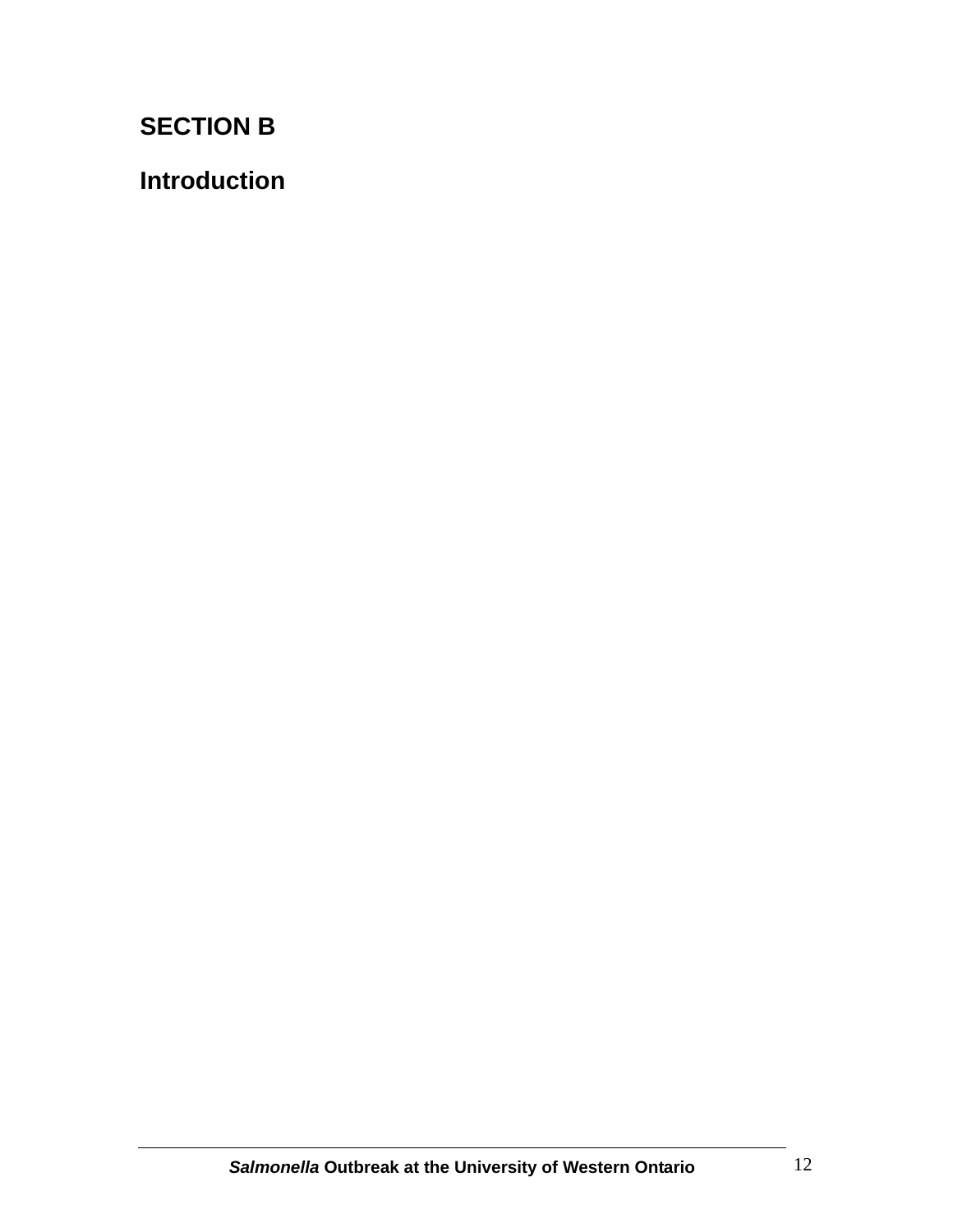### **B. Introduction**

On November 8, 2007, the Middlesex-London Health Unit (MLHU) became aware of an outbreak of *Salmonella* involving the University of Western Ontario (UWO). Over the next several weeks it became apparent that the outbreak consisted of two distinct, but related phases – the first involving a food outlet that primarily served pitas located in the University Community Centre (UCC) Centre Spot at UWO, and the second involving food prepared at Centre Spot and purchased both from this location and other food outlets around campus.

In total, 90 laboratory-confirmed cases of *Salmonella typhimurium* were reported to the MLHU, all of which were determined to be the same strain. Seven students were hospitalized. There were no deaths. This report will describe the investigation of this outbreak which involved:

- collection and analysis of detailed information on all laboratory-confirmed cases and the numerous people whose symptoms suggested they also had *Salmonella*, but for whom no laboratory tests were available (non-laboratory-confirmed cases);
- detailed inspections of the Centre Spot food preparation facilities and processes;
- laboratory testing of food and environmental samples from the pita outlet and Centre Spot kitchen;
- analysis of computerized records of meals purchased from the pita outlet; and
- two case-control studies.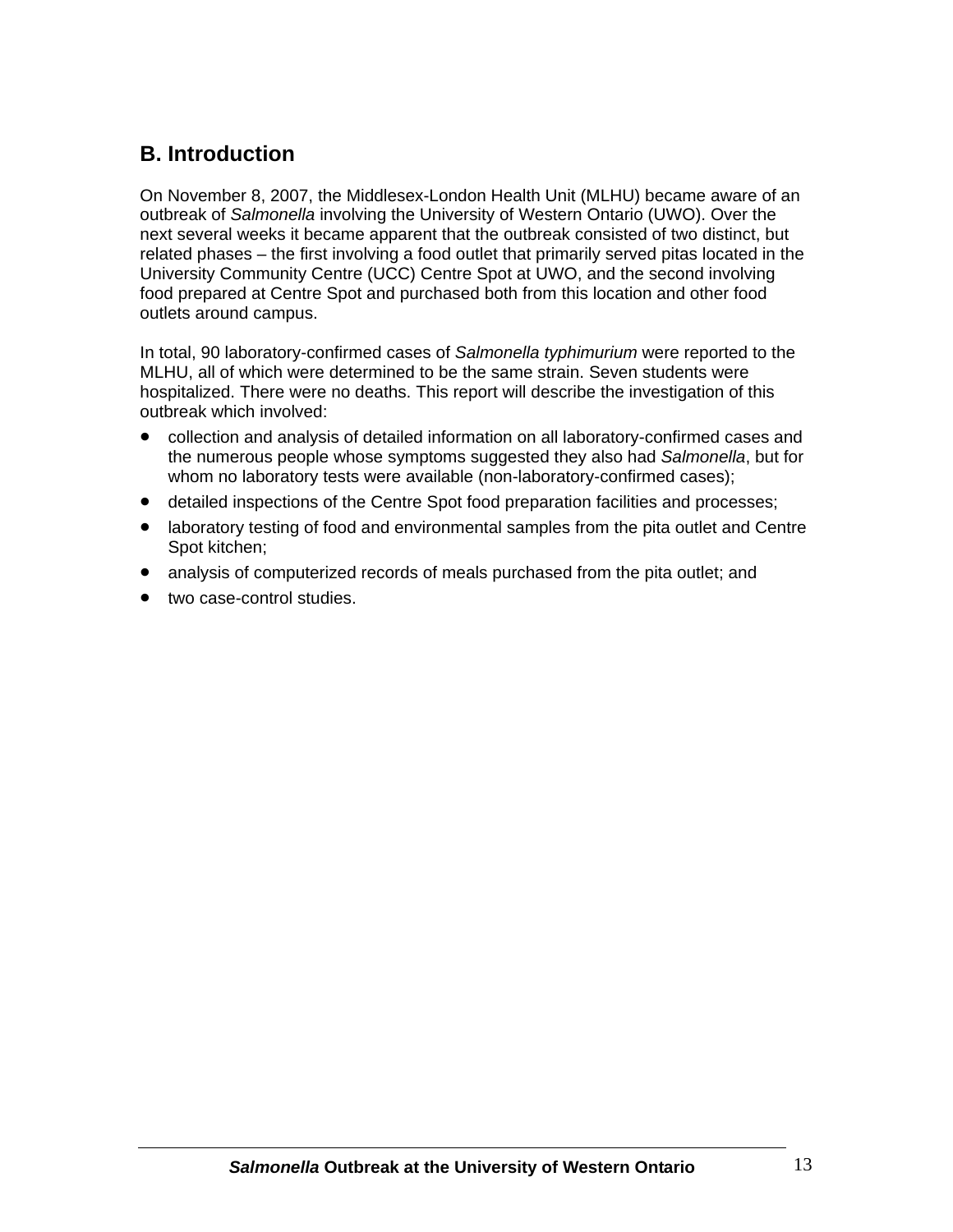# **SECTION C**

# **Background**

| C-4) Epidemiology of Salmonella in Middlesex-London and Ontario 18         |  |
|----------------------------------------------------------------------------|--|
| C-5) The University of Western Ontario, Centre Spot and the Pita Outlet 19 |  |

## **Figures**

| Figure 1 | Cases of Salmonella by Year, Middlesex-London 1997-2006 21 |      |
|----------|------------------------------------------------------------|------|
| Figure 2 | Average Rates of Salmonella by Age and Gender,             | 22.  |
| Figure 3 | Average Number of Salmonella Cases per Month,              | 23   |
| Figure 4 |                                                            | . 24 |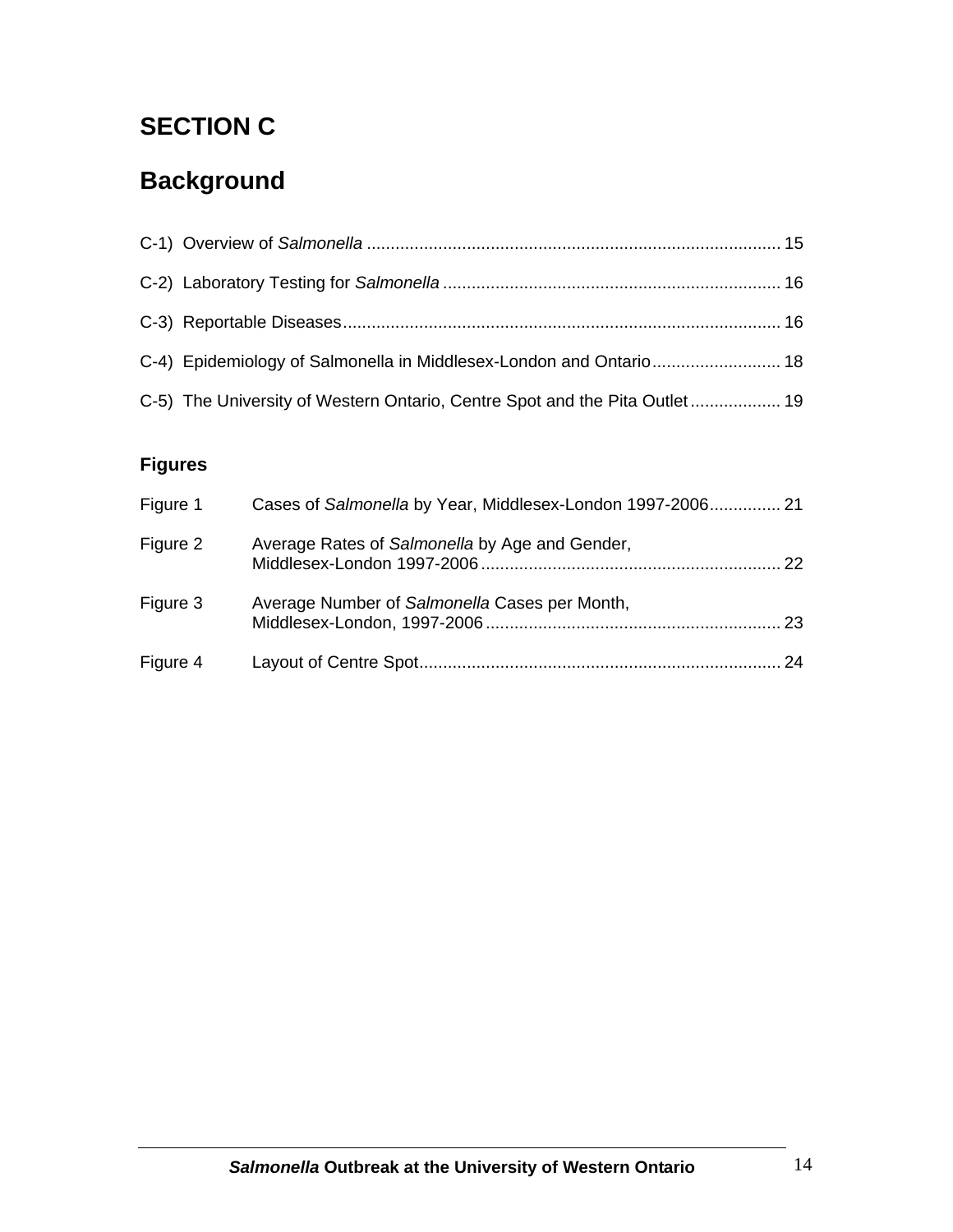### **C. Background**

#### **C- 1) Overview of** *Salmonella*

*Salmonella* is a bacterial infection that causes gastrointestinal illness characterized by diarrhea, which can sometimes be bloody, fever, headache, abdominal pain, nausea and occasionally vomiting. In some cases, the diarrhea can be severe and require hospitalization. *Salmonella* can lead to complications in the very young, the very old and those who have certain underlying medical conditions. Complications can include dehydration, infection of the bloodstream, or infections outside the gastrointestinal tract.

*Salmonella* originates from feces of animals, birds and reptiles and is acquired by ingesting fecally contaminated foods, such as raw or undercooked eggs, meat, shellfish or poultry, as well as contaminated fruits or vegetables, including sprouts, or by drinking contaminated water or milk. The bacteria can be passed from one person to another if the hands of an infected person are not properly washed after having a bowel movement. *Salmonella* bacteria can also be carried by turtles, iguanas, snakes, chickens, dogs and cats and can spread to people who handle infected animals or their feces.

Symptoms begin 6 to 72 hours after exposure to the bacteria, with an average time to the onset of symptoms of 12 to 36 hours. This period of time is called the "incubation period". The acute symptoms of salmonellosis (the disease caused by *Salmonella*) usually last between four and seven days. *Salmonella* can be spread from an infected person as long as the bacteria is present in the feces which ranges from several days to weeks, although it is more easily spread when diarrhea is present. Prolonged carriage of the bacteria can occur in some individuals. At 12 weeks from initial infection, 5% of older children and adults are still carrying the bacteria. Approximately 1% of infected individuals can still carry the organism one year or more after initial infection.

Treatment for salmonellosis is generally supportive and includes rehydration. Antibiotics are only recommended in the very young (less than 3 months of age), the very old and those with underlying medical conditions or complications. Antibiotics do not shorten the duration of illness, can prolong the length of time *Salmonella* is carried in the stool, and can promote the development of antibiotic resistant organisms.

Numerous types (called serotypes) of *Salmonella* can infect humans; *Salmonella typhimurium* and *Salmonella enteritidis* are the most common. Further molecular typing can be done by the laboratory to identify the specific strain and this information can be used to assist in determining if cases of the same serotype are related to the same exposure or outbreak. $12$ 

The outbreak described in this report was caused by *Salmonella typhimurium*. Several notable outbreaks of *Salmonella typhimurium* have been reported in North America. In September 2003, health officials in Oregon reported 18 cases of *Salmonella* typhimurium linked to kits for making egg salad.<sup>3</sup> In April 2005, 55 cases of Salmonella *typhimurium* identified in Ontario were linked to an uncommon strain. Deli meats from a single producer were identified as the most likely source, although results were not definitive.4 In 2005 in Ontario, a *Salmonella typhimurium* outbreak comprised of 155 cases was associated with a Mother's Day buffet.<sup>5</sup>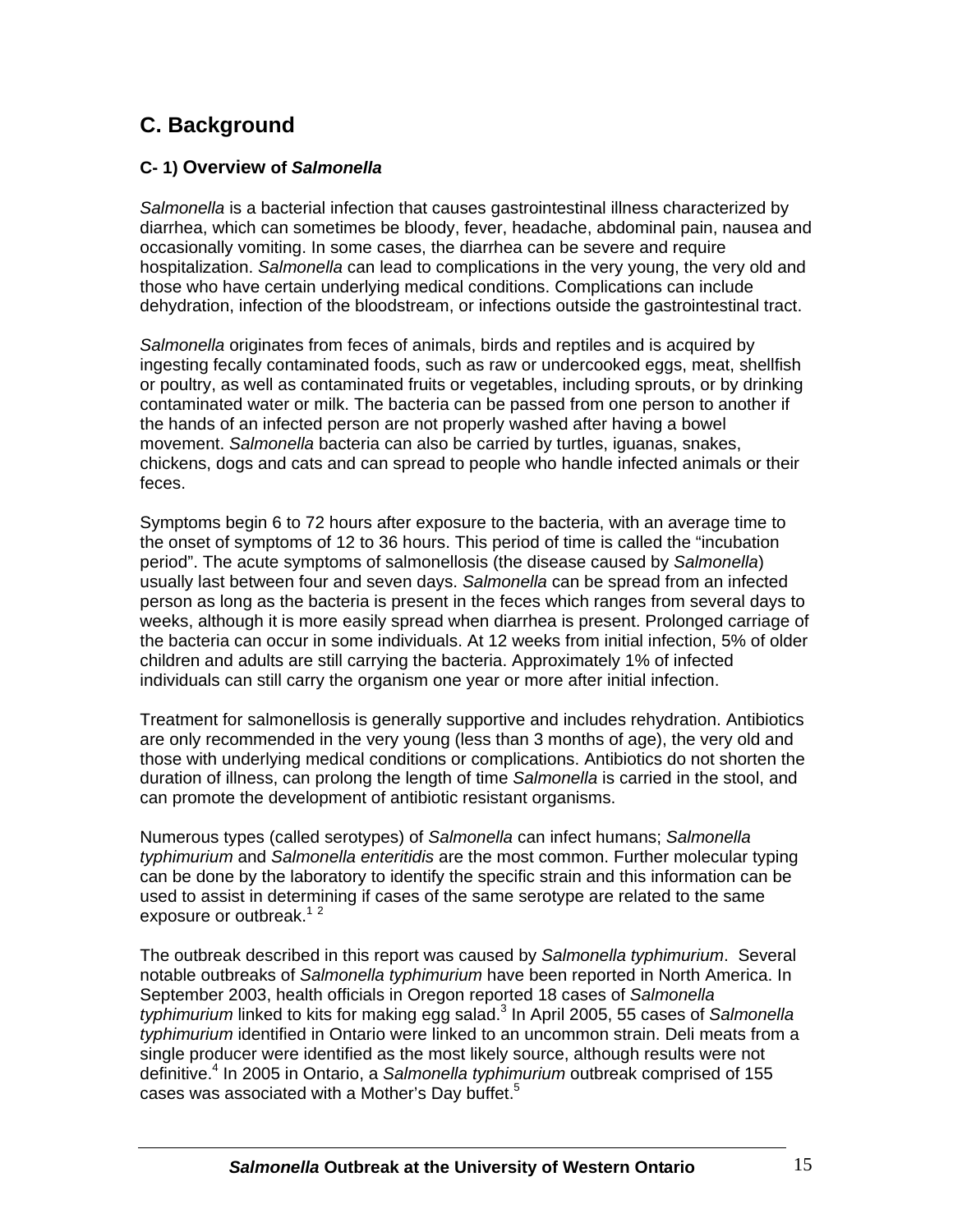#### **C-2) Laboratory Testing for** *Salmonella*

When a client presents to a health care provider with acute diarrhea, it is strongly recommended that a stool sample be collected. The stool sample is submitted to a local laboratory for culture. If the stool is found to be positive for *Salmonella* or other organisms, the result must be forwarded to the local public health unit, along with any available information about the client and the name and contact information for the health care provider who ordered the test (see Reportable Diseases section).

Specimens that are positive for *Salmonella* and other organisms are forwarded from the local laboratory to the Central Public Health Laboratory (CPHL) in Toronto for further testing. There the serotype is determined. As well, for outbreak related organisms and a sample of non-outbreak related organisms, molecular typing is conducted. The CPHL conducts one form of molecular typing called Pulsed-Field Gel Electrophoresis (PFGE). PFGE uses enzymes that cut in specific places along the genetic material (DNA) obtained from the organism being tested. These pieces of DNA are then separated according to their molecular size using a pulsed electrical charge to pull them through a gel. The pattern of bands produced with a particular enzyme determines the PFGE pattern of the bacteria. Bacteria with the same or a similar PFGE pattern can be considered to be the same strain indicating that they may have originated from the same source or exposure and be part of an outbreak.

For further molecular typing to determine the strain, the bacteria are sent to the National Microbiology Laboratory in Winnipeg. At this laboratory, phage typing, which relies on the susceptibility or resistance of the bacteria to selected viruses that infect them, is conducted. The pattern of reaction or non-reaction to a variety of viruses determines the phage type of the *Salmonella*. Bacteria of the same strain will have the same phage type (PT).

Conducting the molecular typing for all *Salmonella* isolates belonging to an outbreak will help to determine if they are all from a common source, in which case they would be expected to have identical phage types and identical or closely related PFGE types.

#### **C-3) Reportable Diseases**

The Health Protection and Promotion Act (HPPA) is the Ontario legislation that governs the work of public health.<sup>6</sup> Regulation 559/91, Specification of Reportable Diseases, under the HPPA, designates over 70 diseases or conditions as reportable to public health.<sup>7</sup> Under the HPPA, physicians, nurses, other regulated health professionals, laboratories, hospitals, school principals, and superintendents of institutions must report these diseases to the local health unit. Section 25 (1) of the HPPA states that physicians and other regulated health care practitioners are required to report when they form the opinion that the person has or may have a reportable disease. Regulation 569, entitled Reports, under the HPPA specifies the information that must be reported to public health units which includes demographic information, clinical presentation, risk factors, the results of diagnostic testing and current treatment.<sup>8</sup> Disease caused by Salmonella is reportable under the HPPA.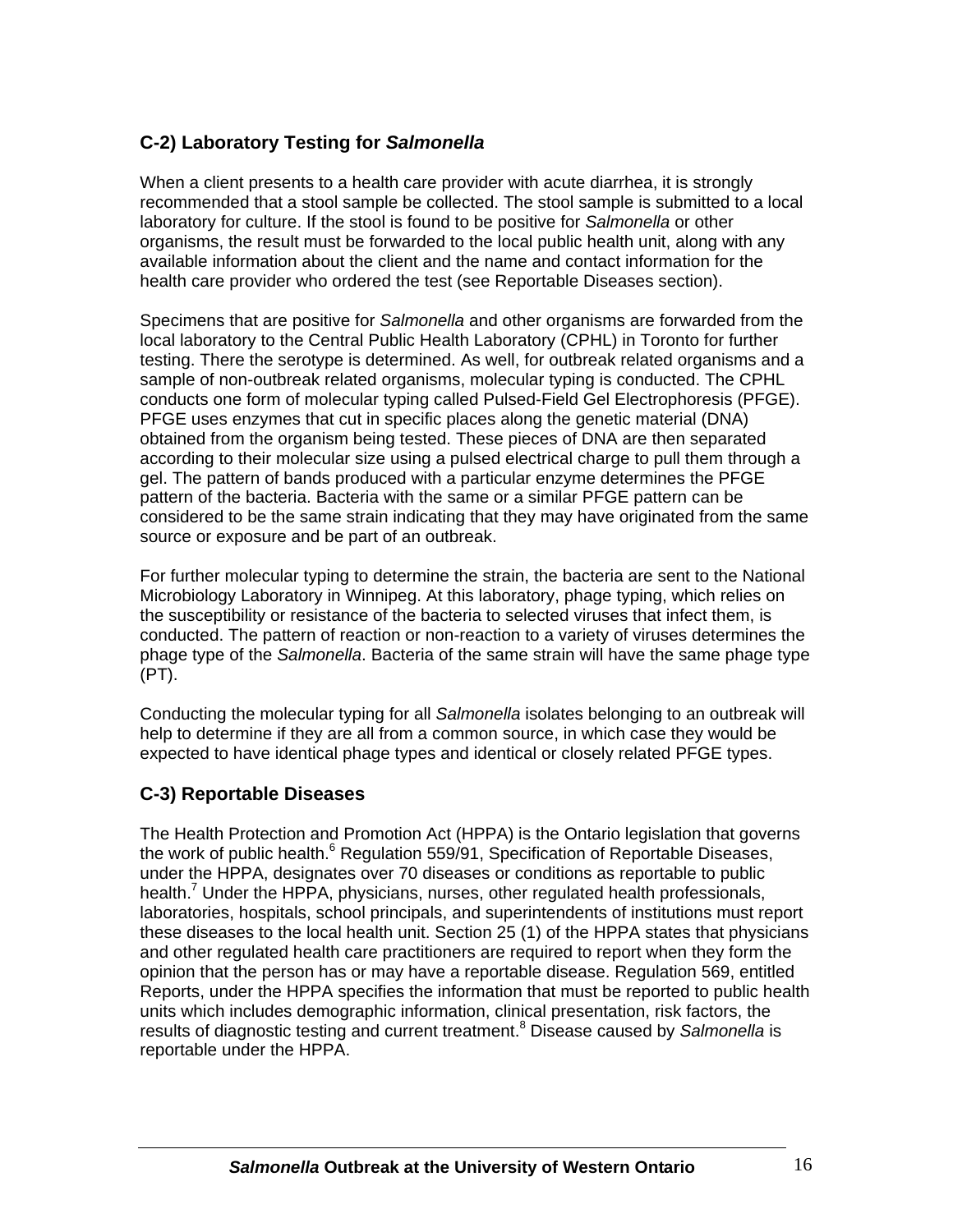Reporting to the public health serves three purposes:

- 1. **Prevention of transmission:** The ill person can be followed up to ensure that they understand their disease and how to prevent transmission to others. For some diseases (which do not include *Salmonella*) specific interventions such as vaccines or antibiotics can be offered to the contacts of the infected person to assist in preventing infections in these people.
- 2. **Outbreak identification:** Through investigation of where the ill person ate during the incubation period, the possible source of the infection can be identified. If more than one ill person with the same gastrointestinal disease reports the same source for their infection, an outbreak is suspected.
- 3. **Collection of surveillance information:** Information on all reportable diseases is entered into the Integrated Public Health Information System (iPHIS), which is the provincial electronic reporting system used by Ontario public health units and the Ministry of Health and Long-Term Care. Analysis of the information in iPHIS can determine the trends of infectious diseases over time and the demographics of the groups affected by these diseases. These analyses can help identify outbreaks, and assist with targeting public health programs and interventions.

When a person with laboratory-confirmed or suspected *Salmonella* is reported to the Health Unit, a Public Health Nurse (PHN) or Public Health Inspector (PHI) contacts the person as soon as possible to obtain the following information:

- Demographic information including occupation;
- Description of symptoms and when they began;
- A history of all foods consumed during the incubation period, including meals eaten at food premises outside of the home;
- The source of their drinking water;
- History of recent travel;
- History of animal contact during the incubation period;
- Anything out of the ordinary in the incubation period;
- Do they know of others who are ill with similar symptoms?

If possible, one PHN or PHI interviews all clients with *Salmonella* in order to facilitate the identification of common exposures that may indicate an outbreak is occurring. Counseling is provided to the ill person about proper hand and washroom hygiene and the need to refrain from preparing food for others while symptomatic. Food handlers, childcare workers and health care providers with *Salmonella* are excluded from work until their symptoms have been resolved for 24 hours. During an outbreak, the health unit may decide to exclude these individuals until they demonstrate that they have cleared their *Salmonella* infection based on two stool cultures that are negative for *Salmonella*.

It should be noted that generally there is a delay of several days to more than a week between the date of exposure to an organism such as *Salmonella* and a positive report being received by public health. This is because of the time required for the client to develop their symptoms, feel ill enough to seek health care, submit a stool sample and for laboratory processing and reporting to public health to take place. In this outbreak,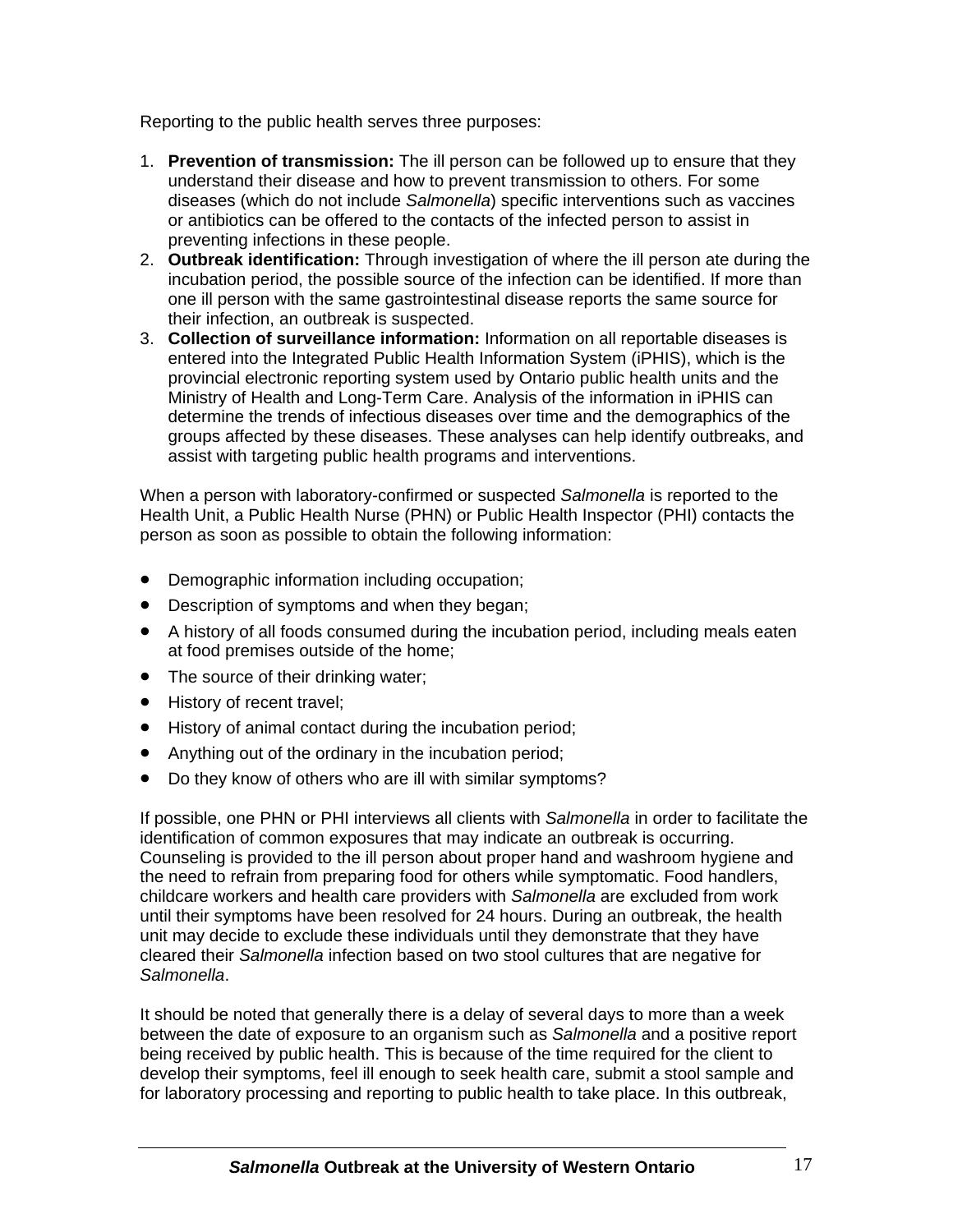further delays were encountered in contacting some students who had returned home to their parents when they were ill and whose illness may have been reported to other health units.

It should also be noted that there is significant under-reporting of diseases such as *Salmonella* in part, because not all clients with *Salmonella* seek medical attention. Even when the client does present for care, the health care provider may not always order a stool sample to diagnose the infection. It is estimated that in industrialized countries, as few as 1% of clinical cases of Salmonella are reported.<sup>1</sup> Therefore, it is reasonable to assume that for each reported case of *Salmonella* there are many other people with *Salmonella* who have not been reported to public health.

#### **C-4) Epidemiology of Salmonella in Middlesex-London and Ontario**

The MLHU serves a population of approximately 420,000 people, of whom 350,000 live in the City of London and 70,000 live in the more rural areas of Middlesex County. In Middlesex-London between the years 1997 and 2006, an average of 71 people with laboratory-confirmed *Salmonella* were reported per year.

Figure 1 provides a summary of the number of cases of *Salmonella* in Middlesex-London from 1997 to 2006. The peak in 2005 is due to local cases associated with a large Ontario outbreak of *Salmonella enteriditis*. This outbreak was linked to the consumption of bean sprouts from a common supplier.

Figure 2 indicates the average rates of laboratory-confirmed *Salmonella* by gender and age between 1997 and 2006. Infection is most common in children less than 1 year of age followed by children 1 – 9 years of age. Males and females have similar rates of infection.

Figure 3 indicates the average number of laboratory-confirmed cases per month. As with all bacterial infections that cause gastrointestinal symptoms, *Salmonella* is more common during the summer months, likely due to improper preparation, cooking, handling or storage of food during barbecues and picnics. In November, the month of this outbreak, an average of six cases of salmonellosis are reported based on the years 1997 to 2006. However, the *Salmonella enteriditis* bean sprout outbreak occurred in November and December 2005. Because of this, a total of 35 Middlesex-London cases of *Salmonella enteriditis* occurred in November 2005. Excluding that year, the average number of laboratory-confirmed cases of *Salmonella* in November was 3.1.

At the time of the *Salmonella* outbreak in Middlesex-London, Ontario had been experiencing increased rates of *Salmonella typhimurium* infections caused by a common phage type referred to as PT 108. Two different, but closely related PFGE patterns had been associated with this increase in infections. One PFGE pattern, STXAI.0344, was first noted in Ontario in February 2007 and was last reported in August 2007. A total of 107 cases of *Salmonella typhimurium* PT 108 STXAI.0344 were reported from 21 health units, with most cases occurring between March and June 2007. Seven cases with this PFGE pattern were reported from Middlesex-London including three cases that were related to a single common food outlet. The most commonly consumed food reported by the provincial cases was chicken.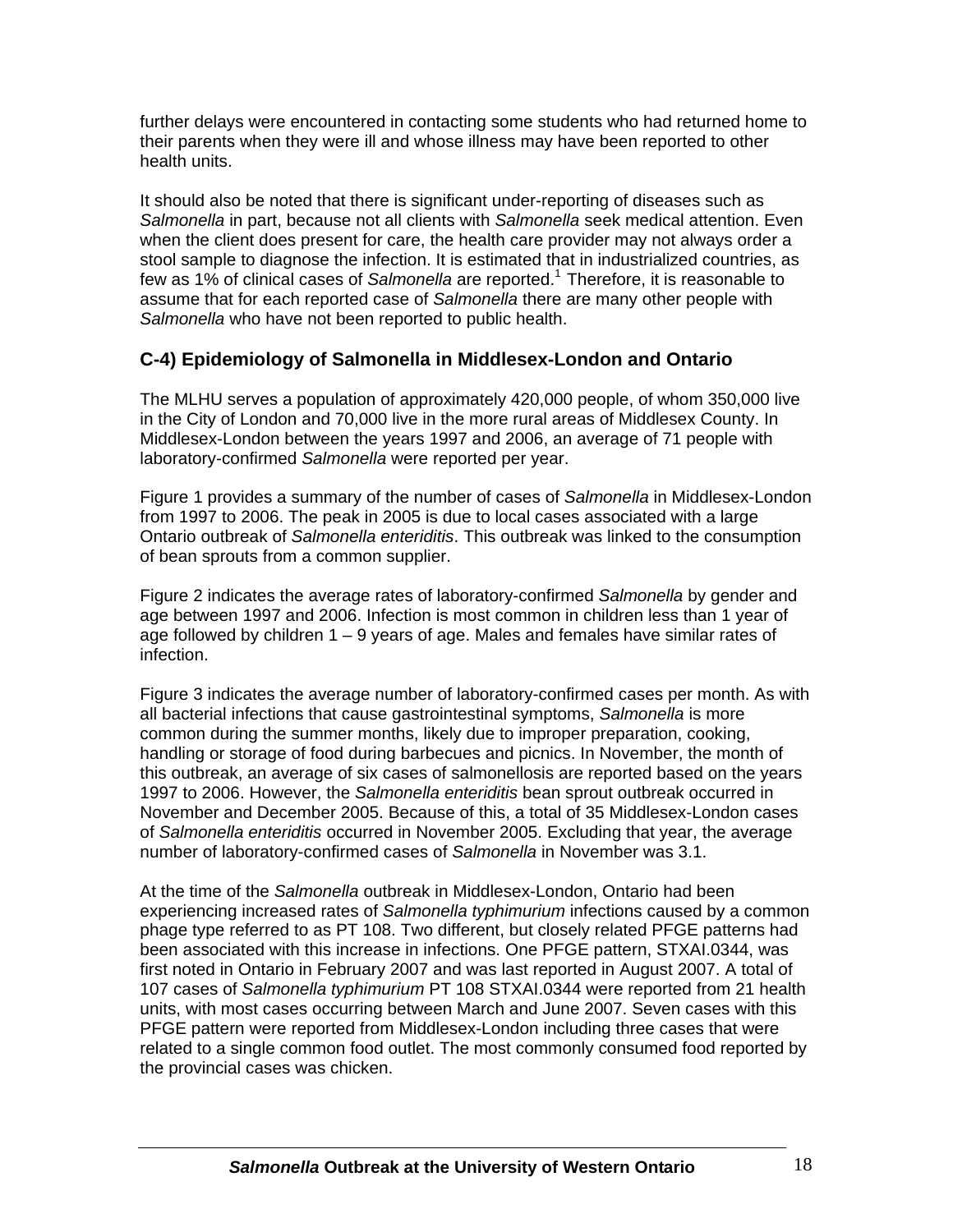The CPHL reported another PFGE pattern of *Salmonella typhimurium* PT 108 in May 2007. This PFGE pattern, STXAI.0312, was closely related in its banding pattern to STXAI.0344. As of October 9, 2007, 91 cases of this strain had been reported from 25 health units, including two from Middlesex-London. The most commonly consumed food related to this strain was also chicken.<sup>9</sup> Recently, the laboratory has decided that STXAI.0344 and STXAI.0312 are so closely related that they can be considered the same strain and have all been renamed with the STXAI.0312 designation.

#### **C-5) The University of Western Ontario, Centre Spot and the Pita Outlet**

The University of Western Ontario (UWO), located in London, Ontario, has approximately 3,500 full-time faculty and staff members, and approximately 30,000 undergraduate and graduate students. UWO offers more than 400 different majors, minors and specializations through its 12 Faculties and three affiliated Colleges. A total of 3,830 students live in one of the nine residences scattered throughout the campus. Almost all these students receive a meal plan which entitles them to purchase lower cost foods in the residence cafeterias and tax-exempt foods from other locations on campus. The meal plan can also be used to purchase food from off-campus food outlets, but regular prices which are not tax exempt are paid for these purchases. Students who do not live in residence can also purchase one of three types of meal plans. The three types of plans vary with respect to the amount of money paid for the meal plan and the amount of money each type of meal plan allows the user to save for on-campus purchases. Approximately 15,250 students who do not live in residence access one of the three meal plan options.<sup>10</sup>

The main building on campus for non-academic student services is the University Community Centre (UCC). Within the UCC is a food court, called Centre Spot. Figure 4 provides a diagram of the layout of Centre Spot, which contains seven food outlets, most of which are franchises of popular fast food chains. In addition to these outlets, there is a cooler that serves salads and sandwiches called a Lifestyles Refrigerator or Lifestyles Grab and Go, an area to purchase soup and several vending machines. Food from most of the outlets at Centre Spot is brought to one of five cash registers and paid for using either a meal plan or cash / debit cards. The Centre Spot serves up to 7,000 customers per day when classes are in full session.

Behind the counters where food is ordered and served at Centre Spot, is a common kitchen where food is prepared and/or cooked for all seven food outlets. Food handlers at Centre Spot can work at any of the food outlets. At night, the kitchen and the area where food is ordered and served are used to produce baked goods, salads and sandwiches. This night time preparation is called "Production Centre" and foods prepared by this operation are distributed to numerous other food outlets in 14 buildings across campus. The salads and sandwiches are stored and offered for sale in Lifestyles Refrigerators in these locations. All food preparation occurring at Centre Spot takes place utilizing a Hazard Analysis and Critical Control Points (HACCP) based food safety system which is used to identify potential food safety hazards at critical points during the process of food preparation so that corrective action can be taken.

One of the seven food outlets in Centre Spot is a pita outlet. It abuts a wall on one side and a Chinese food outlet on the other. The pita outlet serves a large variety of pita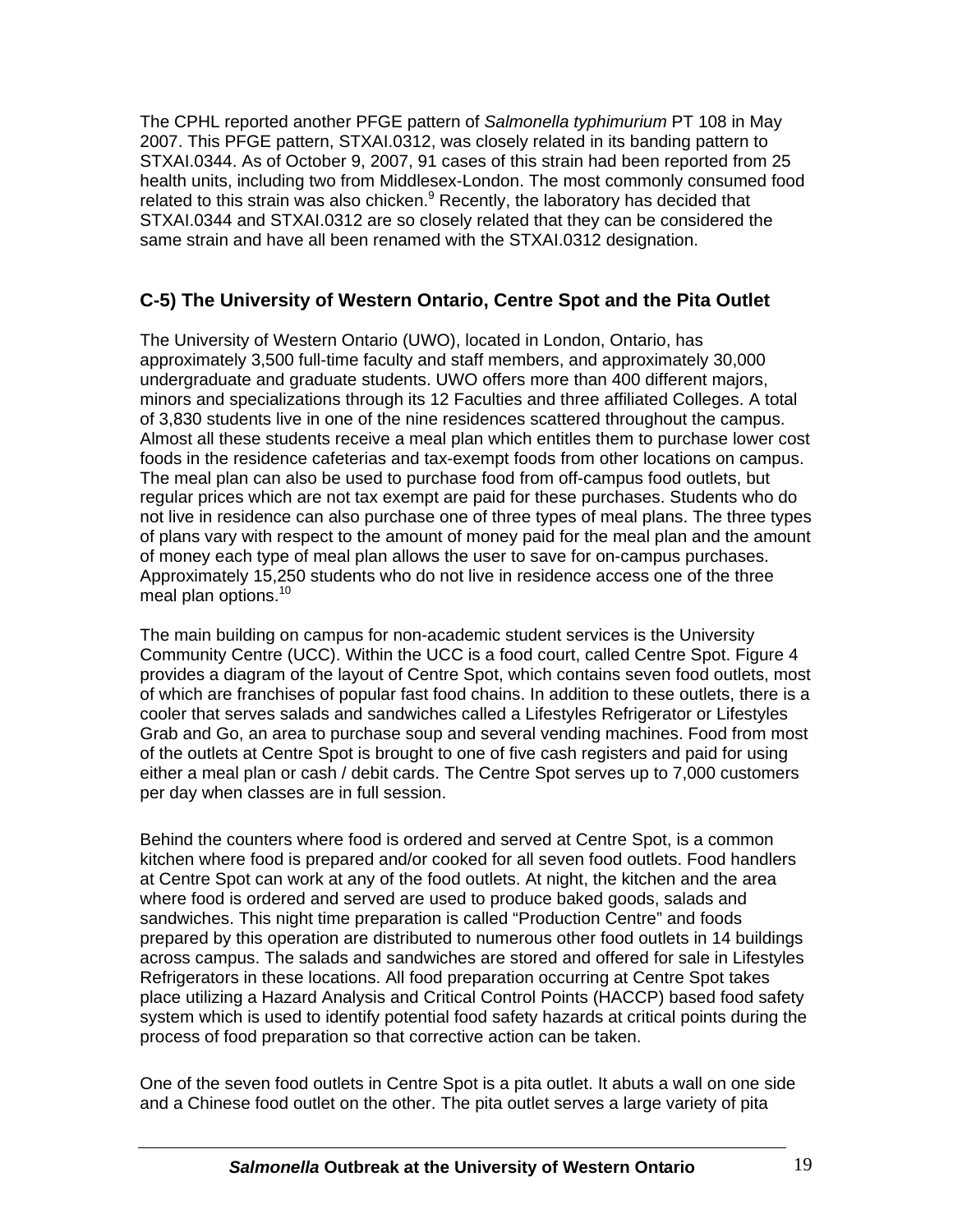types along with several types of salads. There is a broad selection of ingredients that can be added to the pitas or salads including different types of vegetables, cheeses and sauces.

The pita outlet has two counters where the pitas or salads can be assembled. During busy times, both counters are open to serve customers. Later in the day when it is less busy, only one counter remains open (the counter on the customer's left). At each counter there can be three to four people preparing a single pita. Prior to the outbreak, the pita was placed on an elongated, white cutting board and pushed along from one food handler to the next to load the various items into the pita. Finally, the pita was wrapped in paper and handed to the customer who then paid for the pita at one of the five cashiers.

In addition to food outlets and other services, the UCC also has a health care clinic for students and employees. Student Health Services has an average of 60,000 visits per year and provides medical services, including assessment, limited diagnostics, treatment and follow-up; and counseling, health information and resources.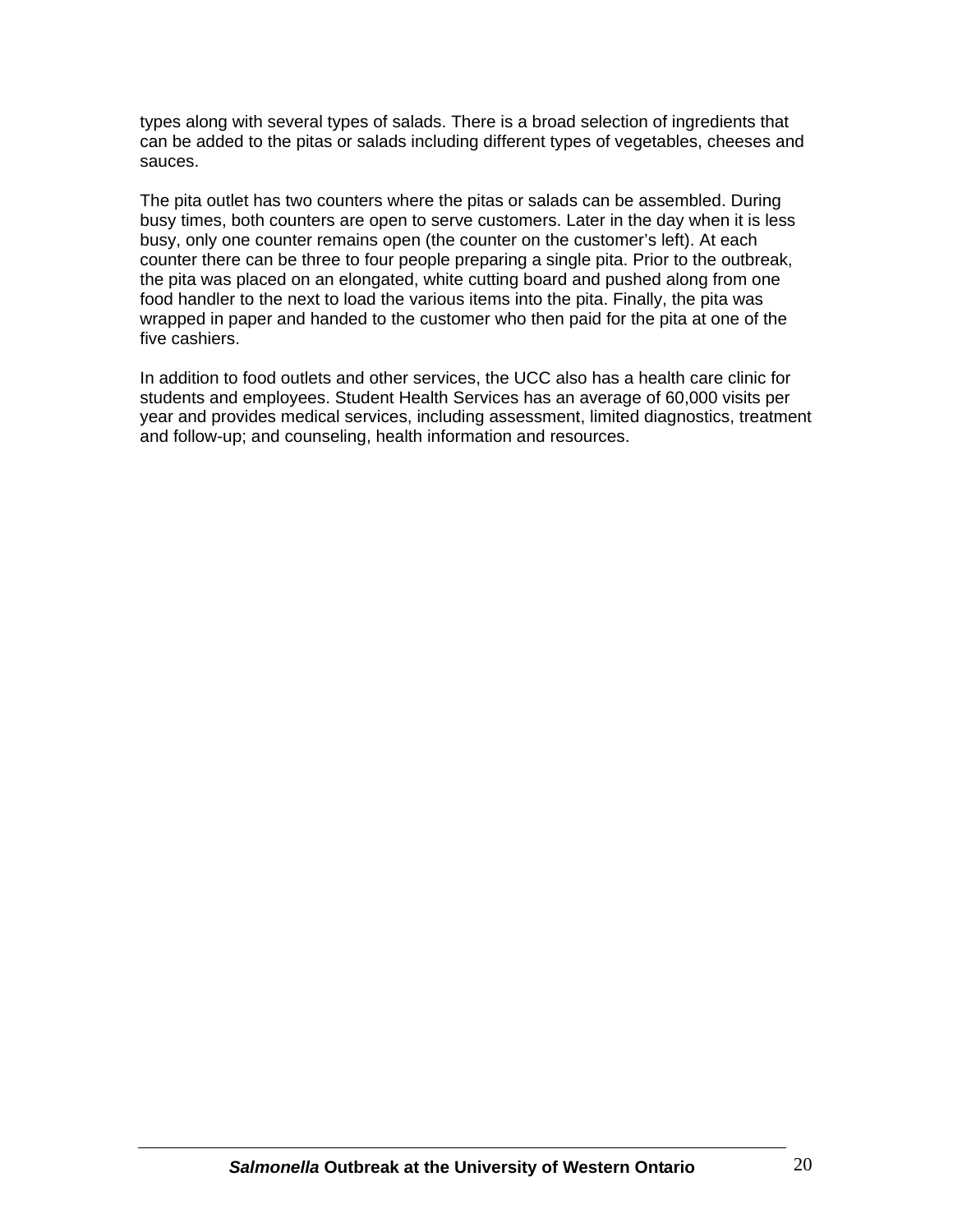## **Cases of** *Salmonella* **by Year Middlesex-London, 1997–2006**

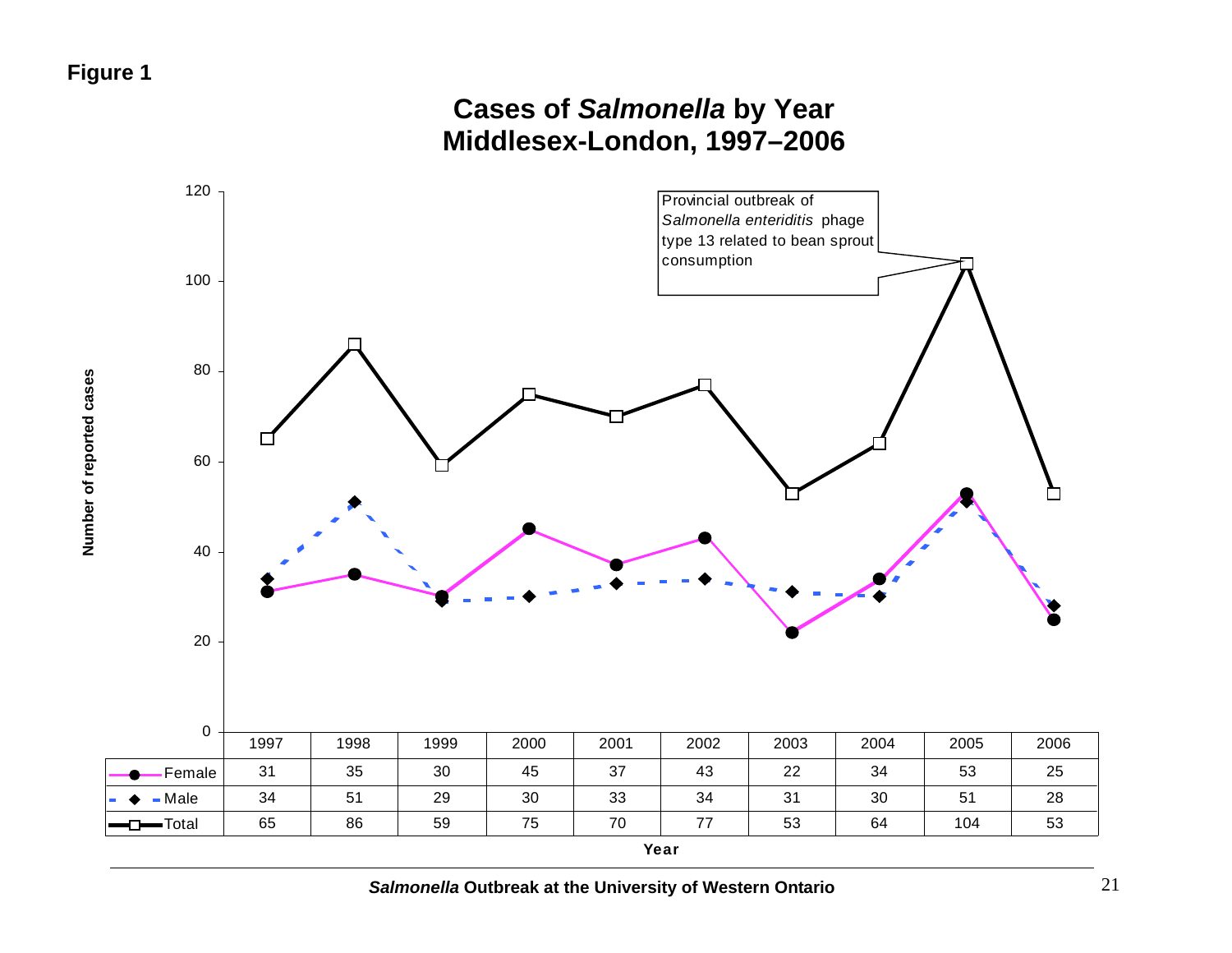### **Figure 2**

## **Average Rates of** *Salmonella* **by Age and Gender Middlesex-London, 1997-2006**

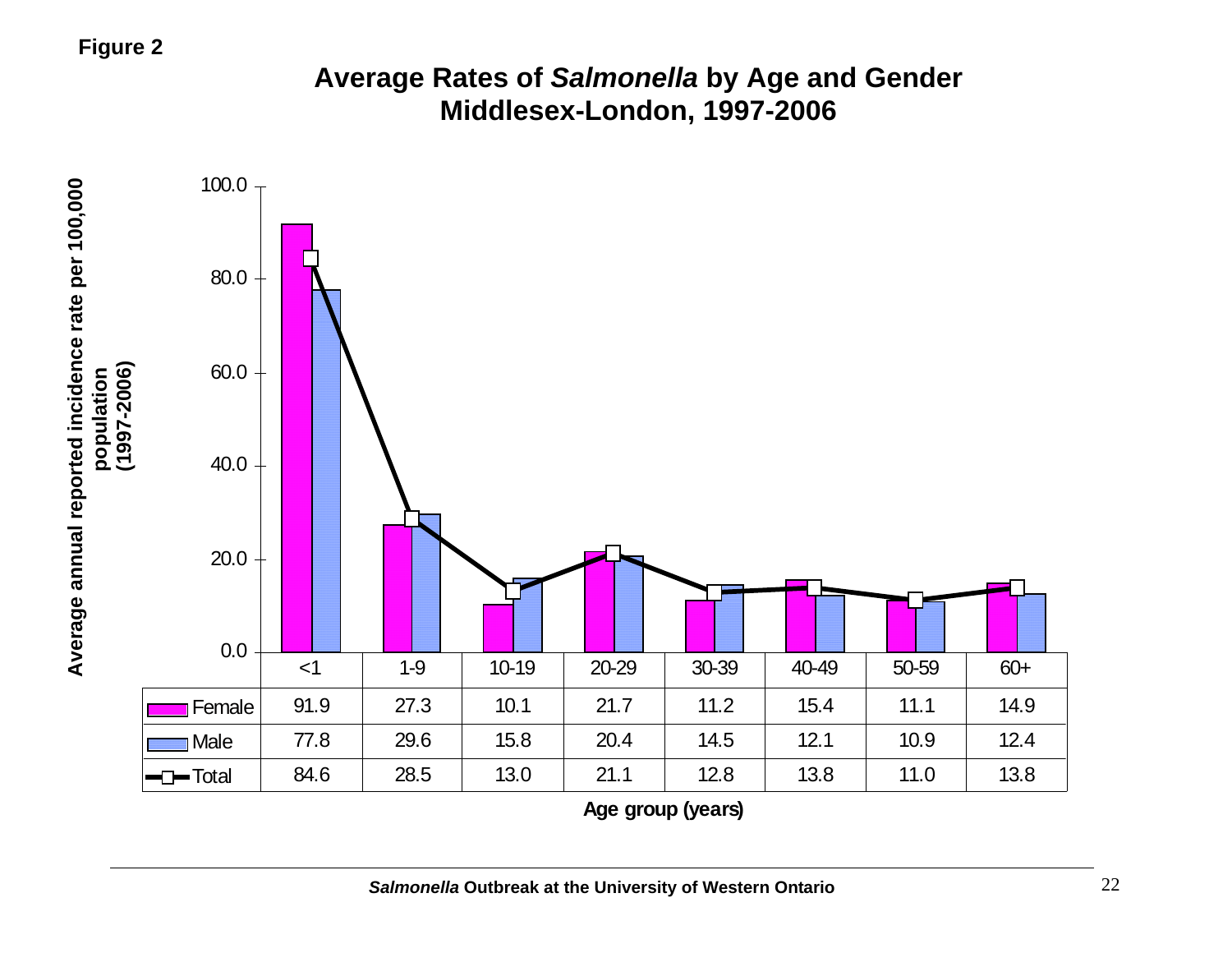## **Figure 3**

## **Average Number of** *Salmonella* **Cases per Month Middlesex-London, 1997-2006**

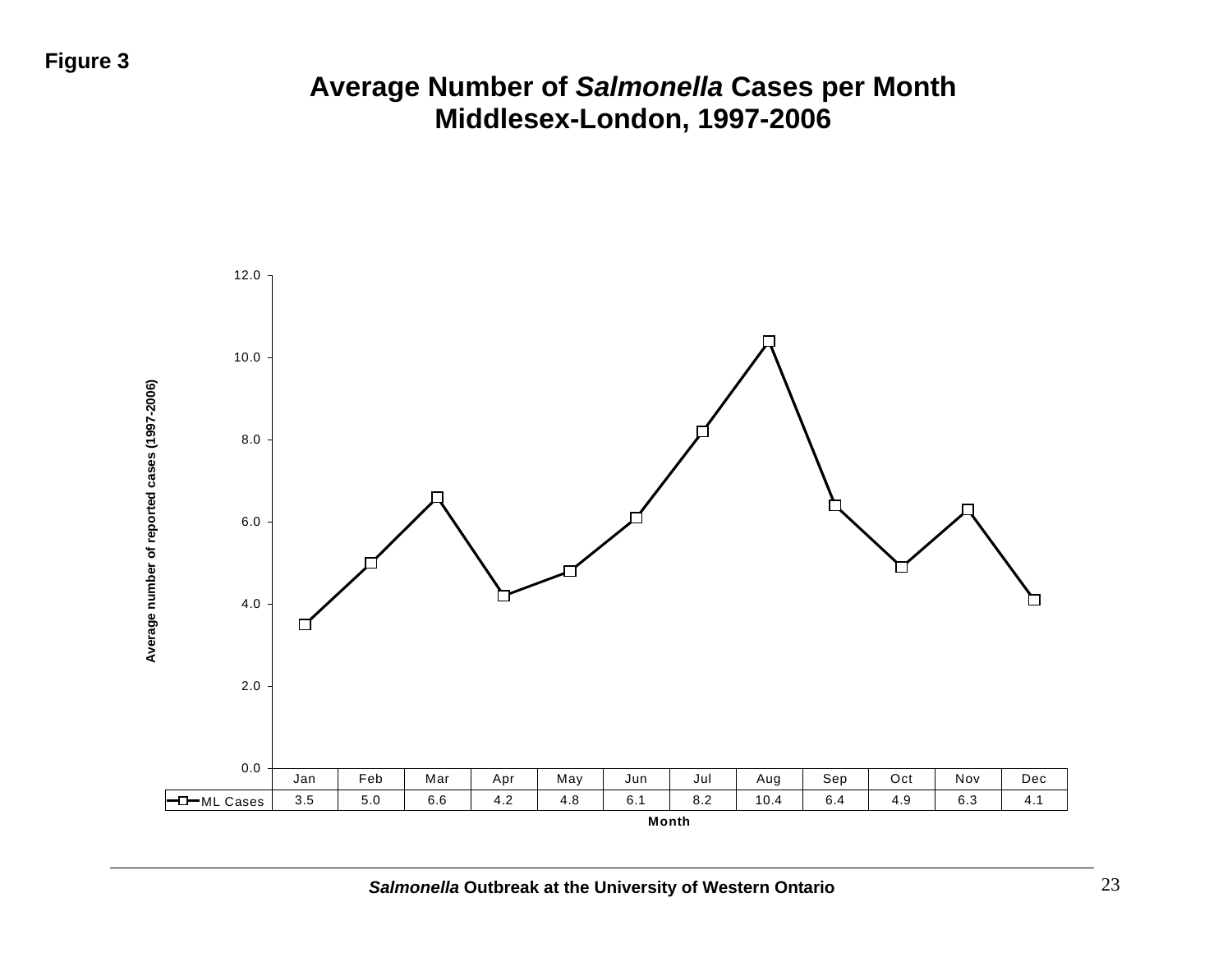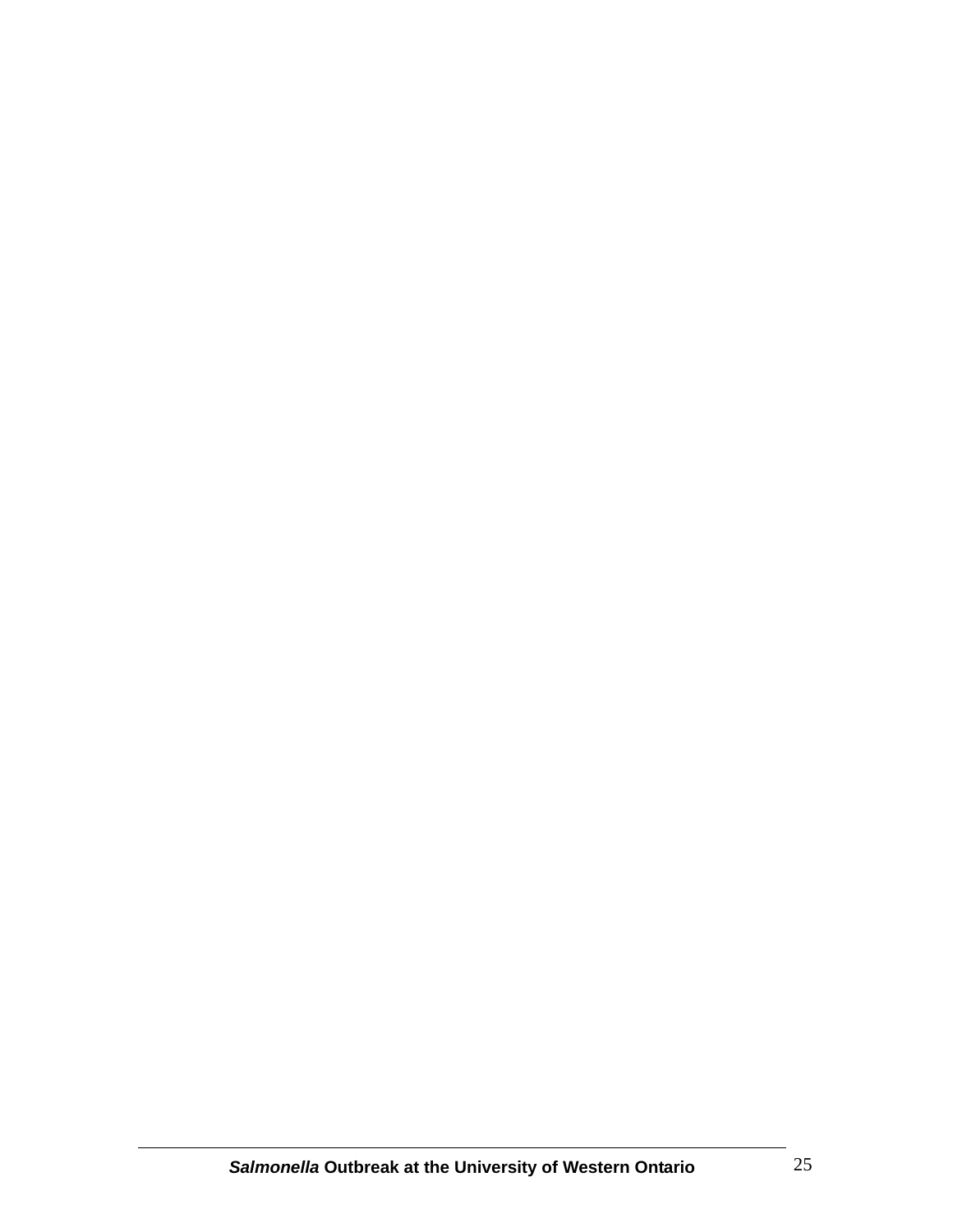# **SECTION D**

# **Chronology of the Outbreak**

### **Figure**

| Figure 5 | Approximate Number of Laboratory-Confirmed Cases Reported |  |
|----------|-----------------------------------------------------------|--|
|          |                                                           |  |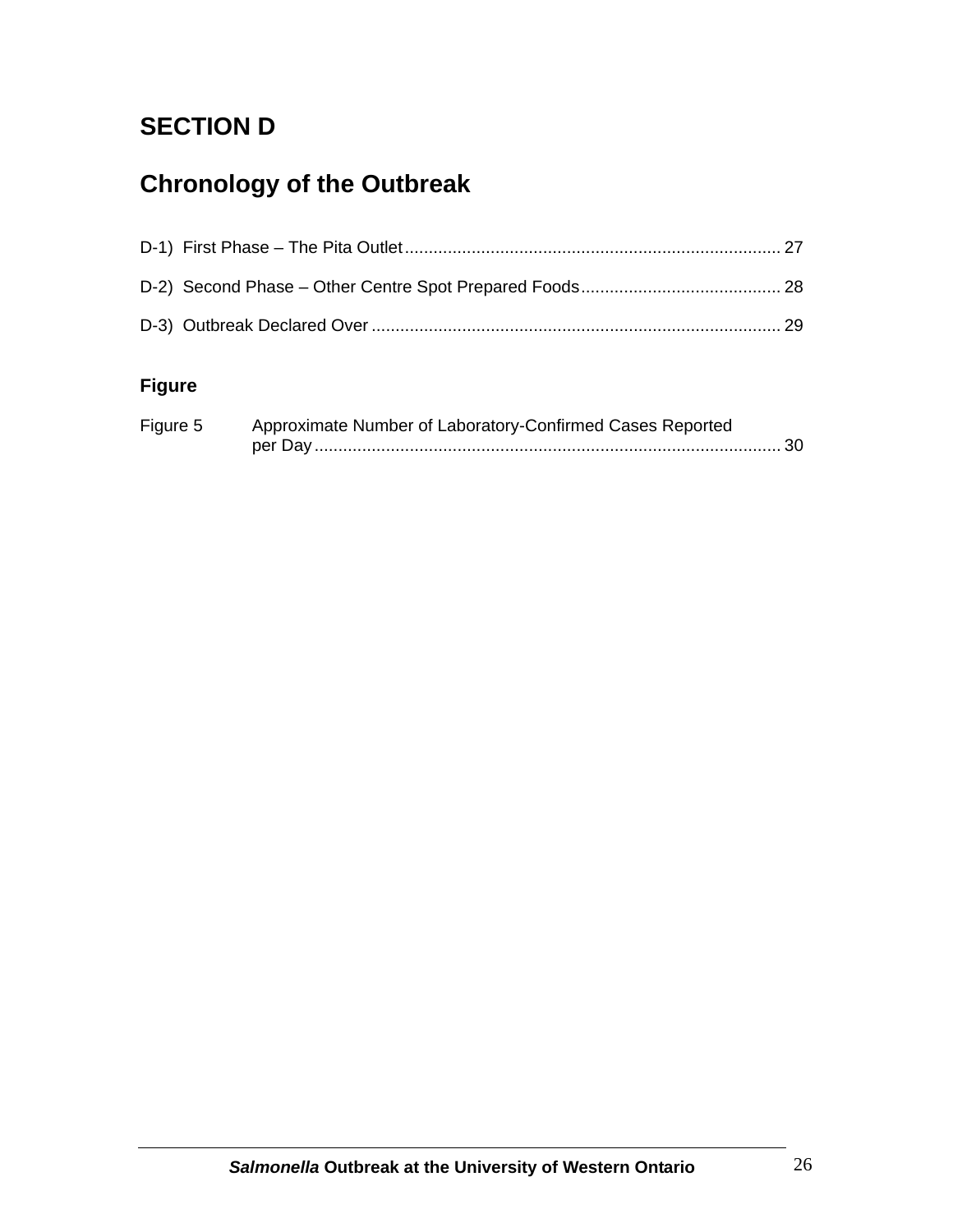### **D. Chronology of the Outbreak**

Appendix A provides a detailed overview of the chronology of this outbreak. A brief overview of the key dates and events are provided in this section.

#### **D-1) First Phase - The Pita Outlet**

On the afternoon of Thursday, November 8, 2007, the MLHU received six reports of laboratory-confirmed *Salmonella* within one hour. As noted in Figure 3 (page 23), the average number of *Salmonella* reports in Middlesex-London from 1997 to 2006 in November (excluding 2005) was approximately three per month. All six ill people were females who, based on age and address, appeared to be UWO students. In addition, the hospital which reported some of the laboratory-confirmed cases informed the MLHU that, in the previous few days, they had seen another 12 individuals with gastrointestinal symptoms compatible with salmonellosis and possible connections to UWO.

During the remainder of that day and into the evening, calls were made by MLHU staff members to the laboratory-confirmed cases of *Salmonella* and the non-laboratoryconfirmed cases with symptoms reported by the hospital. By early evening, three of the laboratory-confirmed cases had been reached. All were UWO students; two reported eating at the pita outlet at Centre Spot. The other had eaten food from several locations on campus including two Centre Spot outlets, but not from the pita outlet. Of the nonlaboratory-confirmed cases, four were reached; two were UWO students and one reported eating at the pita outlet.

Based upon this preliminary information, the possibility was raised that the pita outlet may have been the source of an outbreak. The Public Health Inspector (PHI) on duty the evening of November 8 ascertained that the pita outlet in question had closed at 7:00 p.m. and was not scheduled to re-open until 10:00 a.m. on November 9. The PHI instructed the Hospitality Services Operations Manager not to re-open the pita outlet until approval to do so was granted by a PHI from the MLHU.

Later on the night of November 8 an additional laboratory-confirmed case of *Salmonella* was reached who also reported eating at the pita outlet. Therefore, a total of four of the individuals contacted on November 8 had eaten at the pita outlet. Of the four individuals, one had eaten a chicken salad, two had eaten chicken pitas and one had eaten a Philly steak pita. Their food had been purchased in the week ending November 2, 2007 and three mentioned purchasing food on November 2.

A PHI attended the pita outlet the following morning, conducted an inspection, interviewed food services staff and gathered five food samples, including a sample of the chicken. The inspection revealed no critical infractions. It was noted that food is delivered to the pita outlet almost daily and therefore no food from the previous week remained. Based on these findings, the pita outlet was allowed to re-open.

On November 9, 2007, an additional laboratory-confirmed case of *Salmonella* was reported to the MLHU and efforts continued to reach all the laboratory-confirmed and non-laboratory-confirmed cases. By the morning of November 10, six of the seven laboratory-confirmed cases had been reached and five reported eating at the pita outlet on or around November 2, 2007. In addition, two non-laboratory-confirmed cases with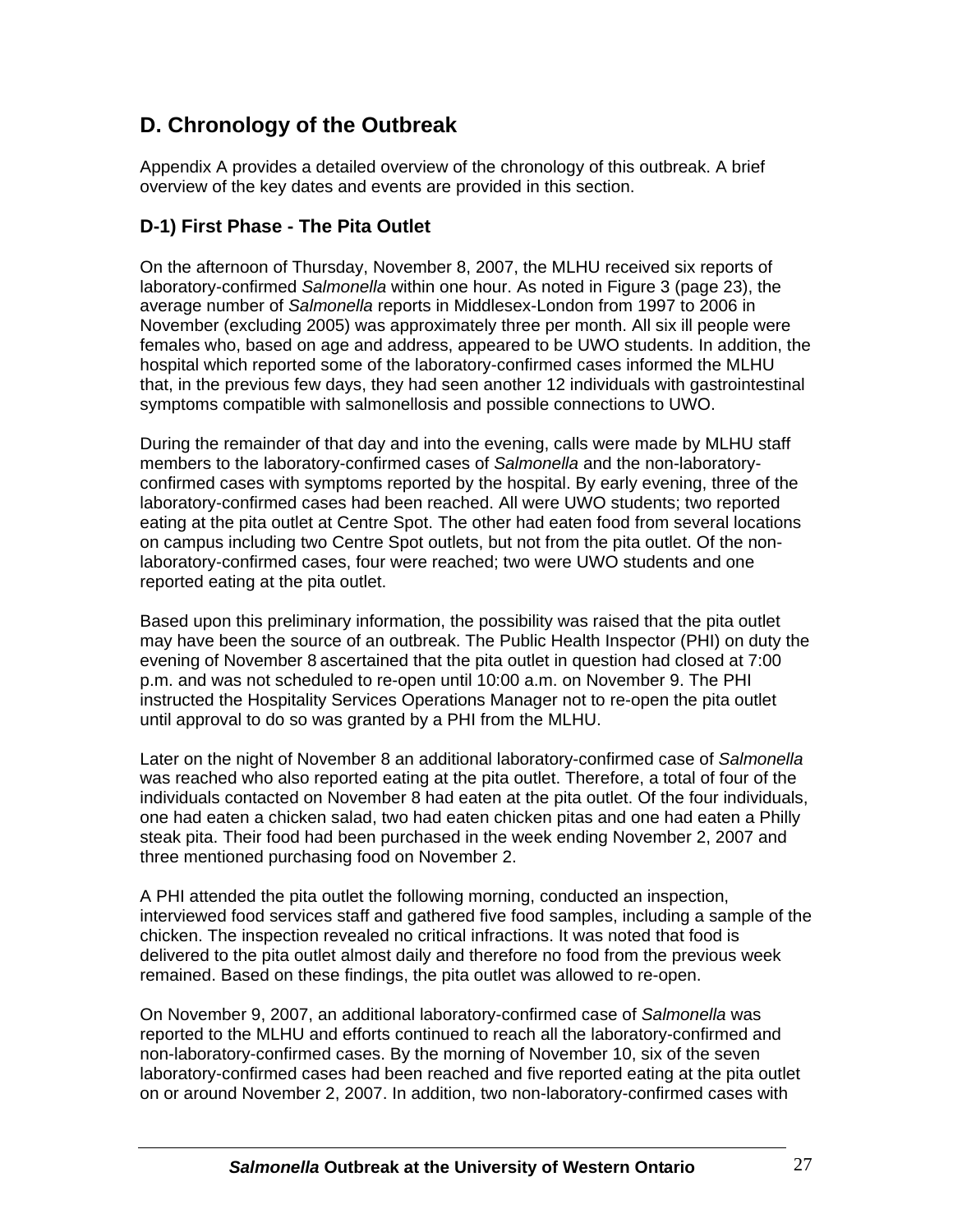clinically compatible symptoms reported eating at the pita outlet in the same time frame. Based on this information, a media release was issued in collaboration with UWO (see Appendix B). Information about the outbreak was also disseminated to local physicians, Ontario health units and posted on the UWO and MLHU web sites. It was decided to collect stool samples from the 27 food handlers who had handled food or had some connection to the pita outlet from October 31 to November 2, 2007. As well, on November 10, two PHIs met with UWO staff members to get complete information about the types and sources of food served at the pita outlet, and to review the process used to prepare pitas.

A detailed questionnaire was developed to capture as much information as possible from both laboratory-confirmed cases and people with clinically compatible symptoms who had not submitted stool specimens. The questionnaire asked about the nature of the client's symptoms, date and time of onset, and the health care the client had received. The client was then asked to recall the foods he/she had eaten in the three days before onset of illness, which is the maximum incubation period for *Salmonella* infection. For those who reported eating at the pita outlet, very specific information regarding the components of their pitas or salads was obtained.

Over the next week, laboratory-confirmed cases continued to be reported to the MLHU. In addition, people called the MLHU to self-report symptoms, and the hospitals and UWO Student Health Services continued to identify clients with symptoms compatible with *Salmonella* and report this information to the MLHU. The MLHU followed-up with these suspect cases to determine if they were likely to be part of this outbreak and to encourage them to submit stool samples.

### **D-2) Second Phase - Other Centre Spot Prepared Foods**

From November 8 to November 15, almost all the laboratory-confirmed cases and most of the clinically compatible cases reported eating at the pita outlet. However, on November 12, one laboratory-confirmed case reported eating a pita on November 8 that had been purchased, not from the pita outlet, but from a Lifestyles Refrigerator at Centre Spot. On the evening of November 12, another UWO student, who called the MLHU to report gastrointestinal symptoms, reported that she had not eaten at the pita outlet, but had consumed a sandwich from a Lifestyles Refrigerator at the Engineering building on November 8.

These two cases led to a suspicion that perhaps this outbreak had a second phase that extended beyond the pita outlet to the other parts of the Centre Spot kitchen, including the overnight Production Centre which prepared the sandwiches, pitas and salads for the Lifestyles Refrigerators across campus. Because of this suspicion, on November 13, 2007, two PHIs began a very detailed inspection of the Centre Spot kitchen that spanned several days and included inspections of the nighttime Production Centre. The inspectors interviewed management and staff members and obtained 35 food samples and 14 environmental swabs and samples.

On Friday November 16, the Health Unit received 11 new laboratory-confirmed cases of *Salmonella*. As the cases were reached and interviewed, it became apparent that 10 of them had not eaten food from the pita outlet but rather had eaten food from various locations on campus. This brought to 12 the number of laboratory-confirmed cases of *Salmonella* with a UWO connection who had not eaten food from the pita outlet. With the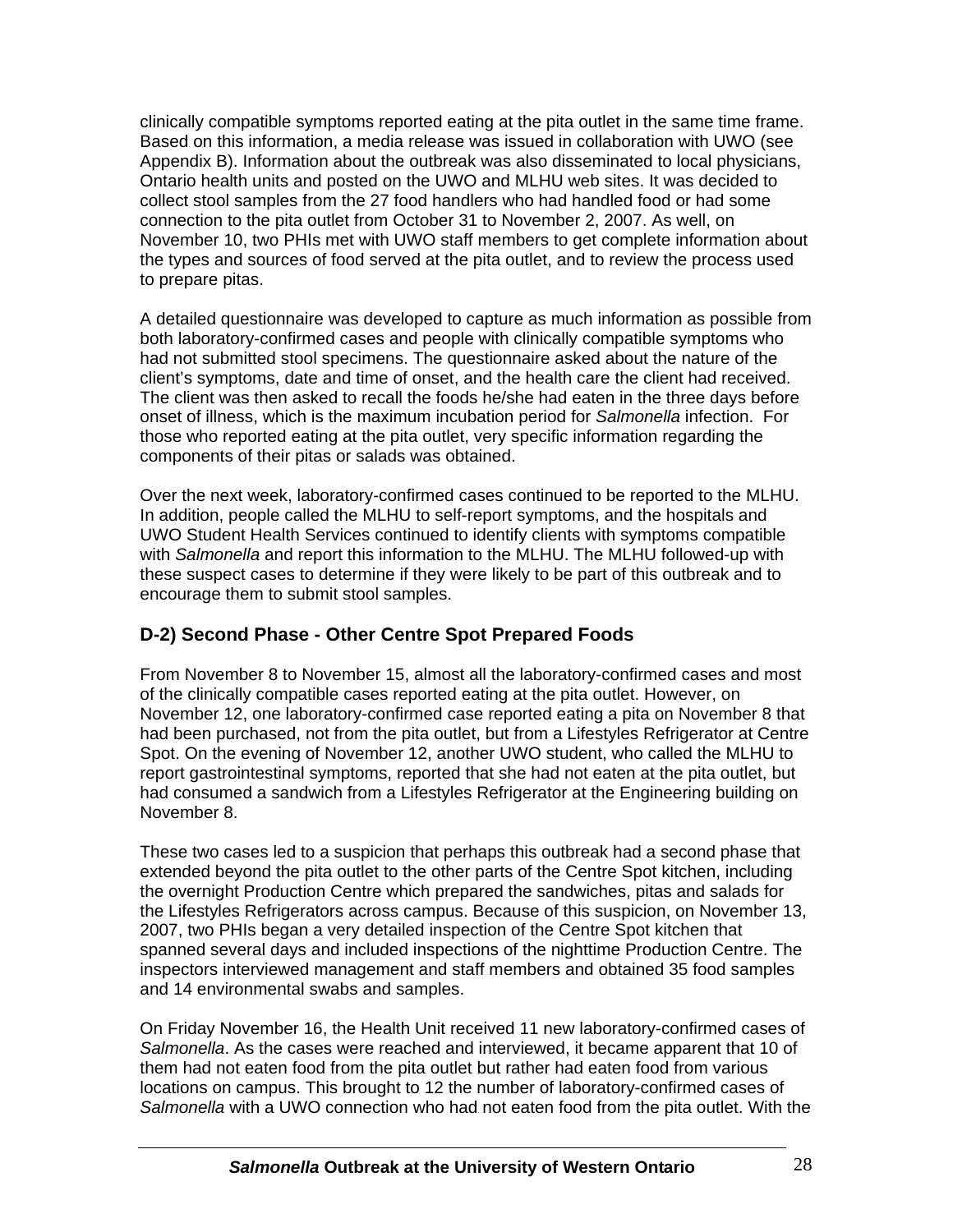assistance of a staff member from UWO, it was determined that all 12 had eaten food prepared in the Centre Spot kitchen, either from one of the food outlets at Centre Spot (not including the pita outlet) or made by the Production Centre and distributed to food outlets across campus.

The discovery that the outbreak extended beyond the pita outlet to the whole Centre Spot kitchen led to the shut down of the kitchen over the weekend of November 17 and 18 so that a very thorough cleaning and disinfecting of the entire kitchen could be conducted. All previously prepared food and raw produce were discarded. This process was monitored by two PHIs.

Normally Centre Spot is closed on the weekend; however, on the weekend of November 17-18, the kitchen was slated for operation for the "Fall Preview", an event in which UWO plays host to approximately 7,000 potential students and their parents. After a thorough cleaning and disinfection of the area involved in baking, production of baked goods only was allowed for this event. No other food preparation was permitted. UWO arranged with a fast food outlet from the community to deliver food to Centre Spot for the visitors.

Laboratory-confirmed cases of *Salmonella* continued to be received up until December 10, 2007. Figure 5 provides the approximate number of laboratory-confirmed cases reported per day. Only one laboratory-confirmed case reported exposure after the intensive clean-up on the November 17-18 weekend.

#### **D-3) Outbreak Declared Over**

The outbreak was declared over on December 11, 2007. A total of 90 laboratoryconfirmed cases were received during the outbreak. All were determined to be *Salmonella typhimurium* PT 108, PFGE STXAI.0312.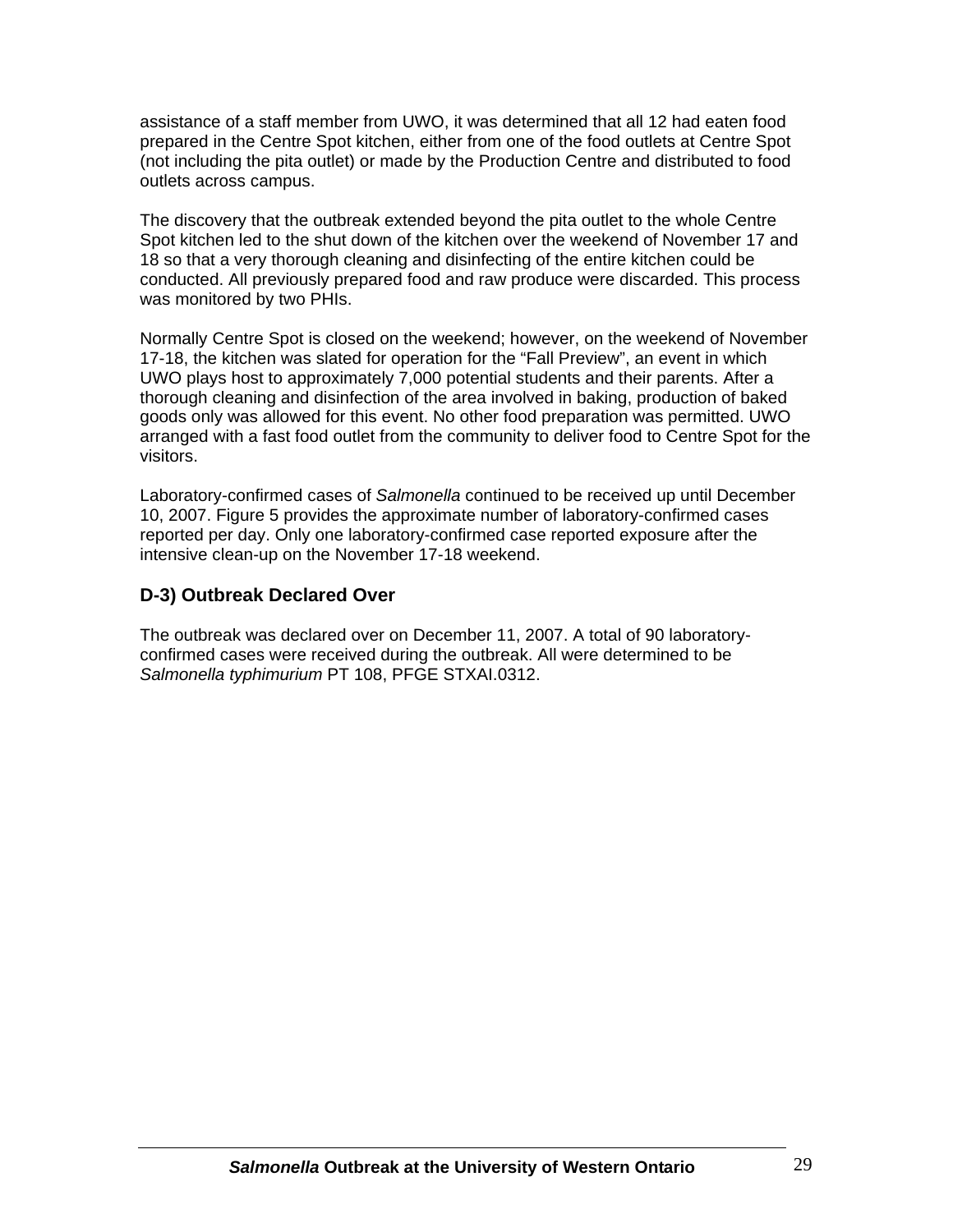## **Figure 5**



## **Approximate Number of Laboratory-Confirmed Cases Reported per Day**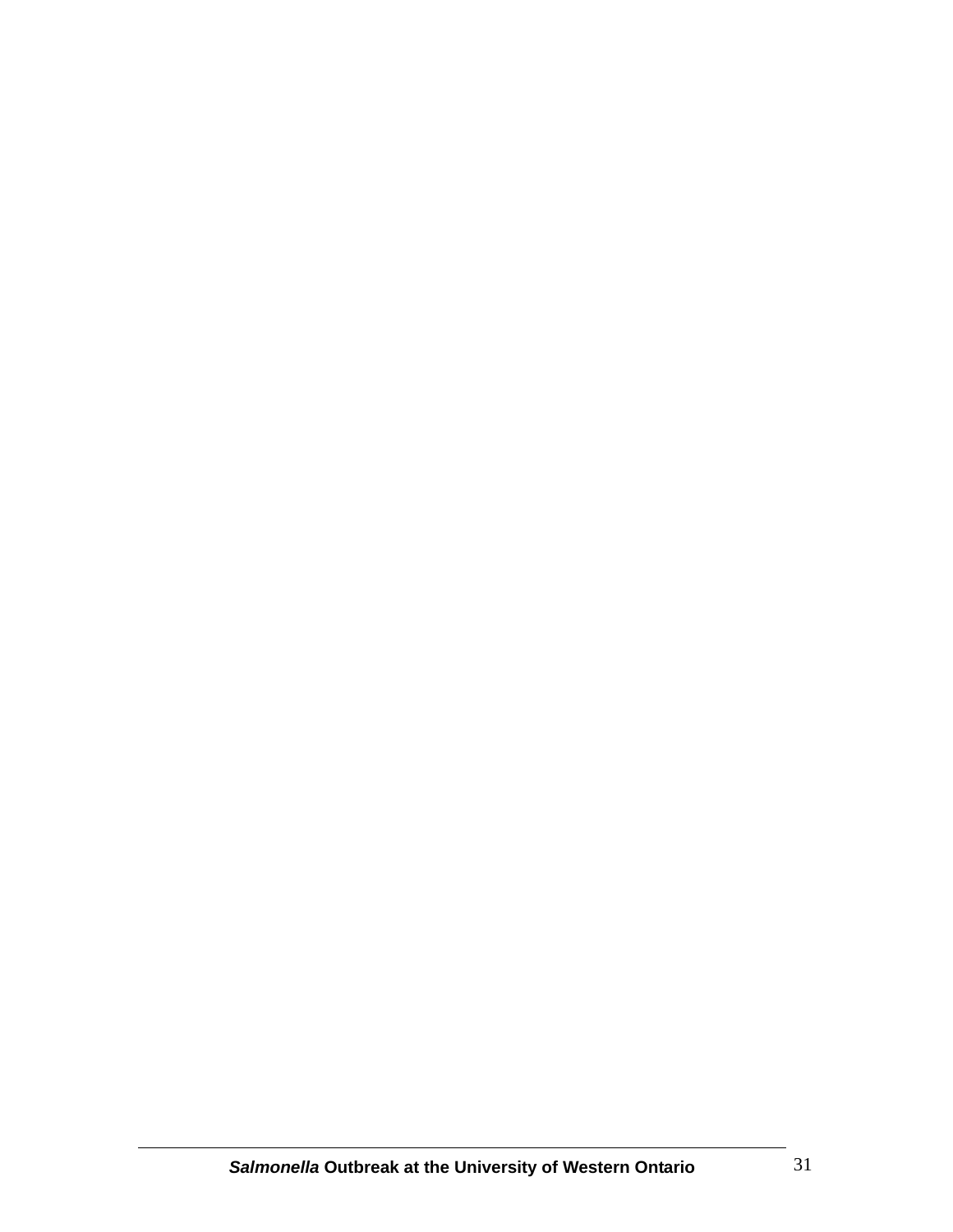## **SECTION E**

# **Descriptive Epidemiology**

### **Tables**

| Table 1 | Number and Percentage of Laboratory-Confirmed Cases |  |
|---------|-----------------------------------------------------|--|
| Table 2 | Number and Percentage of Laboratory-Confirmed Cases |  |
| Table 3 | Number and Percentage of Laboratory-Confirmed Cases |  |

### **Figures**

| Figure 6 | Onset Dates of 90 Laboratory-Confirmed Salmonella typhimurim |  |
|----------|--------------------------------------------------------------|--|
| Figure 7 | Exposure Dates Laboratory-Confirmed Cases,                   |  |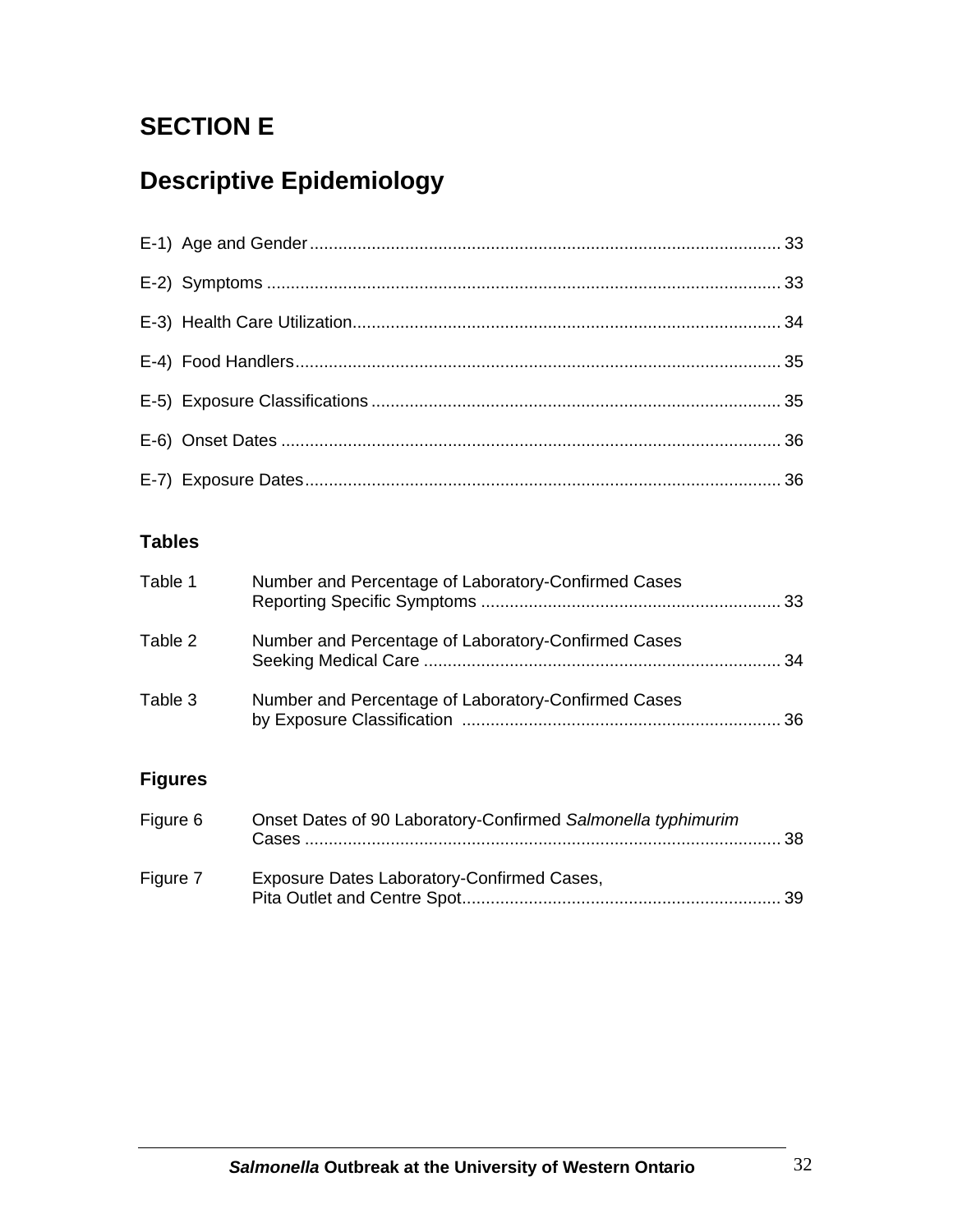### **E. Descriptive Epidemiology**

The following section will provide a description of the epidemiology of the 90 laboratoryconfirmed cases of *Salmonella*. In some analyses, information on the non-laboratoryconfirmed cases who ate at the pita outlet is also included to provide additional or confirmatory data.

#### **E-1) Age and Gender**

The mean and median ages of the laboratory-confirmed cases were 22 and 20 years respectively with a range of 17 to 51 years. There were 52 females (57.8%) and 38 males (42.2%).

### **E-2) Symptoms**

Table 1 summarizes the symptoms for 89 of the 90 laboratory-confirmed cases. Symptom information is missing for one case. Virtually all laboratory-confirmed cases experienced diarrhea and 60% reported bloody diarrhea. There were 75 cases who provided details about the number of episodes of diarrhea they experienced on their worst day. The number of episodes ranged from 1 to 72 episodes in a 24-hour period; there were 16 (21.3%) cases who experienced 1 to 3 bowel movements per hour on their worst day. Overall, these 75 cases were characterized by a mean and median of 17 and 15 episodes of diarrhea respectively on their worst day.

At the time of interview by MLHU investigators, 42 (46.6%) of the 90 laboratoryconfirmed cases indicated that they had recovered from their illness. Among these cases, five did not indicate the date that symptoms resolved. For the remaining 37 laboratory-confirmed cases, duration of illness ranged from 3 to 21 days, with a mean and median of 8 and 7 days, respectively.

#### **Table 1: Number and Percentage of Laboratory-Confirmed Cases Reporting Specific Symptoms (n=89)**

| <b>SYMPTOMS</b>           | <b>Number (percent)</b> |
|---------------------------|-------------------------|
| Diarrhea                  | 88 (98.9%)              |
| Bloody diarrhea           | 53 (59.6%)              |
| Abdominal pain / cramps   | 88 (98.9%)              |
| Chills                    | 75 (84.3%)              |
| Headache                  | 72 (80.9%)              |
| Fever                     | 71 (79.8%)              |
| Nausea                    | 70 (78.7%)              |
| Vomiting                  | 35 (39.3%)              |
| Other symptom(s) reported | 54 (60.7%)              |

Note: Data is missing from one case. More than one symptom could be reported per client.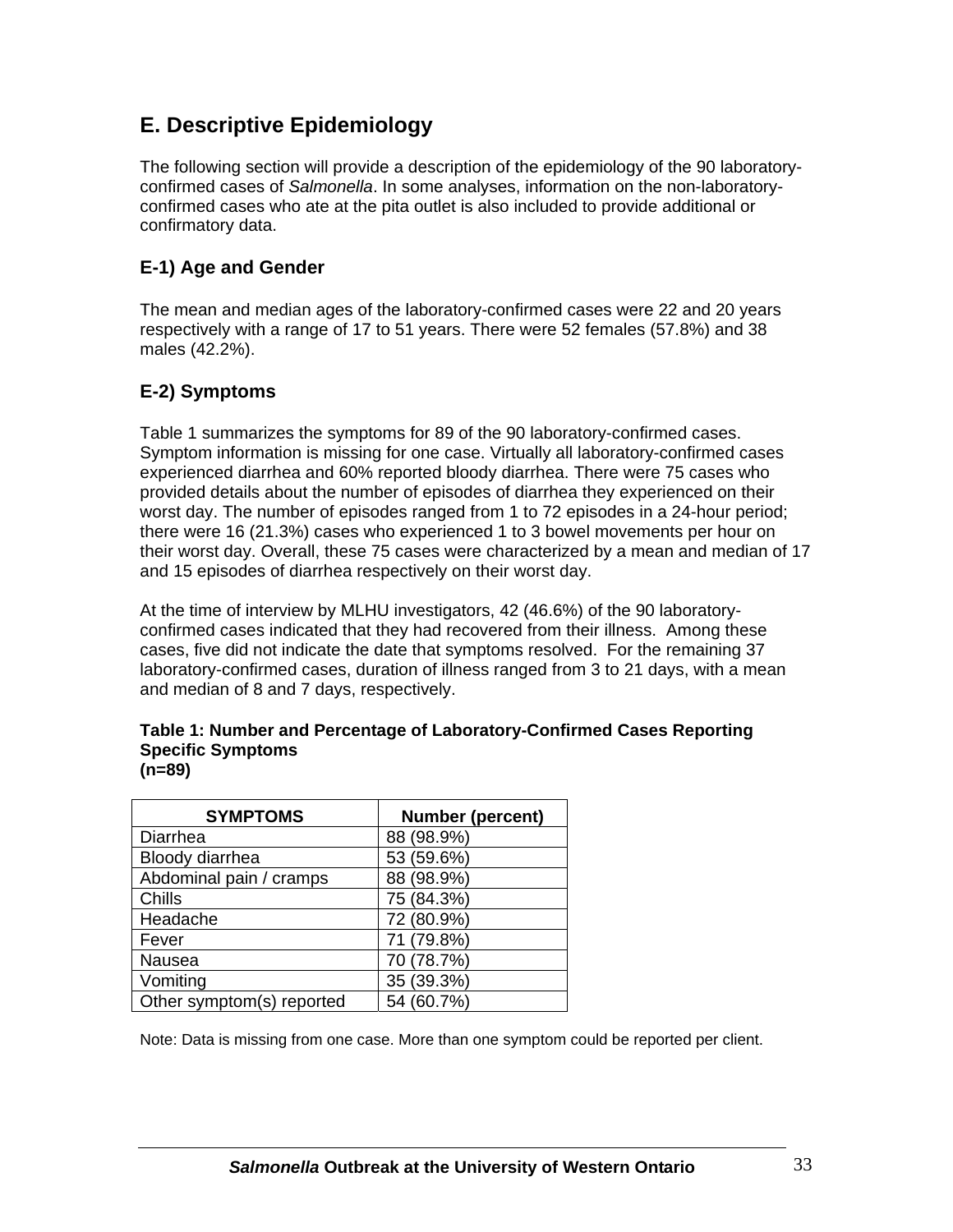#### **E-3) Health Care Utilization**

Table 2 summarizes the health care utilization pattern of the 90 laboratory-confirmed cases. Seven of the laboratory-confirmed cases were hospitalized. The average duration of hospital stay is not known as some people were still in hospital at the time they were interviewed by the MLHU. One client developed a ruptured appendix that required surgery. There were no deaths associated with this outbreak.

Seventeen non-laboratory-confirmed cases were most likely to be part of this outbreak as they had clinically-compatible symptoms and ate at the pita outlet on November 2, the exposure date of most of the laboratory-confirmed cases. By definition, to be included in the analysis, non-laboratory-confirmed cases had to have had three or more bowel movements in a 24-hour period. Of these 17 non-laboratory-confirmed cases, 12 sought medical care. However, stool samples were collected from only two of these cases (for whom results came back negative) and were not collected on the other 10 cases. Five of the 10 cases for whom stool samples were not taken attended the same walk-in medical clinic.

|      | Table 2: Number and Percentage of Laboratory-Confirmed Cases Seeking Medical |  |
|------|------------------------------------------------------------------------------|--|
| Care |                                                                              |  |
|      |                                                                              |  |

| <b>TYPE OF MEDICAL CARE</b>                      | <b>Number (Percent)</b> |
|--------------------------------------------------|-------------------------|
| <b>Student Health Services</b>                   | 31 (34.4%)              |
| Urgent Care / Emergency Department visit         | 30 (33.3%)              |
| - LHSC - University                              | 20                      |
| - LHSC - Victoria                                | 2                       |
| - SJHC - Urgent Care                             | 8                       |
| Hospitalization                                  | (6.7%)                  |
| - Hospitalized within MLHU jurisdiction          |                         |
| - Hospitalized outside MLHU jurisdiction         | 3                       |
| Emergency/clinic visit outside MLHU jurisdiction | 6(6.7%)                 |
| <b>Family Physician</b>                          | 5(5.6%)                 |
| Medical Walk In                                  | 4(4.4%                  |
| No medical care sought <sup>2</sup>              | $(1.1\%)$               |
| Medical care location not specified              | 6(6.7%)                 |

**(n=90)**

<sup>1</sup> One hospitalized case also attended Student Health Services; a second hospitalized case attended a medical clinic outside of the MLHU jurisdiction.

 $^2$  This case self-identified to MLHU by telephone; stool collection kit was provided by MLHU.

LHSC - London Health Sciences Centre

SJHC – St. Joseph's Health Care London

MLHU – Middlesex-London Health Unit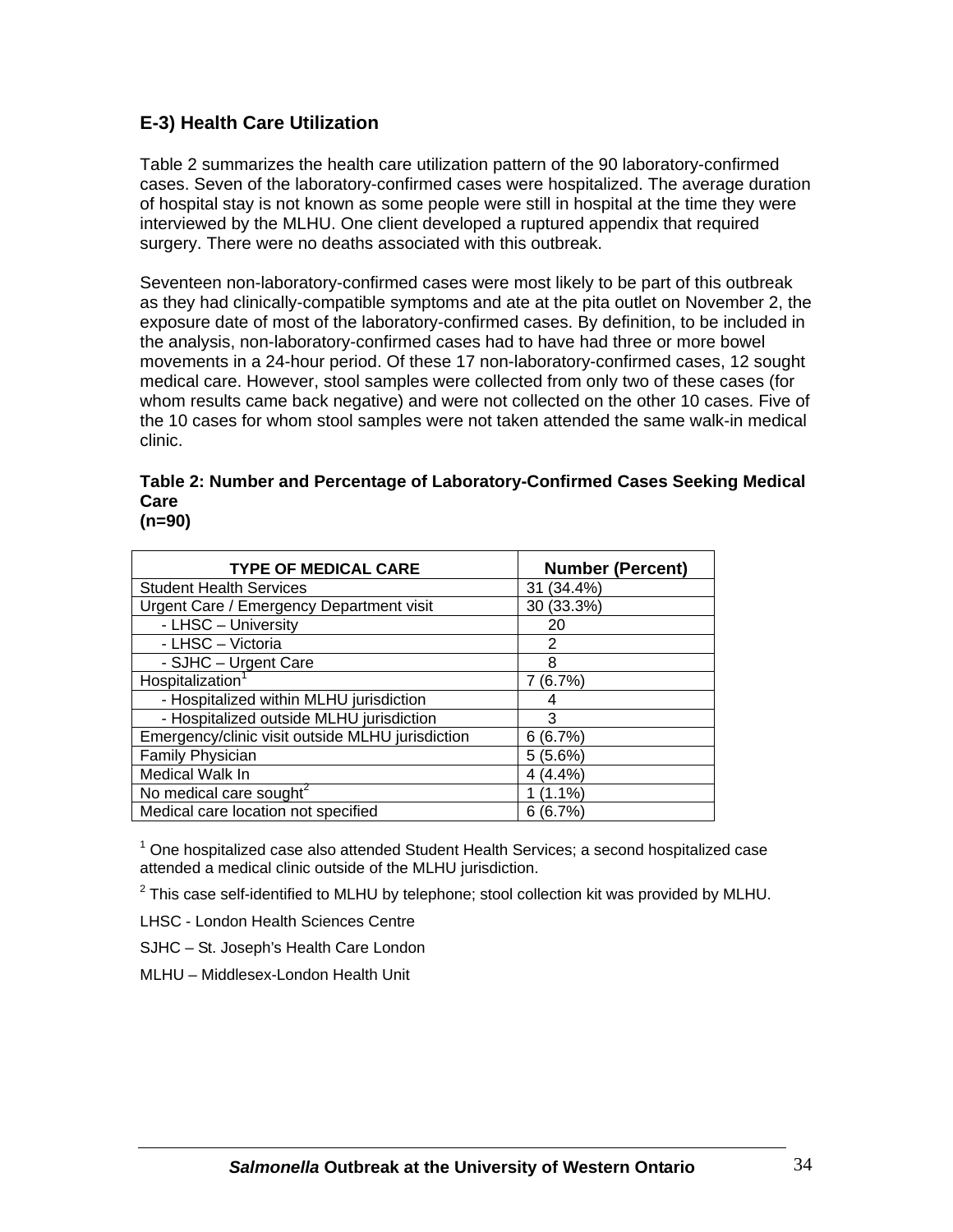### **E-4) Food Handlers**

During the course of the outbreak, a total of 15 food handlers developed symptoms compatible with *Salmonella* and were found to be positive for the outbreak strain. In all cases, they were determined to have acquired their infection from eating food prepared at the pita outlet or Centre Spot or by working at Centre Spot. Based on the onset date of their illness, none of these food handlers could have been the source of infection at the pita outlet. However, a few of them had worked in the Production Centre at Centre Spot and may have worked while they were symptomatic. It is possible that these workers could have transmitted infection through the foods they prepared at Centre Spot.

#### **E-5) Exposure Classifications**

The most likely source of exposure for each of the 90 laboratory–confirmed cases was determined. This was done based on a careful review of where each case had eaten on campus during the incubation period. Table 3 summarizes this analysis. This table indicates that 41 (45.6%) of the 90 cases were most likely related to the pita outlet, and 35 (38.9%) of the cases were most likely related to consumption of food prepared at Centre Spot, but not by the pita outlet. The exact source of exposure for six cases could not be determined because they ate in many different locations on campus during the incubation period. Three cases were felt to be related to person-to-person spread from an ill individual to a close acquaintance. There were five laboratory-confirmed cases for whom no obvious source could be identified to explain their infection; however, they were felt to be part of this outbreak because they were UWO students and/or staff members and they had the outbreak strain of *Salmonella typhimurium*.

For 26 (63.4%) of the 41 laboratory-confirmed cases, the meal from the pita outlet was the only Centre Spot-prepared meal consumed during the incubation period. Fifteen (36.6%) of the 41 pita outlet-related cases had eaten at the pita outlet and also had eaten one or more foods prepared at Centre Spot, other than from the pita outlet. However, based on the average incubation period and the meals they consumed, the pita location was felt to be the most likely source of their exposure.

Of the 35 laboratory-confirmed cases related to consuming food from Centre Spot but not from the pita outlet, 15 (42.9%) appear to be related to food from a Lifestyles Refrigerator and 20 (57.1%) to food from other outlets at Centre Spot.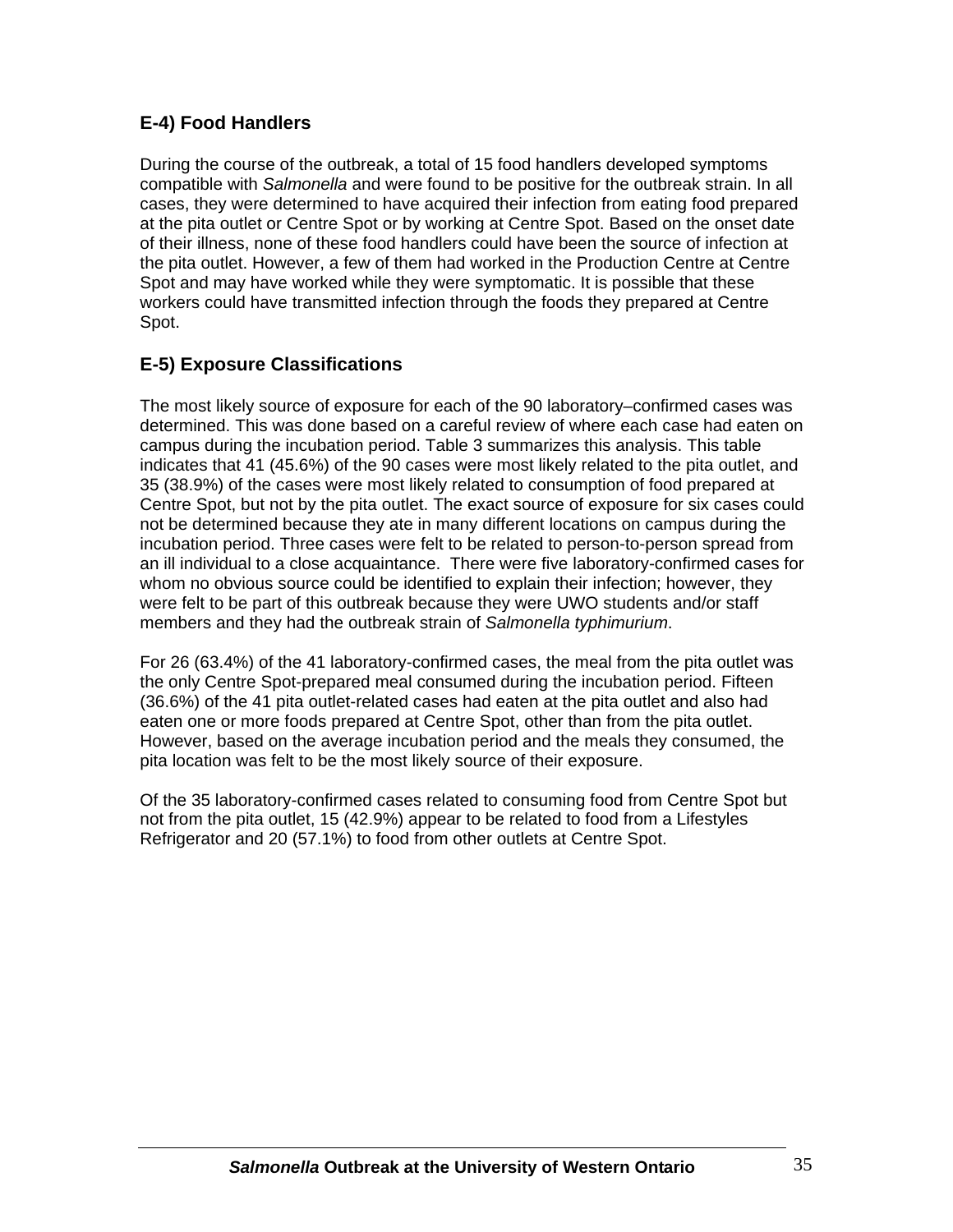#### **Table 3: Number and Percentage of Laboratory-Confirmed Cases by Exposure Classification (n=90)**

| <b>EXPOSURE CLASSIFICATION</b>                 | <b>Number (Percent)</b> |
|------------------------------------------------|-------------------------|
| Pita outlet (Centre Spot)                      | 41 (45.6%)              |
| Pita outlet exclusively                        | 26                      |
| Pita outlet plus other Center Spot exposures   | 15                      |
| Food prepared at Centre Spot (not pita outlet) | 35 (38.9%)              |
| <b>Lifestyle Refrigerators</b>                 | 15                      |
| Other food outlets at Centre Spot              | 20                      |
| Other                                          | 14 (15.6%)              |
| Cannot decide (multiple exposures)             | 6                       |
| No obvious source on campus                    | 5                       |
| Person-to-person transmission                  | 3                       |

### **E-6) Onset Dates**

Figure 6 graphically illustrates the onset dates of the 90 laboratory-confirmed cases, divided into the exposure classifications as follows: those related to the pita outlet; those related to eating foods prepared at Centre Spot, but not from the pita outlet; and the "other" group which includes those with multiple exposures, those who likely acquired their infection through person-to-person transmission and those whose source of infection is not clear since they did not eat food from either the pita outlet or prepared at Centre Spot. It should be recalled that the onset dates generally occurred one to three days after the exposure dates. Figure 6 clearly indicates the progression of the outbreak, with the cases related to the pita outlet developing illness first, followed by the cases related to eating food prepared in Centre Spot but not from the pita outlet, followed by the "other" group of cases occurring towards the end of the outbreak.

### **E-7) Exposure Dates**

Figure 7 graphically illustrates the dates of exposure for the laboratory-confirmed cases related to the pita outlet and Centre Spot, where this could be determined. Exposure dates were based on the date the ill individual reported eating the food most likely to have caused their illness given the incubation period of *Salmonella*, or where available, the date the meal plan showed they purchased the food most likely to have caused their illness. The exposure date was difficult to ascertain for six of these cases so the graph represents the data from 70 laboratory-confirmed cases. Important landmarks related to the outbreak have been displayed on the graph.

From Figure 7, it can be determined that November 2, 2007 is the exposure date for 27 (65.8%) of the 41 laboratory-confirmed cases associated with the pita outlet. Most of the Centre Spot cases related to the Lifestyles Refrigerators and the food outlets at Centre Spot other than the pita outlet had exposure dates mainly in the following week (November 5-9).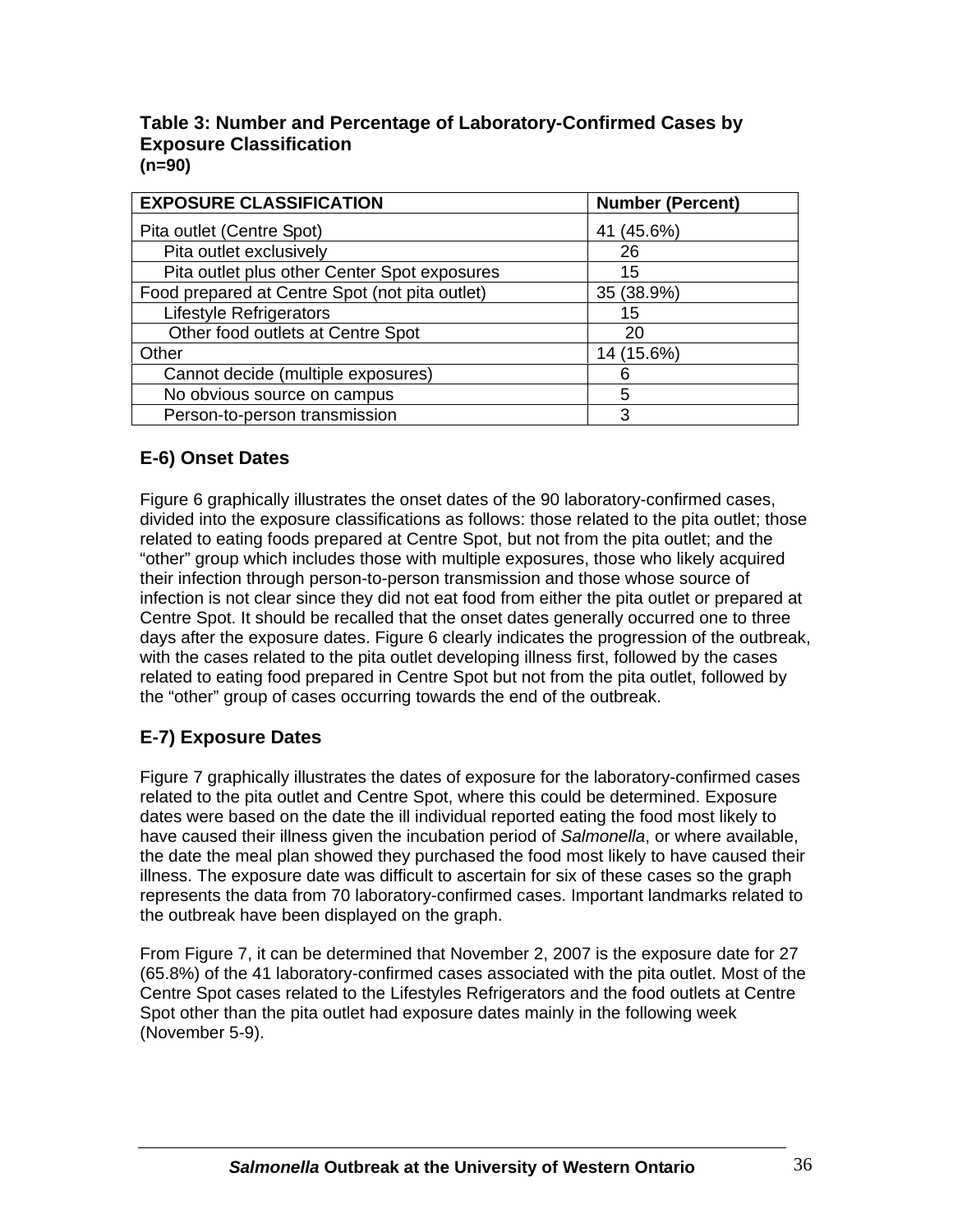Exposures resulting in illness appear to decrease with knowledge of the outbreak and as the MLHU increased its inspections of the Centre Spot kitchen. Only one laboratoryconfirmed case reported an exposure date after the thorough kitchen clean-up that occurred on the weekend of November 17-18. It should be noted that there are very few exposures on November 3, 4, 10 and 11, since these were weekends when the Centre Spot was closed except for very select uses.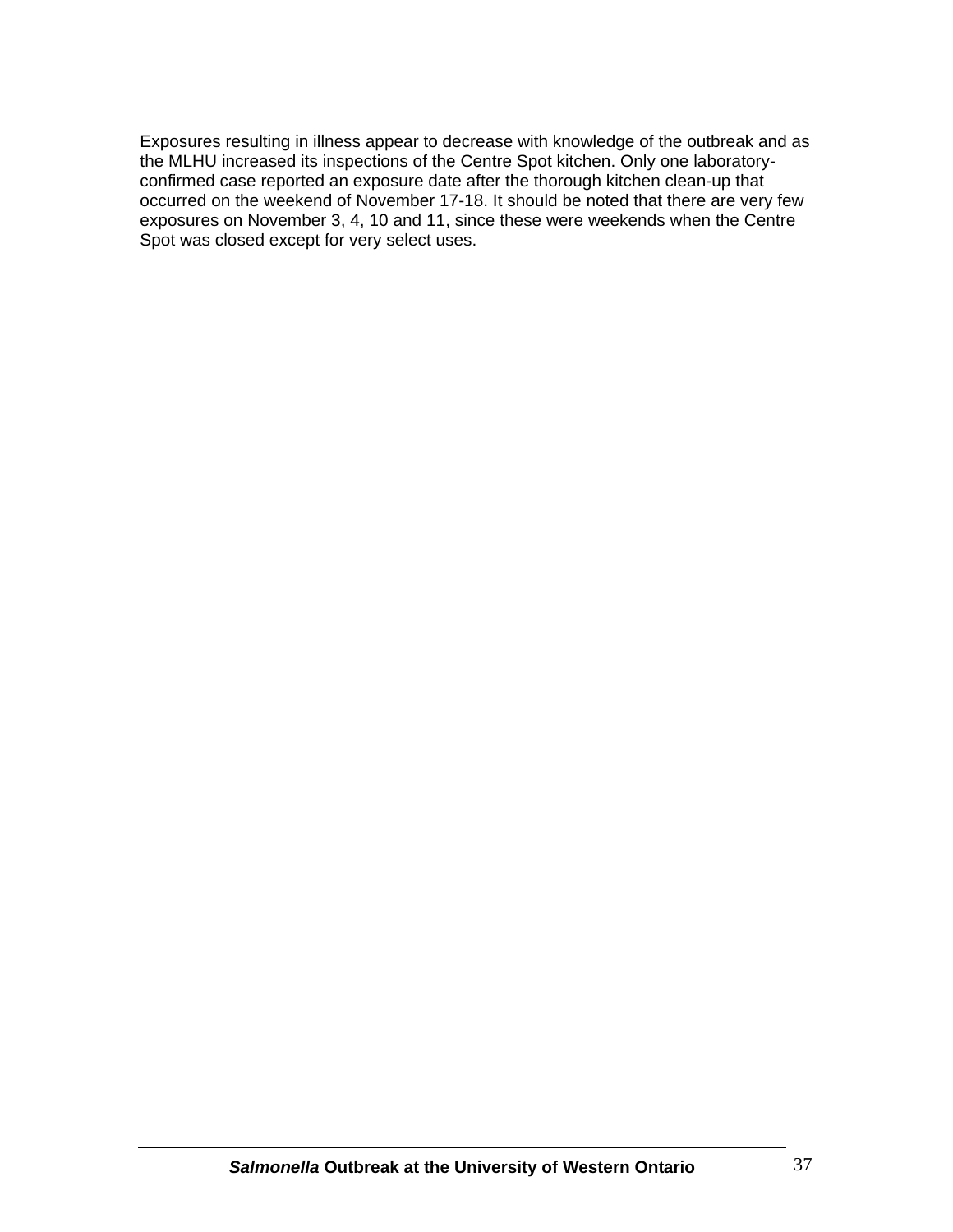

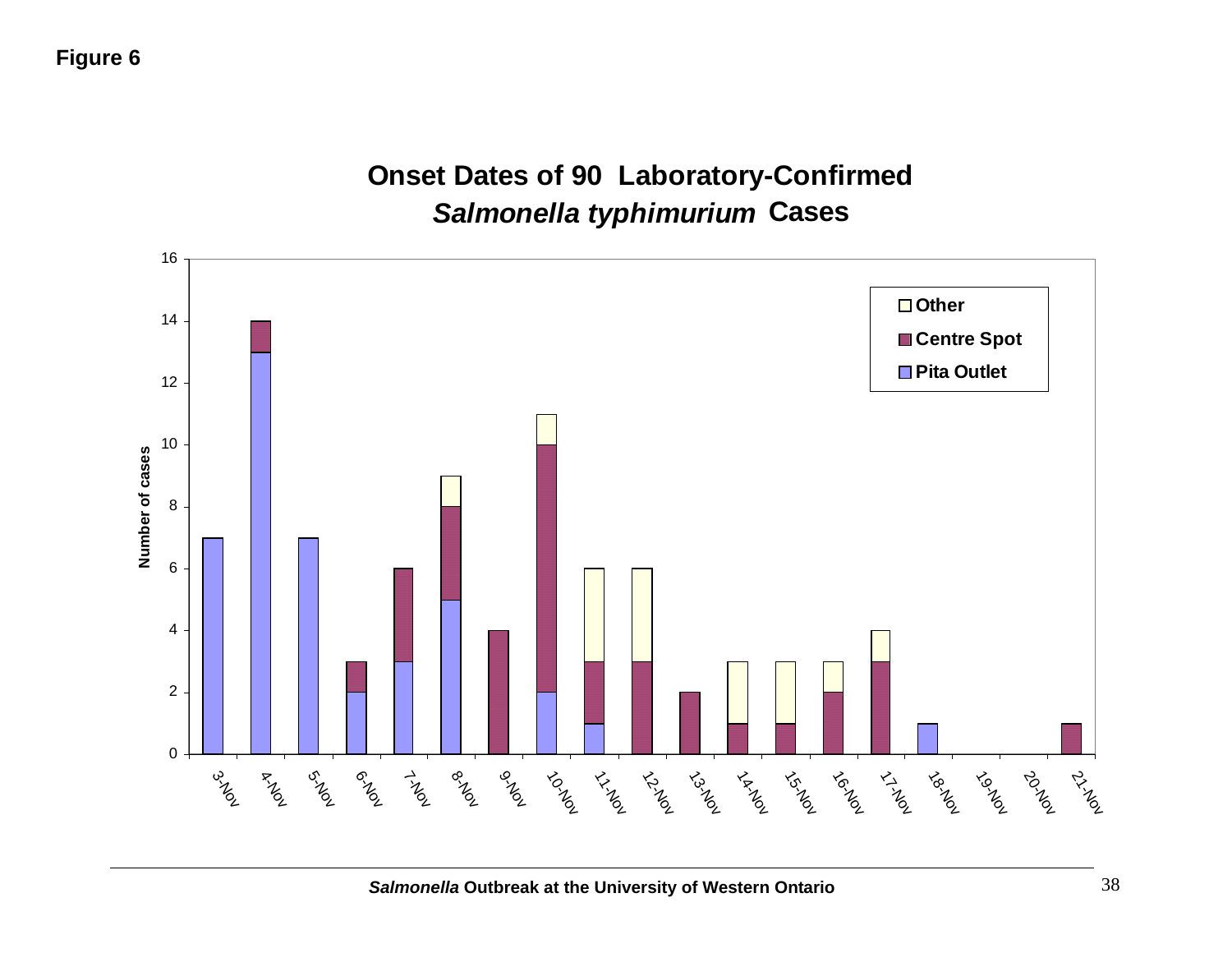# **Exposure Dates Laboratory-Confirmed Cases Pita Outlet and Centre Spot**

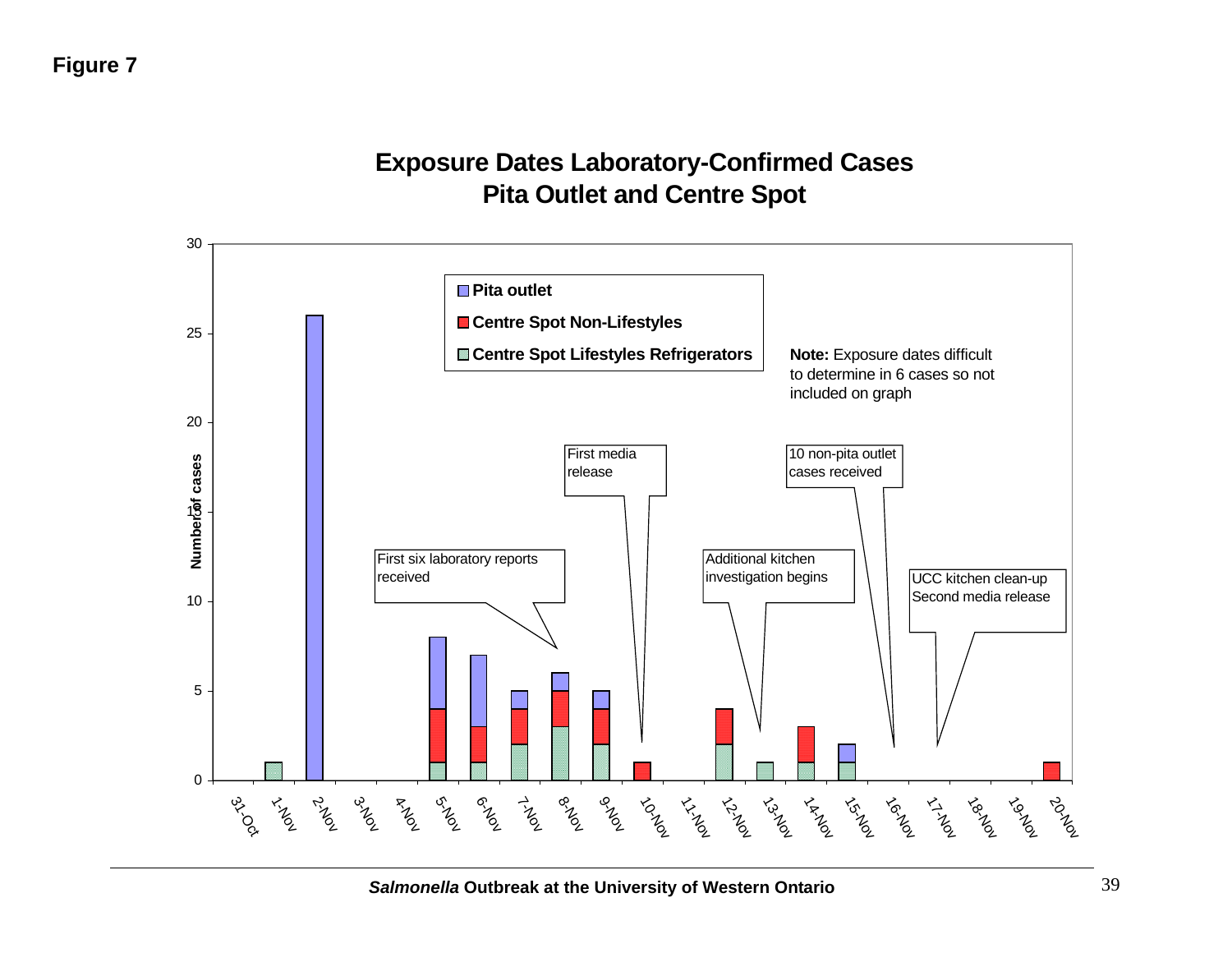# **SECTION F**

# **Inspection of the Kitchen at Centre Spot**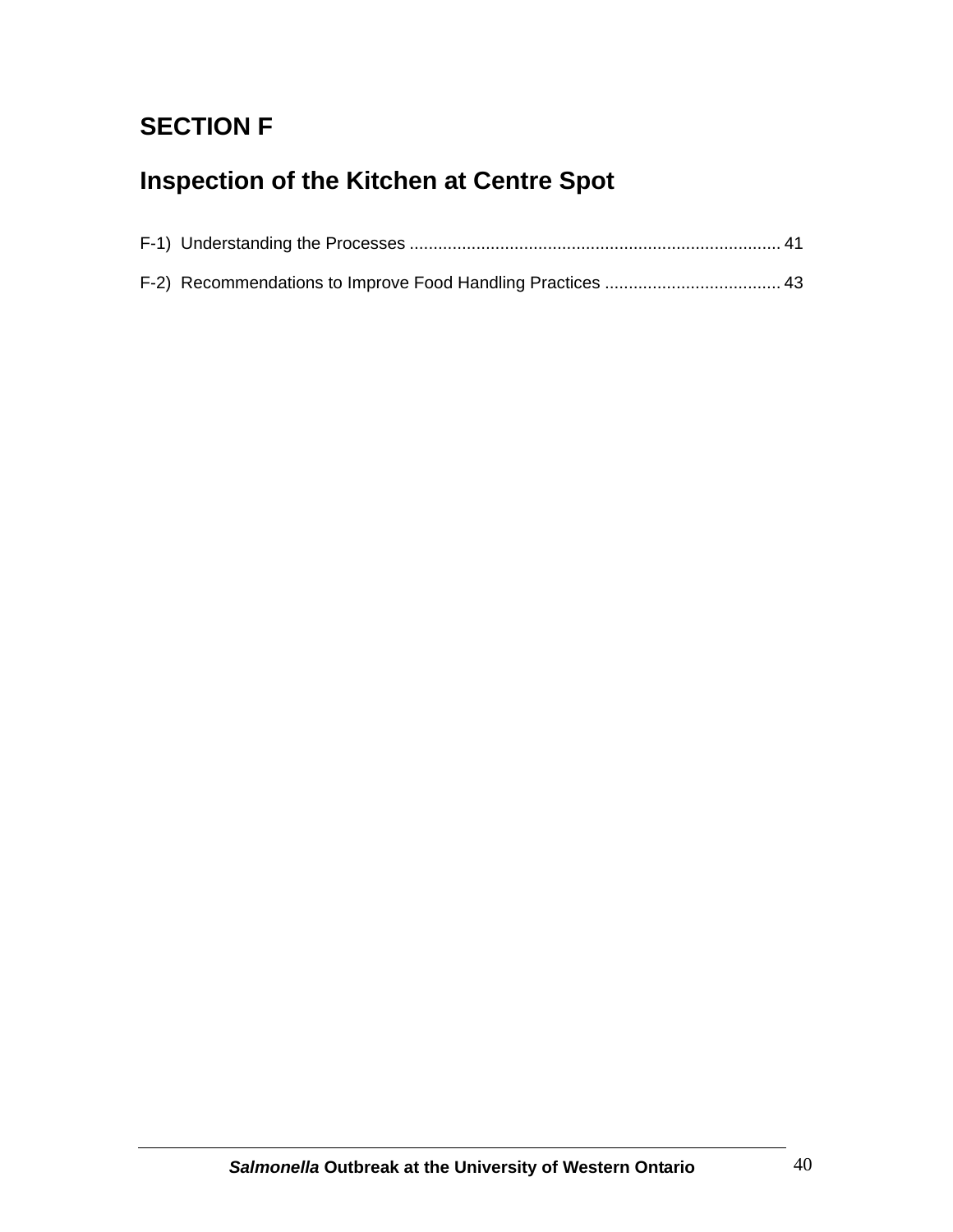# **F. Inspection of the Kitchen at Centre Spot**

Inspection activities at the Centre Spot kitchen evolved in stages as the epidemiology of the outbreak unfolded. Public Health Inspectors (PHIs) initially focused on food preparation at the pita outlet, but then broadened the scope of their inspection activities to include the remainder of the food outlets at Centre Spot and the Production Centre as the extent of the outbreak became apparent. At least 13 inspections were conducted from November 9 to November 23, most involving two PHIs. Inspections were conducted to understand the processes at Centre Spot and how these may have contributed to the outbreak, and to make recommendations to improve the food handling practices.

## **F-1) Understanding the Processes**

The following processes were investigated during the inspections of Centre Spot:

**Sources of food for the pita outlet:** It was determined that all the fresh produce used at the pita outlet was also distributed to many other food premises both on and off campus. The meats for the pita outlet were produced specifically for the pita outlet and distributed to many other pita outlets belonging to the same franchise.

**Chicken:** Given that chicken from the pita outlet was eaten by several cases, the process related to its preparation was assessed. It was noted that the chicken served at the pita outlet arrived at the Centre Spot kitchen pre-cooked. It was then thawed, chopped, reheated in an oven and held hot until served. Samples of the chicken taken from the pita outlet on November 9 (one week after the exposure date for most cases) did not grow *Salmonella*; however, *Bacillus cereus* (a bacteria that can cause the rapid onset of vomiting and/or diarrhea if present in food in sufficient quantities) was identified, indicating that bacteria could be introduced into the chicken and grow during the processing.

Once it was determined that the outbreak extended beyond the pita outlet to involve other areas of the Centre Spot kitchen, investigations expanded to look at additional sources of chicken at Centre Spot. This was done both because chicken is a common cause of salmonellosis and because the Ministry of Health and Long-Term Care identified chicken as the most commonly consumed food in their investigation of the provincial increase in *Salmonella typhimurium* cases that was occurring in 2007 at the time of the UWO outbreak.

It was determined that, although other food outlets served chicken, most received their chicken precooked, as was the case with the pita outlet. However, it was noted that the food outlet adjacent to the pita outlet used raw chicken to prepare its dishes. The raw chicken was received frozen and then thawed in a large walk-in refrigerator in the basement below the main Centre Spot serving area and kitchen. This refrigerator was also used to store fresh produce. The chicken and fresh produce were physically and laterally separated in the refrigerator. However, there was a possibility of crosscontamination when thawing chicken was placed on carts alongside the produce for transport upstairs to the main kitchen. It was noted that the plastic bags containing the chicken were not sealed, and PHIs observed the chicken juices dripping onto the fresh produce in the refrigerator and off of the carts. This could have resulted in environmental contamination when chicken was transported to the Centre Spot kitchen. The hands of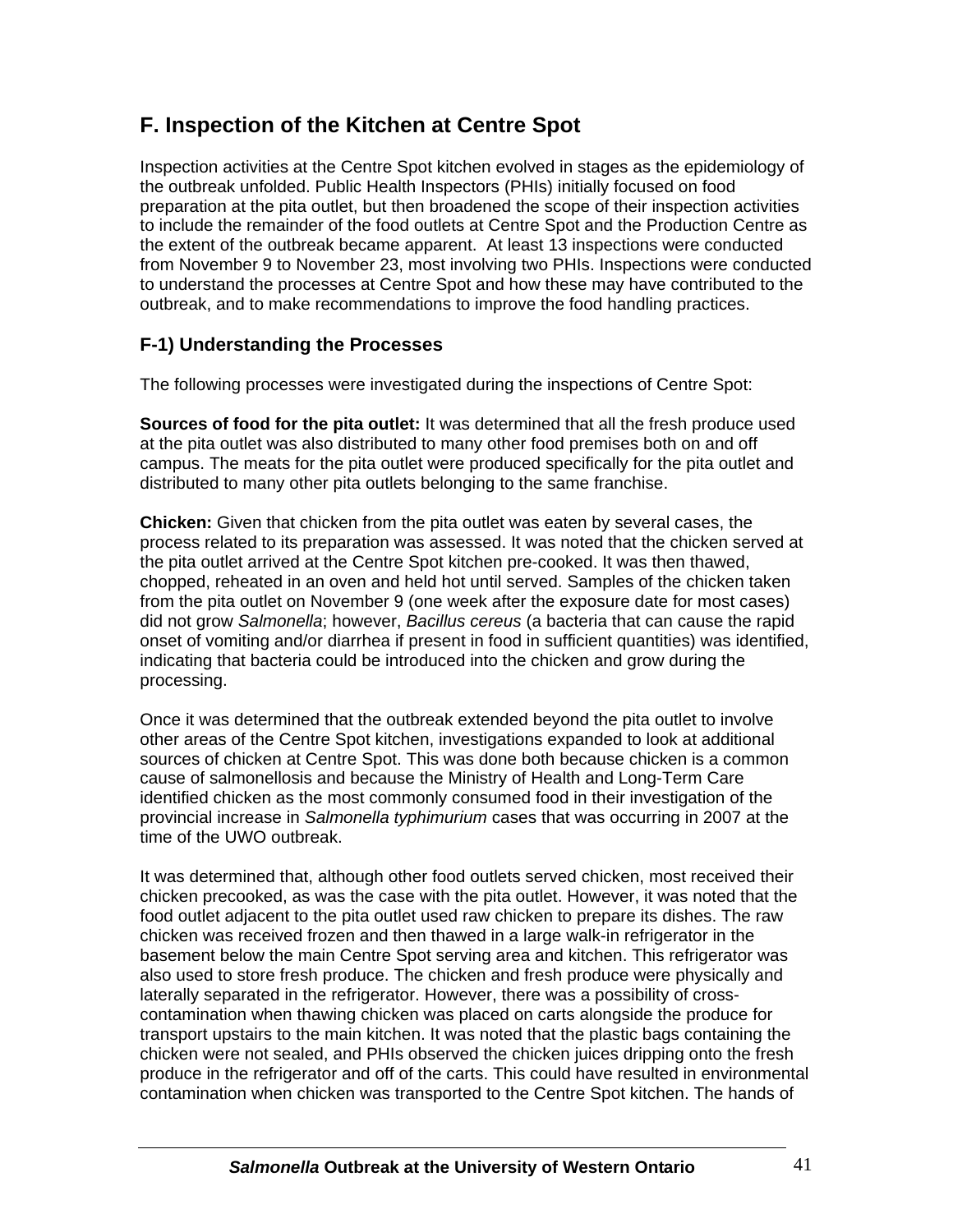food handlers who touched the chicken or the cart may also have contaminated the environment if they did not wash their hands adequately after touching those items. Once in the Centre Spot kitchen, the chicken was cooked in large woks located close to the pita outlet.

Two samples of raw, thawed chicken from the food outlet adjacent to the pita outlet were sent for testing on November 18, almost two weeks after the beginning of the outbreak. One sample was positive for *Salmonella heidelberg,* which is a another serotype of *Salmonella*, and the other was negative. This chicken was from a different batch than would have been present in the Centre Spot kitchen at the time of the outbreak.

**Preparation of the pitas:** The pitas at the pita outlet were prepared at one of two counters. At each counter, three to four food handlers loaded the meats, vegetables, cheeses and sauces onto the pita, then folded and wrapped the pita into a paper wrap. It was noted that the pitas were not placed onto paper until the very end of the process; rather during preparation they were pushed along the elongated, white cutting board from one handler to another. The white cutting board was wiped down with a dry cloth and not frequently sanitized.

**Production Centre and Lifestyle Refrigerators:** The Production Centre was a complex operation whereby a large variety of sandwiches, pitas and salads were made for Lifestyle Refrigerators across campus. As mentioned, the Production Centre used the serving counters and kitchen at Centre Spot each night. Two different teams of Production Centre staff worked each night; one produced regular sandwiches and salads while the other produced more elaborate "specialty" sandwiches. Some of the vegetables for the Production Centre and the food outlets at Centre Spot were cut up by the same staff member in the Centre Spot kitchen. Detailed records of the types of salads and sandwiches sent to each campus location are maintained by Production Centre staff members. The salads and sandwiches stayed in the Lifestyles Refrigerators for one to two days after which they were discarded if unsold. In addition to products for Lifestyles Refrigerators, baked goods for coffee and donut-style outlets across campus were made at Centre Spot each evening, using the covered pita outlet counters for cooling of the baked products as they came out of the oven.

**The space and lay-out of the kitchen:** Figure 4 (page 24) provides a diagram of the layout of Centre Spot. The physical space of the Centre Spot kitchen was noted to be very small given the large volume and complexity of the food preparation operations. This meant that many of the counters had multiple uses including the food preparation for the overnight Production Centre. This multiple use increased the potential and likelihood for cross-contamination (food becoming contaminated by other food via the environment, equipment or utensils). In addition, the areas designated for personal use by staff were small and were being used to store packaged food products.

**Shipping and receiving:** The baked goods, sandwiches and salads were shipped from the shipping / receiving area of Centre Spot to the 14 buildings across campus with food outlets and Lifestyles Refrigerators. In addition, some of the franchises delivered their goods to the shipping and receiving areas of Centre Spot and these were then transported from there to the various buildings across campus.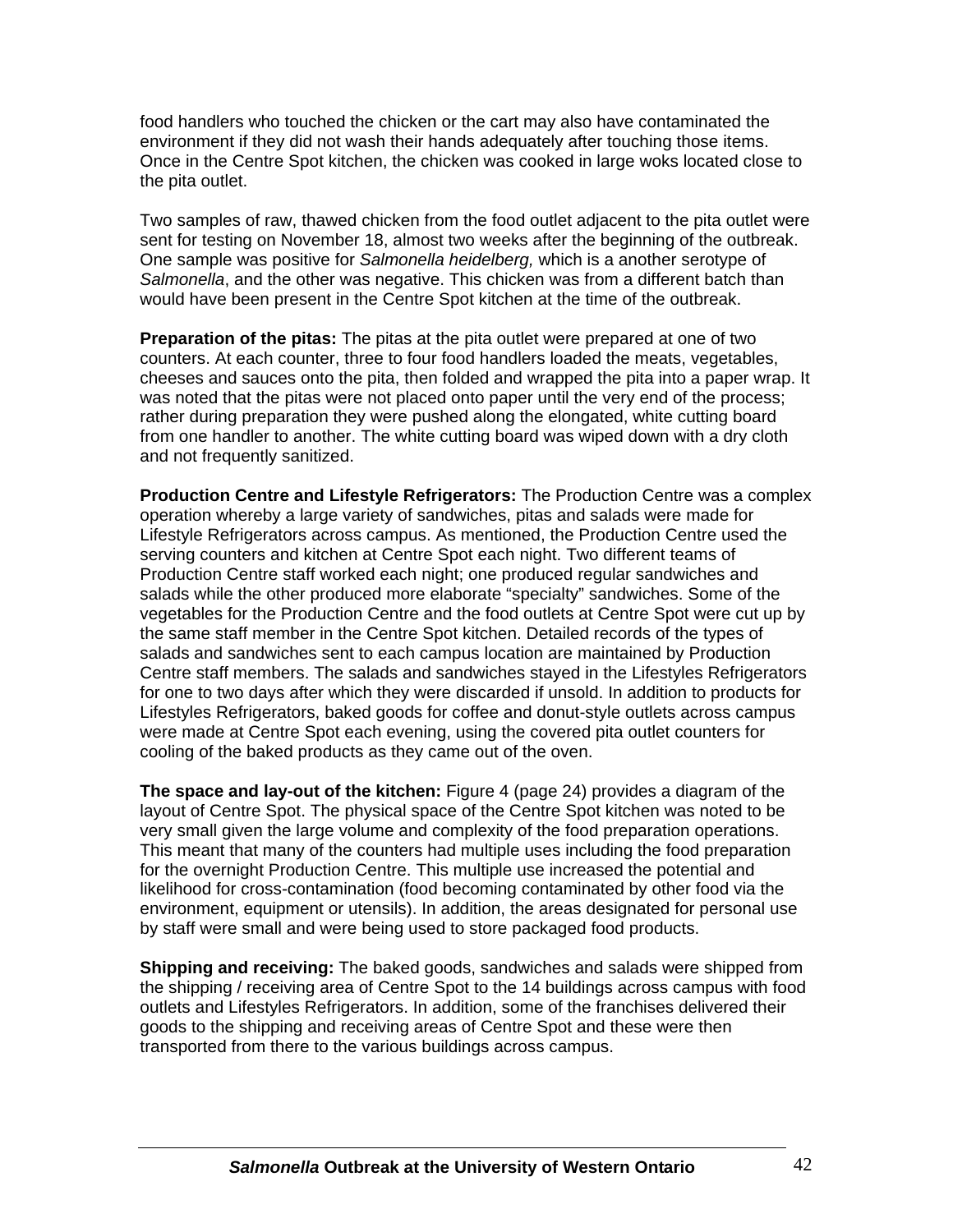# **F-2) Recommendations to Improve Food Handling Practices**

Given the large number of inspections that were conducted, and the complexity of the operations at Centre Spot, it was expected that several areas for improvement would be identified. The following describes the recommendations that were made based on the inspections at Centre Spot.

**Recommendations to prevent cross-contamination:** Food becoming contaminated from other food via the environment, equipment or utensils is referred to as crosscontamination. To prevent cross-contamination, the following recommendations were made:

- Remove all sources of raw chicken from Centre Spot and replace it with precooked, frozen chicken that is reheated from the frozen state;
- Place the pitas on wax paper as they are being prepared so they do not come in contact with the preparation surface;
- Ensure utensils are not washed in the sink that is intended to wash raw produce;
- Discard permanently stained, worn plastic cutting boards that may be more difficult to clean including the white cutting boards at the pita outlet. Wash, rinse and sanitize cutting boards after each use;
- Ensure proper sanitation of serving utensils;
- Allow dishes to air dry and do not wipe with a dish towel;
- Regularly sanitize all surfaces with appropriate concentration of disinfectant;
- Regularly sanitize all bins used to transport food from one location to another;
- Install additional hand wash sinks / waterless hand wash stations as needed so that these are available in close proximity to where food is handled or prepared;
- Review at which steps hand washing is required in the process of handling / preparing food;
- Ensure dishwashers are reaching appropriate temperatures.

**Recommendations with regard to temperature control:** Storing hazardous foods at temperatures that are between 4 and 60 $^{\circ}$  C can increase the risk that pathogenic bacteria will grow in the food. Therefore, appropriate temperature control is required for refrigerators and hot holding units. To achieve appropriate temperature control, the following recommendations were made:

- Ensure all thermometers are properly calibrated;
- Ensure that staff accurately record temperatures of all refrigerators and respond as required when refrigerator temperature logs indicate elevated temperatures;
- Ensure maintenance or replacement of all refrigerator units that are not maintaining appropriate temperatures.

. All of the recommendations made by the MLHU were quickly implemented by UWO. In addition, based on the above recommendations and the review of their operations, UWO proceeded with the following modifications:

- Simplification of the food preparation processes by moving the Production Centre operation from Centre Spot to a less busy kitchen on campus;
- Closing the Centre Spot area for 15 minutes each afternoon to allow extra time for cleaning and sanitization of work surfaces;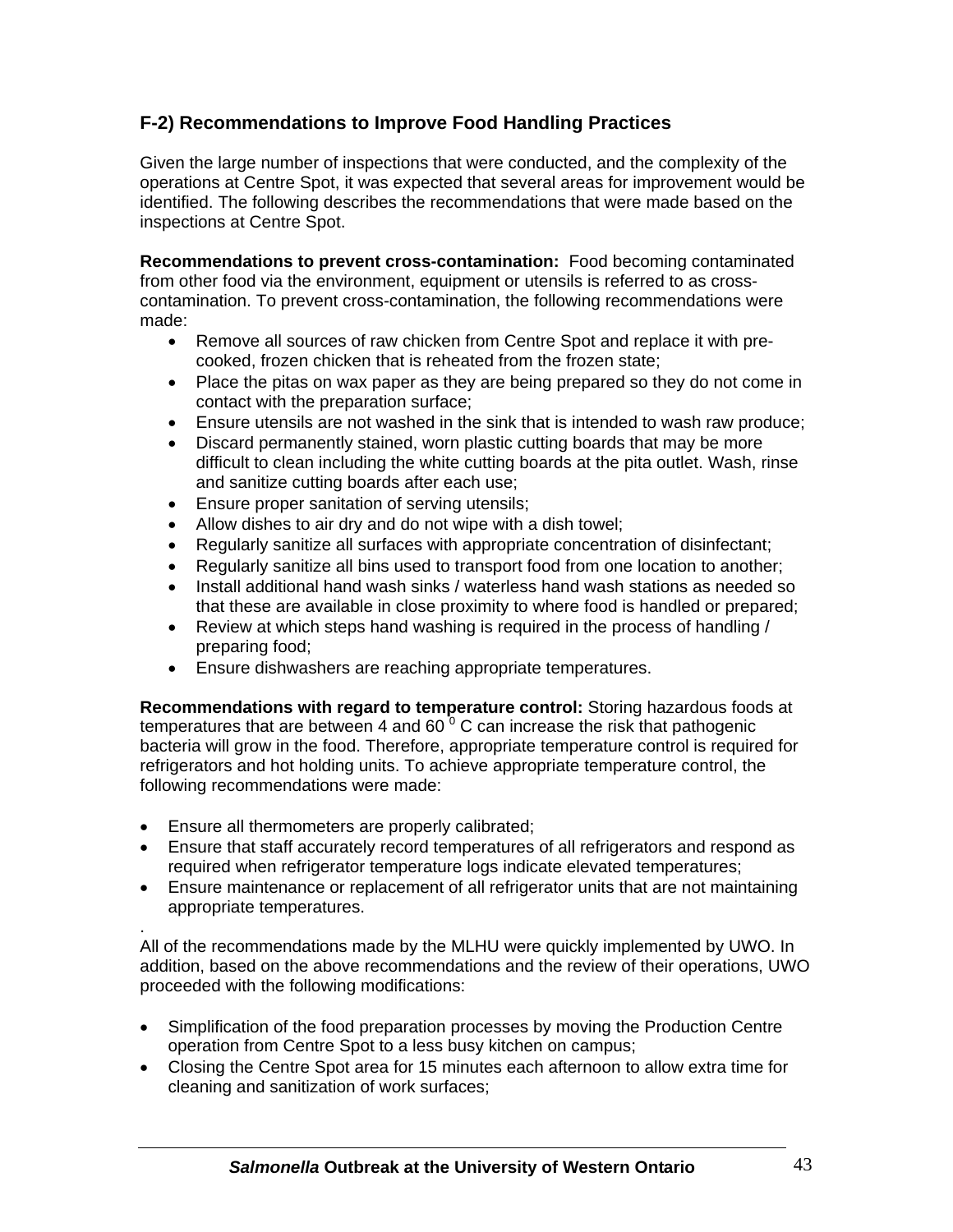- Enhanced food handler training for all staff members and use of a checklist reminder system;
- Review and audit of Centre Spot and other campus food outlets by several groups including an external third party with expertise in this area as well as other UWO hospitality managers;
- Modifications to the dishwashing area, food storage areas and staff locker rooms;
- Installation of automatic cleaning dispensers for disinfecting solutions and alcoholbased hand sanitizer stations.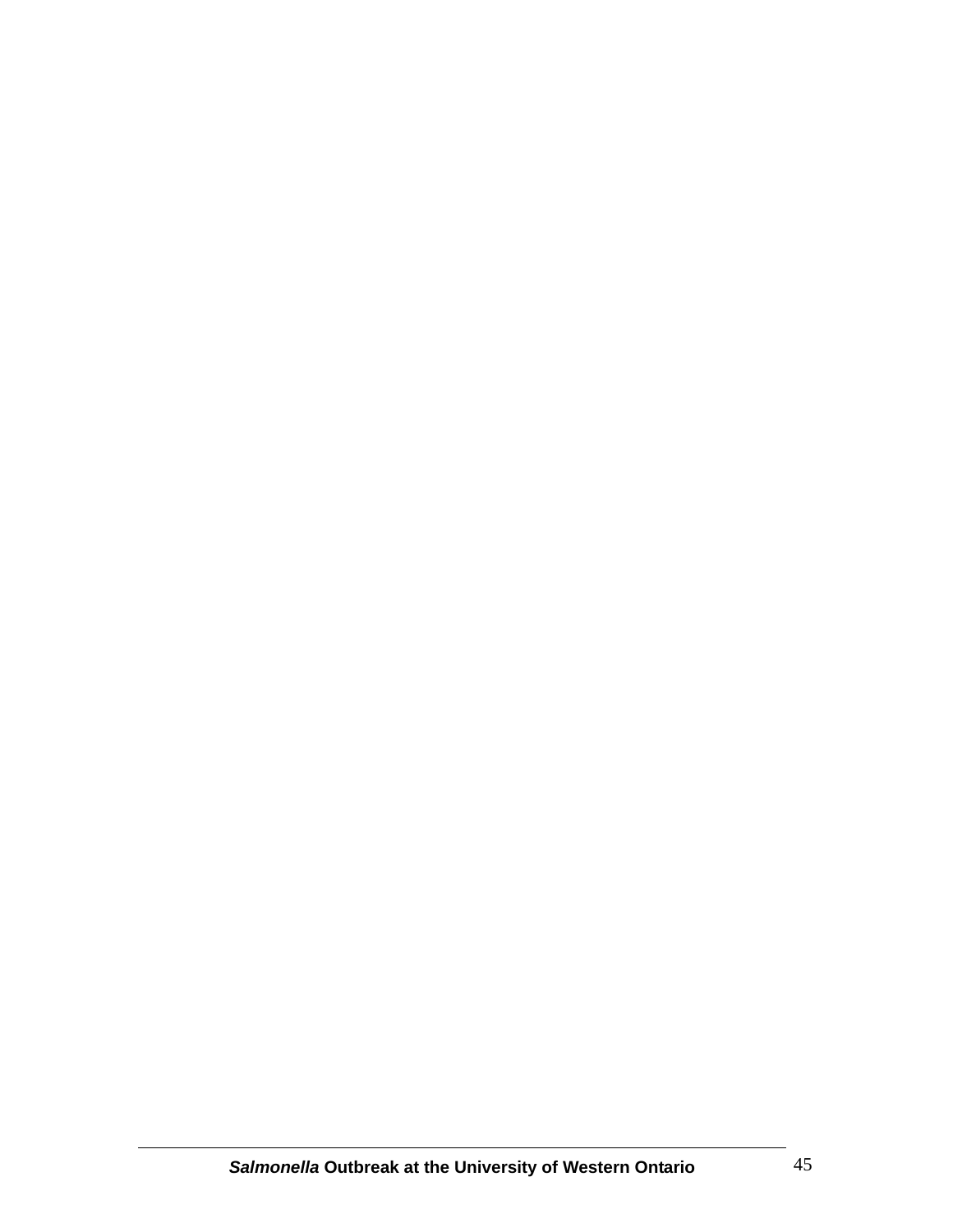# **SECTION G**

# **Investigation of the Pita Outlet**

|                | G-3) Comparing the Cases to Available Computerized Information Related to                               |  |  |  |  |
|----------------|---------------------------------------------------------------------------------------------------------|--|--|--|--|
|                | G-4) Case Control Epidemiologic Study Regarding the Pita Outlet52                                       |  |  |  |  |
| <b>Tables</b>  |                                                                                                         |  |  |  |  |
| Table 4        | November 2, 2007 Purchase Times for Cases with Meal Plans                                               |  |  |  |  |
| Table 5        | November 2, 2007 Meals Purchased by Cases with Meal Plans                                               |  |  |  |  |
| Table 6        | November 2, 2007 Meals Purchased by Cases Compared to                                                   |  |  |  |  |
| Table 7        | Age and Gender Distribution in the Pita Outlet Case-Control                                             |  |  |  |  |
| Table 8        | Time of Food Purchases from Pita Outlet Comparing<br>Questionnaire Cases and Questionnaire Controls  54 |  |  |  |  |
| Table 9        |                                                                                                         |  |  |  |  |
| Table 10       | Food Items that Were (or Almost Were) Statistically More Likely                                         |  |  |  |  |
| <b>Figures</b> |                                                                                                         |  |  |  |  |
| Figure 8       | Exposure Dates for Pita Outlet, Laboratory-Confirmed and                                                |  |  |  |  |
| Figure 9       | Exposure Dates for Pita Outlet, Laboratory-Confirmed and                                                |  |  |  |  |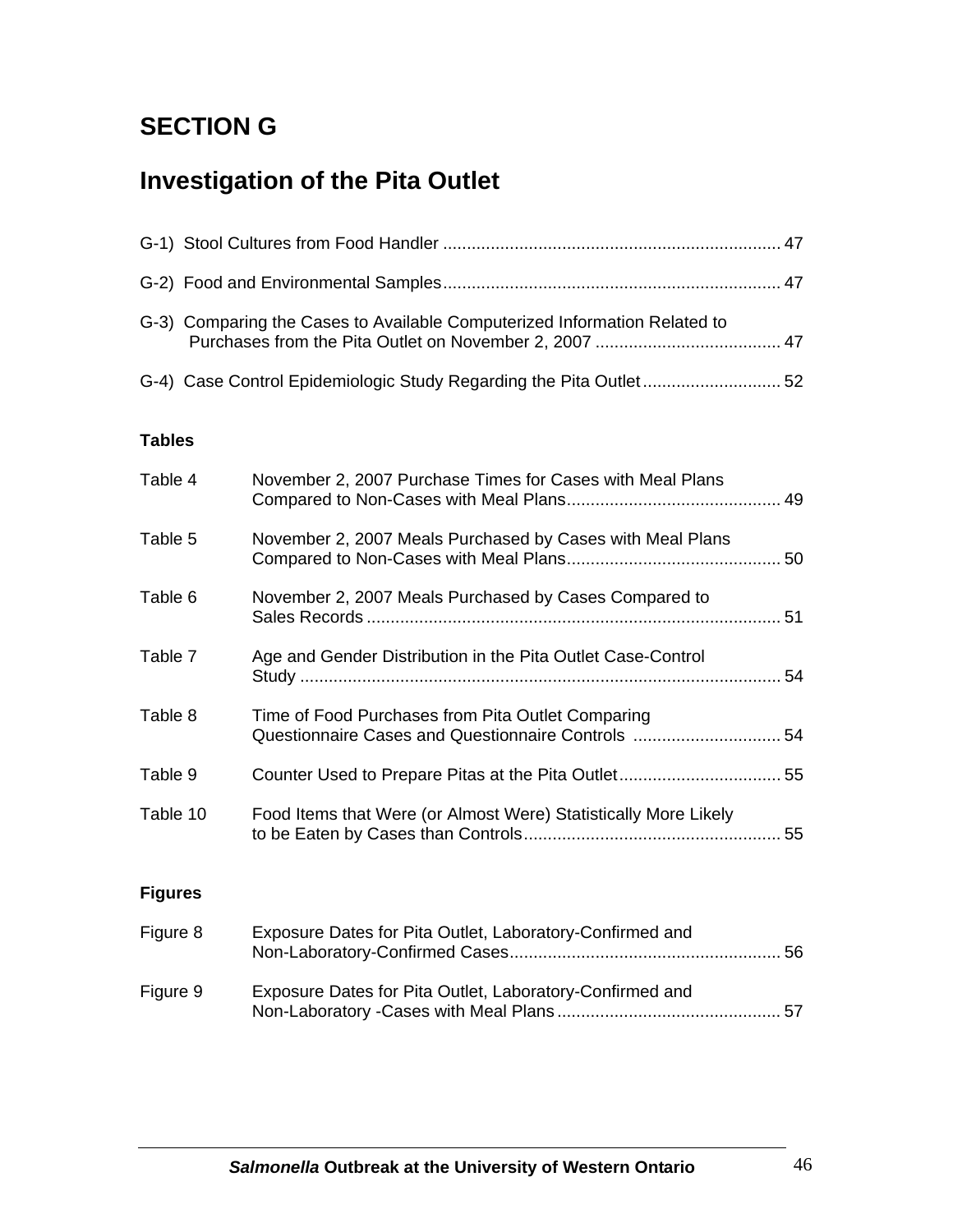# **G. Investigation of the Pita Outlet**

Aside from the inspections of the kitchen, several other investigations were undertaken to determine the cause of infections related to the pita outlet. These were as follow:

- Obtaining stool cultures from food handlers at the pita outlet;
- Obtaining food and environmental samples from the pita outlet;
- Comparing the cases to available computerized information related to purchases from the pita outlet on November 2, 2007;
- A case-control epidemiologic study.

Further details on these investigations are provided below.

## **G-1) Stool Cultures from Food Handlers**

On November 10, 2007, a decision was made to test the stools of all the food handlers who had worked at or had some connection to the pita outlet on October 31, November 1 and November 2. These dates were felt to be the most likely dates of exposure based on the histories received as of November 10 from the laboratory-confirmed and nonlaboratory-confirmed cases. This was done to determine if a food handler with *Salmonella* might have been the source of infection, which could have then spread during the preparation of food at the pita outlet. Twenty-four of 27 identified food handlers submitted stool samples. All were negative except for two. However, these two food handlers were not implicated as the source of this outbreak, as their symptoms developed on November 4 and 7, 2007, respectively, which was after November 2, the date of exposure for most of the pita outlet-related cases.

## **G-2) Food and Environmental Samples**

Five food samples were taken from the pita outlet on November 9, 2007, during the first inspection. No *Salmonella* was identified in these five samples although the chicken was found to contain *Bacillus cereus*. There was also some evidence of bacteria on the tomatoes and lettuces. This is not an unexpected finding for raw produce. On November 13, 2007, an additional 35 food samples were taken from the pita outlet. All came back negative for *Salmonella* and other pathogens. It should be noted that all the food samples were collected a week or more after November 2, the date when most of the ill people ate at the pita outlet.

On November 13, 2007, a total of 14 swabs and samples were taken from environmental surfaces in the pita outlet and other areas of the Centre Spot kitchen. All of these were negative for *Salmonella* and other pathogens.

## **G-3) Comparing the Cases to Available Computerized Information Related to Purchases from the Pita Outlet on November 2, 2007**

As can be seen from Figure 7 (page 39), November 2, 2007 is the date when most of the laboratory-confirmed cases ate at the pita outlet. An analysis of the laboratory-confirmed cases and non-laboratory-confirmed cases related to the pita outlet, as shown in Figure 8, further illustrates that November 2 is the most common date of exposure with a total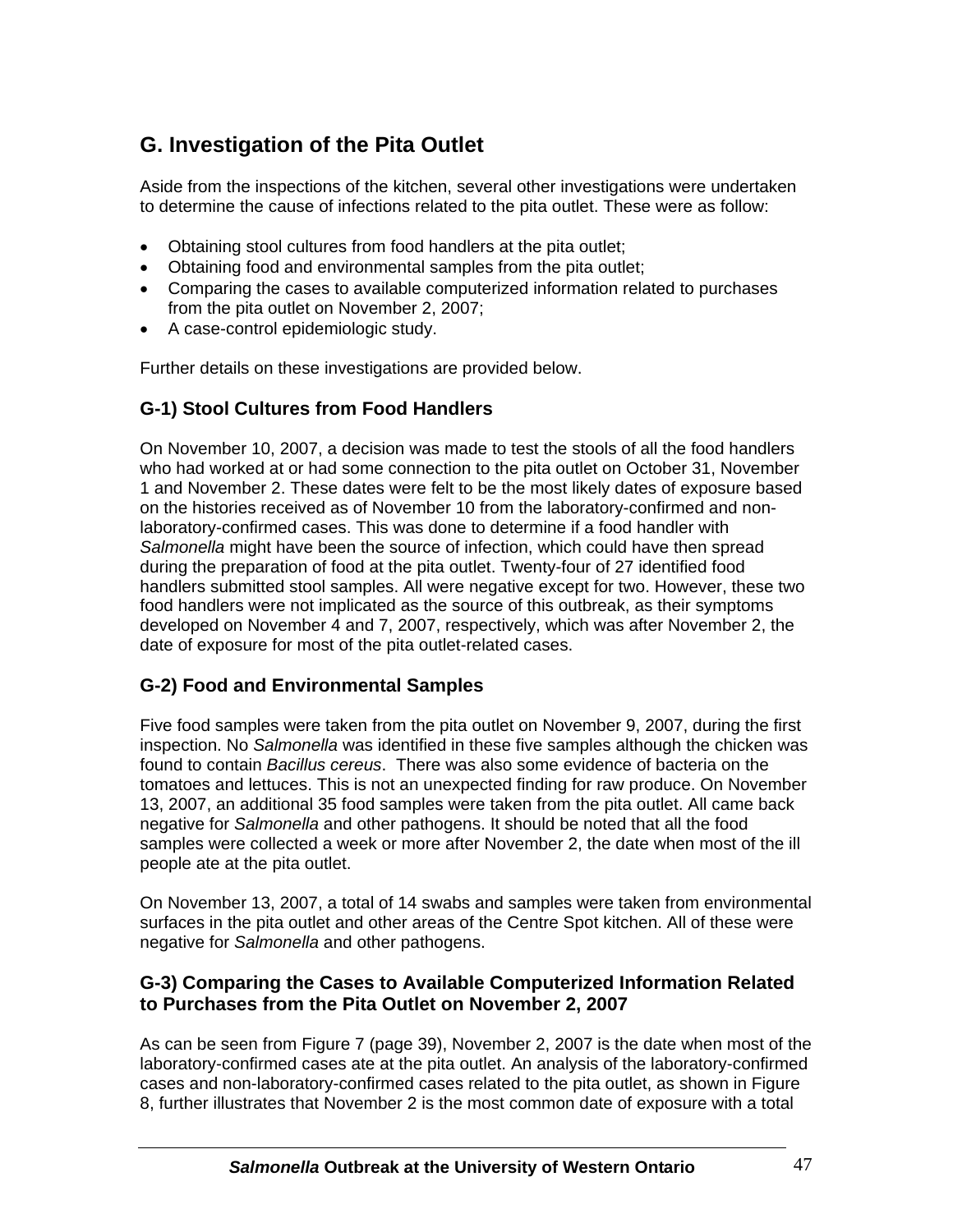of 43 cases (26 laboratory-confirmed cases and 17 non-laboratory-confirmed cases) eating food from the pita outlet on that date.

It is also possible to look at the exposure dates based on the date of purchase using only meal plan data. Meal plan data from the pita outlet were available for October 31, November 1, November 2 and November 5. Meal plan data is a more reliable source of information than food histories, since it does not rely on the recall of the ill person. In total, 19 laboratory-confirmed and 8 non-laboratory-confirmed cases had a meal plan and purchased food from the pita outlet between October 31 and November 5. From Figure 9, it can be seen the vast majority of cases with a meal plan purchased their food from the pita outlet on November 2, 2007.

It should be noted that late in the afternoon on Fridays many of the food outlets in Centre Spot close, while the pita outlet and one or two other outlets remain open. The pita outlet represents approximately 24% of the total Centre Spot sales for Friday, November 2, 2007.

Since November 2 appears to be the date on which eating food from the pita outlet was associated with a large number of ill individuals, further analysis was done comparing the meal plan information for food purchased from the pita outlet on November 2 for those who got ill with those who did not report getting ill.

Table 4 compares the purchase times on November 2, 2007 between cases with meal plans compared to individuals with meal plans who did not report illness. From this table it can be seen that both laboratory-confirmed and non-laboratory-confirmed cases were more likely to purchase their meals between 2:00 and 4:00 p.m. on that day, compared to those who did not report illness. Almost 60% of the laboratory-confirmed cases purchased their food during this time period, compared to only 25.4% of the individuals who did not report illness (non-cases).

Table 5 compares the types of meals purchased by the cases with meal plans with those purchased by individuals with meal plans who did not report illness. From Table 5 it can be seen that the laboratory-confirmed cases (47%) and non-laboratory-confirmed cases (50%) were somewhat more likely to have purchased a pita containing chicken than the individuals who did not report illness (41.5%).

A similar analysis was done looking at the meals purchased by all cases who reported exposure on November 2, regardless of whether they had a meal plan or not (Table 6). This was compared with the total number of meal sales on November 2 according to the cash register data from Centre Spot. A total of 464 meals were sold from the pita outlet on November 2, 2007 – 444 pitas and 20 salads. This analysis illustrates that the laboratory-confirmed cases were somewhat more likely to purchase a pita containing chicken (52%) compared to the total percentage sales that were chicken pitas (40.7%), whereas 40% of the non-laboratory-confirmed cases purchased a chicken pita.

Tables 5 and 6 both illustrate that most of the cases purchased a pita, with only a few purchasing salads. This pattern reflects the general purchasing pattern based on both the analysis of the meal plan data (Table 5) and the analysis of sales records (Table 6).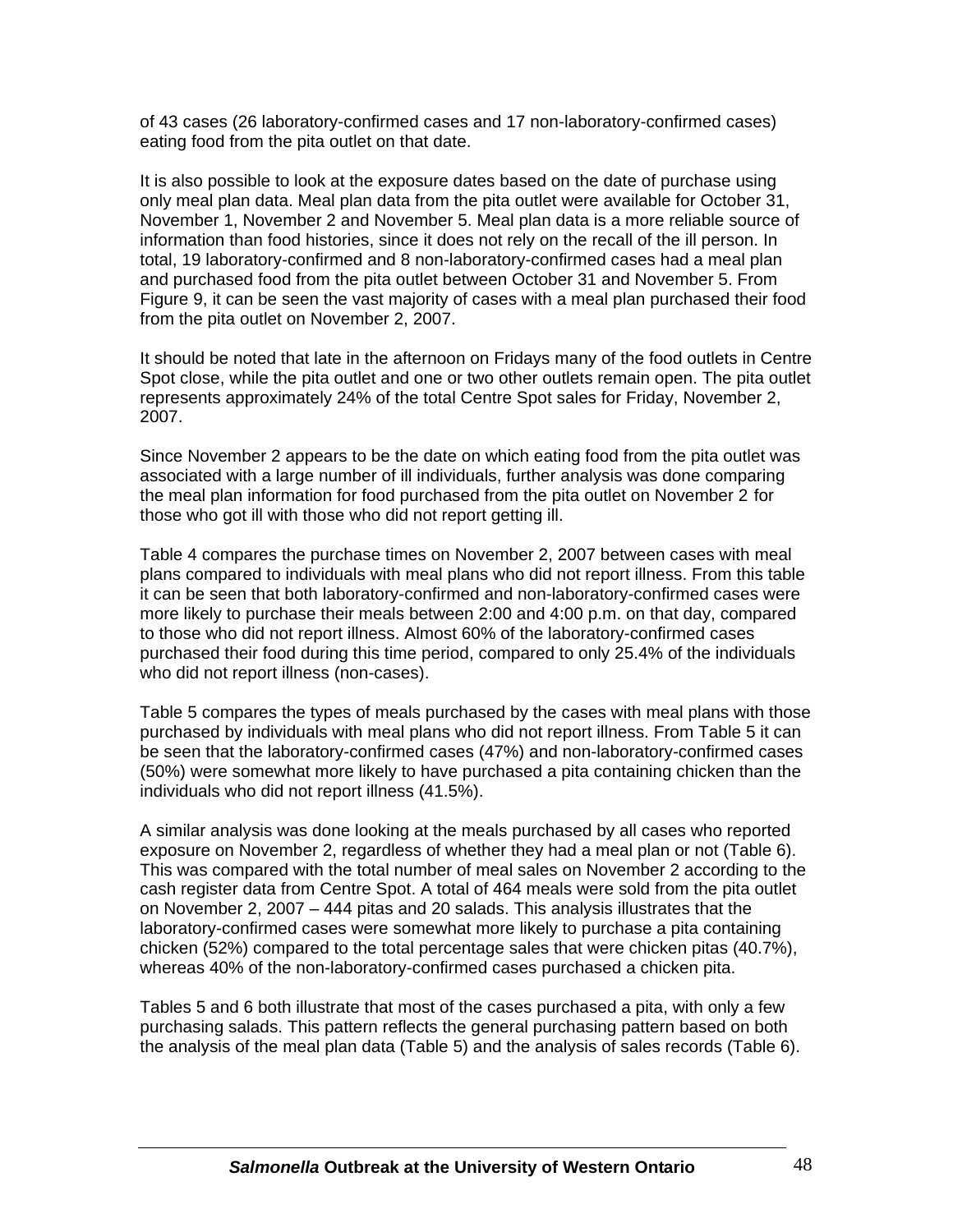## **Table 4: November 2, 2007 Purchase Times for Cases with Meal Plans Compared to Non-Cases with Meal Plans**

| <b>Time</b>          | Laboratory-<br>confirmed cases<br>with meal plans | Non-laboratory-<br>confirmed cases<br>with meal plan | Non-cases with meal<br>plans |
|----------------------|---------------------------------------------------|------------------------------------------------------|------------------------------|
|                      | <b>Percent (Number)</b>                           | <b>Percent (Number)</b>                              | <b>Percent (Number)</b>      |
|                      | $N = 17$                                          | $N = 6$                                              | $N = 287$                    |
| $6:01 - 7:00$<br>am  | 0                                                 | 0                                                    | 0.3%<br>(1)                  |
| 10:01 - 11:00 am     | $\mathbf 0$                                       | 0                                                    | 5.2%<br>(15)                 |
| 11:01 - 12:00        | $\mathbf 0$                                       | 0                                                    | 10.5%<br>(30)                |
| $12:01 - 1:00$<br>pm | (2)<br>11.8%                                      | 0                                                    | (34)<br>11.8%                |
| $1:01 - 2:00$<br>pm  | (1)<br>5.9%                                       | $\Omega$                                             | (37)<br>12.9%                |
| $2:01 - 3:00$<br>pm  | (5)<br>29.4%                                      | 50%<br>(3)                                           | (37)<br>12.9%                |
| $3:01 - 4:00$<br>pm  | (5)<br>29.4%                                      | (2)<br>33.3 %                                        | (36)<br>12.5%                |
| $4:01 - 5:00$<br>pm  | (2)<br>11.8%                                      | 26.7 %<br>(1)                                        | 9.8%<br>(28)                 |
| $5:01 - 6:00$<br>pm  | (1)<br>5.9%                                       | 0                                                    | 11.8%<br>(34)                |
| $6:01 - 7:00$<br>pm  | 5.9%<br>(1)                                       | 0                                                    | 10.8%<br>(31)                |
| $7:01 - 8:00$<br>pm  | $\overline{0}$                                    | 0                                                    | 1.4%<br>(4)                  |
|                      |                                                   |                                                      |                              |

**Note:** One non-laboratory-confirmed case who purchased two meals on November 2 and meals on several other days was excluded from the analysis; one non-laboratory-confirmed case who purchased two of the same meal at the same time was counted only once; the other meal was excluded from the analysis.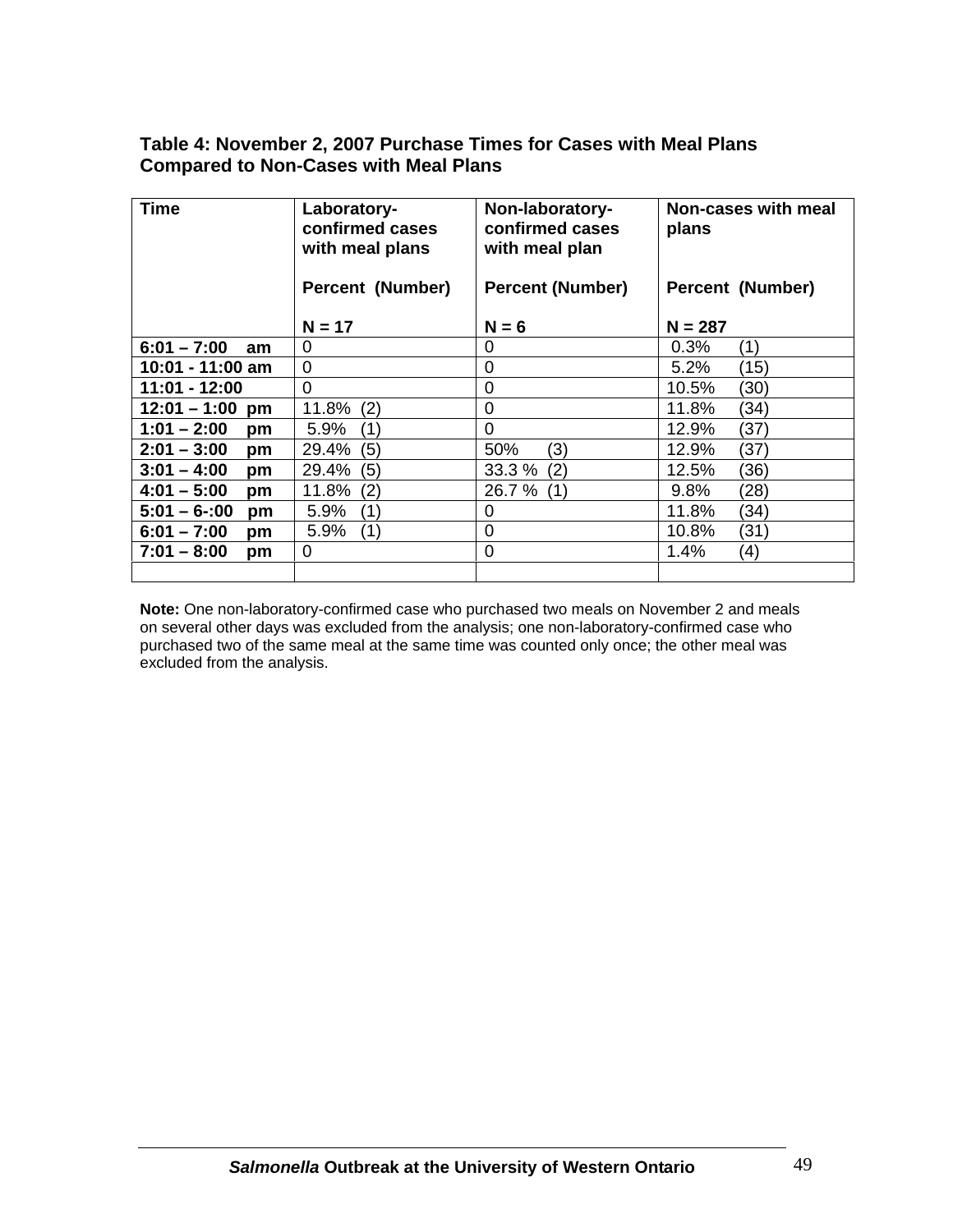## **Table 5: November 2, 2007 Meals Purchased by Cases with Meal Plans Compared to Non-Cases with Meal Plans**

| Type of pita / salad<br>consumed by cases<br>who had meal plans | Laboratory-<br>confirmed cases<br>with meal plans | Non-laboratory-<br>confirmed cases<br>with meal plans | Non-cases with meal<br>plans |
|-----------------------------------------------------------------|---------------------------------------------------|-------------------------------------------------------|------------------------------|
|                                                                 | <b>Percent (Number)</b>                           | <b>Percent (Number)</b>                               | <b>Percent (Number)</b>      |
|                                                                 | $N = 17$                                          | $N = 6$                                               | $N = 287$                    |
| Chicken pita                                                    | 47%<br>(8)                                        | 50%<br>(3)                                            | 41.5% (119)                  |
| Souvlaki pita                                                   | $11.8\%$ (2)                                      | (1)<br>16.7%                                          | 12.2%<br>(35)                |
| Tuna pita                                                       | 5.9%                                              | (0)                                                   | 0.3%                         |
|                                                                 | (1)                                               | $0\%$                                                 | (1)                          |
| Turkey pita                                                     | (1)                                               | (0)                                                   | 3.5%                         |
|                                                                 | 5.9%                                              | 0%                                                    | (10)                         |
| Garden pita                                                     | $5.9\%$ (1)                                       | (0)<br>0%                                             | (3)<br>1.0%                  |
| Falafel pita                                                    | (1)                                               | (1)                                                   | 7.0%                         |
|                                                                 | 5.9%                                              | 16.7%                                                 | (20)                         |
| Black forest ham pita                                           | 5.9%                                              | (0)                                                   | 0.7%                         |
|                                                                 | (1)                                               | $0\%$                                                 | (2)                          |
| Chicken Caesar salad                                            | 11.8%                                             | (0)                                                   | (3)                          |
|                                                                 | (2)                                               | $0\%$                                                 | 1.0%                         |
| Garden salad                                                    | (0)                                               | (1)                                                   | 1.4%                         |
|                                                                 | 0%                                                | 16.7%                                                 | (4)                          |
|                                                                 |                                                   |                                                       |                              |
| <b>ALL SALADS</b>                                               | 11.8%                                             | (1)                                                   | 3.8%                         |
|                                                                 | (2)                                               | 16.7%                                                 | (11)                         |
| <b>ALL PITAS</b>                                                | 88.2%                                             | 83.3%                                                 | 96.2%                        |
|                                                                 | (15)                                              | (5)                                                   | (276)                        |

**Note:** Only for meals purchased by laboratory-confirmed and non-laboratory-confirmed cases with meal plans – other meals excluded from the table.

**Note:** One non-laboratory-confirmed case who purchased two meals on November 2 and meals on several other days was excluded from the analysis; one non-laboratory-confirmed case who purchased two of the same meal at the same time was counted only once; the other meal was excluded from the analysis.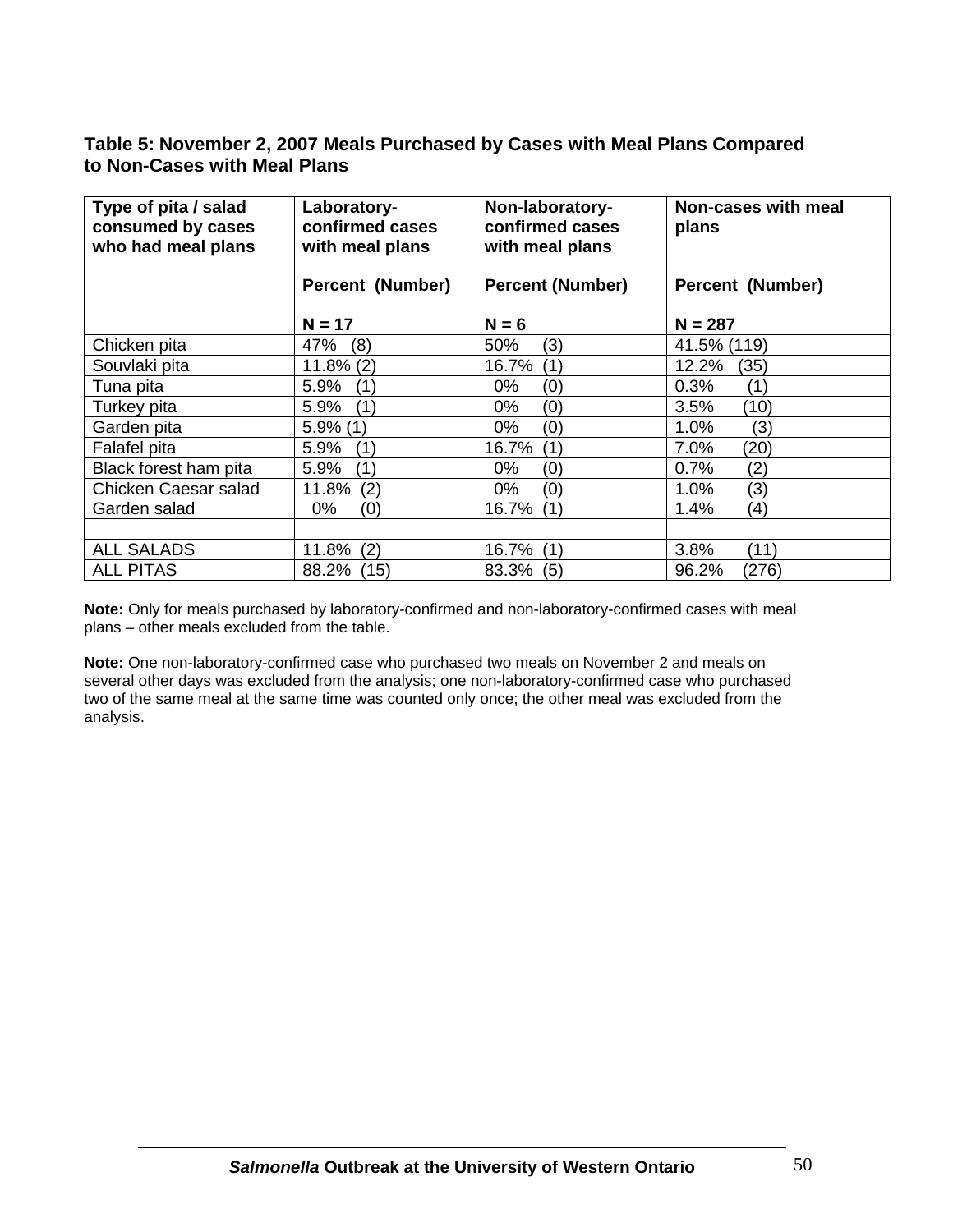## **Table 6: November 2, 2007 Meals Purchased by Cases Compared to Sales Records**

| Type of Pita /<br><b>Salad Consumed</b><br>by Cases | Laboratory-<br>confirmed cases | Non-laboratory-<br>confirmed cases | Sales records for Salads and<br><b>Pitas</b> |
|-----------------------------------------------------|--------------------------------|------------------------------------|----------------------------------------------|
|                                                     | <b>Percent (Number)</b>        | <b>Percent (Number)</b>            | <b>Percent (Number)</b>                      |
|                                                     | $N = 25$                       | $N = 15$                           | $N = 464$                                    |
| Chicken pita                                        | 52% (13)                       | 40%<br>(6)                         | 40.7% (189)                                  |
| Souvlaki pita                                       | $12\%$ (3)                     | (1)<br>6.7%                        | 11.4% (53)                                   |
| Tuna pita                                           | $8\%$ (2)                      | (0)<br>0%                          | 1.1%<br>(5)                                  |
| Turkey pita                                         | $8\%$ (2)                      | (1)<br>$6.7\%$                     | (19)<br>4.1%                                 |
| Garden pita                                         | $8\%$ (2)                      | $6.7\%$ (1)                        | 2.2%<br>(10)                                 |
| Falafel pita                                        | $4\%$ (1)                      | 13.3% (2)                          | 6.9%<br>(32)                                 |
| Black forest ham                                    | $0\%(0)$                       | $6.7\%$ (1)                        | (7)<br>1.5%                                  |
| pita                                                |                                |                                    |                                              |
| <b>Chicken Caesar</b>                               | $4\% (1)$                      | (0)<br>0%                          | 1.5%<br>(7)                                  |
| salad                                               |                                |                                    |                                              |
| <b>BLT</b> pita                                     | $4\%$ (1)                      | (0)<br>0%                          | 2.8%<br>(13)                                 |
| Philly steak pita                                   | $0\%$ (0)                      | 6.7%<br>(1)                        | 3.9%<br>(18)                                 |
| Club pita                                           | $0\%$ (0)                      | $6.7\%$ (1)                        | (13)<br>2.8%                                 |
| Garden salad                                        | $0\%$ (0)                      | $6.7\%$ (1)                        | (1)<br>0.2%                                  |
|                                                     |                                |                                    |                                              |
| <b>ALL SALADS</b>                                   | $4\%$ (1)                      | $6.7\%$ (1)                        | 4.3 %<br>(20)                                |
| <b>ALL PITAS</b>                                    | 96% (24)                       | 93.3% (14)                         | (444)<br>95.7%                               |

**Note:** Only for meals purchased by laboratory-confirmed and non-laboratory-confirmed cases - other meals excluded from table.

**Note:** One laboratory-confirmed case who did not have a meal plan did not remember what they had purchased, so excluded from the analysis. On non-laboratory-confirmed case ate twice on that date as well as on several additional days, so excluded from the analysis. One non-laboratory-confirmed case without a meal plan was uncertain of type of pita purchased, so excluded from analysis. One nonlaboratory-confirmed case who purchased two of the same meal at the same time was counted only once.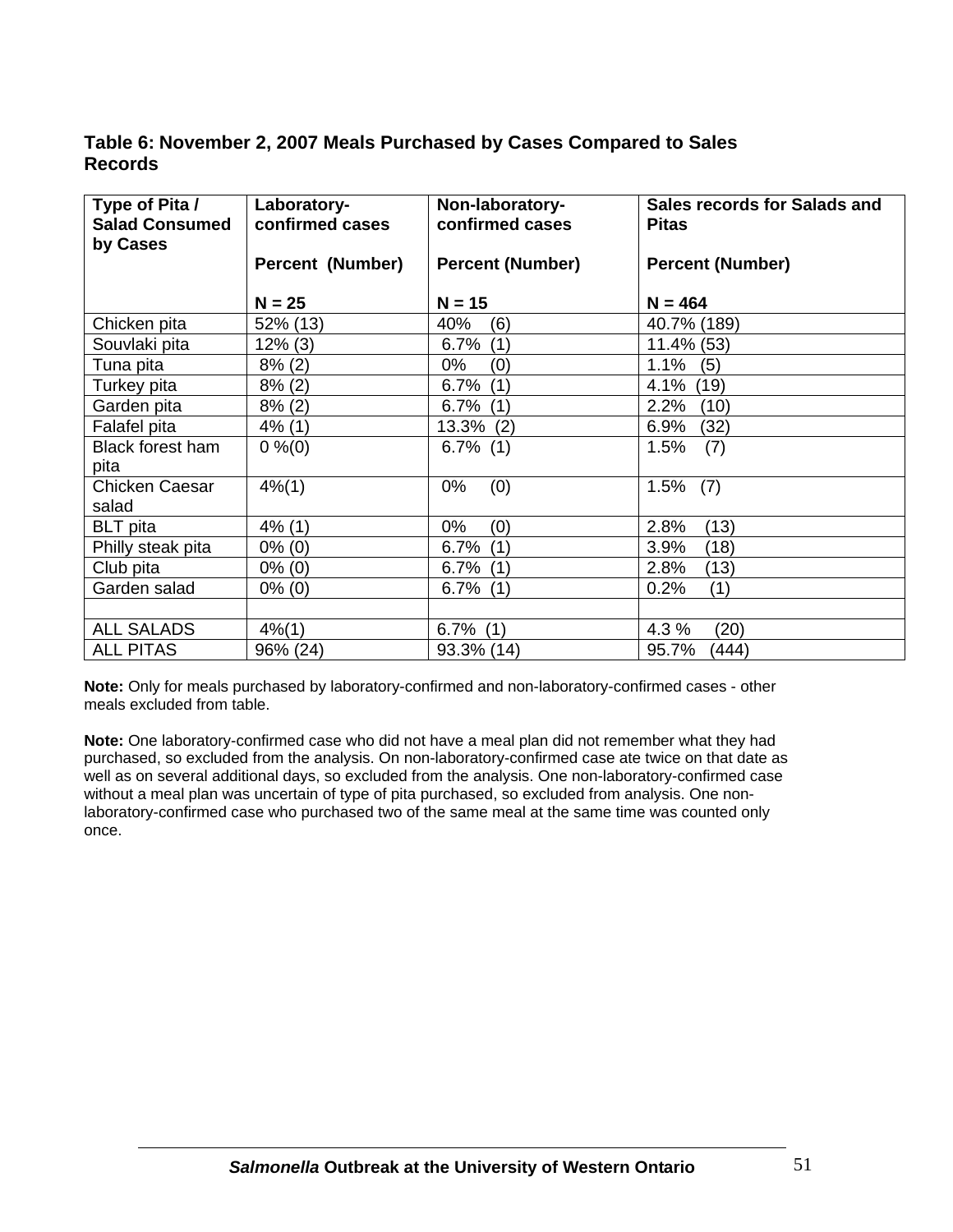## **G-4) Case-Control Epidemiologic Study Regarding the Pita Outlet**

To gain a better understanding of the cause of the outbreak at the pita outlet, a casecontrol study was conducted. This methodology involves comparing people who had *Salmonella* or symptoms compatible with *Salmonella* (cases) with people who did not develop *Salmonella* symptoms (controls). The cases are asked about their exposures during the incubation period, and the controls are asked about their exposures during the same time period.

The case-control study was conducted using a web-based questionnaire developed by the MLHU, which was adapted for online completion using technology developed by UWO. The questionnaire focused on individuals who ate food from the pita outlet on October 31, November 1, 2 and 5, as these were the dates originally implicated by most laboratory-confirmed cases related to the pita outlet. People who ate at the pita outlet on those dates were asked to complete the online questionnaire. These individuals were recruited using a mass email that was sent to all UWO students and staff; a posting on the UWO web site; information distributed to the media, including UWO-based newspapers, and signs posted at the pita outlet in Centre Spot.

Interested participants were directed from an introductory web page to two different questionnaires. One questionnaire was for those who had been ill (see Appendix C for the case questionnaire), and a second questionnaire contained questions for those who had not developed a diarrheal illness (see Appendix D for control questionnaire). In total, approximately 30,000 students and 3,500 staff members were sent information about the online questionnaire via the mass email. The questionnaire was launched on Thursday, November 22 at approximately 12:00 pm, and was available for completion until 11:55 pm on Monday, November 26.

During the period of time when the online questionnaire was "live", there were 689 total hits to the introductory web page. For the case questionnaire, 240 individuals logged in, whereas 225 individuals logged in to the control questionnaire. Following data cleaning, including exclusion of cases not meeting the case definition, those who had logged into the questionnaire but did not enter any information, and people who had already been reported to the MLHU as either laboratory-confirmed or non-laboratory-confirmed cases, there were 86 questionnaire cases and 118 questionnaire controls.

Three types of comparisons were conducted using different groups of cases and comparing each to controls who completed the questionnaire (questionnaire controls).

- **Analysis 1 Laboratory-confirmed cases.** The 32 laboratory-confirmed cases who ate at the pita outlet on October 31, November 1, November 2 or November 5 and became ill within 3 days of this exposure and developed 3 or more episodes of diarrhea in a 24-hour period were compared to 96 questionnaire controls.
- **Analysis 2 Clinical cases.** The 22 non-laboratory-confirmed cases who ate at the pita outlet on October 31, November 1, November 2 or November 5 and became ill within 3 days of this exposure and developed 3 or more episodes of diarrhea in a 24 hour period were compared to 66 questionnaire controls.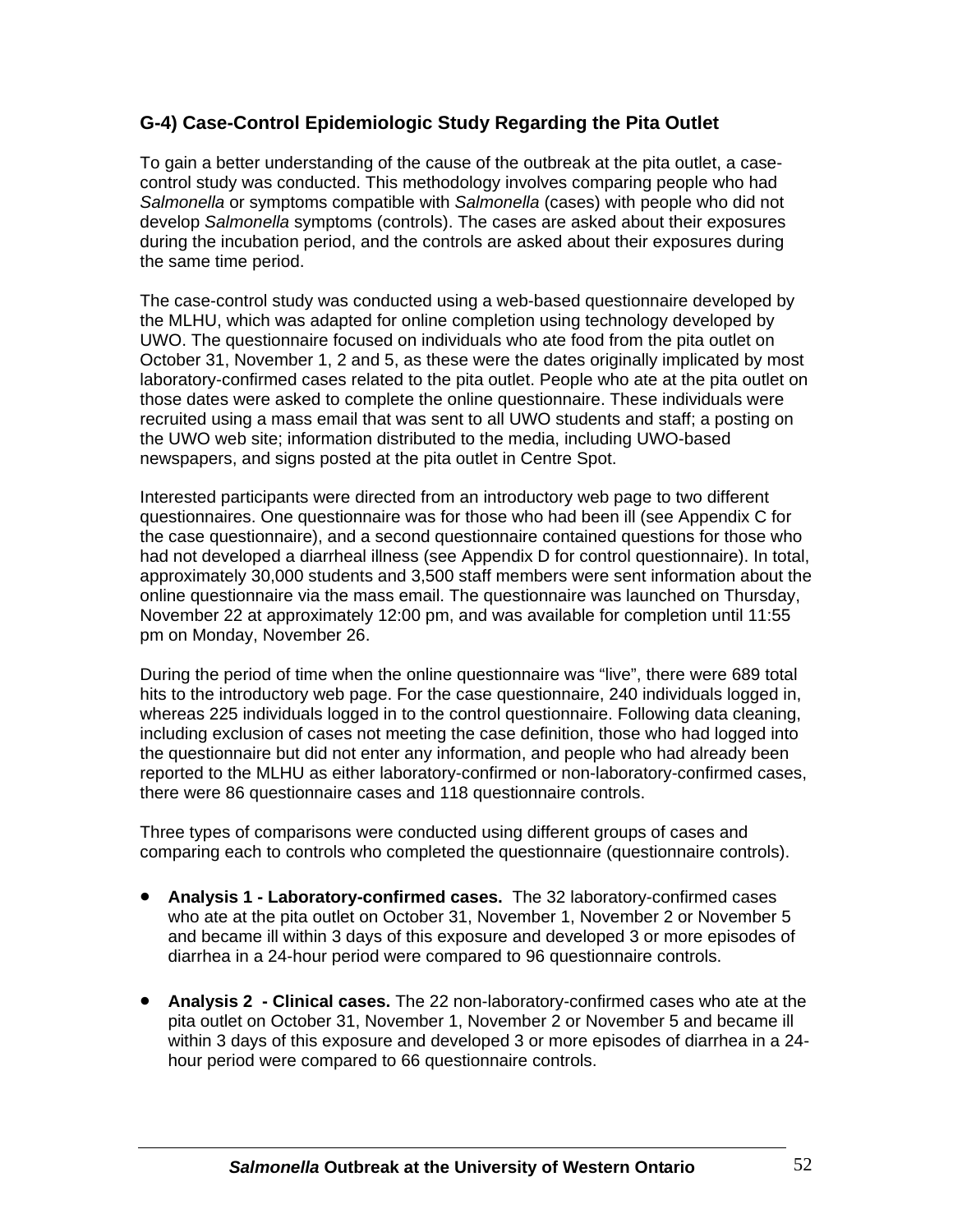• **Analysis 3 - Questionnaire cases.** The 86 cases identified from the online questionnaire who ate at the pita outlet on October 31, November 1, November 2 or November 5, became ill within 3 days of this exposure and developed 3 or more episodes of diarrhea in a 24-hour period were compared to 118 questionnaire controls.

For some questions, particularly those about the meals eaten from the pita outlet, analysis 1, 2 and 3 were conducted. However, some questions were only asked in the case-control study and so only information from analysis 3 is available.

Table 7 illustrates the age and gender distribution of the three types of cases and the controls from the case-control study. The age distribution is similar for all types of cases and for controls due to the fact that the outbreak and study mainly involved students. For each group of cases, there were more females than males, possibly because women are more likely to choose pita and salad meals than men. However, significantly more questionnaire controls were female, indicating women may be more likely to complete an online questionnaire.

For questionnaire cases, 39.5% of cases (30/76) had their most likely date of exposure on November 2, followed by November 1 (25%), November 5 (22.4%) and October 31 (13.1%). The most likely date of exposure could not be determined or was unavailable for 10 questionnaire cases.

Table 8 compares questionnaire cases to questionnaire controls with regard to the time of purchasing food from the pita outlet. From this analysis, there appears to be no difference between cases and controls in the time of food purchase. Contrary to the analysis of Table 4, questionnaire cases do not appear to have been more likely to have purchased their meals between 2:00 and 4:00 p.m.; however, the purchase times for the questionnaire cases relate to purchases from October 31, November 1, 2 and 5 and not exclusively from November 2, which is the analysis conducted in Table 4.

The questionnaire asked participants if they could recall which counter at the pita outlet was used to prepare their pita. Table 9 summarizes the results. Although 23% of both questionnaire cases and controls could not recall at which counter their pita had been prepared, cases were more likely to be served at the left counter (66% of cases compared to 54% of controls). Relatively few questionnaire cases recalled receiving their pita from the right counter (11% of questionnaire cases were served from the right counter compared to 66% from the left counter).

The analysis also showed that between October 31 and November 5, questionnaire cases were more likely to eat two or more meals from the pita outlet (29 of 86 questionnaire cases, 34%) compared to questionnaire controls (15 of 118 questionnaire controls, 13%).

Analysis 1, 2 and 3 all compare the foods eaten by the various groups of cases compared to controls. Appendix E provides details of these analyses. Table 10 summarizes the food items that were statistically more likely (or very close to being statistically more likely) to be eaten by the ill people (cases) than the people who did not develop symptoms (controls). The "unmatched odds ratio" in the table indicates how many times more likely the cases were to have eaten each food compared to the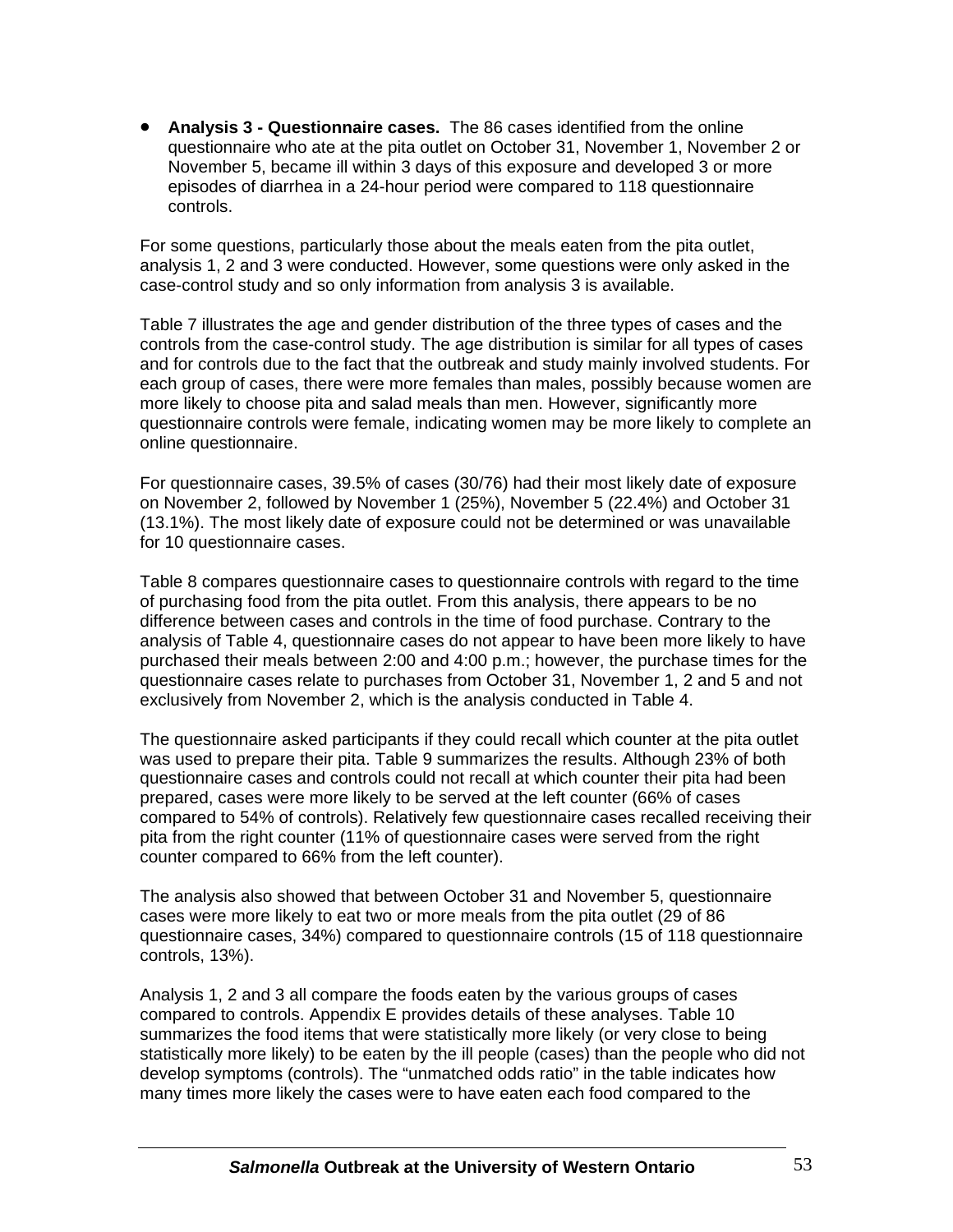controls. The 95% confidence interval is a statistical concept that indicates that there is 95% certainty that the odds ratio falls within that range.

It should be noted that there were several ways to purchase chicken from the pita outlet. The chicken breast pita, chicken Caesar pita (chicken breast and bacon) and chicken Caesar salad all contained the same type of chicken prepared in the same manner and at the same time. In analysis 1 and 2 involving the laboratory-confirmed and nonlaboratory-confirmed cases, the chicken breast pita and chicken Caesar pita are combined into a category called "Chicken, any pita", whereas the types of chicken pitas are separated out for the questionnaire cases and controls. Table 10 indicates that in several analyses the chicken used in the chicken breast pita, chicken Caesar pita and chicken Caesar salad was more likely to have been eaten by the cases than the controls.

|               | <b>Lab-Confirmed</b><br><b>Cases</b> | <b>Clinical Cases</b> | Questionnaire<br><b>Cases</b> | Questionnaire<br><b>Controls</b> |
|---------------|--------------------------------------|-----------------------|-------------------------------|----------------------------------|
| AGE (years)   | $n = 32$                             | $n=19$                | $n = 82$                      | $n = 116$                        |
| Mean          | 20.7                                 | 19.8                  | 21.2                          | 22.2                             |
| Range         | $18 - 25$                            | $17 - 23$             | 17-57                         | 17-60                            |
| <b>GENDER</b> | $n=32$                               | $n = 22$              | $n=86$                        | $n = 116$                        |
| <b>Males</b>  | 13 (40.6%)                           | $(31.8\%)$            | 39 (45.3%)                    | 35 (30%)                         |
| Females       | 19 (59.4%)                           | 15 (68.2%)            | 47 (54.7%)                    | (70%)<br>81                      |

## **Table 7: Age and Gender Distribution in the Pita Outlet Case-Control Study**

## **Table 8: Time of Food Purchases from Pita Outlet Comparing Questionnaire Cases and Questionnaire Controls**

|                | <b>Cases</b><br>$n = 86$ | <b>Controls</b><br>$n = 118$ |
|----------------|--------------------------|------------------------------|
|                | <b>Number (Percent)</b>  | <b>Number (Percent)</b>      |
| 10:01-11:00 am | $(1.2\%)$                | $(5.1\%)$<br>6               |
| 11:01-12:00    | (23.2%)<br>20            | (19.5%)<br>23                |
| 12:01-13:00 pm | (19.8%)<br>17            | (22.9%)<br>27                |
| 13:01-14:00 pm | $(10.4\%)$<br>9          | (17.8%)<br>21                |
| 14:01-15:00 pm | 8<br>$(9.3\%)$           | $(10.2\%)$<br>12             |
| 15:01-16:00 pm | $(4.6\%)$<br>4           | 3<br>(2.5%)                  |
| 16:01-17:00 pm | (12.8%)<br>11            | 9<br>(7.6%)                  |
| 17:01-18:00 pm | $(9.3\%)$<br>8           | (8.5%)<br>10                 |
| 18:01-19:00 pm | $(4.7\%)$<br>4           | $(3.4\%)$<br>4               |
| <b>Missing</b> | $(4.7\%)$<br>4           | 3<br>(2.5%)                  |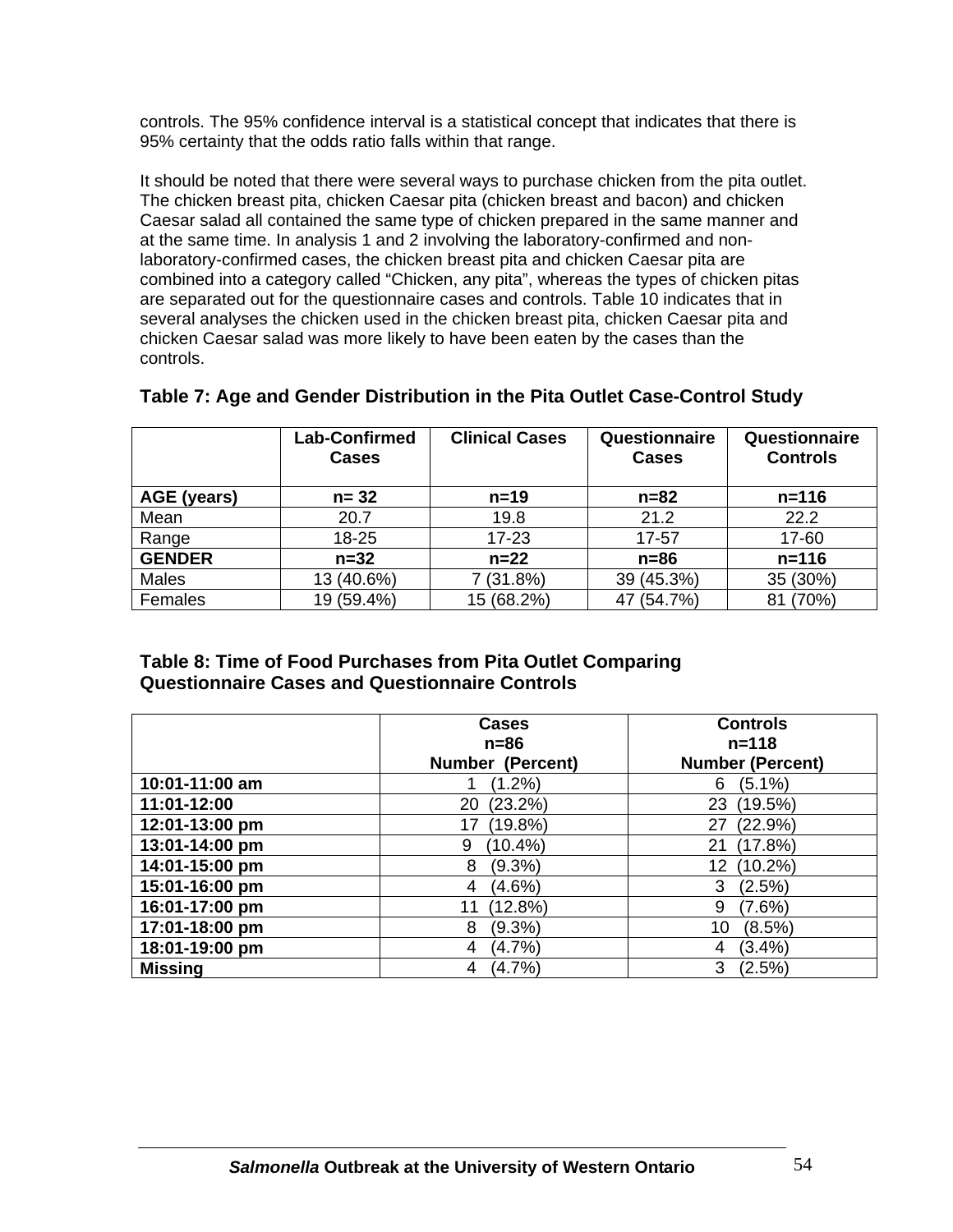|  | Table 9: Counter Used to Prepare Pitas at the Pita Outlet |  |  |  |
|--|-----------------------------------------------------------|--|--|--|
|--|-----------------------------------------------------------|--|--|--|

|                      | <b>Cases</b><br>$n=86$<br><b>Number (Percent)</b> | <b>Controls</b><br>$n = 118$<br><b>Number (Percent)</b> |
|----------------------|---------------------------------------------------|---------------------------------------------------------|
| Left counter         | 57 (66%)                                          | 64 (54%)                                                |
| <b>Right counter</b> | $9(11\%)$                                         | 27 (23%)                                                |
| Do not remember      | 20 (23%)                                          | 27 (23%)                                                |

## **Table 10: Food Items that Were (or Almost Were) Statistically More Likely to be Eaten by Cases than Controls**

| <b>Analysis</b>       | <b>Individual</b><br><b>Food Exposure</b> | <b>Cases</b> | <b>Controls</b> | <b>Unmatched</b><br>odds ratio | 95%<br><b>Confidence</b> |
|-----------------------|-------------------------------------------|--------------|-----------------|--------------------------------|--------------------------|
|                       |                                           |              |                 |                                | <b>Interval</b>          |
| <b>Analysis 1</b>     | Chicken                                   | 18           | 33              | 2.64                           | $1.2 - 6.05$             |
| <b>Clinical cases</b> | (any pita)                                |              |                 |                                |                          |
| vs. controls          |                                           |              |                 |                                |                          |
| <b>Analysis 1</b>     | Cheddar                                   | 22           | 46              | 2.39                           | 1.02-5.58                |
| <b>Clinical cases</b> | cheese                                    |              |                 |                                |                          |
| vs. controls          |                                           |              |                 |                                |                          |
| <b>Analysis 1</b>     | Any Chicken                               | 18           | 37              | 2.21                           | $0.97 - 5.03$            |
| <b>Clinical cases</b> | exposure                                  |              |                 |                                |                          |
| vs. controls          | (salad or pita)                           |              |                 |                                |                          |
| <b>Analysis 3</b>     | Chicken                                   | 45           | 42              | 1.99                           | 1.13-3.50                |
| Questionnaire         | (any pita)                                |              |                 |                                |                          |
| cases vs.             |                                           |              |                 |                                |                          |
| controls              |                                           |              |                 |                                |                          |
| <b>Analysis 3</b>     | <b>Chicken Breast</b>                     | 30           | 21              | 2.5                            | $1.3 - 4.7$              |
| Questionnaire         |                                           |              |                 |                                |                          |
| cases vs.             |                                           |              |                 |                                |                          |
| controls              |                                           |              |                 |                                |                          |
| <b>Analysis 3</b>     | Any Chicken                               | 50           | 46              | 2.17                           | 1.23-3.83                |
| Questionnaire         | (salad or pita)                           |              |                 |                                |                          |
| cases vs.             |                                           |              |                 |                                |                          |
| controls              |                                           |              |                 |                                |                          |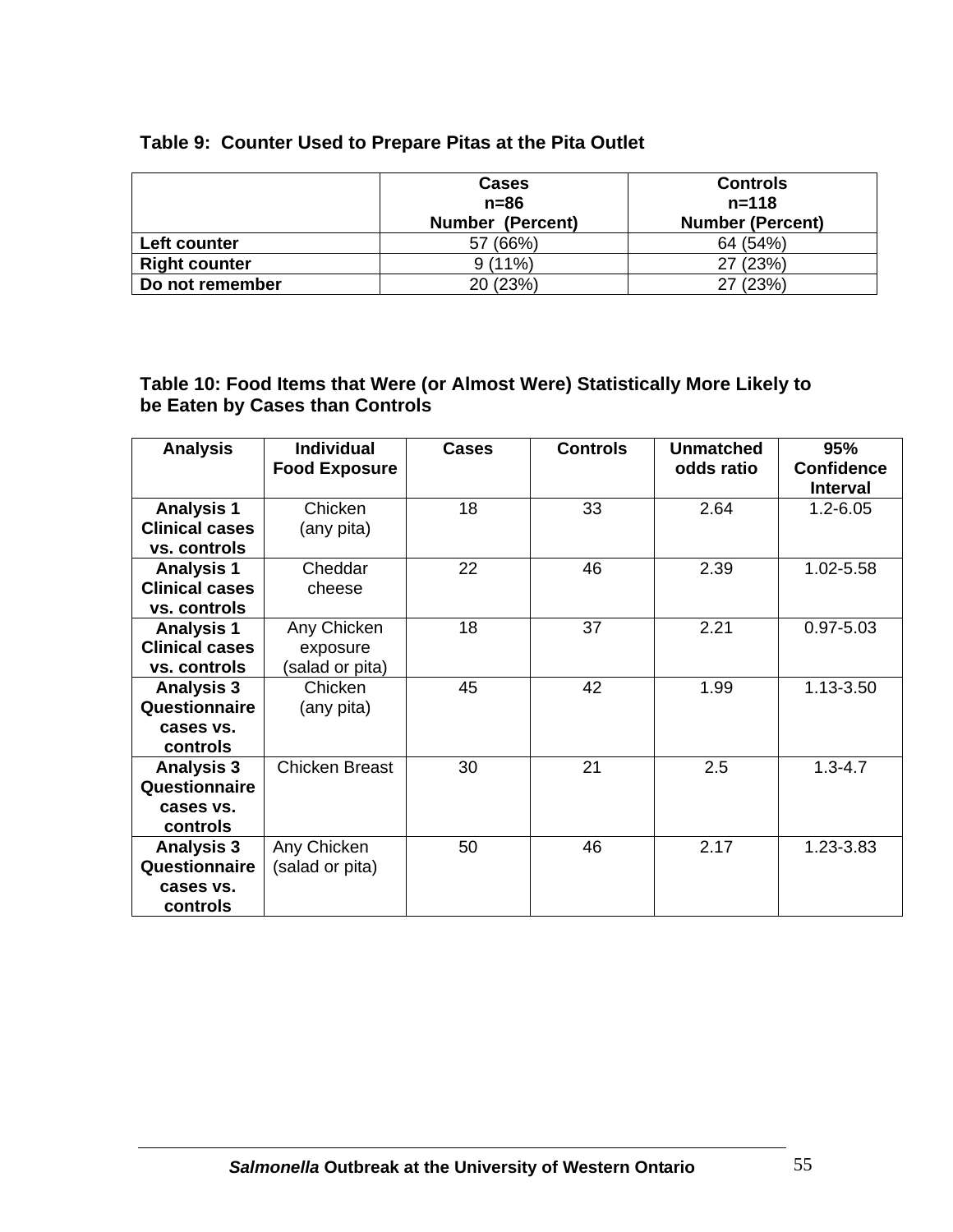# **Figure 8**

# **Exposure Dates for Pita Outlet Laboratory Confirmed and Non-laboratory-Confirmed Cases**



*Salmonella* **Outbreak at the University of Western Ontario** 56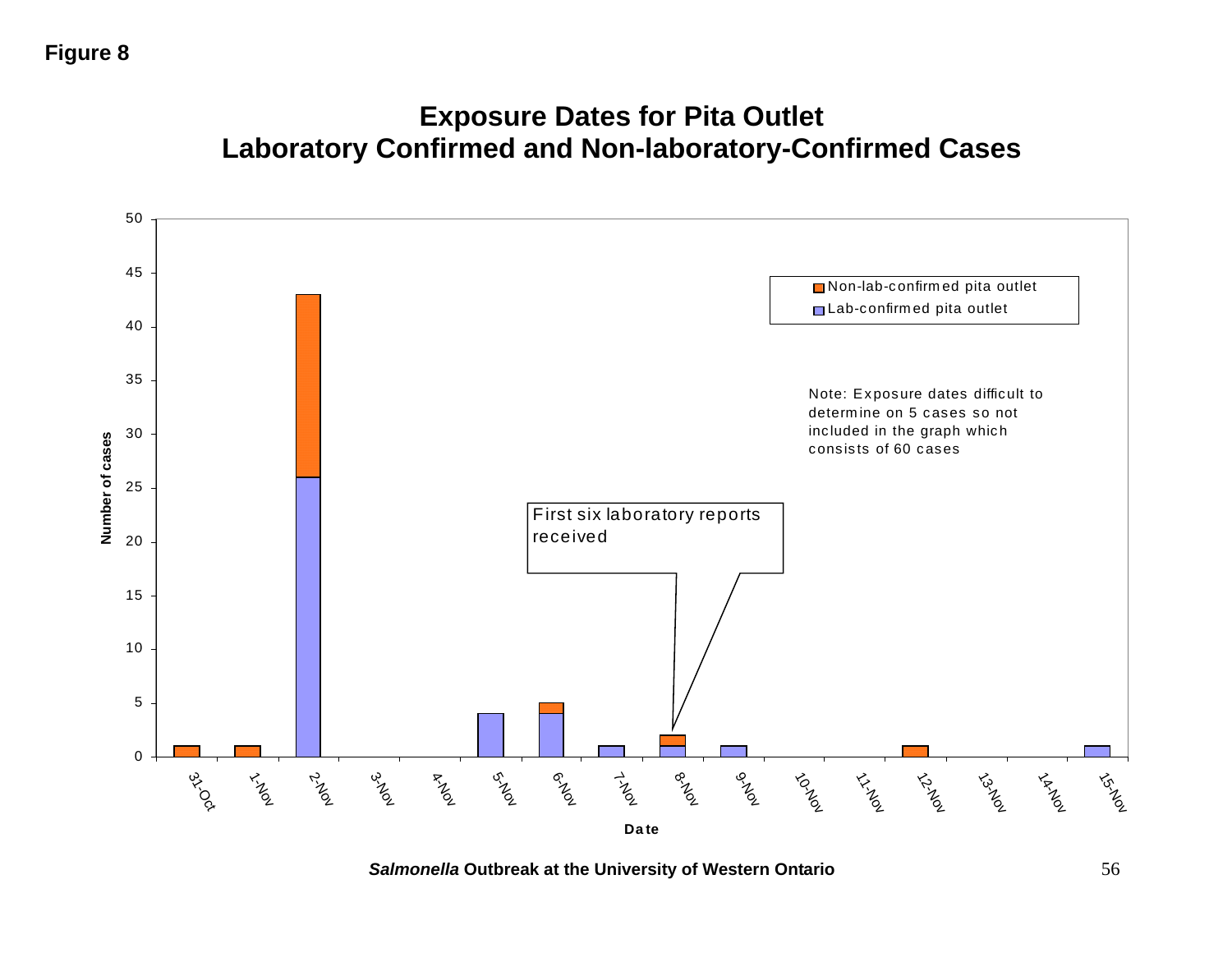**Figure 9**



# **Exposure Dates for Pita Outlet**

*Salmonella* **Outbreak at the University of Western Ontario** 57

**Da te**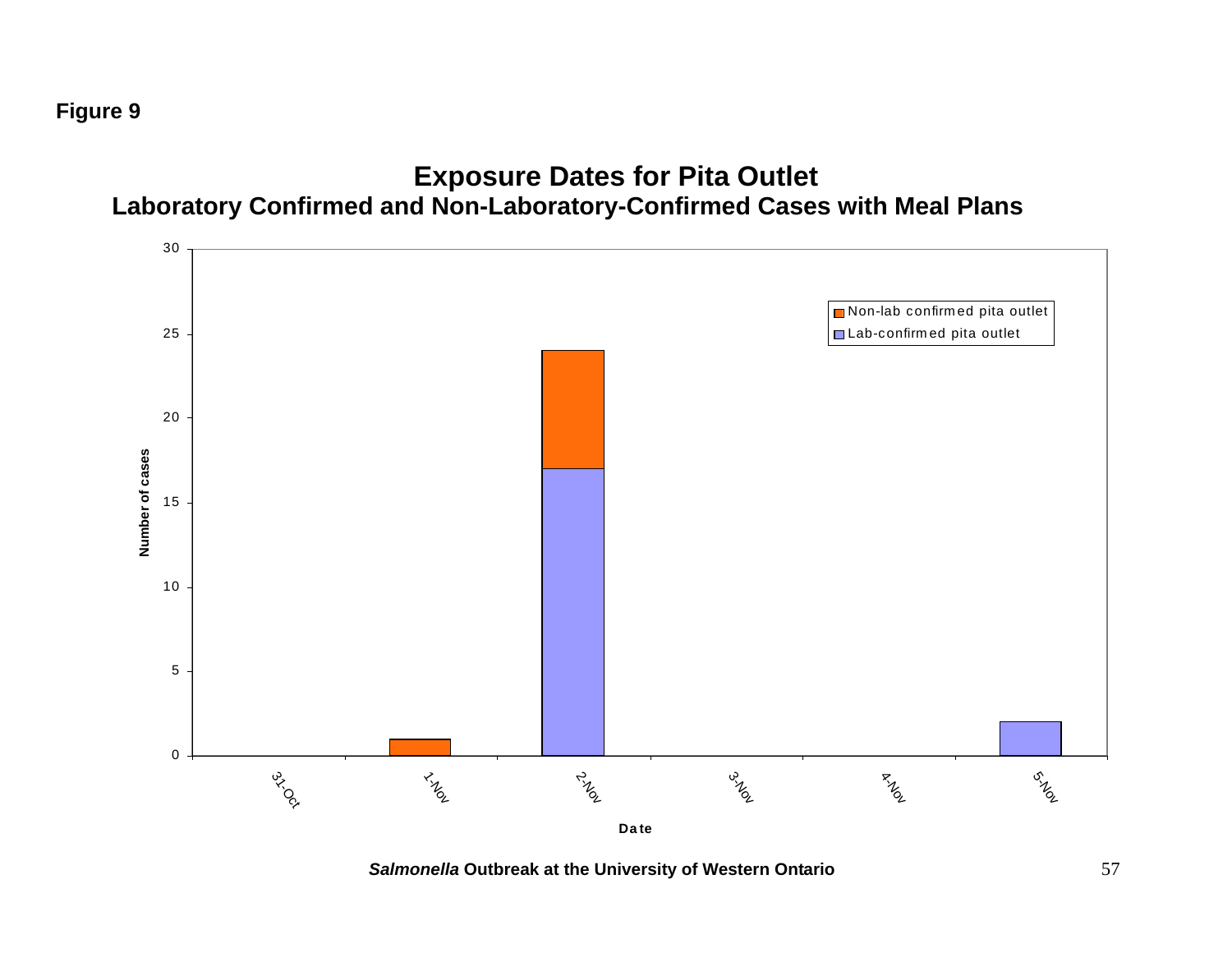# **SECTION H**

# **Case-Control Epidemiologic Study Regarding the Consumption of Centre Spot Prepared Food**

# **Tables**

| Table 11 | Age and Gender Distribution in Centre Spot Case-Control   | -60. |
|----------|-----------------------------------------------------------|------|
| Table 12 | Comparison of Cases and Controls who Regularly Eat Centre |      |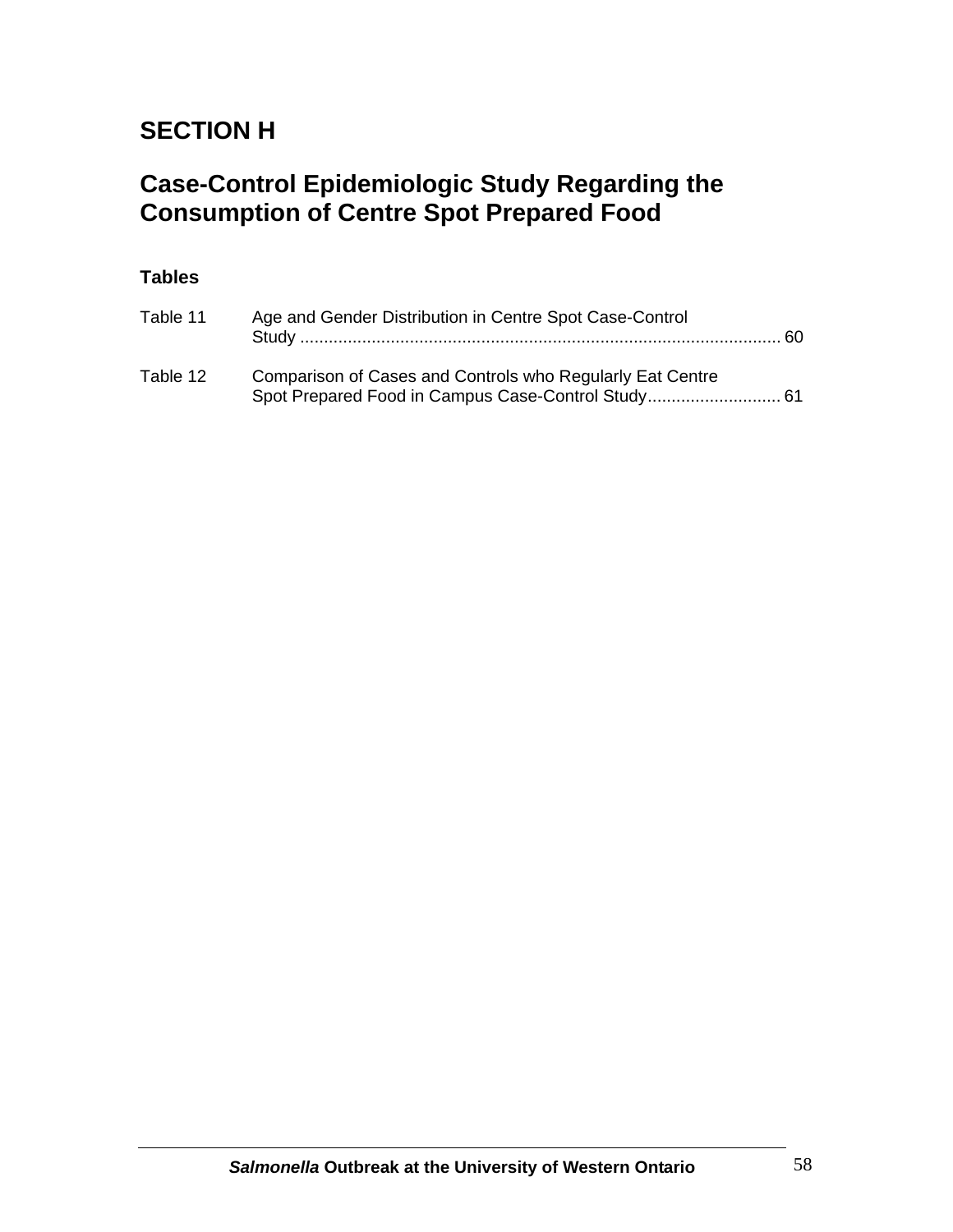# **H. Case-Control Epidemiologic Study Regarding the Consumption of Centre Spot Prepared Food**

To gain a better understanding of the cause of the second phase of the outbreak, a case-control study was conducted to look at food consumption patterns in relation to food outlets on campus. Specifically, this study was designed to determine if people who developed illness compatible with *Salmonella* (cases) were more likely to eat foods prepared at Centre Spot than those who did not report illness (controls). Both the cases and controls were asked to indicate whether they regularly ate at each food outlet on campus.

This case-control study was conducted in a similar manner to the case-control study regarding the pita outlet. A web-based questionnaire was developed by the MLHU and adapted for online completion using technology developed by the UWO. Those who ate on campus were asked to complete the online questionnaire. These individuals were recruited using a mass email that was sent to all UWO students and staff, a posting on the UWO web site, and some information provided to the media. From the introductory web page, participants were directed to one questionnaire for those who had been ill (see Appendix F for the case questionnaire), and a second questionnaire contained questions for those who had not developed a diarrheal illness (see Appendix G for control questionnaire). In total, approximately 30,000 students and 3,500 staff members were sent information about the online questionnaire via the mass email. The questionnaire was launched in the evening of Wednesday, December 5, 2007, and was available for completion until 11:55 pm on Monday, December 10, 2007.

For the case questionnaire, 253 individuals logged in, whereas 1,053 individuals logged into the control questionnaire. Following data cleaning, including exclusion of cases not meeting the case definition, those who had logged into the questionnaire but had not entered any information or had not entered key pieces of information, there were 102 questionnaire cases and 878 questionnaire controls.

Table 11 illustrates the age and gender distribution of cases and controls in this study. The age distribution indicates the questionnaires were predominantly completed by students. For the cases and controls, 70% and 74% respectively of those completing the survey were women, indicating that women may be more likely to complete an online questionnaire than men.

Appendix H provides the detailed analysis comparing the food consumption patterns between cases and controls for all food outlets on campus. There were seven outlets where cases were statistically more likely to regularly eat than controls, and one outlet that almost reached statistical significance. Of these eight outlets, six had obvious connections to Centre Spot (two Lifestyles Refrigerators, one of which is located at Centre Spot; and four food outlets at Centre Spot). These are summarized in Table 12. It can be seen from this table that cases were statistically more likely to regularly eat food from Centre Spot locations than controls.

Of the other two outlets that were not located at Centre Spot and were not Lifestyles Refrigerators, one was a coffee outlet located in the Business School; however, baked goods for this outlet are produced at Centre Spot and cooled on the covered counter at the pita outlet. It should be noted that there are several outlets of the same chain across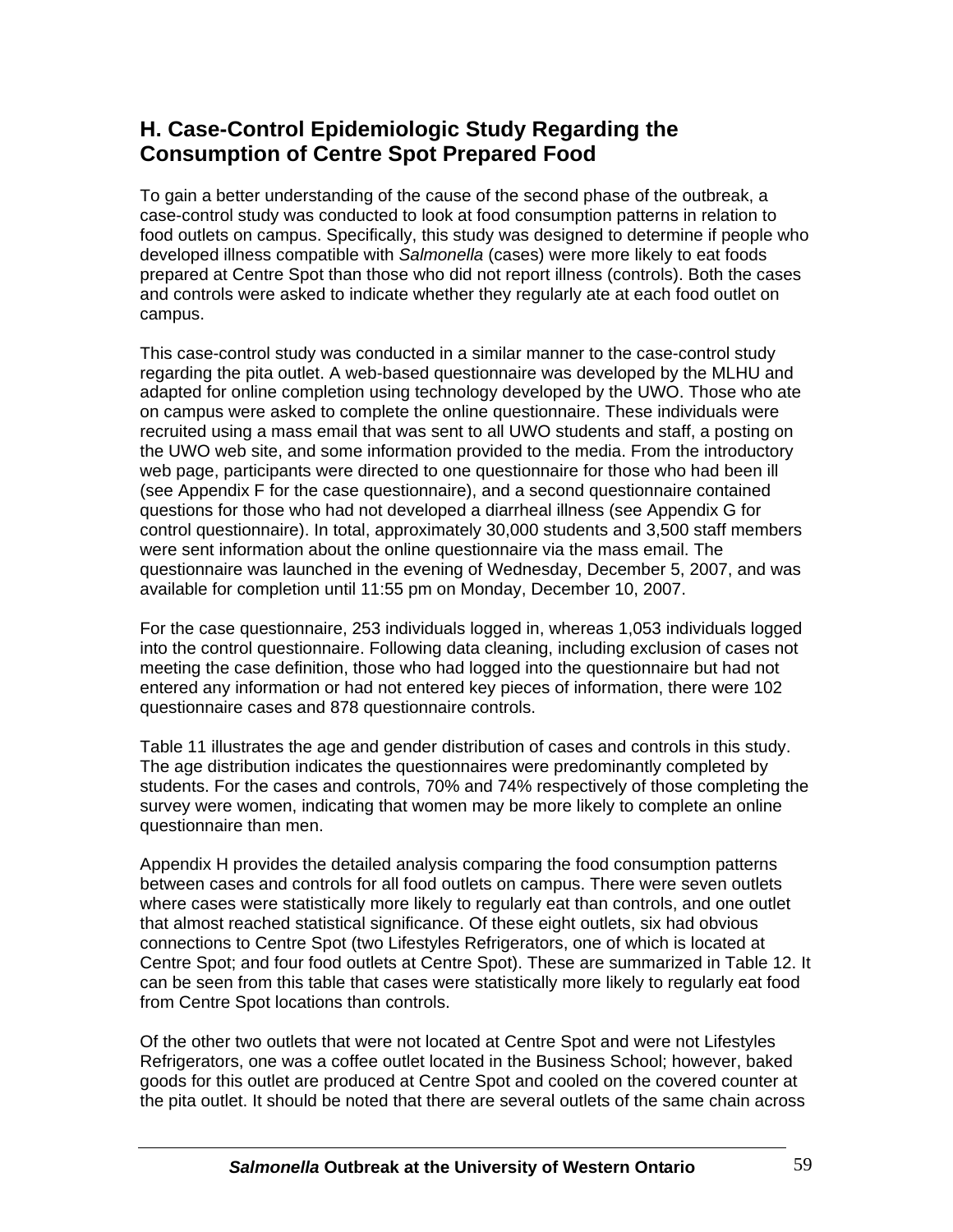campus, all of which receive baked goods from Centre Spot; only the Business School and Centre Spot outlets were statistically more likely to be locations where cases regularly ate. The remaining outlet was a coffee outlet from a different chain. Food from this outlet was not produced at Centre Spot.

# **Table 11: Age and Gender Distribution in Centre Spot Case-Control Study**

|               | Questionnaire<br><b>Cases</b> | Questionnaire<br><b>Controls</b> |
|---------------|-------------------------------|----------------------------------|
| AGE (years)   | $n = 102$                     | $n = 878$                        |
| Mean          | 21.9                          | 20.7                             |
| Range         | $17 - 52$                     | $17 - 58$                        |
| <b>GENDER</b> | $n = 100$                     | $n = 846$                        |
| <b>Males</b>  | 30 (30%)                      | 212 (25.1%)                      |
| Females       | (70%)                         | 634 (74.0%)                      |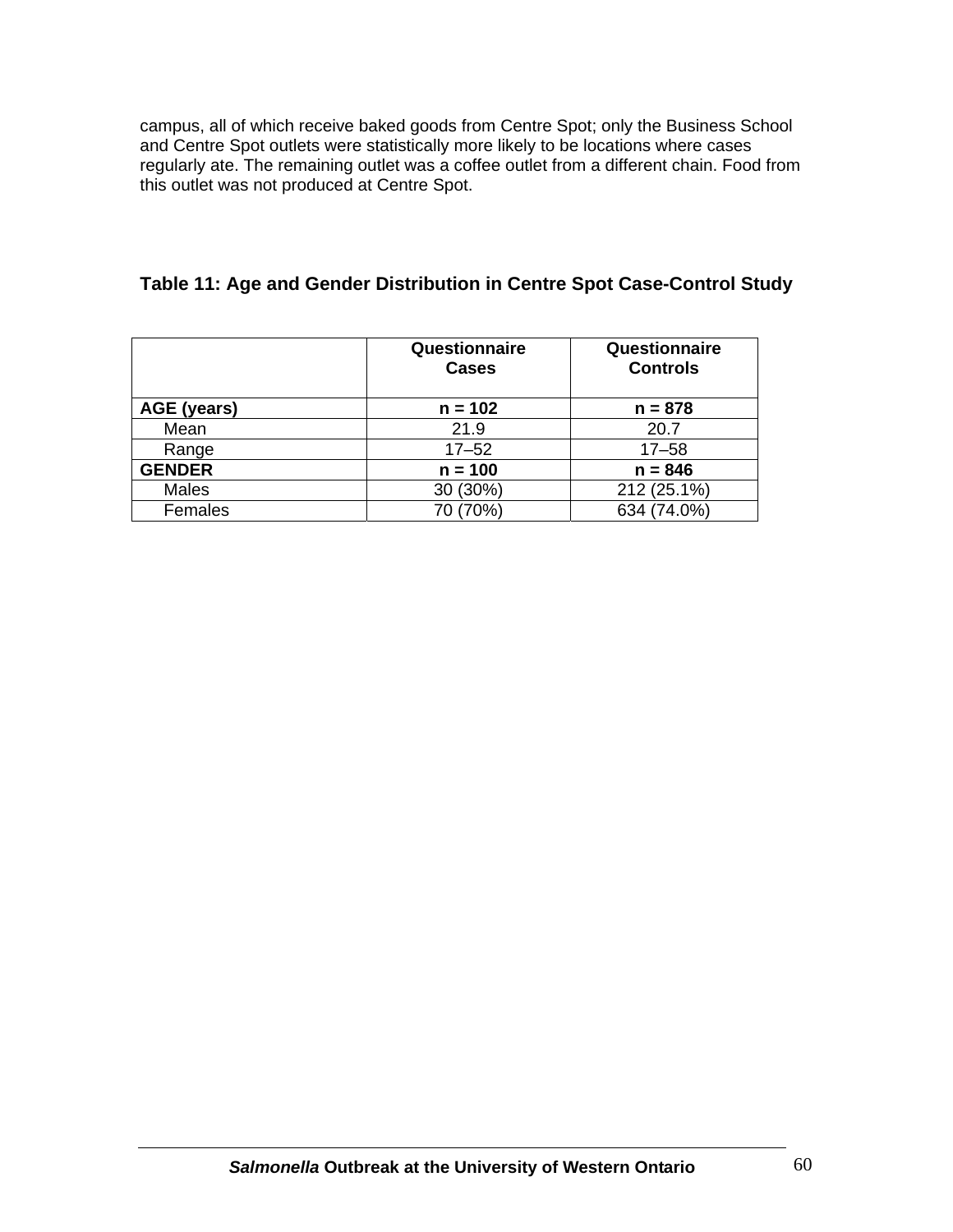|                                             | Questionnaire<br>Cases | Questionnaire<br><b>Controls</b> | <b>Unmatched</b><br><b>Odds Ratio</b> | 95% Confidence<br><b>Interval</b> |  |  |  |  |
|---------------------------------------------|------------------------|----------------------------------|---------------------------------------|-----------------------------------|--|--|--|--|
|                                             | (n=102)                | $(n=878)$                        |                                       |                                   |  |  |  |  |
| <b>LIFESTYLES</b><br><b>REFRIGERATORS</b>   |                        |                                  |                                       |                                   |  |  |  |  |
| Althouse                                    | 0                      | 6(0.7%)                          | $\overline{\phantom{a}}$              |                                   |  |  |  |  |
| Elborn                                      | $1(1.0\%)$             | $1(0.1\%)$                       | 8.68                                  | 0.54-139.89                       |  |  |  |  |
| Engineering                                 | $\Omega$               | $3(0.3\sqrt{0})$                 | $\mathbb{H}^{\mathbb{H}}$             |                                   |  |  |  |  |
| Law                                         | $2(2.0\%)$             | 4(0.5%)                          | 4.37                                  | $0.79 - 24.16$                    |  |  |  |  |
| <b>Medical Science</b>                      | $\Omega$               | 10 (1.1%)                        | $\overline{\phantom{a}}$              |                                   |  |  |  |  |
| Natural Science -<br>Einstein's             | $2(2.0\%)$             | 47 (5.4%)                        | 0.35                                  | $0.09 - 1.48$                     |  |  |  |  |
| Natural Science -<br><b>Nucleus</b>         | 6(5.9%)                | 34 (3.9%)                        | 1.55                                  | $0.64 - 3.79$                     |  |  |  |  |
| North                                       | $1(1.0\%)$             | 11 (1.3%)                        | 0.78                                  | $0.10 - 6.11$                     |  |  |  |  |
| <b>Business</b>                             | 3(2.9%)                | $4(0.5\%)$                       | 6.62                                  | 1.46-30.01                        |  |  |  |  |
| Social Science                              | 5(4.9%)                | 24 (2.7%)                        | 1.83                                  | $0.68 - 4.92$                     |  |  |  |  |
| Somerville                                  | $3(2.9\%)$             | 25 (2.8%)                        | 1.03                                  | $0.31 - 3.49$                     |  |  |  |  |
| Talbot                                      | $2(2.0\%)$             | 25 (2.8%)                        | 0.68                                  | $0.16 - 2.92$                     |  |  |  |  |
| <b>Centre Spot</b>                          | 10 (9.8%)              | 32 (3.6%)                        | 2.87                                  | $1.37 - 6.04$                     |  |  |  |  |
| <b>Weldon Library</b>                       | $1(1.0\%)$             | 19 (2.2%)                        | 0.45                                  | $0.06 - 3.38$                     |  |  |  |  |
| Westminster                                 | $\Omega$               | 0                                | $\overline{a}$                        | ۰.                                |  |  |  |  |
| <b>ANY LIFESTYLES</b>                       | 27 (26.5%)             | 177 (20.2%)                      | 1.43                                  | $0.89 - 2.28$                     |  |  |  |  |
| <b>CENTRE SPOT</b>                          |                        |                                  |                                       |                                   |  |  |  |  |
| Sushi outlet                                | 4(3.9%)                | 27 (3.1%)                        | 1.29                                  | $0.44 - 3.75$                     |  |  |  |  |
| Soup                                        | $3(2.9\%)$             | 11 (1.3%)                        | 2.39                                  | $0.66 - 8.71$                     |  |  |  |  |
| Smoothie outlet                             | $2(2.0\%)$             | 21 (2.4%)                        | 0.82                                  | $0.19 - 3.53$                     |  |  |  |  |
| Hamburger outlet                            | 17 (16.7%)             | 116 (13.2%)                      | 1.31                                  | $0.75 - 2.29$                     |  |  |  |  |
| <b>Lifestyles</b>                           | 10 (9.8%)              | 32 (3.6%)                        | 2.87                                  | $1.37 - 6.04$                     |  |  |  |  |
| Chinese food outlet                         | 14 (13.7%)             | 108 (12.3%)                      | 1.13                                  | $0.62 - 2.06$                     |  |  |  |  |
| Pita outlet                                 | 40 (39.2%)             | 113 (12.9%)                      | 4.37                                  | $2.80 - 6.81$                     |  |  |  |  |
| Pizza outlet                                | 16 (15.7%)             | 86 (9.8%)                        | 1.71                                  | $0.96 - 3.06$                     |  |  |  |  |
| <b>Salad outlet</b>                         | 20 (19.6%)             | 70 (8.0%)                        | 2.82                                  | $1.63 - 4.86$                     |  |  |  |  |
| <b>Coffee and donut</b>                     | 40 (39.2%)             | 255 (29.0%)                      | 1.58                                  | $1.03 - 2.41$                     |  |  |  |  |
| outlet<br><b>Main level</b>                 |                        |                                  |                                       |                                   |  |  |  |  |
| Coffee and donut<br>outlet<br>Lower level   | 14 (13.7%)             | 145 (16.5%)                      | 0.80                                  | $0.45 - 1.45$                     |  |  |  |  |
| Coffee and donut<br>outlet<br>Another chain | $9(8.8\%)$             | 56 (6.4%)                        | 1.42                                  | $0.68 - 2.97$                     |  |  |  |  |
| <b>ANY CENTRE</b><br><b>SPOT</b>            | 80 (78.4%)             | 499 (56.8%)                      | 2.76                                  | $1.69 - 4.51$                     |  |  |  |  |

## **Table 12: Comparison of Cases and Controls who Regularly Eat Centre Spot Prepared Food in Campus Case-Control Study**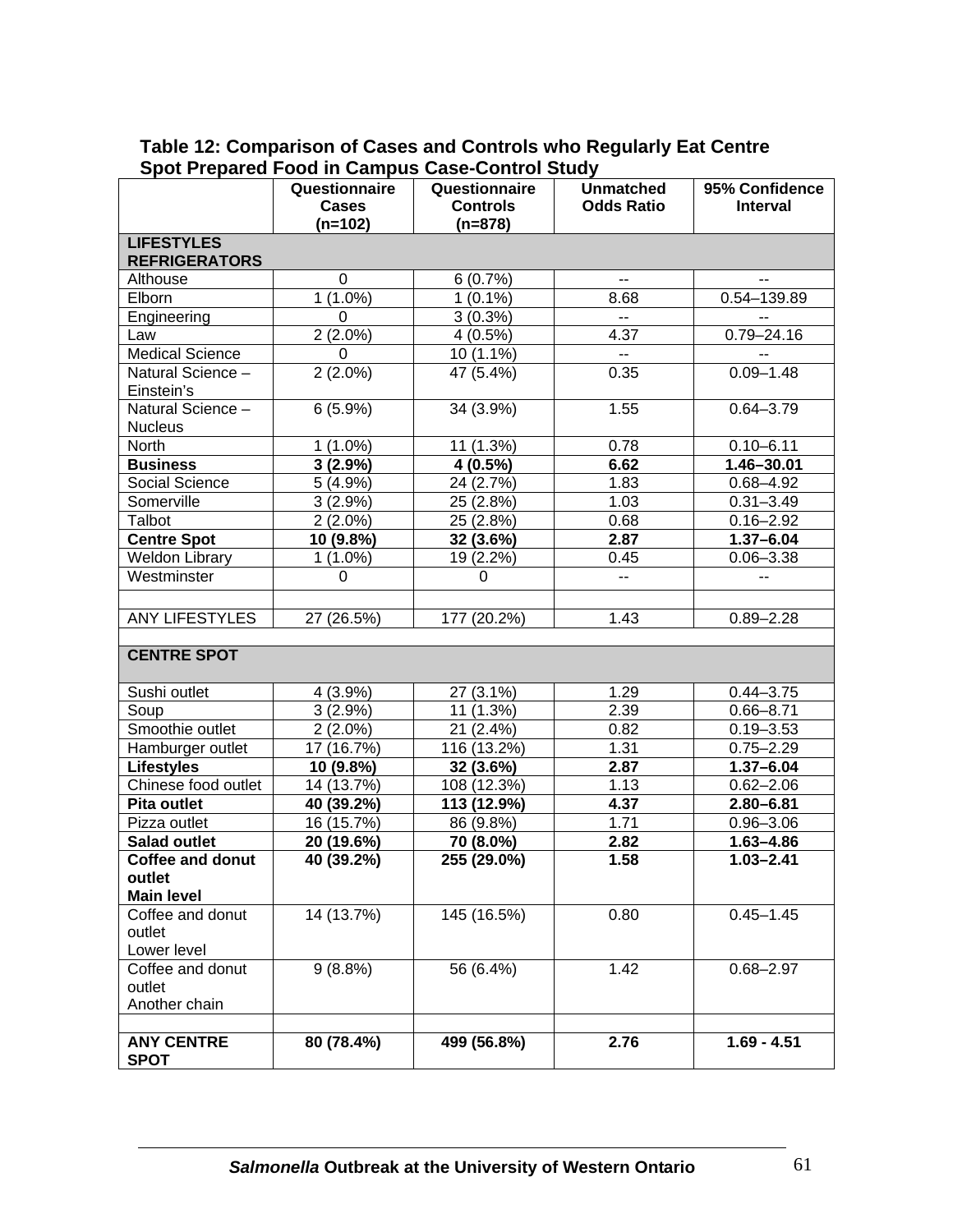# **SECTION I**

# **Communications**

# **Table**

| Table 13 |  |  |  |
|----------|--|--|--|
|          |  |  |  |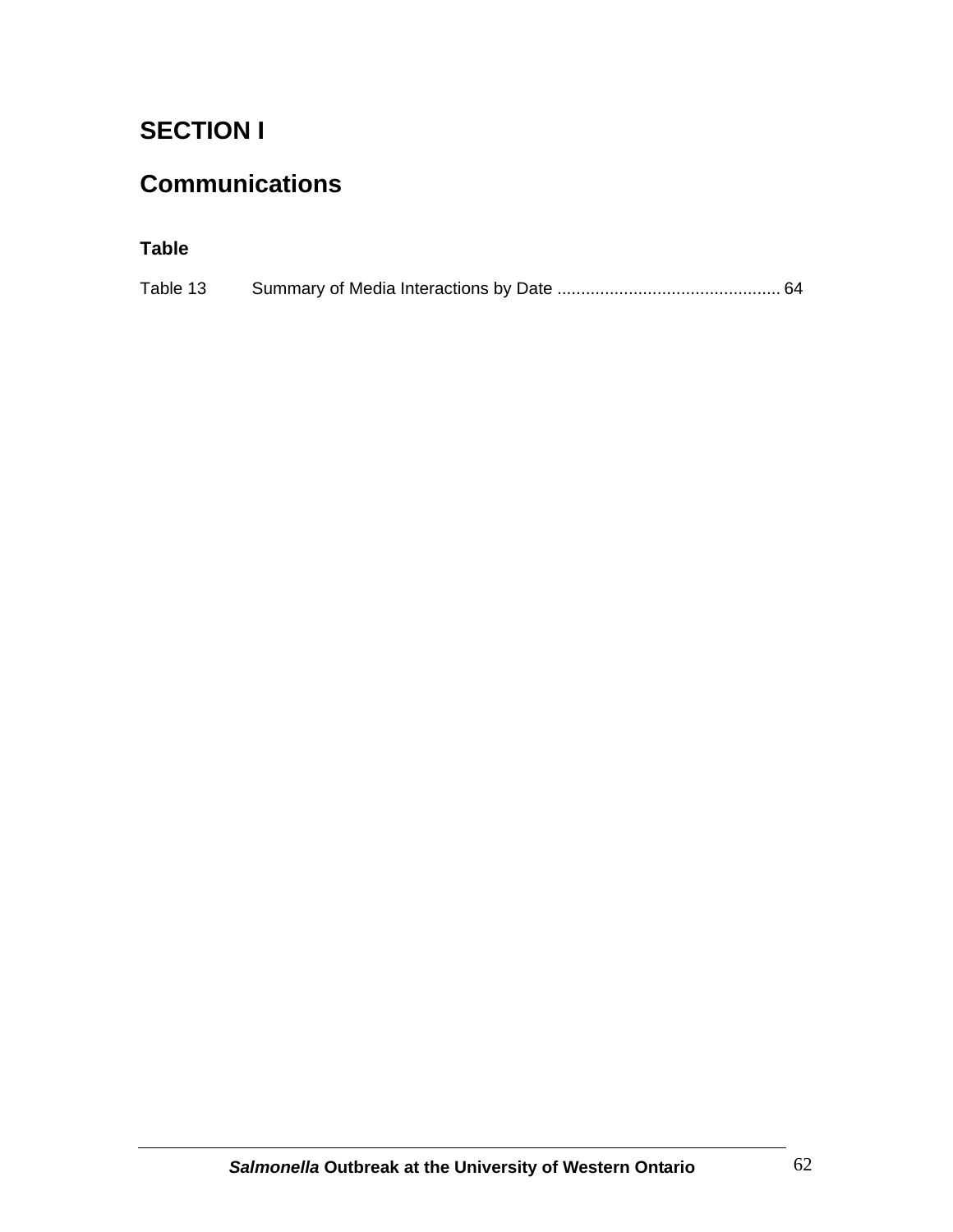# **I. Communications**

Communication is a very important element of any outbreak response because the public and health care providers must be aware of the need to report illness and must be reassured that the outbreak is being appropriately managed. Audiences in this outbreak included the UWO community and the general public, local health care providers, and public health officials. Appendix A, which summarizes the chronology of the outbreak, includes the dates for many of the key communications. This information is summarized below. The frequent communications between the numerous organizations involved in the management of the outbreak will not be detailed in this report.

**UWO Community and the General Public:** A total of four media releases were issued by the MLHU over the course of the outbreak. The first media release was issued jointly with UWO (see Appendix B). All media releases were posted on the MLHU and UWO web sites. A total of 41 media interviews were conducted by MLHU staff; UWO staff participated in numerous other interviews. Table 13 provides a summary of the MLHU's media interactions by date.

**Local Health Care Providers:** Four email updates were provided to local health care providers via email listserves maintained by the MLHU and the Department of Family Medicine at UWO. Faxes to emergency departments and walk-in clinics were also sent on at least two occasions. Health care providers were advised of the progress of the outbreak, to collect stool samples on clients with compatible symptoms and to avoid treating clients with antibiotics in most cases. As well, frequent telephone communication occurred between the MLHU and Student Health Services at UWO, and MLHU and local hospitals where many of the ill students were being assessed in order to provide the MLHU with required information regarding these students.

**Public Health Officials:** At least three email updates were sent to all health units in Ontario. On November 14, 2007, the MLHU placed a posting on the Canadian Network for Public Health Intelligence, a confidential alerting system that advises public health officials across Canada of evolving outbreaks. On November 21, 2007, the outbreak was posted on ProMED, an electronic reporting system for outbreaks sponsored by the International Society for Infectious Diseases. ProMED postings go around the world to alert interested individuals of outbreaks and emerging infectious disease issues. To provide further details regarding the outbreak, the MLHU submitted information to ProMED that was posted on November 25, 2007. A further update was posted on November 27, 2007.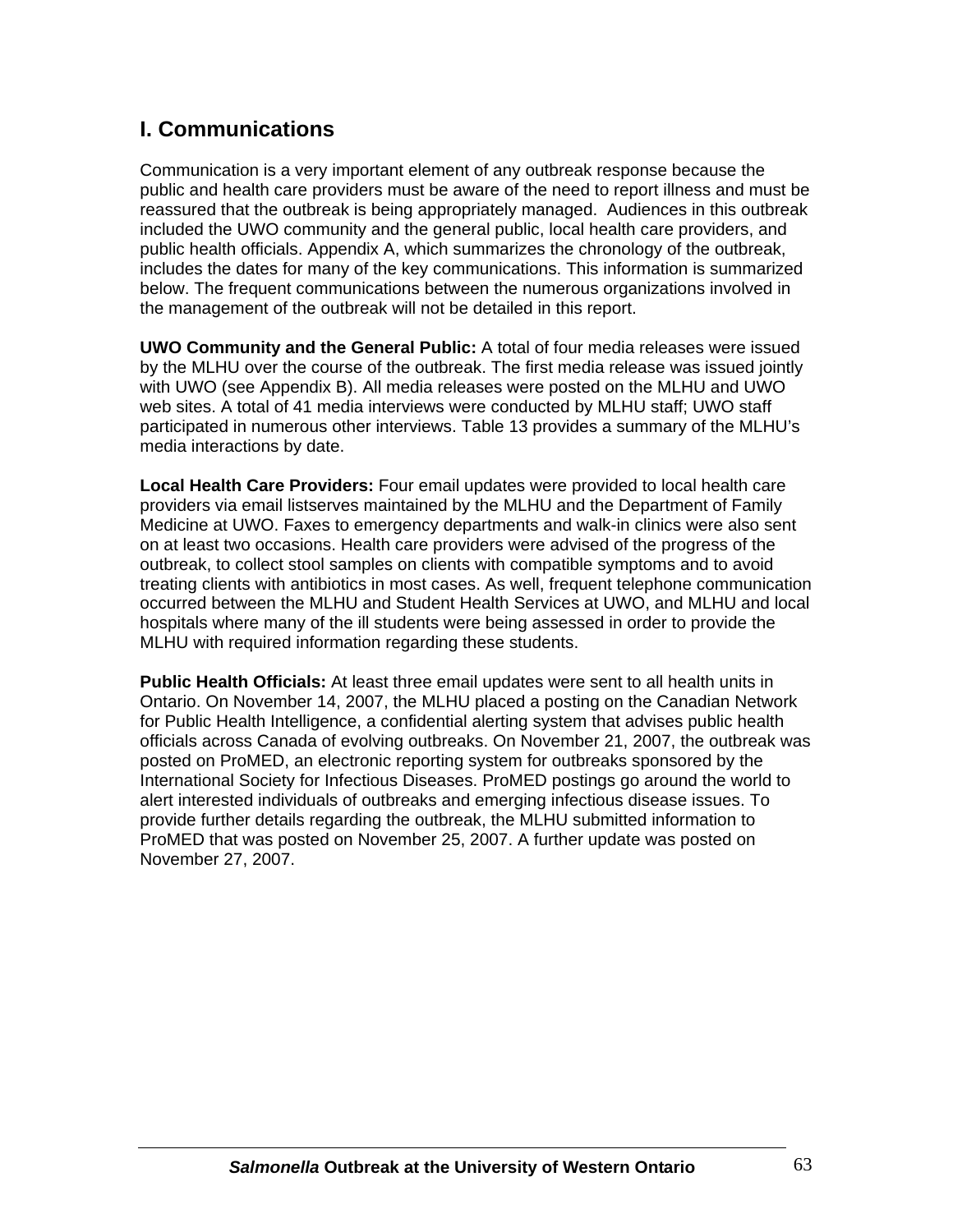| <b>Date</b>  | <b>Print</b>   | Radio          | TV             | <b>Total</b>   |
|--------------|----------------|----------------|----------------|----------------|
| 11-Nov-07    | 1              |                |                | 1              |
| 12-Nov-07    | 1              |                |                | 1              |
| 13-Nov-07    | 1              | $\overline{2}$ | 1              | 4              |
| 14-Nov-07    | 1              |                |                | 1              |
| 16-Nov-07    | 1              |                |                | 1              |
| 17-Nov-07    | 1              |                |                | 1              |
| 19-Nov-07    |                | 1              | 1              | $\overline{2}$ |
| 20-Nov-07    | 1              | 4              | 5              | 10             |
| 21-Nov-07    | 1              |                | $\overline{2}$ | 3              |
| 22-Nov-07    | 2              |                |                | $\overline{2}$ |
| 23-Nov-07    | 2              | 3              | 1              | 6              |
| 24-Nov-07    | 1              |                |                | 1              |
| 27-Nov-07    | 2              | 1              |                | 3              |
| 28-Nov-07    |                | 1              |                | 1              |
| 07-Dec-07    | $\overline{2}$ |                |                | $\overline{2}$ |
| 11-Dec-07    |                | 1              |                | 1              |
| 12-Dec-07    | 1              |                |                | 1              |
| <b>Total</b> | 18             | 13             | 10             | 41             |

**Table 13: Summary of Media Interactions by Date**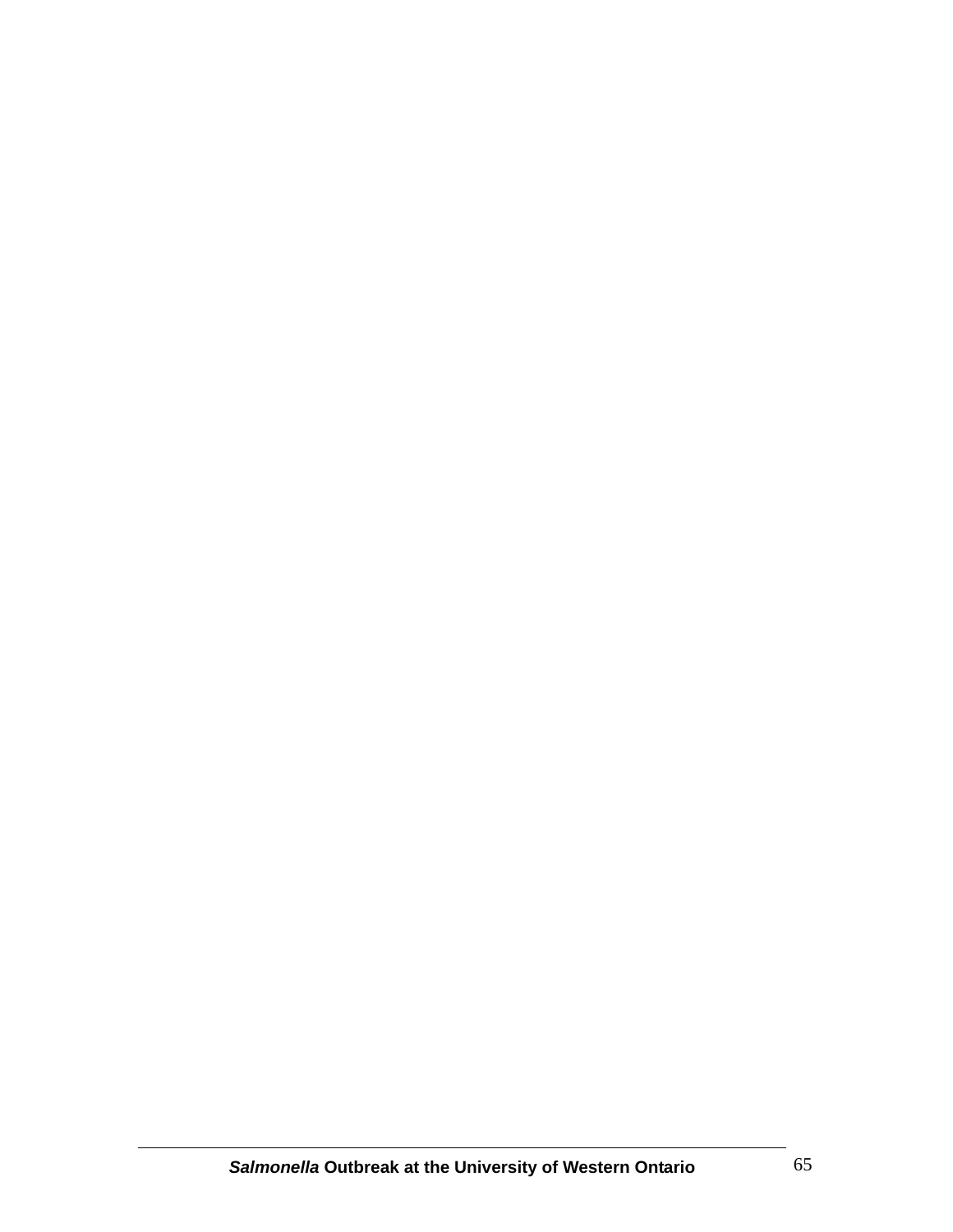# **SECTION J**

**Discussion and Conclusions**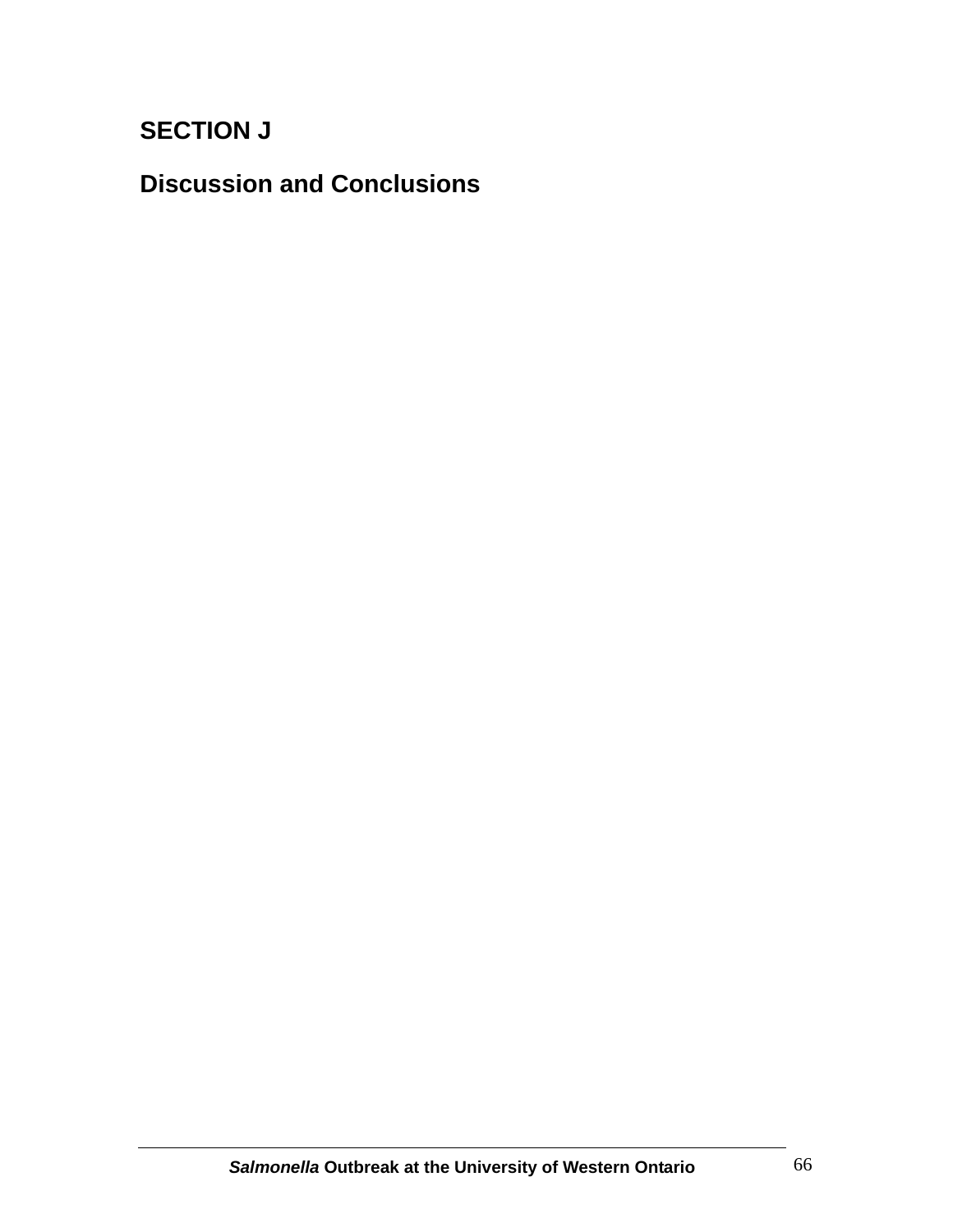# **J. Discussion and Conclusions**

This outbreak resulted in 90 UWO students and staff members developing laboratoryconfirmed *Salmonella*. All 90 laboratory-confirmed cases were the same strain, *Salmonella typhimurium* PT 108, PFGE STXAI.0312. Of note, this strain had been associated with an increase in provincial cases, which began in February 2007. Up to October 9, 2007, 198 laboratory-confirmed cases of *Salmonella typhimurium* PT 108, PFGE STXAI.0312 and PFGE STXAI.0344 (which were subsequently determined to be the same strain), had been identified in Ontario, including nine from Middlesex-London.

Of the 90 laboratory-confirmed cases at UWO, it was determined that 41 (45.6%) were related to exposure at the pita outlet, 35 (38.9%) were related to eating foods prepared at Centre Spot, but not at the pita outlet, and 14 (15.6%) were related to other types of exposures. Most of the initial cases were related to the pita outlet, with November 2, 2007 being the most commonly reported exposure date. In the following week from November 5-9, 2007, illness occurred mainly in relation to consumption of foods prepared at Centre Spot but not at the pita outlet. As awareness of the extent of the outbreak increased, the exposures resulting in illness decreased and only one laboratory-confirmed case reported an exposure that could have resulted in their illness after the thorough clean-up of the Centre Spot kitchen on the weekend of November 17- 18, 2007.

It is estimated that in industrialized countries, as few as 1% of clinical cases come to the attention of public health as reported cases. $^1$  Based on this, it would be expected that significantly more than 90 individuals became ill as a result of this outbreak. Related to the pita outlet alone, the MLHU is aware of 22 non-laboratory-confirmed cases who developed symptoms compatible with *Salmonella* but either did not seek care or, if they sought care, in most instances, did not submit a stool culture. As well, another 86 individuals with illness compatible with *Salmonella* completed the online questionnaire related to the pita outlet.

Health care providers are key to outbreak recognition. In this outbreak, six laboratoryconfirmed cases were received within one hour. This was clearly in excess of the average of three laboratory-confirmed cases the MLHU receives in most Novembers, and indicated from the start that an outbreak was occurring. However, groups of ill individuals were assessed at several health care facilities and the outbreak remained unreported until the laboratory confirmations began to arrive. As well, several individuals sought health care, and were not offered stool testing. Five of the 10 non-laboratoryconfirmed cases who were not offered stool testing attended the same walk-in medical clinic.

The individuals affected by this outbreak were quite ill. There were seven laboratoryconfirmed cases who required hospitalization. These individuals were hospitalized mainly for rehydration, although one individual developed appendicitis requiring urgent surgery. Sixty percent of the laboratory confirmed cases reported bloody diarrhea. For the 75 laboratory-confirmed cases where the frequency of bowel movements was reported, an average of 17 episodes of diarrhea was reported on their worst day. For the 37 laboratory-confirmed cases where duration of symptoms is known, the symptoms lasted from 3 to 21 days, with an average of 8 days. These numbers do not reflect the impact on students with regard to their academic work. Although UWO advisors worked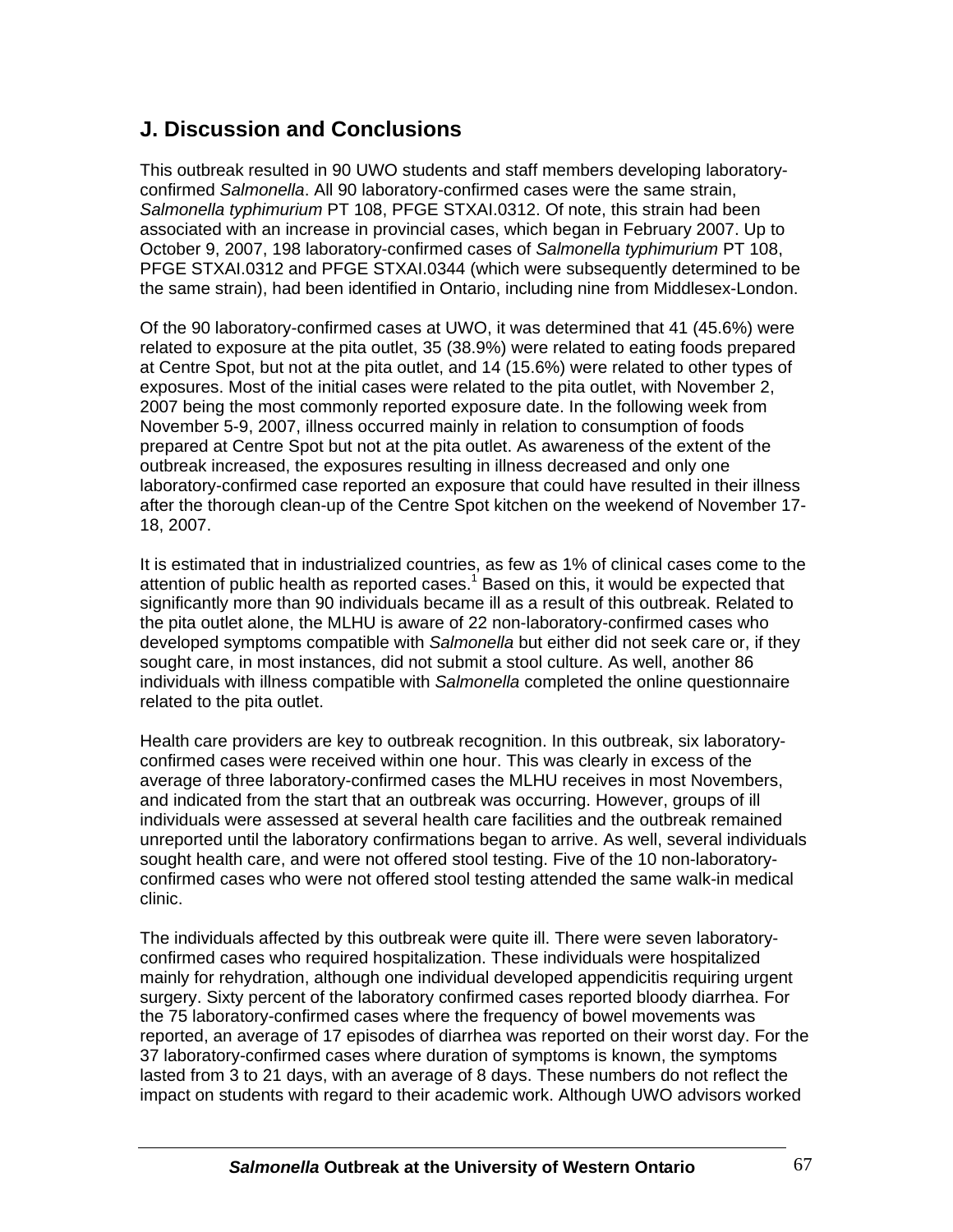with students to accommodate their illness, students missed time from school and examinations, which in some cases needed to be caught up once they recovered.

In the investigation of this outbreak, the following working hypotheses were developed with regard to the source of this outbreak:

- The contaminated food was brought into the pita outlet from an outside supplier; or
- Food was contaminated at the pita outlet and subsequently the remainder of Centre Spot either through cross-contamination or from an infected food handler.

It appears unlikely that contaminated food from an outside supplier resulted in the cases attributed to the pita outlet as these foods were also distributed to many other food premises and/or pita outlets on and off campus which did not experience a similar outbreak. Furthermore, the detailed questioning of laboratory-confirmed and nonlaboratory-confirmed cases and the case-control study related to the pita outlet did not identify a single food source that would explain all of the cases.

An infected food handler is not felt to be the likely source of this outbreak as testing of almost all the food handlers who worked at the pita outlet on October 31, November 1 and November 2 did not identify an obvious source. The two food handlers with connections to the pita outlet who had *Salmonella* got ill after the onset of the outbreak and appear to have acquired their infections as part of this outbreak. In total, there were 15 food handlers who developed salmonellosis as part of this outbreak from eating food from the pita outlet or other Centre Spot prepared food or from working in the Centre Spot environment. A few of these food handlers worked while they were ill for short periods of time, but it is difficult to determine if this resulted in spread of infection during the second phase of the outbreak from Centre Spot prepared food.

Given the extent of the outbreak related to Centre Spot, it appears more likely that the environment in the kitchen became contaminated from food within the Centre Spot kitchen. The handling of the raw chicken in areas adjacent to the pita outlet could have been a source of environmental contamination. Two weeks after the outbreak originated, a raw chicken from the Centre Spot kitchen was tested and found to have *Salmonella heidelberg*, highlighting that it is common for raw chicken to be contaminated with *Salmonella* strains.

The chicken from the pita outlet was implicated as a possible source of infection in several of the analyses (see Tables 5, 6 and 10). As well, there was evidence that bacteria could have been introduced and grown in the chicken because it was found to contain *Bacillus cereus* when tested on November 9, 2007. However, it should be noted that of the individuals with laboratory-confirmed illness who ate at the pita outlet on November 2, 12 of 26 (46%) did not report eating the chicken. Possible explanations for the association with the pita outlet chicken include that the chicken was contaminated; the tongs used to serve the chicken were contaminated; the person likely to serve or handle the chicken was infected or had *Salmonella* on his/her hands; or the location where the chicken pitas were prepared on the elongated cutting board was contaminated.

It was noted in the analysis of meal plan data related to November 2, 2007, that cases were more likely to have purchased their meals from 2:00 to 4:00 p.m. on that Friday afternoon, than those who were not reported to have been ill (see Table 4). At this time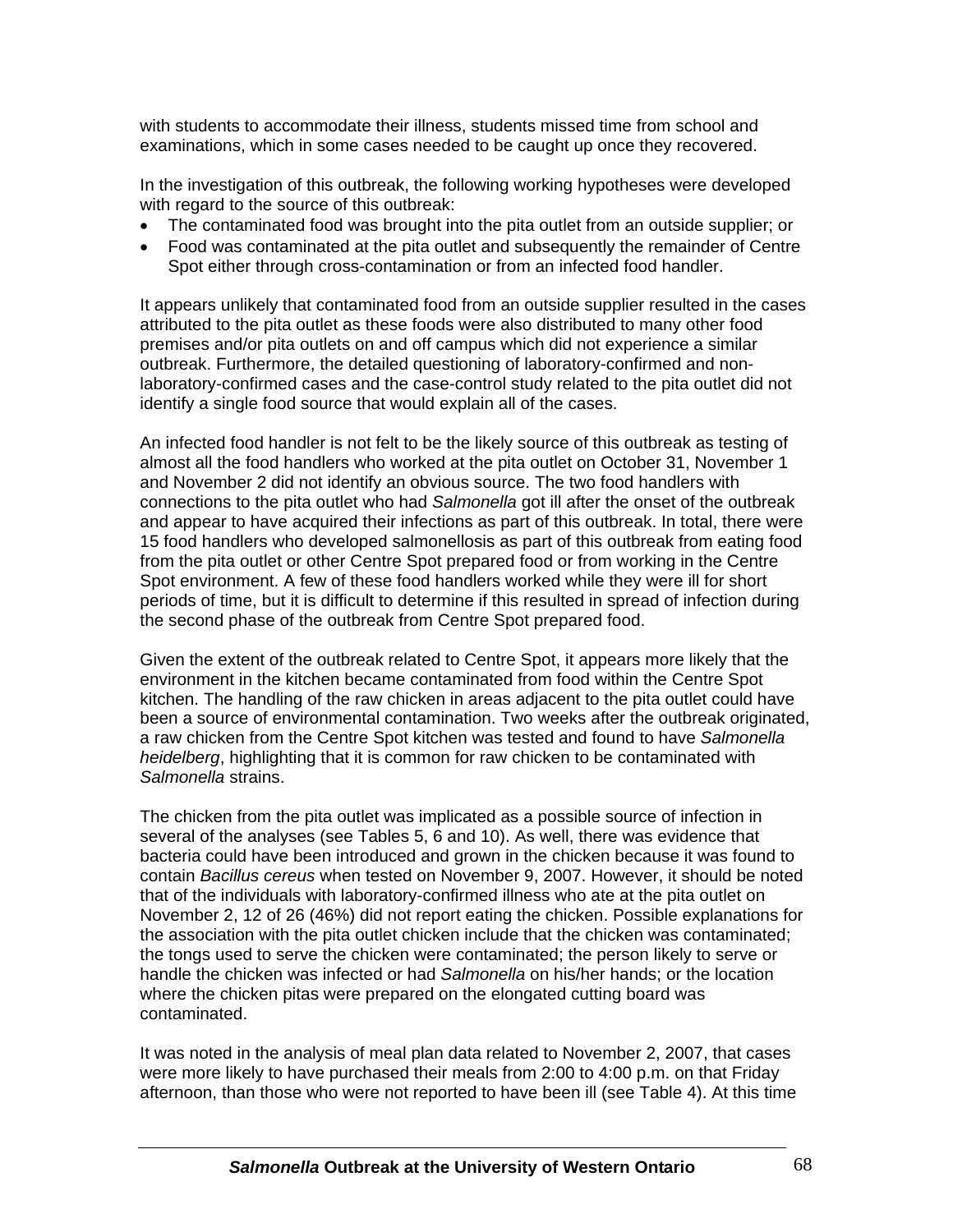of the afternoon only the left counter at the pita outlet was open. If the left pita counter had become contaminated, this would explain the clustering of illness in the 2:00 to 4:00 p.m. time period. A food handler with *Salmonella* on their hands working during this time frame at the left counter could also explain this finding. The case-control study did indicate that questionnaire cases who could recall which counter prepared their meal, were more likely to have been served from the left counter (see Table 9). Pitas were placed directly on these counters while being prepared and were slid from one food handler to another. Recommendations were made to UWO to replace these counters, to enhance sanitization of the pita preparation surfaces, to place the pitas on wax paper while being prepared and to increase hand washing.

It is uncertain why the contamination first appeared in relation to the pita outlet and subsequently in other Centre Spot prepared food. It is possible that a surface within Centre Spot became contaminated. This contamination then spread to the pita outlet, and in the following week to other areas of the Centre Spot kitchen, possibly on the hands of staff members who worked at various food outlets during each shift. The exact source of contamination and sequence of spread is unlikely to be fully understood, even with the investigations and analyses outlined in this report. It is quite possible that multiple events occurred to contribute to widespread contamination.

This outbreak illustrates the significant impact of a food borne outbreak when it affects a complex operation which serves a large number of people. The investigation of the kitchen at Centre Spot resulted in the recommendations outlined in Section F. In addition, it is recommended that health care providers be encouraged to obtain stool specimens whenever clients present with diarrhea. Clinicians should also be alert to clusters of clients presenting with similar symptoms and report suspicions of outbreaks to public health.

It is hoped that the investigations related to this outbreak and subsequent changes that resulted will aid in the prevention of future outbreaks at UWO and other similar establishments.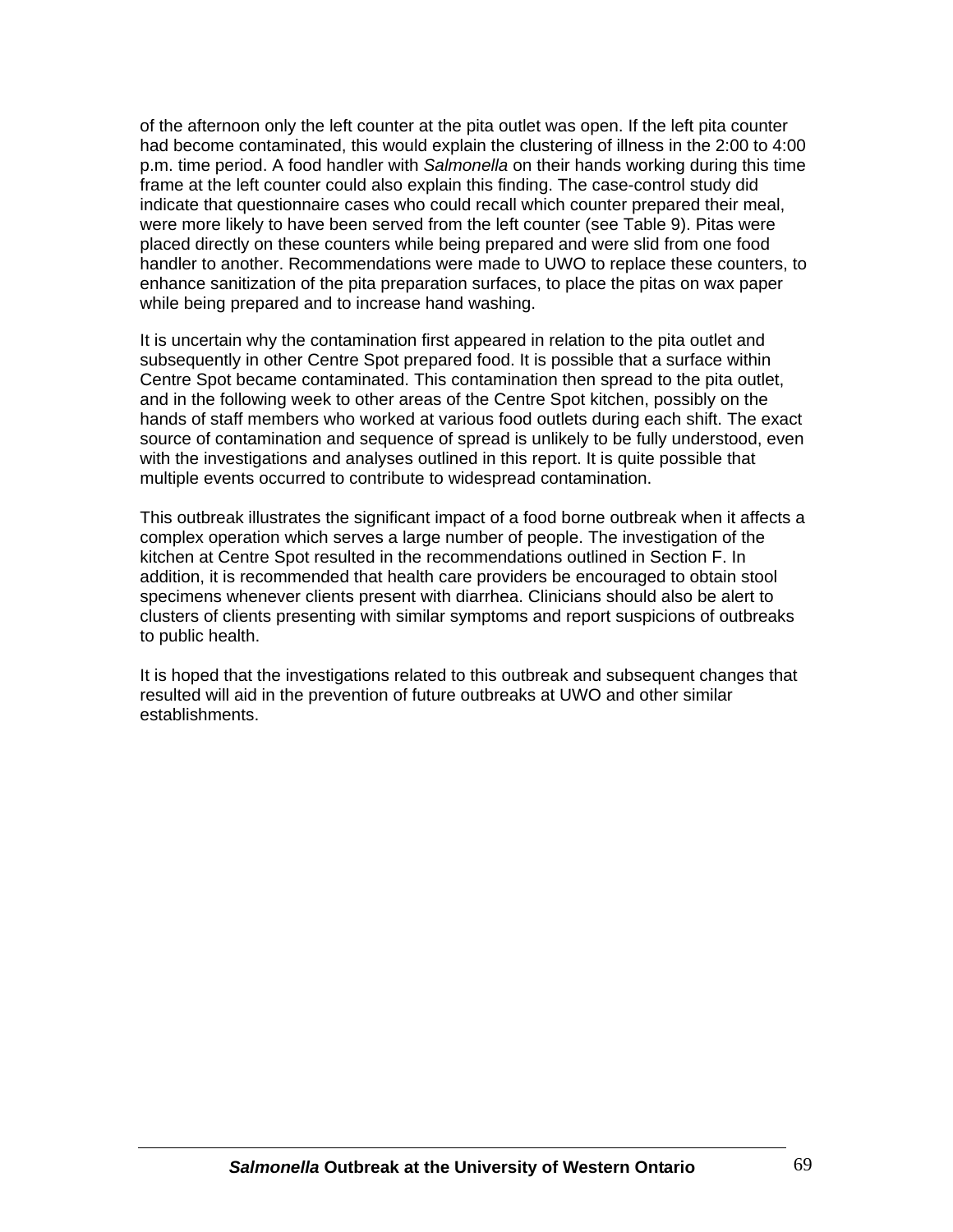# **SECTION K**

**Acknowledgements**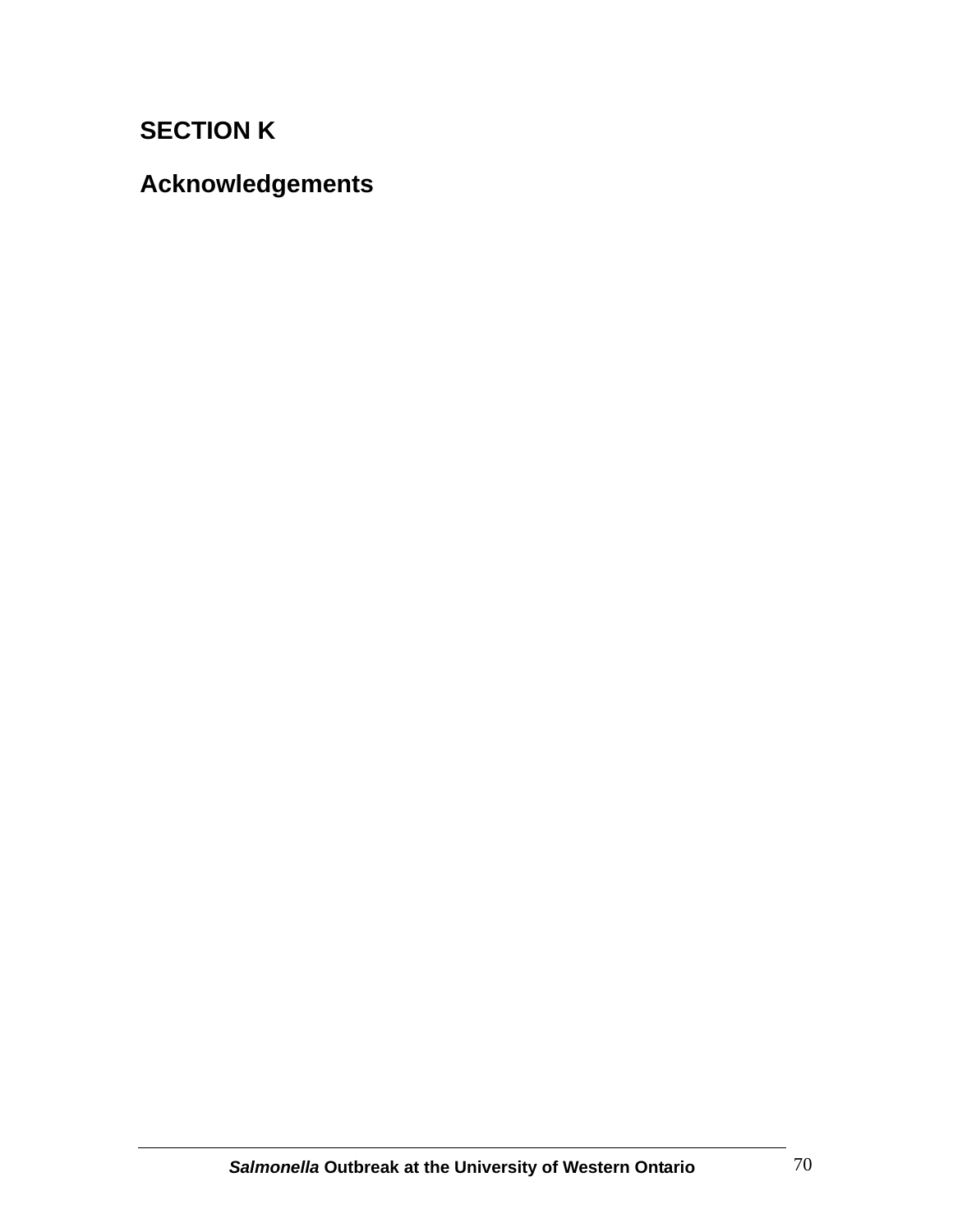# **K. Acknowledgements**

We would like to acknowledge all the effort and invaluable assistance that went into the investigation of this outbreak by many individuals including:

#### **UWO Students and Staff Members**

A sincere thank-you to all the UWO students and staff members who patiently answered all the telephone and online survey questions related to the investigation of this outbreak.

#### **Middlesex-London Health Unit**

Mr. Richard Barrette Mr. Jesse Britstone Ms. Ellen de Freitas Ms. Gil Desjardins Ms. Joanne Dow Ms. Cassandra Elliott Ms. Melanie Elms Ms. Chris Felker Ms. Michelle Martin Ms. Sheila Montague Ms. Eleanor Paget Ms. Jody Paget Ms. Amy Pavletic Mr. David Pavletic Mr. Wesmond Rosca Ms. Sara Trudel Ms. Cheryl Tung Mr. Zak Viljevac Mr. Chris Walsh Ms. Laurie Young

## **The University of Western Ontario**

Ms. Joan Blizzard Ms. Margaret Eldridge Ms. Cynthia Gibney Ms. Susan Grindrod Ms. Jacqueline Hassall Dr. Neil Klar Ms. Gita Kulzycki Mr. Gerry LaHay Mr. Frank Miller Dr. Tom MacFarlane Ms. Eva Placko Mr. Jeff Renaud Mr. Gerard Stafleu Food Services staff members Student Health Services staff members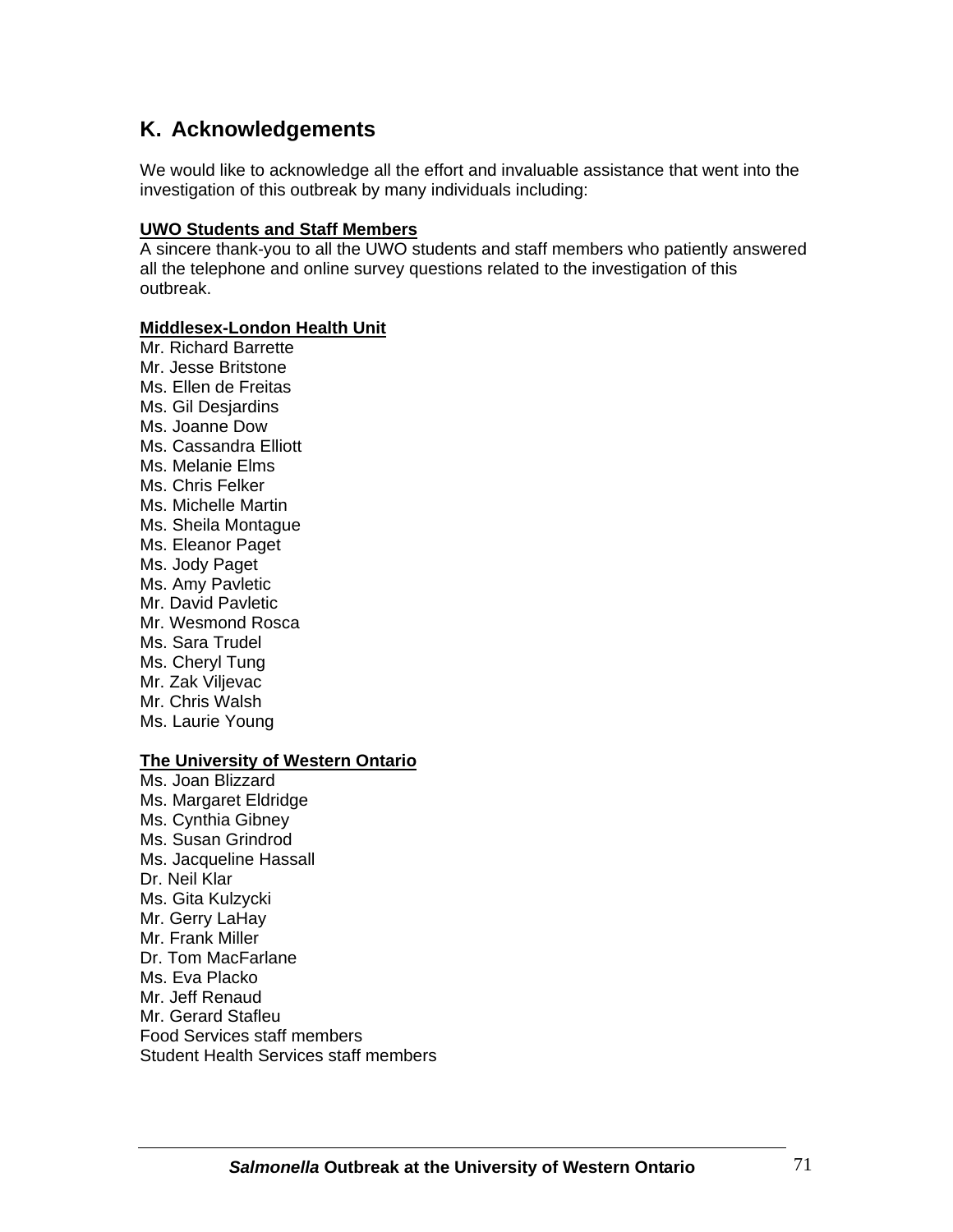#### **Medical Students**

Mr. Philip Hui Mr. Eric Morgen

#### **Ontario Ministry of Health and Long Term Care**

Ms. Karen Johnson Dr. Douglas MacPherson Dr. Dean Middleton Ms. Yvonne Whitfield

#### **Public Health Agency of Canada**

Dr. Andrea Ellis Dr. Diane MacDonald Dr. Robert Pless Ms. Samantha Wilson-Clark

#### **London Public Health Laboratory**

Mr. John Aldom Dr. Abdul Chagla

#### **London Hospitals**

Thanks to the Infection Control Practitioners at St. Joseph's Health Care London and London Health Sciences Centre who reported laboratory-confirmed cases and reviewed records to identify possible cases.

#### **London Laboratories**

Thanks to all the individuals that conducted the stool cultures and determined the presence of *Salmonella* at the laboratories in London.

#### **Central Public Health Laboratory**

Thanks to the individuals who conducted the serotyping and molecular typing at the laboratory in Toronto.

#### **National Microbiology Laboratory**

Thanks to the individuals who conducted the phage typing at the laboratory in Winnipeg.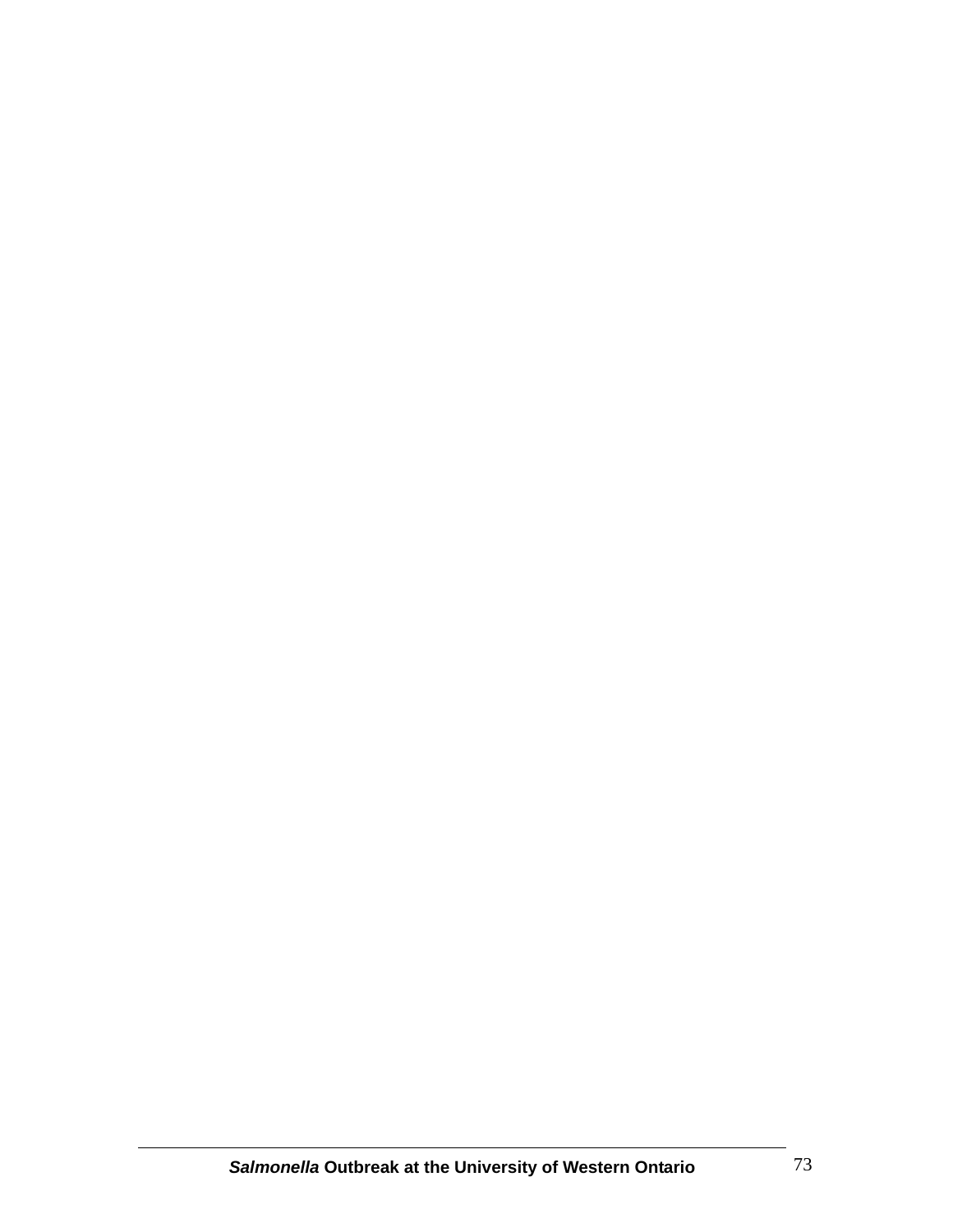# **SECTION L**

# **Appendices**

| Appendix C: Questionnaire for III individuals (Case Questionnaire) in Pita |  |
|----------------------------------------------------------------------------|--|
| Appendix D: Questionnaire for Well Individuals (Control Questionnaire) in  |  |
| Appendix E: Detailed Food Analysis from Pita Outlet Case-Control Study 93  |  |
| Appendix F: Questionnaire for III Individuals (Case Questionnaire) for     |  |
| Appendix G: Questionnaire for Well Individuals (Control Questionnaire)     |  |
| Appendix H: Detailed Food Outlet Analysis from Campus Consumption          |  |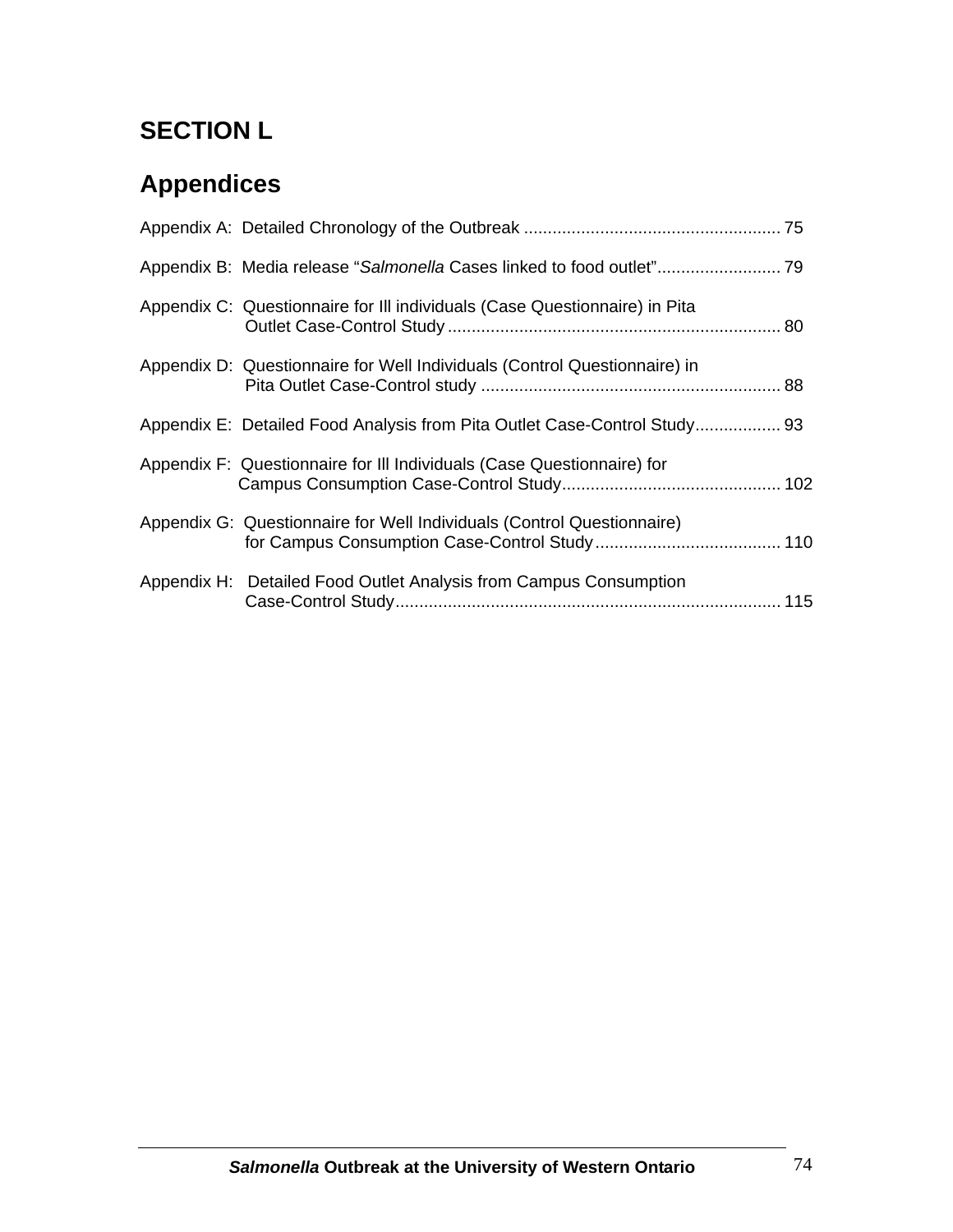# **Appendix A**

# **Detailed Chronology of the Outbreak**

| <b>Date</b>                   | <b>Event</b>                                                                                                                                                                                                                                                                                    |
|-------------------------------|-------------------------------------------------------------------------------------------------------------------------------------------------------------------------------------------------------------------------------------------------------------------------------------------------|
| Thursday                      | 6 laboratory-confirmed cases of Salmonella received within one hour.<br>$\bullet$                                                                                                                                                                                                               |
| November 8, 2007              | Investigation by that evening revealed two of three clients contacted had<br>eaten at pita outlet located at the University of Western Ontario (UWO),<br>Centre Spot. Later that evening one additional laboratory-confirmed case<br>was contacted who also reported eating at the pita outlet. |
|                               | 12 people with gastrointestinal symptoms identified by emergency<br>$\bullet$<br>department; 4 were reached; 2 were UWO students and 1 ate at pita<br>outlet.                                                                                                                                   |
|                               | Pita outlet not scheduled to reopen until 10:00 a.m. November 9, 2007;<br>$\bullet$<br>Advised not to reopen until cleared by Public Health Inspector.                                                                                                                                          |
| Friday<br>November 9, 2007    | 1 additional laboratory-confirmed case received for a total of 7 laboratory-<br>$\bullet$<br>confirmed cases.                                                                                                                                                                                   |
|                               | Pita outlet inspected. No products on site from November 2, 2007.<br>$\bullet$<br>Cleared to re-open after inspection.                                                                                                                                                                          |
|                               | 5 food samples taken from pita outlet.<br>$\bullet$                                                                                                                                                                                                                                             |
|                               | By the end of the day, 5 laboratory-confirmed cases of salmonella<br>$\bullet$<br>reached, 4 reported eating at pita outlet.                                                                                                                                                                    |
| Saturday<br>November 10, 2007 | First media release issued indicated 6 of 7 cases reached with 5<br>$\bullet$<br>reporting eating at pita outlet, also 2 non-laboratory-confirmed cases<br>reported eating at pita outlet.                                                                                                      |
|                               | Email and fax notices sent to Middlesex-London health care providers.<br>$\bullet$                                                                                                                                                                                                              |
|                               | Posting on UWO and Middlesex-London Health Unit (MLHU) web site<br>regarding outbreak.                                                                                                                                                                                                          |
|                               | Stool testing of food handlers associated with pita outlet on October 31,<br>$\bullet$<br>November 1 and November 2, 2007 requested.                                                                                                                                                            |
|                               | Public Health Inspectors visit Centre Spot for further investigation.<br>$\bullet$                                                                                                                                                                                                              |
|                               | By end of the day, aware of 2 additional laboratory-confirmed cases for a<br>total 9 laboratory-confirmed cases. Had reached 8 of the cases of whom<br>7 report eating at pita outlet. Also aware of 6 non-laboratory-confirmed<br>cases who reported eating at pita outlet.                    |
|                               | Standardized questionnaire of all pita outlet menu items developed for<br>interviewing cases.                                                                                                                                                                                                   |
| Sunday<br>November 11, 2007   | Received 3 additional laboratory-confirmed cases for a total of 12<br>$\bullet$<br>laboratory-confirmed cases. Had reached 10 of these cases of whom 9<br>ate at pita outlet.                                                                                                                   |
|                               | Received calls from 11 additional non-laboratory-confirmed cases with<br>clinically compatible symptoms who ate at pita outlet, for a total 17 non-<br>laboratory-confirmed cases who ate at pita outlet.                                                                                       |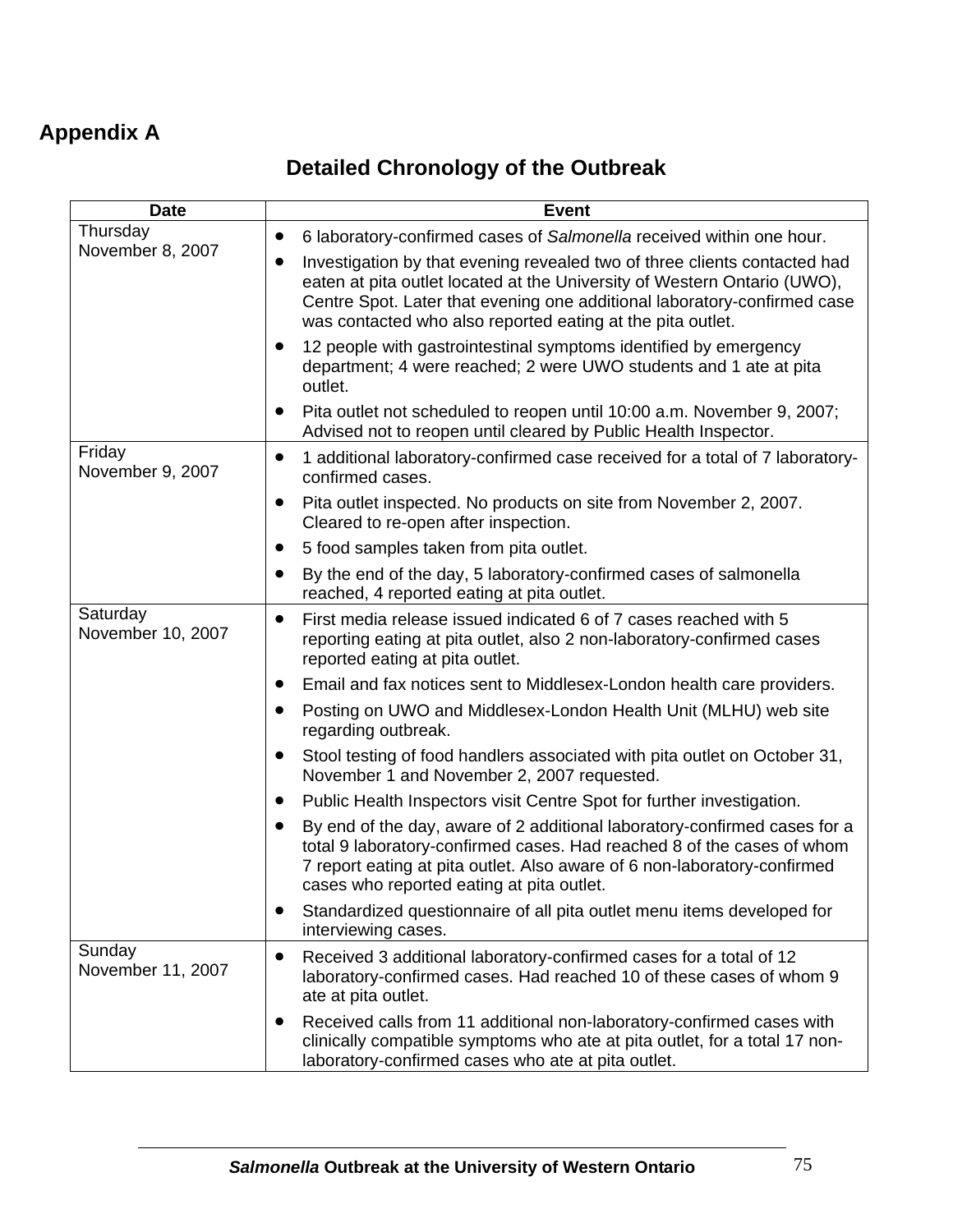| <b>Date</b>                 | <b>Event</b>                                                                                                                                                                                                                                                                            |
|-----------------------------|-----------------------------------------------------------------------------------------------------------------------------------------------------------------------------------------------------------------------------------------------------------------------------------------|
| Monday                      | Received at least 7 new laboratory-confirmed cases.<br>$\bullet$                                                                                                                                                                                                                        |
| November 12, 2007           | Total of at least 19 laboratory-confirmed cases. 2 did not eat at the pita<br>outlet and 2 were still under investigation.                                                                                                                                                              |
|                             | 1 of the laboratory-confirmed cases reported eating a pita from a<br>$\bullet$<br>Lifestyles Refrigerator at Centre Spot.                                                                                                                                                               |
|                             | 1 non-laboratory-confirmed case called the after-hours line and reported<br>eating a chicken focaccia sandwich from a Lifestyles Refrigerator in the<br><b>Engineering Building.</b>                                                                                                    |
|                             | Possibility that outbreak extends beyond pita outlet first suggested that<br>evening.                                                                                                                                                                                                   |
|                             | Email update sent to Middlesex-London health care providers.<br>$\bullet$                                                                                                                                                                                                               |
| Tuesday                     | Received 5 new laboratory-confirmed cases.<br>$\bullet$                                                                                                                                                                                                                                 |
| November 13, 2007           | Total of 24 laboratory-confirmed cases; 20 ate at pita outlet, 2 did not eat<br>$\bullet$<br>at pita outlet and 2 still under investigation.                                                                                                                                            |
|                             | Intensive investigation of Centre Spot food preparation areas begins.<br>$\bullet$                                                                                                                                                                                                      |
|                             | 35 food samples obtained from pita outlet and 14 environmental swabs<br>$\bullet$<br>and samples obtained from pita outlet and Centre Spot.                                                                                                                                             |
| Wednesday                   | Received 3 new laboratory-confirmed cases.<br>$\bullet$                                                                                                                                                                                                                                 |
| November 14, 2007           | Total of 27 laboratory-confirmed cases; 23 who ate at pita outlet, 2 did<br>$\bullet$<br>not eat at pita outlet and 2 still under investigation.                                                                                                                                        |
|                             | Public Health Inspectors on site at Centre Spot food preparation area.                                                                                                                                                                                                                  |
|                             | Laboratory confirms that isolates are Salmonella typhimurium.                                                                                                                                                                                                                           |
|                             | Posting on Canadian Network for Public Health Intelligence web site to<br>alert public health officials across Canada.                                                                                                                                                                  |
| Thursday                    | Received 4 new laboratory-confirmed cases.<br>$\bullet$                                                                                                                                                                                                                                 |
| November 15, 2007           | Total of 31 laboratory-confirmed cases; 25 who ate at pita outlet, 2 did<br>$\bullet$<br>not eat at pita outlet and 4 still under investigation.                                                                                                                                        |
|                             | Public Health Inspectors on site at UCC food preparation area.                                                                                                                                                                                                                          |
| Friday<br>November 16, 2007 | 11 new laboratory-confirmed cases received / investigated - 10 did not<br>eat at pita outlet.                                                                                                                                                                                           |
|                             | Investigation of common elements between the 10 new laboratory-<br>$\bullet$<br>confirmed cases revealed that all had eaten food prepared at Centre<br>Spot (either purchased from Centre Spot or purchased from food outlets<br>on campus that received food prepared at Centre Spot). |
|                             | Centre Spot closed and intensive clean-up commenced in collaboration<br>$\bullet$<br>with Public Health Inspectors.                                                                                                                                                                     |
|                             | Total of 42 laboratory-confirmed cases; 29 reported eating at pita outlet,<br>12 reported eating food prepared from Centre Spot but did not eat food<br>from pita outlet, 1 still under investigation.                                                                                  |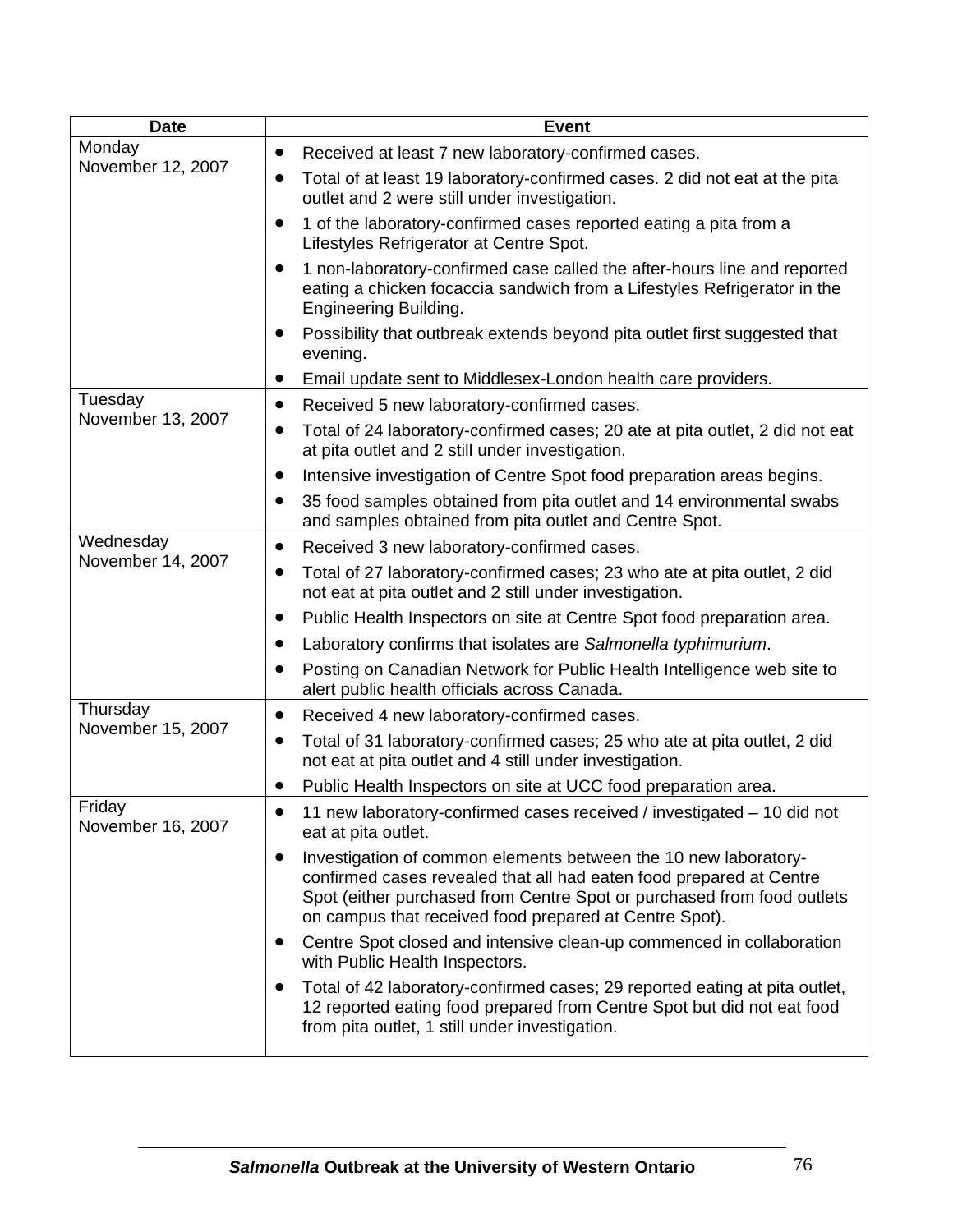| <b>Date</b>                   | <b>Event</b>                                                                                                                                                                                                                                                                                                 |
|-------------------------------|--------------------------------------------------------------------------------------------------------------------------------------------------------------------------------------------------------------------------------------------------------------------------------------------------------------|
| Saturday<br>November 17, 2007 | Second media release issued reporting second phase to outbreak related<br>to food prepared at Centre Spot.                                                                                                                                                                                                   |
|                               | Email and fax notices sent to Middlesex-London health care providers.                                                                                                                                                                                                                                        |
|                               | Fall Preview at UWO with 7,000 people expected. Alternate arrangement<br>$\bullet$<br>made to obtain food for visitors.                                                                                                                                                                                      |
|                               | Public Health Inspectors on site at Centre Spot food preparation area to<br>$\bullet$<br>monitor clean-up.                                                                                                                                                                                                   |
|                               | No new laboratory-confirmed cases received.<br>$\bullet$                                                                                                                                                                                                                                                     |
| Sunday<br>November 18, 2007   | Arrival of Federal Field Epidemiologist from Public Health Agency of<br>$\bullet$<br>Canada.                                                                                                                                                                                                                 |
|                               | Joint inspection of Centre Spot food preparation area by MLHU and<br>$\bullet$<br>UWO.                                                                                                                                                                                                                       |
|                               | Thawing chicken observed in the refrigerator next to produce. 2 chicken<br>samples submitted for laboratory testing.                                                                                                                                                                                         |
|                               | No new laboratory-confirmed cases received.<br>$\bullet$                                                                                                                                                                                                                                                     |
| Monday<br>November 19, 2007   | Received at least 11 new laboratory-confirmed cases.<br>$\bullet$                                                                                                                                                                                                                                            |
| Tuesday                       | Received 10 new laboratory-confirmed cases.<br>$\bullet$                                                                                                                                                                                                                                                     |
| November 20, 2007             | Total of 63 laboratory-confirmed cases; 30 reported eating at pita outlet,<br>20 reported eating food prepared at Centre Spot but did not eat food from<br>pita outlet, 13 still under investigation.                                                                                                        |
|                               | Exposure date of last laboratory-confirmed case.<br>$\bullet$                                                                                                                                                                                                                                                |
|                               | Third media release issued with updated numbers.                                                                                                                                                                                                                                                             |
|                               | Laboratory confirmed molecular typing as Salmonella typhimurium PT<br>108, PFGE Pattern STXAI.0312                                                                                                                                                                                                           |
|                               | Received results of food and environmental samples. Five food samples<br>$\bullet$<br>from pita outlet on November 9 all negative, except for Bacillus cereus in<br>chicken. All 14 environmental samples from November 13 negative. Of<br>the food sample results available from November 13, all negative. |
| Wednesday                     | Received 8 new laboratory-confirmed cases.                                                                                                                                                                                                                                                                   |
| November 21, 2007             | Total of 71 laboratory-confirmed cases; 33 reported eating at pita outlet,<br>$\bullet$<br>25 reported eating food prepared at Centre Spot but did not eat food from<br>pita outlet, 13 classified as other exposures or still under investigation.                                                          |
|                               | Email update sent to Middlesex-London health care providers.<br>$\bullet$                                                                                                                                                                                                                                    |
|                               | First ProMED posting                                                                                                                                                                                                                                                                                         |
| Thursday                      | Received 1 new laboratory-confirmed case.<br>$\bullet$                                                                                                                                                                                                                                                       |
| November 22, 2007             | Total of 72 laboratory-confirmed cases; 34 reported eating at pita outlet;<br>$\bullet$<br>28 reported eating food prepared at Centre Spot but did not eat from pita<br>outlet, 10 classified as other exposures or still under investigation.                                                               |
|                               | Online pita outlet study began.<br>$\bullet$                                                                                                                                                                                                                                                                 |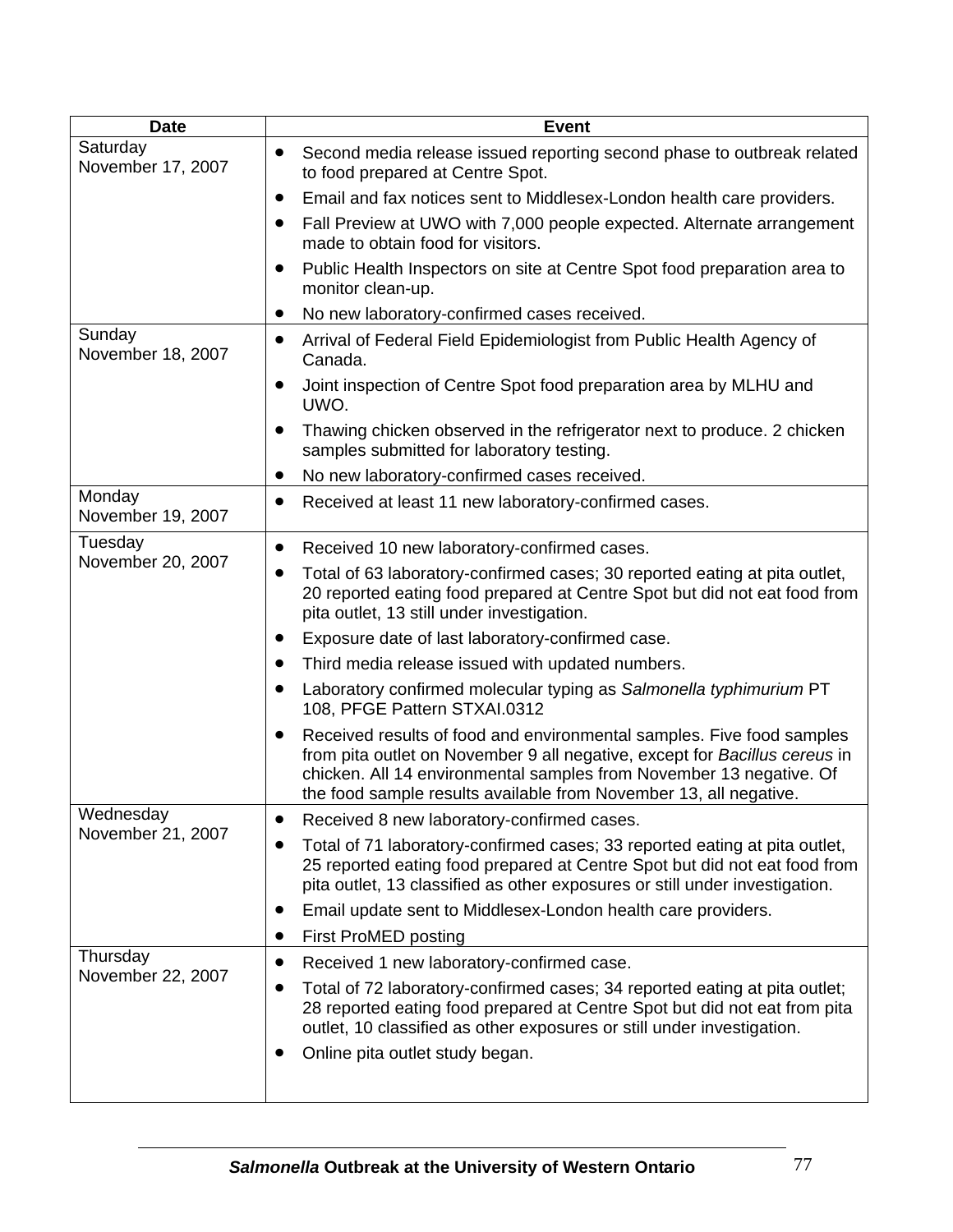| <b>Date</b>                                        | <b>Event</b>                                                                                                                                                                                                                                   |
|----------------------------------------------------|------------------------------------------------------------------------------------------------------------------------------------------------------------------------------------------------------------------------------------------------|
| Friday                                             | Received 5 new laboratory-confirmed cases.<br>$\bullet$                                                                                                                                                                                        |
| November 23, 2007                                  | Total of 77 laboratory-confirmed cases; 35 reported eating at pita outlet;<br>$\bullet$<br>31 reported eating food prepared at Centre Spot but did not eat from pita<br>outlet, 11 classified as other exposures or still under investigation. |
| Sunday<br>November 25, 2007                        | Second ProMED posting - submitted by MLHU.<br>$\bullet$                                                                                                                                                                                        |
| Monday                                             | Received 8 new laboratory-confirmed cases.<br>$\bullet$                                                                                                                                                                                        |
| November 26, 2007                                  | Total of 85 laboratory-confirmed cases.                                                                                                                                                                                                        |
|                                                    | Online pita outlet study closes at 11:55 pm. After data cleaning, a total of<br>84 individuals to be included in analysis as cases from the questionnaire<br>and 118 individuals to be included as controls from the questionnaire.            |
| Tuesday<br>November 27, 2007                       | Third ProMED posting.<br>$\bullet$                                                                                                                                                                                                             |
| Tuesday<br>December 4, 2007                        | Federal field epidemiologist goes home.<br>$\bullet$                                                                                                                                                                                           |
| Wednesday<br>December 5, 2007                      | Online study of the second phase of the outbreak begins.<br>$\bullet$                                                                                                                                                                          |
| Monday<br>December 10, 2007                        | Online study of the second phase of the outbreak closes at 11:55. After<br>$\bullet$<br>data cleaning, total of 102 individuals to be included in analysis as cases<br>from the questionnaire and 878 individuals to be included as controls.  |
|                                                    | 5 laboratory-confirmed cases received between November 29 and<br>$\bullet$<br>December 10, 2007. Last laboratory-confirmed case received December<br>10, 2007.                                                                                 |
|                                                    | Total of 90 laboratory-confirmed cases; 41 reported eating at pita outlet;<br>$\bullet$<br>35 reported eating food prepared at Centre Spot but did not eat from pita<br>outlet, 14 classified as other exposures.                              |
| Tuesday                                            | Outbreak officially declared over.<br>$\bullet$                                                                                                                                                                                                |
| December 11, 2007                                  | Fourth media release issued.<br>$\bullet$                                                                                                                                                                                                      |
| Wednesday - Friday<br>December $12 - 14$ ,<br>2007 | Ministry of Health and Long-Term Care Epidemiologist on site.<br>$\bullet$                                                                                                                                                                     |

**Note:** The number of new cases received per day may vary slightly from the above chronology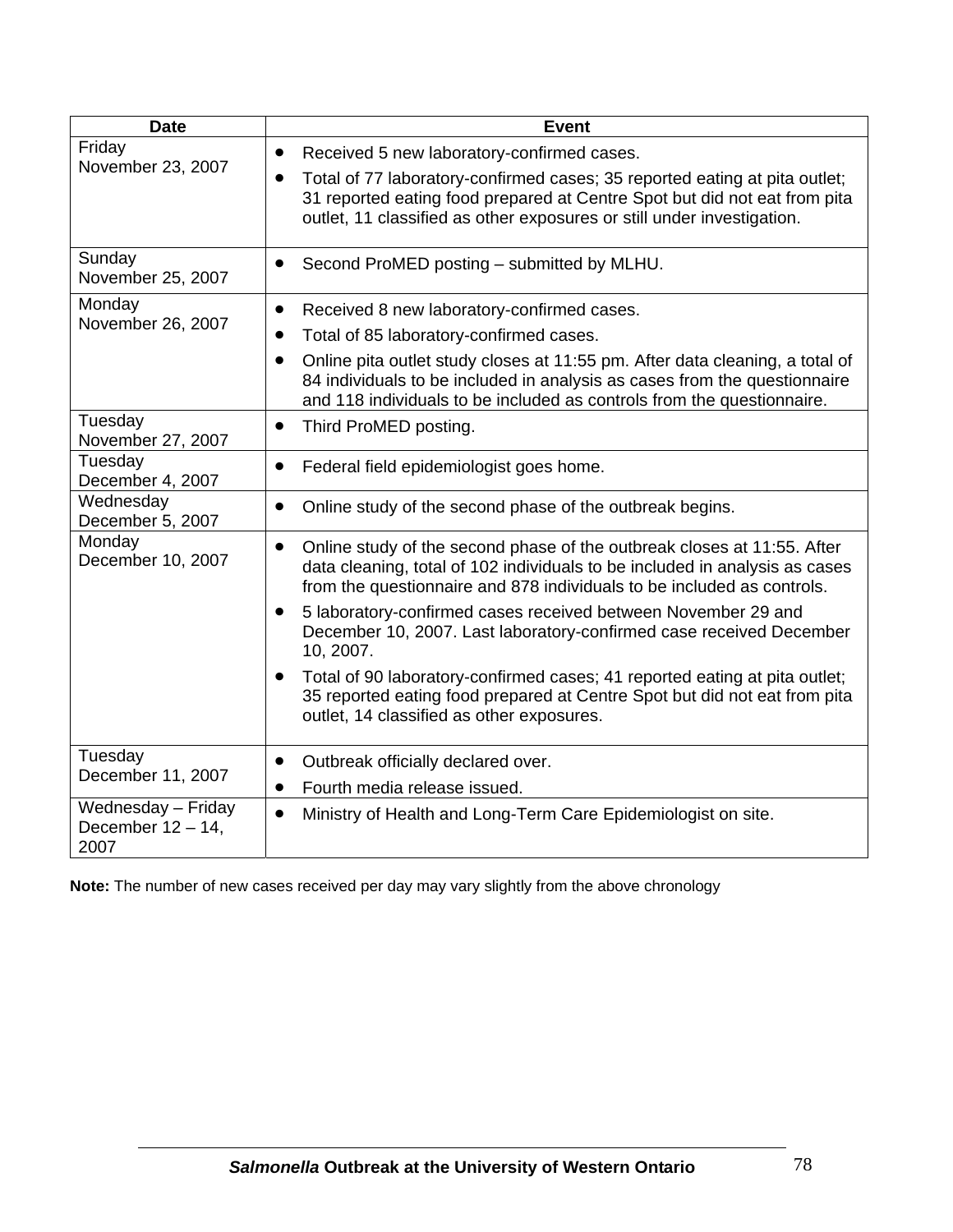



# **SALMONELLA CASES LINKED TO FOOD OUTLET**

**November 10, 2007**

# **For Immediate Release**

LONDON, ON - The Middlesex-London Health Unit has received seven laboratory reports of salmonella between November  $8<sup>th</sup>$  and  $9<sup>th</sup>$ , 2007. In all seven cases, those who have become ill are students at The University of Western Ontario. The Health Unit has been in contact with six of the ill students; five of them report having eaten at the Pita Pit located in the University Community Centre (UCC) on campus, on or around November  $1^{st}$  or  $2^{nd}$ , 2007. The same outlet was also named by two other students who have salmonella-like symptoms, but who do not have a laboratory-confirmed infection. The Pita Pit at the UCC has been thoroughly inspected by Health Unit staff and continues to operate. No food from November  $2<sup>nd</sup>$  remains at the outlet.

Salmonella is a bacterial infection characterized by the sudden onset of headache, fever, abdominal pain, diarrhea which can be bloody, nausea and sometimes vomiting. The diarrhea begins six to 72 hours after the consumption of contaminated food or beverage. The infection can also be transmitted from person-to-person. The symptoms of salmonella usually last between four and seven days, and most people recover without antibiotic treatment. In some cases, the diarrhea can be severe, requiring hospitalization. Salmonella can lead to medical complications in the very young, the very old and those who have certain underlying medical conditions.

The Health Unit is advising students and staff at The University of Western Ontario who currently have symptoms compatible with salmonella to contact a health care provider. Students and staff who have been ill with diarrhea since November  $2<sup>nd</sup>$ , 2007 are also advised to contact the Middlesex-London Health Unit at 519-663-5317 ext. 2330; or 519- 675-7523 on weekends and after hours.

Because salmonella can be passed from an ill person to others, individuals suspected of having salmonella are advised not to prepare food for others. They should also not work as a food-handler, health care provider or child care provider until they have been symptom-free for at least 24 hours. Careful hand washing after using the washroom is recommended.

# **Media contact:**

Dan Flaherty, Communications Manager, Middlesex-London Health Unit 519-663-5317 extension 2469 or 519-617-0570 (cell)

Dr. Tom Macfarlane, Director of Health Services, The University of Western Ontario Phone number:

# **Spokesperson:**

Dr. Bryna Warshawsky, Associate Medical Officer of Health, Middlesex-London Health Unit

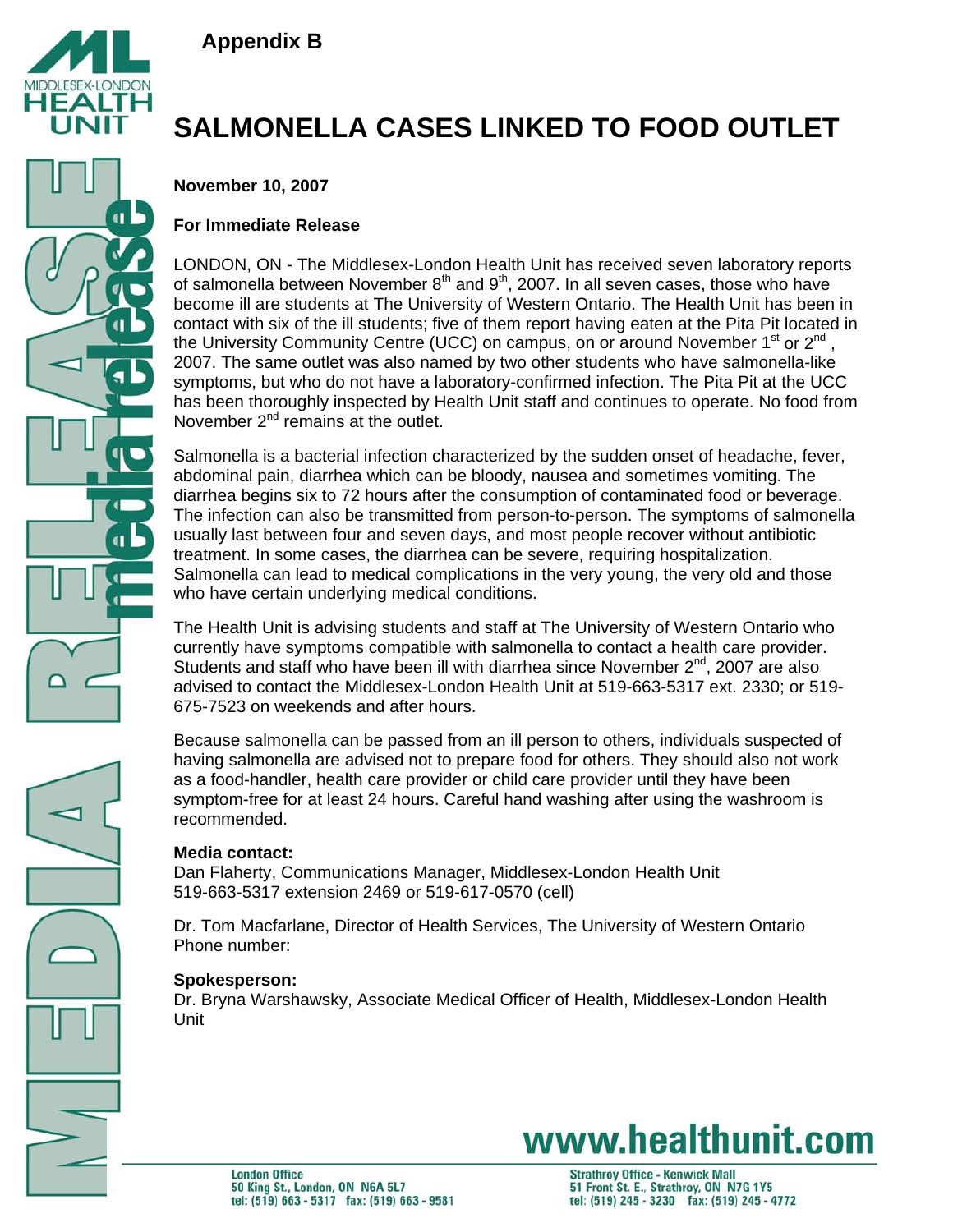

# **Questionnaire for Ill Individuals (Case Questionnaire) in Pita Outlet Case-Control Study**

## **November 2007**

Thank you for agreeing to complete this questionnaire. This is for people who DID not DEVELOP diarrhea AND ate food from Pita Pit on one or more of the following dates:

- ♦ Wednesday October 31 (Halloween), and/or
- ♦ Thursday November 1, and/or
- ♦ Friday November 2, and/or
- ♦ Monday November 5, 2007.

This questionnaire should take about 10 minutes to complete. Even though there are a lot of pages it should go quickly.

- 1) ONCE YOU COMPLETE A PAGE AND PRESS SUBMIT, DO NOT GO BACK.
- 2) IF YOU DON'T REMEMBER AN ANSWER AND THERE IS NO "I DO NOT REMEMBER" OPTION, JUST LEAVE IT BLANK.

All information will be kept confidential and used only to investigate the outbreak. If you have any questions, please contact the Middlesex-London Health Unit at 519-663-5317 ext. 2330; after hours at 519-675-7523.

**Notice of Collection**: The personal information on this form is collected under the legislated authority of the Health Protection and Promotion Act, R.S.O., 1990, as amended. It is collected for the purposes of investigating a community outbreak of salmonella and helping to prevent further transmission of illness in the community. For further information about the collection of this information or this investigation, contact the Infectious Disease Control team at 519-663-5317 extension 2330.

## **Personal Information**

- 1. First Name:
- 2. Last Name:
- 3. Gender:  $\Box$  Male  $\Box$  Female
- 4. Date of birth (D/M/Y)
- 5. Street address (if you live off-campus)
- 6. Name of Resident (if you live on-campus)
- 7. City
- 8. Postal Code
- 9. Phone Number
- 10. Email address
- 11. What program/faculty/department at UWO are you enrolled in?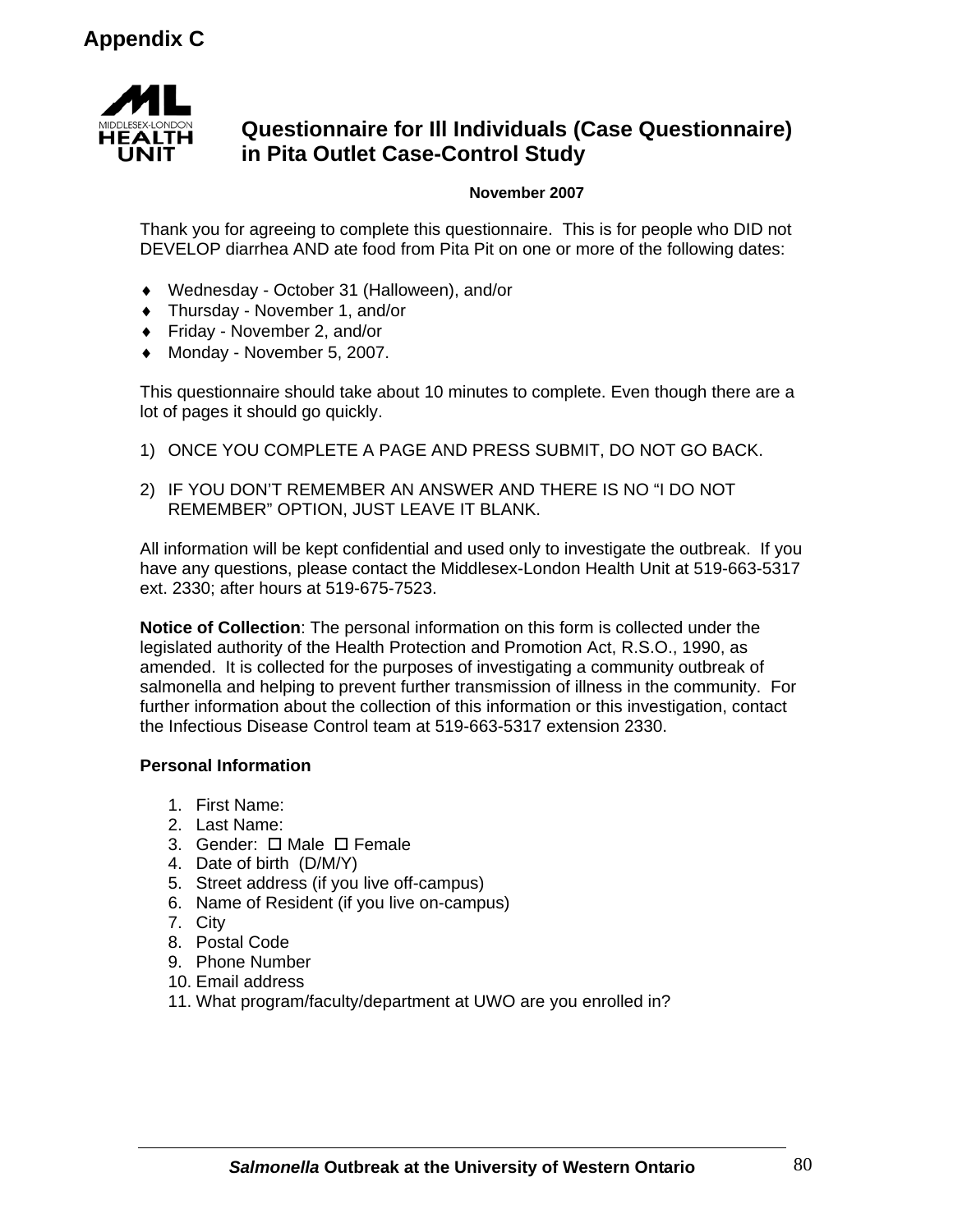- 12. What was your FIRST symptom? Vomiting Diarrhea Nausea Abdominal pain/cramps **□Headache DE**ever **□Chills** Other, please specify
- 13. What was the date that your FIRST symptom started? (D/M/Y)
- 14. On the day of your FIRST symptom, what was the time that your first symptom started? (e.g., 9:30 am, 4:00 pm)
- 15. Which of the following symptoms did you experience? (Check all that apply) Vomiting Diarrhea **□Nausea** Abdominal pain/cramps **□Headache □Fever □Chills** Other, please specify
- 16. What date did you begin to have DIARRHEA? (D/M/Y)
- 17. What time did you begin to have diarrhea (Please specify am or pm, for example 9:30 pm)?
- 18. Please indicate the number of times you had diarrhea over the worst 24 hour period.
- 19. Was the diarrhea bloody?  $\Box$ Yes  $\Box$ No Uncertain
- 20. Did you seek medical attention as a result of your illness (e.g, TeleHealth, Emergency Care, Family Physicians…)?  $\Box$ Yes  $\Box$ No □Uncertain
- 21. Did you miss any school as a result of your illness?  $\Box$ Yes  $\Box$ No
- 22. If you missed any school, how many days did you miss (please enter a number and not a word)?
- 23. Are you still feeling ill?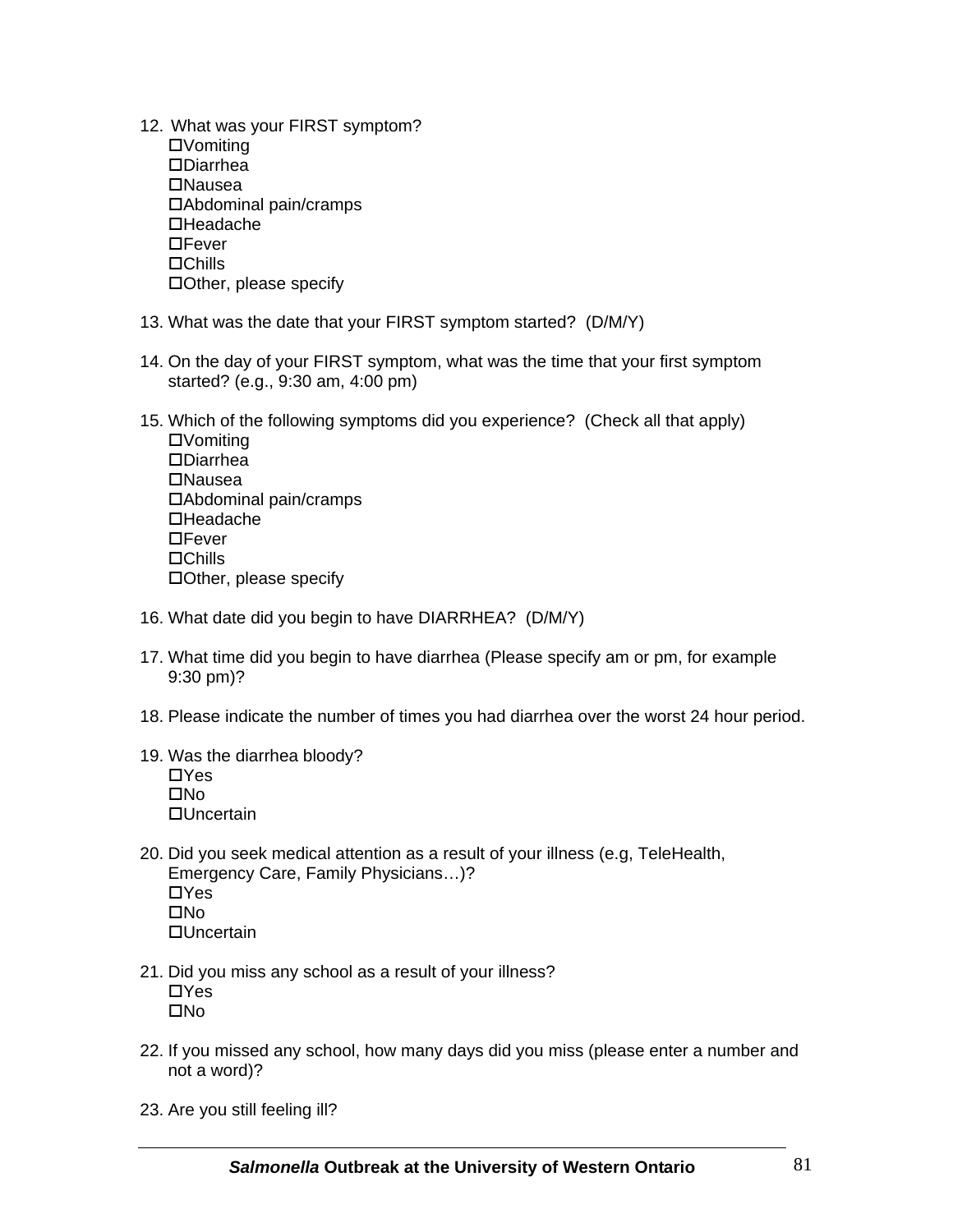$\Box$ Yes  $\square$ No **□Uncertain** 

- 24. If you are no longer feeling ill, on what date did your symptoms completely resolve? (D/M/Y)
- 25. Did you seek care from a Family Physician/Nurse Practitioner (if known)?  $\Box$ Yes  $\Box$ No
- 26. Name of Family Physician/Nurse Practitioner (if known).
- 27. Name of clinic of Family Physician/Nurse Practitioner (if known).
- 28. Date of visit to Family Physician/Nurse Practitioner (D/M/Y).
- 29. Did you seek care from a hospital Emergency Department or Urgent Care Centre? **□Yes**  $\Box$ No
- 30. Name of the Emergency Department or Urgent Care Centre.
- 31. Date of visit to the Emergency Department or Urgent Care Centre. (D/M/Y)
- 32. Did you seek care from a Walk-In Clinic?  $\Box$ Yes  $\Box$ No
- 33. Name of the Walk-In Clinic.
- 34. Date of visit to the Walk-In Clinic. (D/M/Y)
- 35. Were you admitted to hospital?  $\Box$ Yes  $\Box$ No
- 36. Name of the hospital to which you were admitted.
- 37. Date of admission to this hospital.
- 38. How many days were you in the hospital? (please enter numbers)
- 39. Did you seek any other type of care? Yes, please specify:  $\Box$ No
- 40. Did you provide a stool sample for lab analysis?  $\Box$ Yes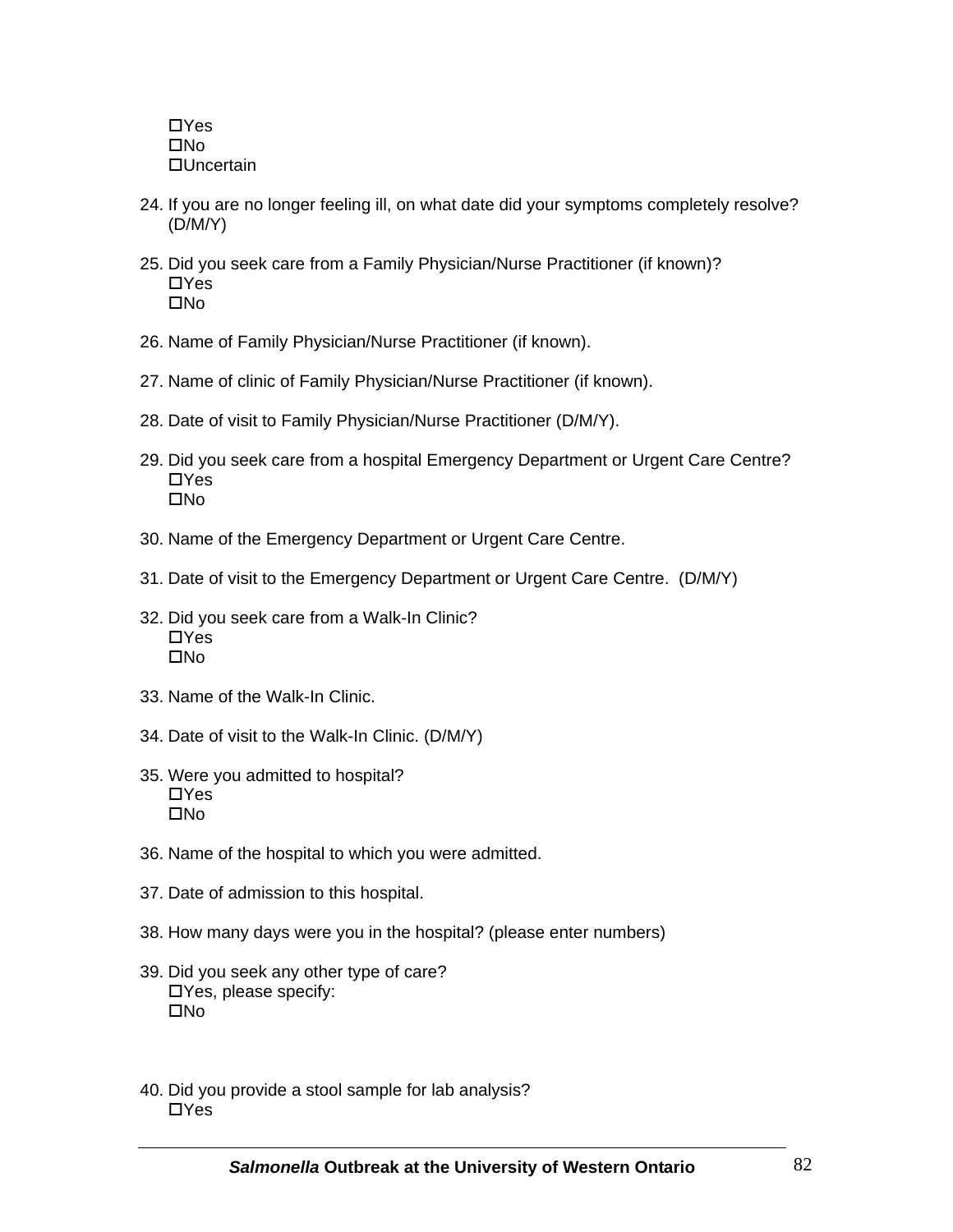$\square$ No

If you answered "YES," please provide details in the two questions below.

- 41. Date you dropped off the stool sample. (D/M/Y)
- 42. Results of the stool sample analysis (if known). Positive for Salmonella Negative for Salmonella Other, please specify  $\Box$ I do not know
- 43. Did you eat AT LEAST ONE meal from Pita Pit on any of October 31, November 1, November 2 and/or November 5?  $\Box$ Yes  $\square$ No
- 44. On what date did you eat your FIRST MEAL at Pita Pit? Wednesday, October 31 (Halloween) Thursday, November 1 Friday, November 2 Monday, November 5
- 45. At what approximate time did you purchase (as opposed to eat) this meal at Pita Pit (please specify am or pm, for example, 10:15 am)?
- 46. At which station was your food prepared? At the station on the left (closest to Manchu Wok)  $\Box$  At the station on the right (closest to wall)  $\Box$ I do not remember
- 47. When did you then eat this meal? Within one hour of purchase Between one and two hours after purchase Between two and four hours after purchase More than four hours after purchase
- 48. Did your meal include a pita? **□Yes** No (or I do not remember) (if checked, you will go to page Meal 1 Salad Y/N)

49. What type of pita did you order for this meal? The assorted Black Forest Ham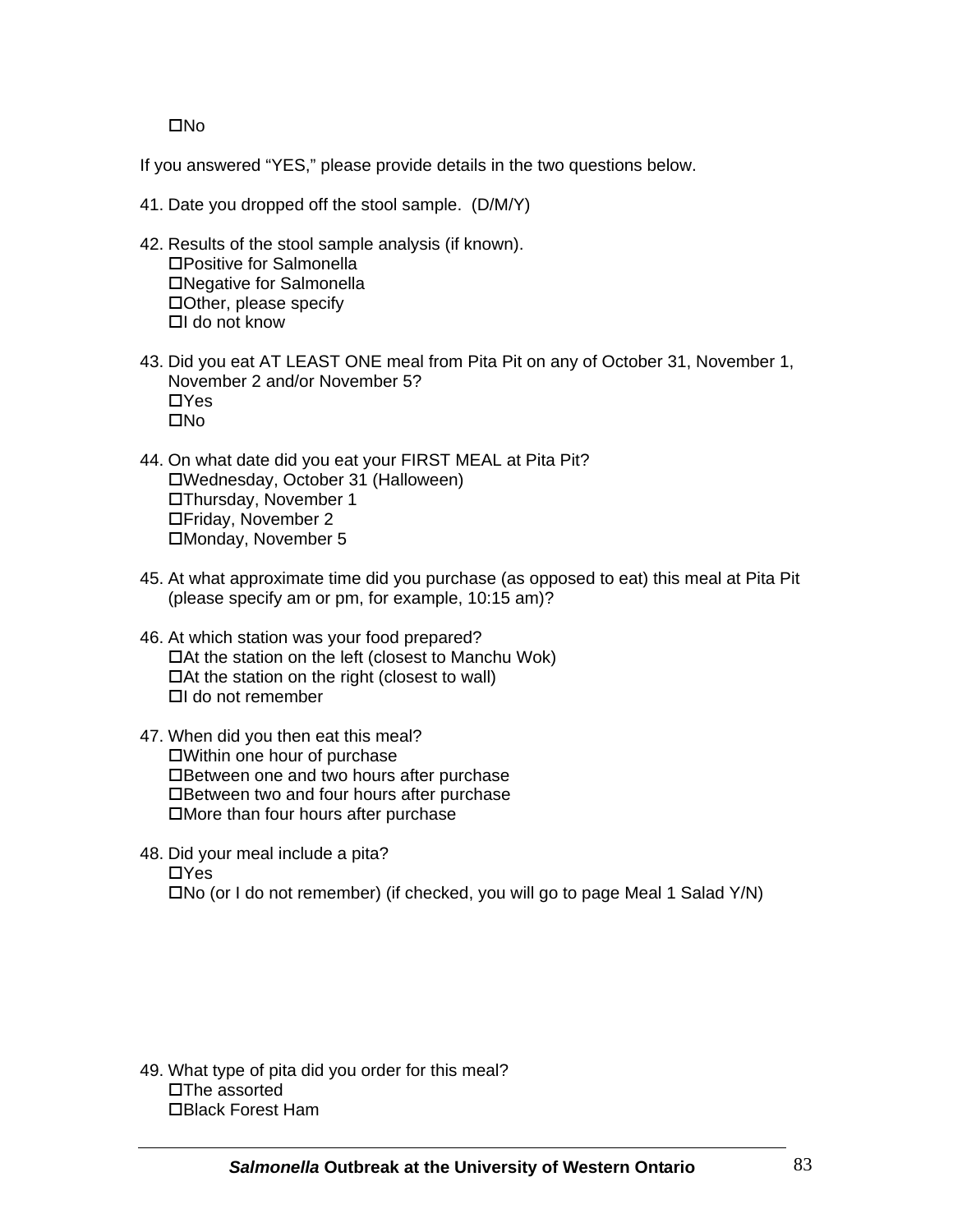**DBLT** Chicken Breast Chicken Caesar  $\Box$ Club Dagwood  $\Box$ Falafel □ Gyro Philly Steak **□Rib Fest** Roast Beef □Seafood **□Souvlaki**  $\Box$ Tuna  $\Box$ Turkey Vegetarian (Garden) Other, please specify I don't remember

50. What toppings did you order for your pita? (check all that apply) Baba Ganoush □Cucumbers  $\Box$ Hummus Lettuce-Iceberg Lettuce-Romaine Lettuce-I do not remember which type Mushrooms Olives-black **□Olives-green** □Onions Peppers-green Peppers-hot  $DP$ ickles □Pineapple  $\square$ Tomatoes Other topping, please specify I do not remember  $\Box$ I did not have any toppings

51. What sauce did you order for your pita? (check all that apply) Ancho chipotle □BBQ sauce □Balsamic dressing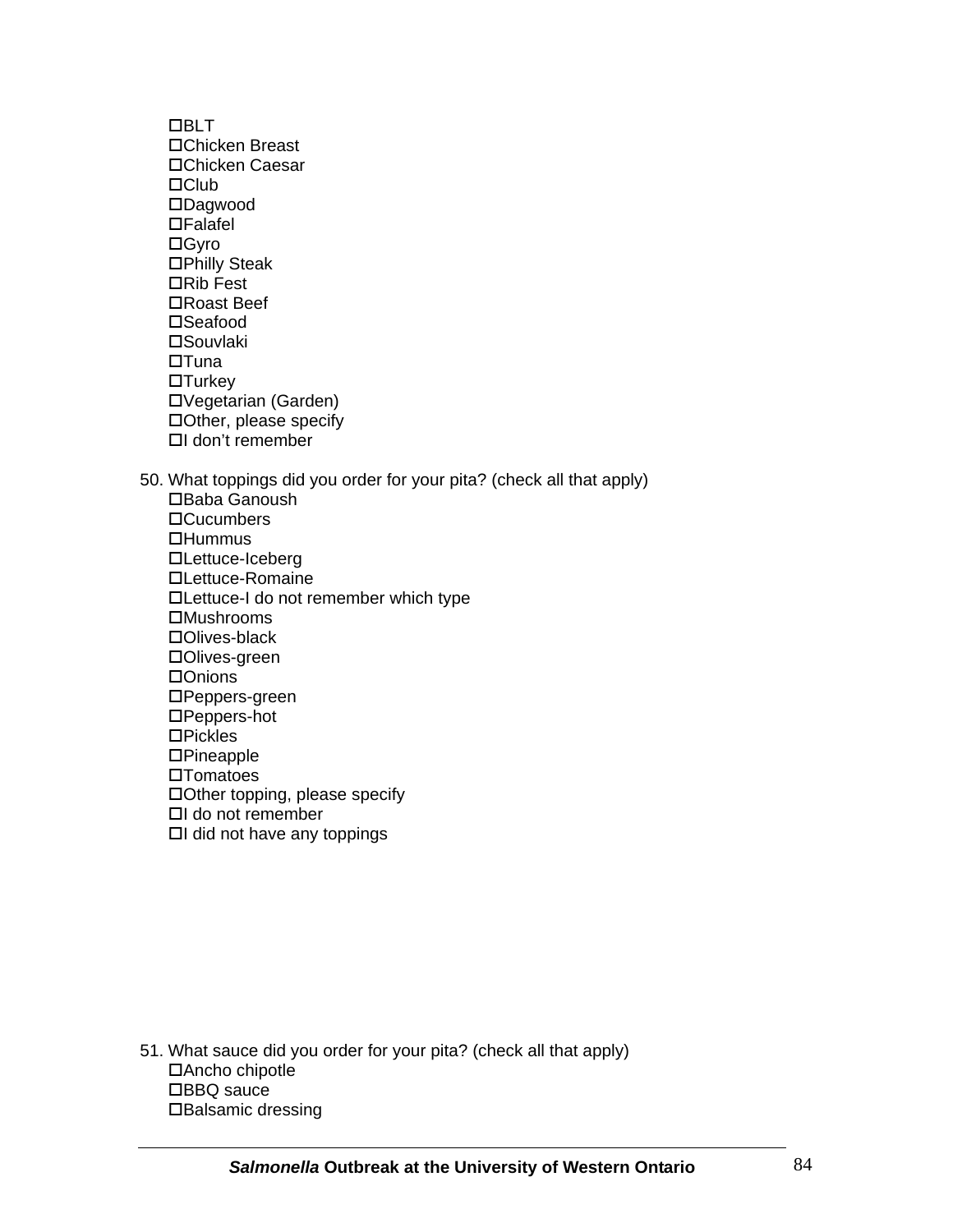Caesar dressing Dijon mustard Greek dressing Honey mustard  $\Box$ Hot sauce  $D$ Italian dressing Mango habanera **□Mayonnaise □Mustard** □Ranch dressing □Secret sauce Teriyaki sauce **□Tzatziki** Other sauce, please specify  $\Box$ I do not remember  $\Box$ I did not have any sauce

52. What type of cheese did you order for your pita? (check all that apply) Cheddar  $nFeta$  $\square$ Swiss Other, please specify  $\Box$ I do not remember  $\Box$ I did not have any cheese

- 53. Did this meal at the Pita Pit include a salad?  $\Box$ Yes No, or I do not remember (If checked, you will go to page Meal 2 Y/N)
- 54. What type of salad did you order? □Caesar □Chicken Garden Greek **□Julienne** □Seafood  $\Box$ Tuna Other, please specify  $\Box$ I do not remember
- 55. What type of lettuce was used for your salad? (check all that apply)  $\Box$ Iceberg **□Romaine** Other, please specify  $\Box$ I do not remember  $\Box$ I did not have any lettuce in my salad
- 56. What type of salad dressing was used for your salad? (check all that apply) **□Balsamic** Caesar  $\Box$ French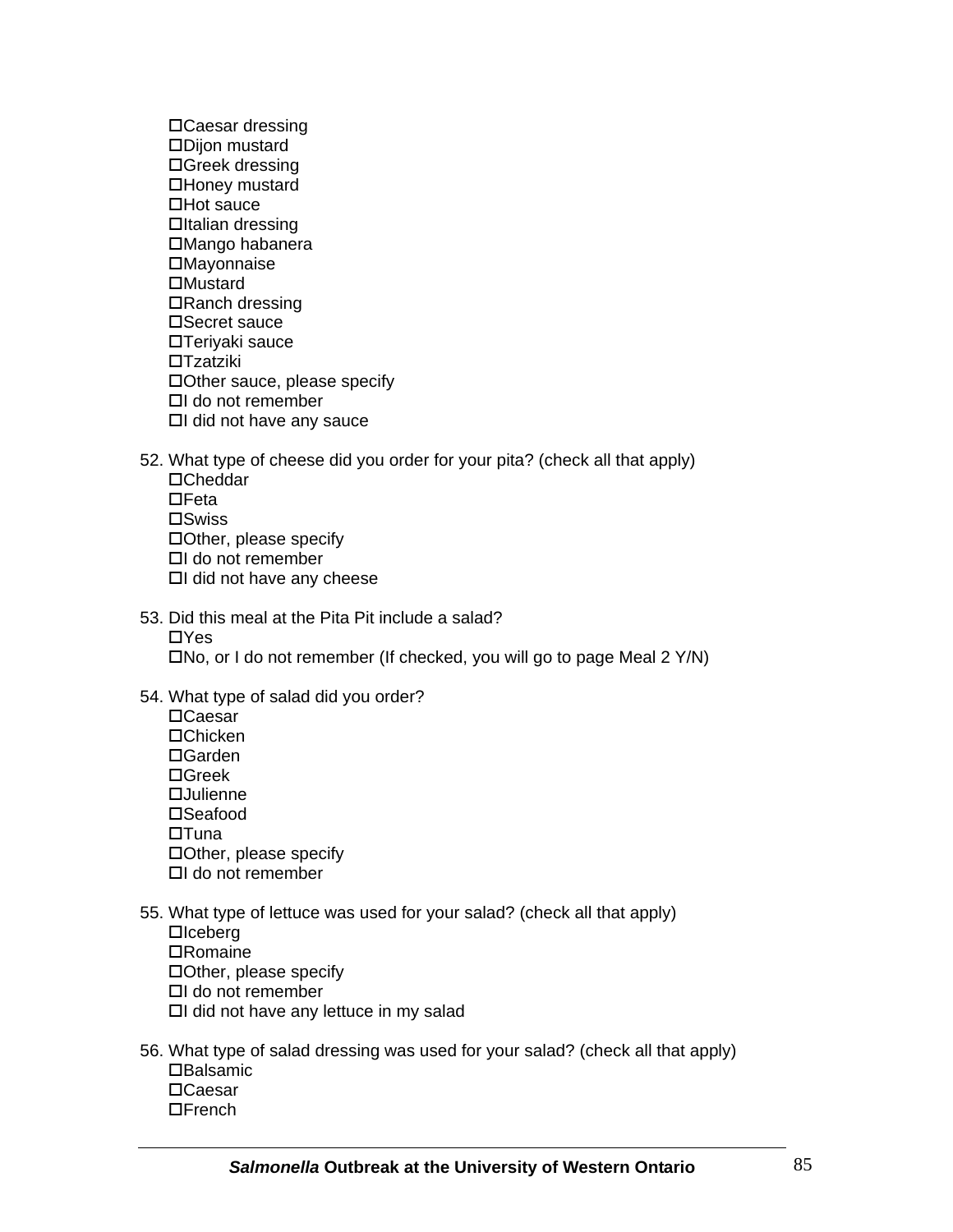Greek  $n$ Italian  $a$ Italian light Mango habanera Thousand Islands Other, please specify  $\Box$ I do not remember  $\Box$ I did not have any dressing on my salad

*Note: Participants had the opportunity to respond to the same questions regarding seven additional meals they may have consumed at the Pita Pit on October 31, November 1, 2 and 5, 2007.*

## **GENERAL FOOD CONSUMPTION HISTORY**

G-1.Thinking back to the 3 days BEFORE you started feeling ill, did you eat food that you either used your meal plan for, or purchased from any OTHER on-or off campus eating establishments, such as restaurants, take-out, fast-food, or cafeterias?

 $\Box$ Yes  $\Box$ No

G-2. If you answered "YES" to the previous question, please list the names of these OTHER eating establishments from which you either used your meal plan for, or purchased from any OTHER on or off-campus eating establishments. List each on a new line in the following format: "name and location of establishment, date, time".

1. 2. 3.

G-3. In the three days prior to the onset of your illness, were you in close contact with someone who had diarrhea?

> $\Box$ Yes  $\Box$ No Uncertain

If you answered "YES", please ask them to contact the Health Unit if they have not already done so by calling 519-663-5317 ext. 2330 and after hours at 519-675-7523.

G-4. Is there anything you would like to add that might help us with this investigation?

If you are still symptomatic, please seek medical care if necessary. Even if you are no longer having diarrhea, we recommend that you provide a stool sample, if you have not yet done so, to Student Health Services.

If you are a food handler, child-care worker or health care worker, do not return to work until you have been cleared by the Health Unit. Please call 519-663-5317 ext. 2330 and after hours call 519-675-7523 for further information (Two negative stool cultures may be required).

Ensure you regularly wash your hands, especially after using the bathroom and before preparing/eating food.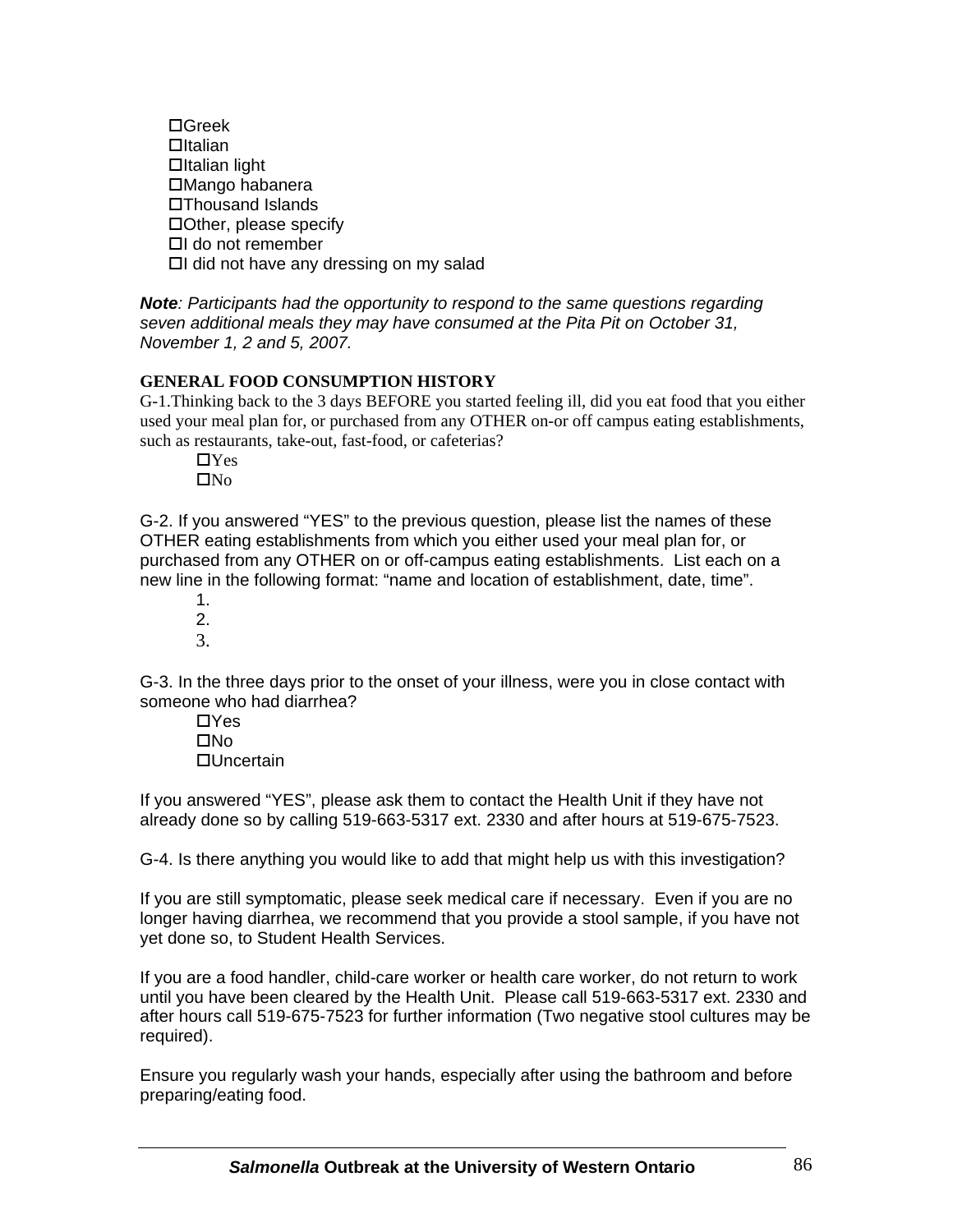

# **Questionnaire for Well Individuals (Control Questionnaire) in Pita Outlet Case-Control Study**

#### **November 2007**

Thank you for agreeing to complete this questionnaire. This is for people who did NOT develop diarrhea but did eat food from Pita Pit on one or more of the following dates:

- ♦ Wednesday October 31 (Halloween), and/or
- ♦ Thursday November 1, and/or
- ♦ Friday November 2, and/or
- ♦ Monday November 5, 2007.

This questionnaire should take  $5 - 7$  minutes to complete. Even though there are a lot of pages it should go quickly.

ONCE YOU COMPLETE A PAGE AND PRESS SUBMIT, DO NOT GO BACK.

IF YOU DON'T REMEMBER AN ANSWER AND THERE IS NO "I DO NOT REMEMBER" OPTION, JUST LEAVE IT BLANK.

All information will be kept confidential and used only to investigate the outbreak. If you have any questions, please contact the Middlesex-London Health Unit at 519-663-5317 ext. 2330; after hours at 519-675-7523.

**Notice of Collection**: The personal information on this form is collected under the legislated authority of the Health Protection and Promotion Act, R.S.O., 1990, as amended. It is collected for the purposes of investigating a community outbreak of salmonella and helping to prevent further transmission of illness in the community. For further information about the collection of this information or this investigation, contact the Infectious Disease Control team at 519-663-5317 extension 2330.

## **Personal Information**

- 1. First Name:
- 2. Last Name:
- 3. Gender: **O** Male **O** Female
- 4. Date of birth (D/M/Y)
- 5. Street address (if you live off-campus)
- 6. Name of Resident (if you live on-campus)
- 7. City
- 8. Postal Code
- 9. Phone Number
- 10. Email address
- 11. What program/faculty/department at UWO are you enrolled in?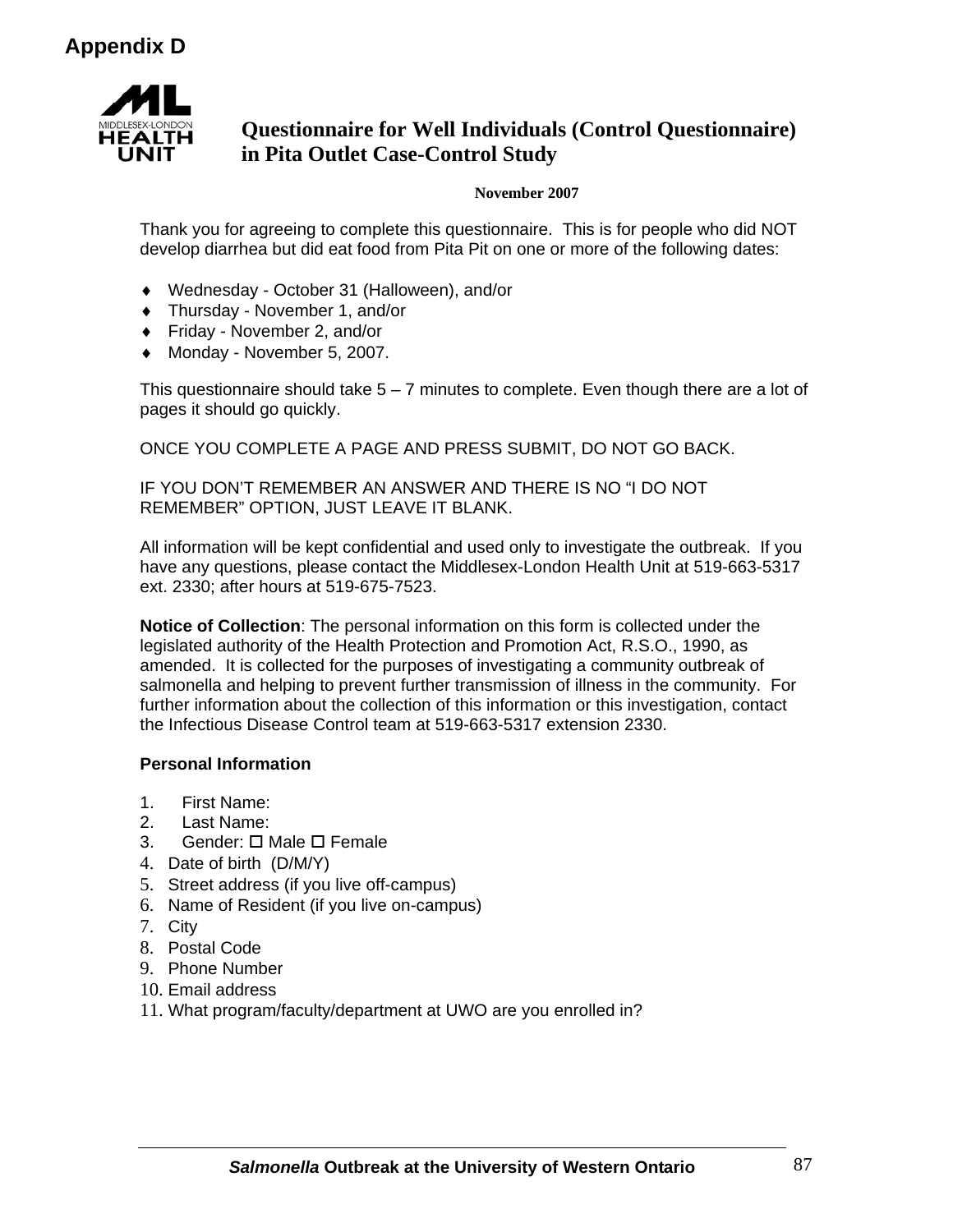## **Food History**

- 12. Did you eat AT LEAST ONE meal from Pita Pit on any of October 31, November 1, November 2 and/or November 5?  $\Box$ Yes  $\square$ No
- 13. On what date did you eat your FIRST MEAL at Pita Pit? Wednesday, October 31 (Halloween) Thursday, November 1 Friday, November 2 Monday, November 5
- 14. At what approximate time did you purchase (as opposed to eat) this meal at Pita Pit (please specify am or pm, for example, 10:15 am)?
- 15. At which station was your food prepared?  $\Box$  At the station on the left (closest to Manchu Wok)  $\Box$  At the station on the right (closest to wall)  $\Box$ I do not remember
- 16. When did you then eat this meal? Within one hour of purchase Between one and two hours after purchase Between two and four hours after purchase More than four hours after purchase
- 17. Did your meal include a pita?  $\Box$ Yes No (or I do not remember) (if checked, you will go to page Meal 1 Salad Y/N)
- 18. What type of pita did you order for this meal?

 $\square$ The assorted Black Forest Ham **DBLT** Chicken Breast Chicken Caesar  $\Box$ Club Dagwood Falafel **□Gyro □Philly Steak □Rib Fest** Roast Beef □Seafood **MSouvlaki**  $\Box$ Tuna  $\Box$ Turkey Vegetarian (Garden) Other, please specify I don't remember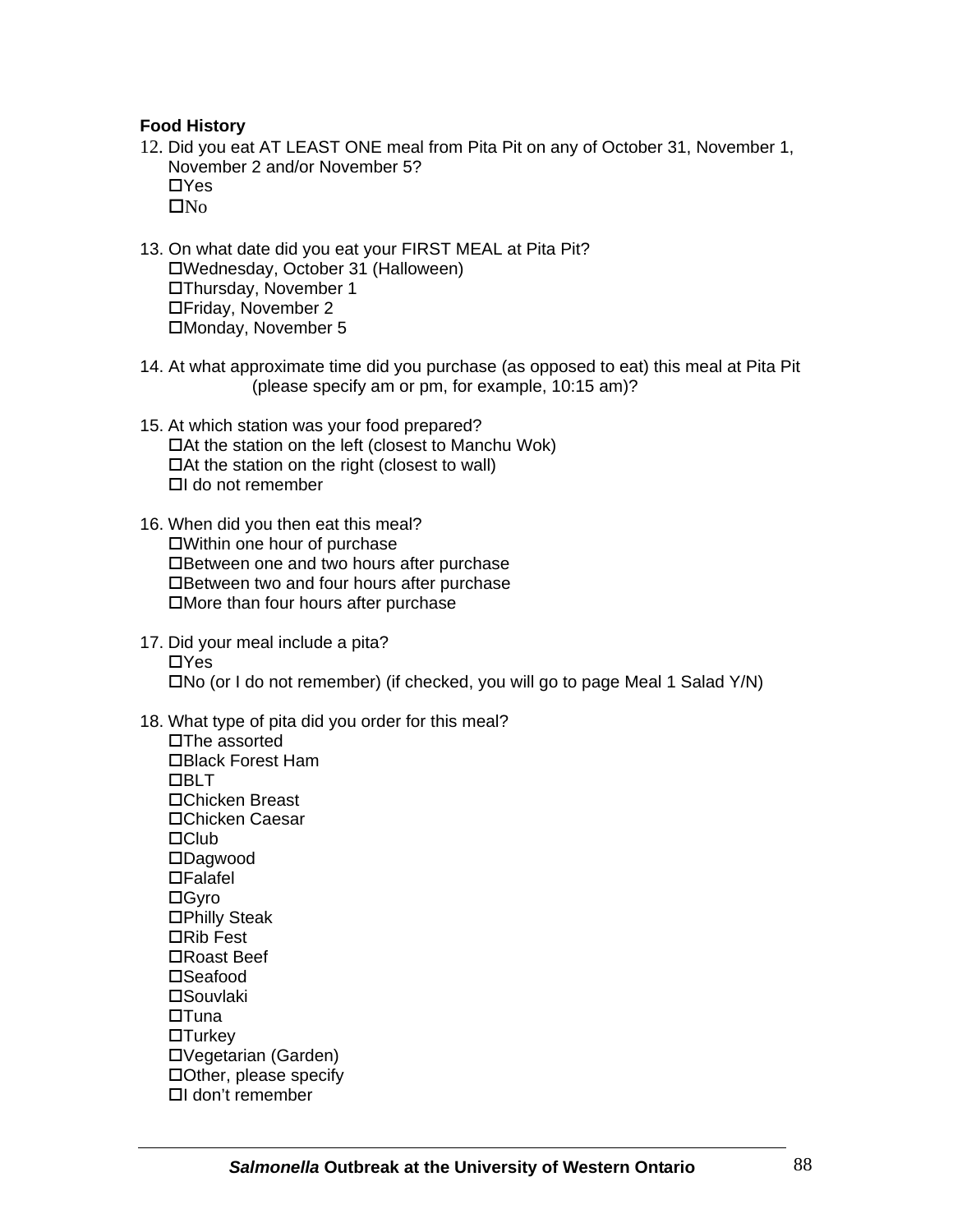- 19. What toppings did you order for your pita? (check all that apply)
	- Baba Ganoush □Cucumbers
	- $\Box$ Hummus
	- Lettuce-Iceberg
	- Lettuce-Romaine
	- Lettuce-I do not remember which type
	- **□Mushrooms**
	- Olives-black
	- Olives-green
	- □Onions
	- Peppers-green
	- Peppers-hot
	- $DP$ ickles
	- **□Pineapple**
	- $\square$ Tomatoes
	- Other topping, please specify
	- $\Box$ I do not remember
	- $\Box$ I did not have any toppings
- 20. What sauce did you order for your pita? (check all that apply)
	- Ancho chipotle □BBQ sauce □Balsamic dressing Caesar dressing Dijon mustard Greek dressing Honey mustard  $\Box$ Hot sauce  $a$ Italian dressing Mango habanera **□Mayonnaise □Mustard** □Ranch dressing □Secret sauce Teriyaki sauce **□Tzatziki** Other sauce, please specify  $\Box$ I do not remember  $\Box$ I did not have any sauce
- 21. What type of cheese did you order for your pita? (check all that apply)
	- Cheddar
	- $\Box$ Feta
	- **□Swiss**
	- Other, please specify
	- $\Box$ I do not remember
	- $\Box$ I did not have any cheese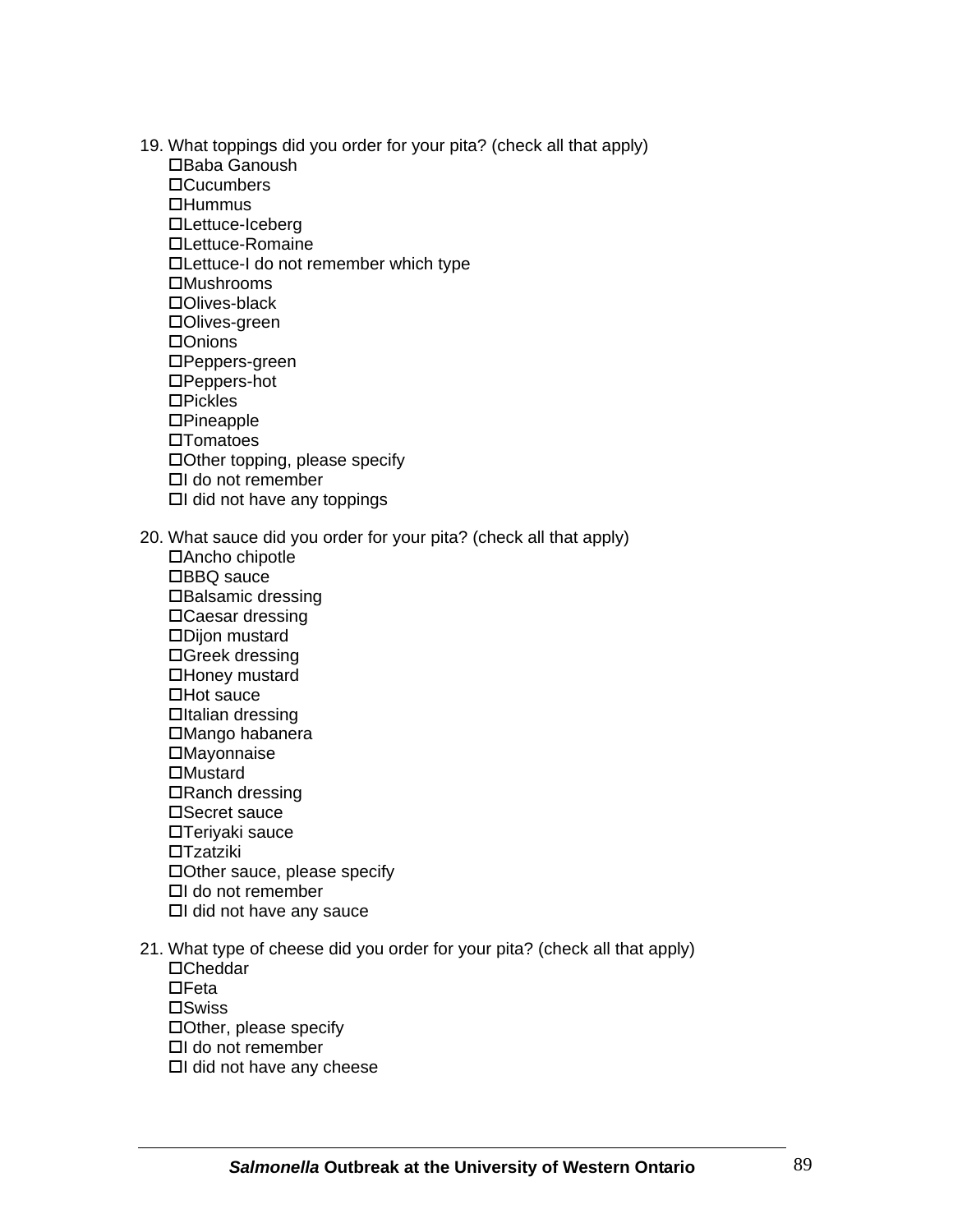22. Did this meal at the Pita Pit include a salad?  $\Box$ Yes  $\square$ No, or I do not remember (If checked, you will go to page Meal 2 Y/N)

- 23. What type of salad did you order?
	- Caesar Chicken Garden Greek Julienne  $\square$ Seafood  $\Pi$ Tuna Other, please specify  $\Box$ I do not remember
- 24. What type of lettuce was used for your salad? (check all that apply)  $\Box$ Iceberg **□Romaine** Other, please specify  $\Box$ I do not remember  $\Box$ I did not have any lettuce in my salad
- 25. What type of salad dressing was used for your salad? (check all that apply)  $\Box$ Balsamic □Caesar  $\Box$ French Greek  $a$ Italian  $\Box$ Italian light Mango habanera Thousand Islands Other, please specify  $\Box$ I do not remember  $\Box$ I did not have any dressing on my salad

*Note: Participants had the opportunity to respond to the same questions regarding seven additional meals they may have consumed at the Pita Pit on October 31, November 1, 2 and 5, 2007.*

## **General Food Consumption History**

G-1. Thinking back to the 3 days AFTER the last date you ate at the Pita Pit (either October 31, November 1, November 2 or November 5) did you eat food that you either used your meal plan to buy or purchased from any OTHER on or off - campus eating establishments, such as restaurants, take-out, fast-food, or cafeterias? For example, if you last ate at Pita Pit on November  $1<sup>st</sup>$ , where did you eat on November 2, 3, and  $4<sup>th</sup>$ ?

 $\Box$ Yes  $\Box$ No

G.2. If you answered "yes" to the previous question, please list the names of these OTHER eating establishments from which you either used your meal plan for, or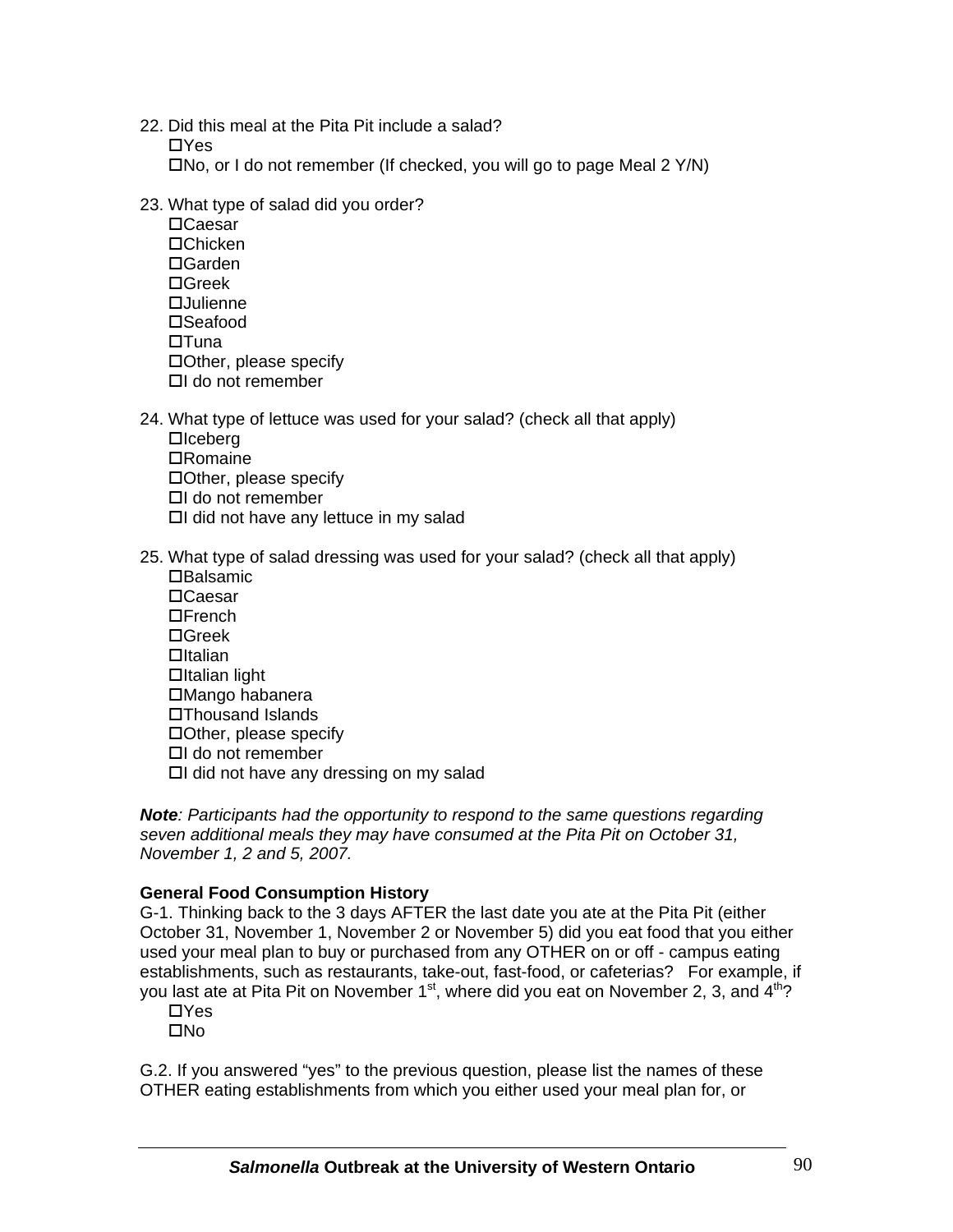purchased from any OTHER on or off-campus eating establishments. List each on a new line in the following format: "name and location of establishment, date, time".

1.

2.

3.

G-3. Is there anything you would like to add that might help us with this investigation?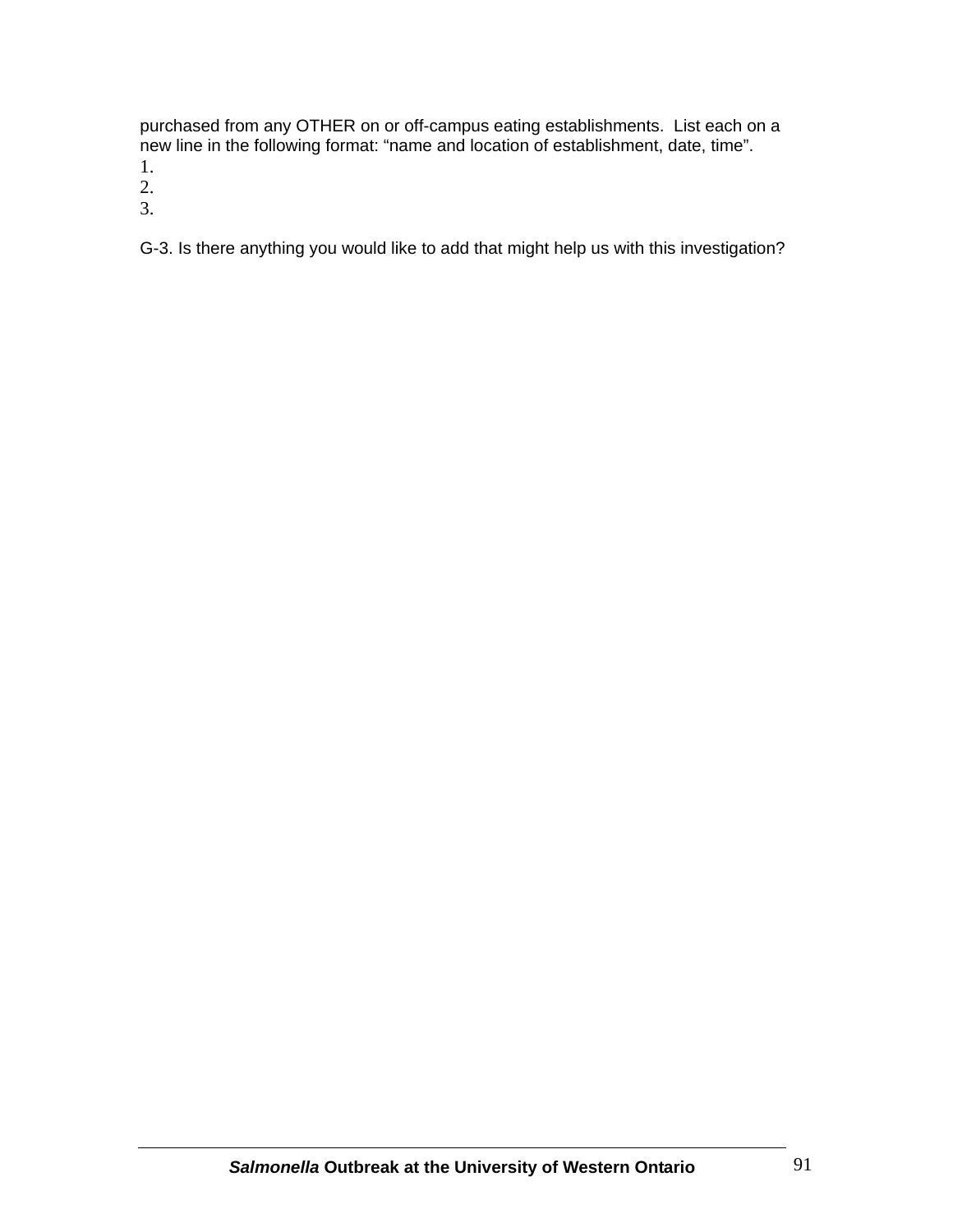# **Detailed Food Analysis from Pita Outlet Case-Control Study**

Comparison of Foods Eaten by Cases Compared to Controls for Analysis 1, 2 and 3

| Table E-1: Analysis 1 - Foods Eaten by Laboratory-Confirmed Cases |
|-------------------------------------------------------------------|
| <b>Compared to Questionnaire Controls</b>                         |

| <b>Individual Food</b><br><b>Exposure</b> | Laboratory-<br><b>Confirmed</b> | Questionnaire<br><b>Controls</b> | <b>Unmatched</b><br>odds ratio | 95%<br><b>Confidence</b> |
|-------------------------------------------|---------------------------------|----------------------------------|--------------------------------|--------------------------|
|                                           | <b>Cases</b>                    |                                  |                                | <b>Interval</b>          |
| <b>PITAS</b>                              |                                 |                                  |                                |                          |
| Assorted                                  | 0                               | 1                                |                                |                          |
| <b>Black Forest</b><br>Ham                | $\overline{0}$                  | $\overline{0}$                   |                                |                          |
| Bacon Lettuce<br>Tomato                   | $\overline{1}$                  | $\overline{2}$                   |                                |                          |
| <b>Chicken</b> (any<br>pita)              | 18                              | 33                               | 2.64                           | $1.2 - 6.05$             |
| <b>Chicken Breast</b>                     | N/A                             | 17                               |                                |                          |
| Chicken Caesar                            | N/A                             | 16                               |                                |                          |
| Club                                      | 0                               | 3                                |                                |                          |
| Dagwood                                   | 0                               | 0                                |                                |                          |
| Falafel                                   | $\overline{1}$                  | $\overline{4}$                   | 0.74                           | 0.08-6.89                |
| Gyro                                      | $\mathsf 0$                     | $\overline{5}$                   |                                |                          |
| Philly                                    | 0                               | $\overline{3}$                   |                                |                          |
| <b>Rib</b>                                | 0                               | $\overline{2}$                   |                                |                          |
| Roast Beef                                | $\overline{0}$                  | $\mathbf 1$                      |                                |                          |
| Seafood                                   | $\overline{0}$                  | $\overline{0}$                   |                                |                          |
| Souvlaki                                  | $\overline{3}$                  | 10                               | 0.89                           | 0.23-3.46                |
| Tuna                                      | $\overline{2}$                  | 0                                |                                |                          |
| Turkey                                    | $\overline{2}$                  | $\overline{5}$                   | 1.21                           | $0.22 - 6.58$            |
| Vegetarian                                | $\overline{2}$                  | $\overline{13}$                  | 0.43                           | $0.09 - 2.0$             |
| Other                                     | N/A                             | 5                                |                                |                          |
| Do not<br>remember                        | N/A                             | $\overline{1}$                   |                                |                          |
| Bacon                                     | $\overline{4}$                  | N/A                              |                                |                          |
| <b>PITA</b><br><b>TOPPINGS</b>            |                                 |                                  |                                |                          |
| Baba Ganoush                              | $\mathbf 0$                     | $\overline{2}$                   |                                |                          |
| Cucumbers                                 | 15                              | 44                               | 1.04                           | $0.47 - 2.33$            |
| Hummus                                    | $\mathbf{1}$                    | 12                               | 0.23                           | $0.03 - 1.81$            |
| Iceberg Lettuce                           | 16                              | 49                               | 0.96                           | $0.43 - 2.14$            |
| Romaine<br>Lettuce                        | $\overline{7}$                  | 26                               | 0.75                           | $0.29 - 1.95$            |
| Lettuce-Any<br><b>Type</b>                | 30                              | 85                               | 1.94                           | $0.41 - 9.27$            |
| Mushrooms                                 | 13                              | 37                               | 1.09                           | $0.48 - 2.47$            |
| <b>Black olives</b>                       | 6                               | 25                               | 0.66                           | $0.24 - 1.78$            |
| Green olives                              | $\overline{8}$                  | 17                               | 1.55                           | 0.60-4.03                |
| Onions                                    | $\overline{8}$                  | 39                               | 0.48                           | $0.20 - 1.20$            |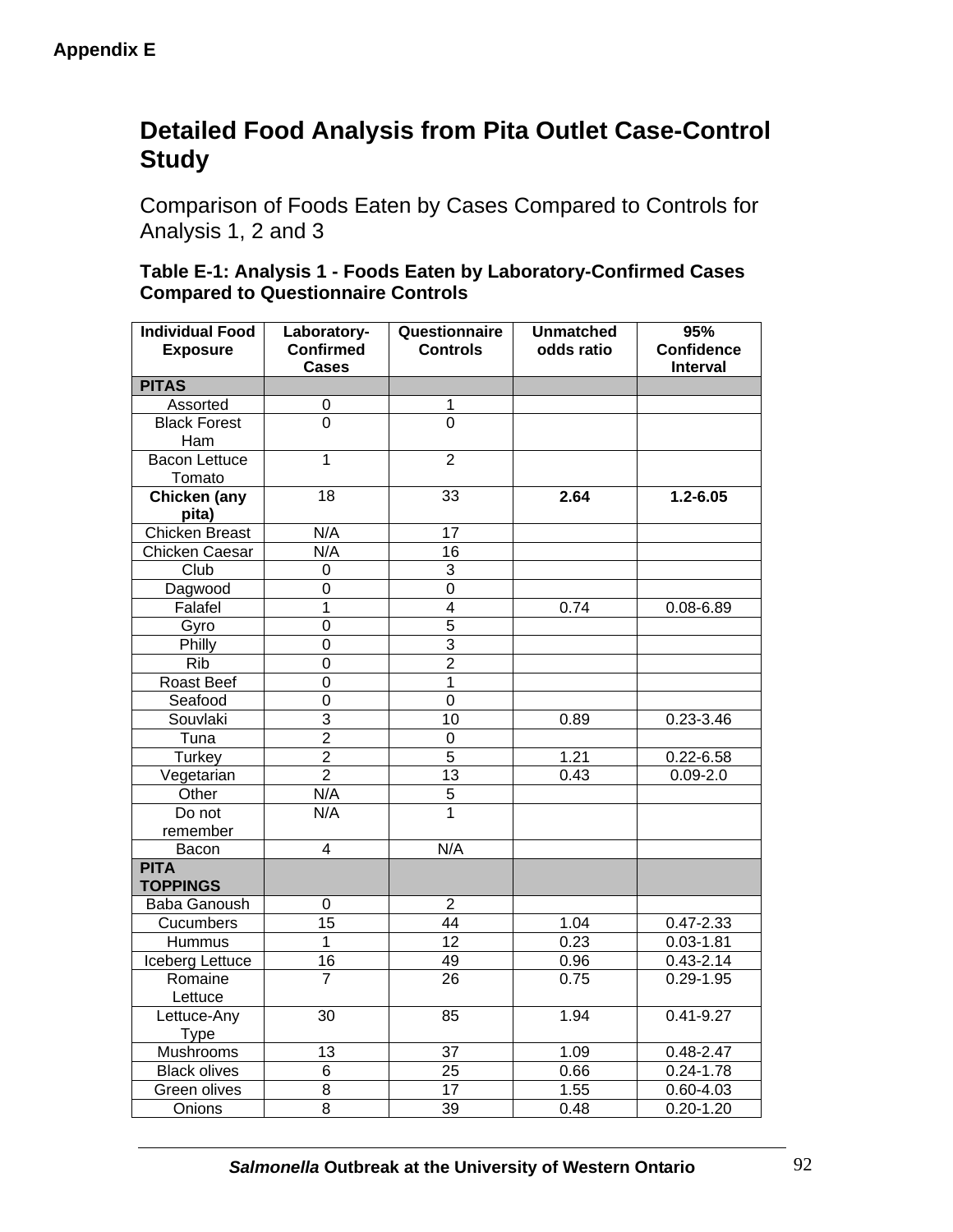| <b>Individual Food</b><br><b>Exposure</b> | Laboratory-<br><b>Confirmed</b> | Questionnaire<br><b>Controls</b> | <b>Unmatched</b><br>odds ratio | 95%<br><b>Confidence</b> |
|-------------------------------------------|---------------------------------|----------------------------------|--------------------------------|--------------------------|
|                                           | <b>Cases</b>                    |                                  |                                | <b>Interval</b>          |
| Green peppers                             | 13                              | 53                               | 0.56                           | $0.25 - 1.25$            |
| Hot peppers                               | 4                               | $\overline{20}$                  | 0.54                           | $0.17 - 1.73$            |
| Pickles                                   | $\overline{6}$                  | 28                               | 0.56                           | $0.21 - 1.51$            |
| Pineapple                                 | $\overline{3}$                  | 11                               | 0.80                           | $0.21 - 3.07$            |
| Tomatoes                                  | $\overline{24}$                 | 59                               | 1.89                           | $0.77 - 4.63$            |
| Other topping                             | N/A                             | $\overline{3}$                   |                                |                          |
| Do not                                    | N/A                             | $\overline{0}$                   |                                |                          |
| remember                                  |                                 |                                  |                                |                          |
| topping type                              |                                 |                                  |                                |                          |
| No toppings                               | N/A                             | 0                                |                                |                          |
| <b>PITA-SAUCES</b>                        |                                 |                                  |                                |                          |
| Ancho Chiptole                            | N/A                             | 0                                |                                |                          |
| <b>BBQ</b> sauce                          | $\overline{2}$                  | $\,6$                            | 1.00                           | $0.19 - 5.22$            |
| Balsamic                                  | $\overline{2}$                  | 1                                |                                |                          |
| Dressing                                  |                                 |                                  |                                |                          |
| <b>Caesar Dressing</b>                    | 6                               | 13                               | 1.47                           | $0.51 - 4.27$            |
| Dijon mustard                             | 1                               | 1                                |                                |                          |
| Greek dressing                            | 1                               | $\overline{7}$                   | 0.41                           | $0.05 - 3.47$            |
| Honey mustard                             | $\overline{2}$                  | $\overline{11}$                  | 0.52                           | $0.11 - 2.46$            |
| Hot sauce                                 | 4                               | 3                                | 4.43                           | $0.93 - 21.0$            |
| Italian dressing                          | $\overline{2}$                  | $\overline{2}$                   |                                |                          |
| Mango                                     | $\overline{0}$                  | $\overline{0}$                   |                                |                          |
| habanera                                  |                                 |                                  |                                |                          |
| Mayonnaise                                | 5                               | 18                               | 0.80                           | $0.27 - 2.37$            |
| Mustard                                   | 0                               | $\overline{5}$                   |                                |                          |
| Ranch dressing                            | 1                               | 13                               | 0.21                           | $0.03 - 1.64$            |
| <b>Secret Sauce</b>                       | $\mathbf{1}$                    | $\overline{2}$                   |                                |                          |
| Teriyaki Sauce                            | 0                               | $\overline{1}$                   |                                |                          |
| Tzatziki                                  | $\overline{9}$                  | 33                               | 0.75                           | $0.31 - 1.80$            |
| <b>Other Sauce</b>                        | N/A                             | $\overline{2}$                   |                                |                          |
| Do not                                    | N/A                             | $\overline{2}$                   |                                |                          |
| remember                                  |                                 |                                  |                                |                          |
| sauce type                                |                                 |                                  |                                |                          |
| No sauce                                  | N/A                             | $\overline{4}$                   |                                |                          |
| <b>PITA CHEESE</b>                        |                                 |                                  |                                |                          |
| Cheddar                                   | 22                              | 46                               | 2.39                           | 1.02-5.58                |
| Feta                                      | 4                               | 26                               | 0.39                           | $0.12 - 1.20$            |
| Swiss                                     | $\overline{1}$                  | 1                                |                                |                          |
| Other type                                | N/A                             | $\pmb{0}$                        |                                |                          |
| Do not                                    | N/A                             | $\overline{4}$                   |                                |                          |
| remember type                             |                                 |                                  |                                |                          |
| No cheese                                 | N/A                             | 12                               |                                |                          |
| <b>SALAD</b>                              |                                 |                                  |                                |                          |
| Caesar                                    | N/A                             | 0                                |                                |                          |
| Chicken                                   | $\overline{2}$                  | 4                                | 1.53                           | $0.27 - 8.79$            |
| Garden                                    | N/A                             | $\pmb{0}$                        |                                |                          |
| Greek                                     | N/A                             | $\mathbf{1}$                     |                                |                          |
| Julienne                                  | N/A                             | $\mathbf{1}$                     |                                |                          |
| Seafood                                   | N/A                             | $\boldsymbol{0}$                 |                                |                          |
| Tuna                                      | N/A                             | 0                                |                                |                          |
| <b>Other Salad</b>                        | N/A                             | $\overline{2}$                   |                                |                          |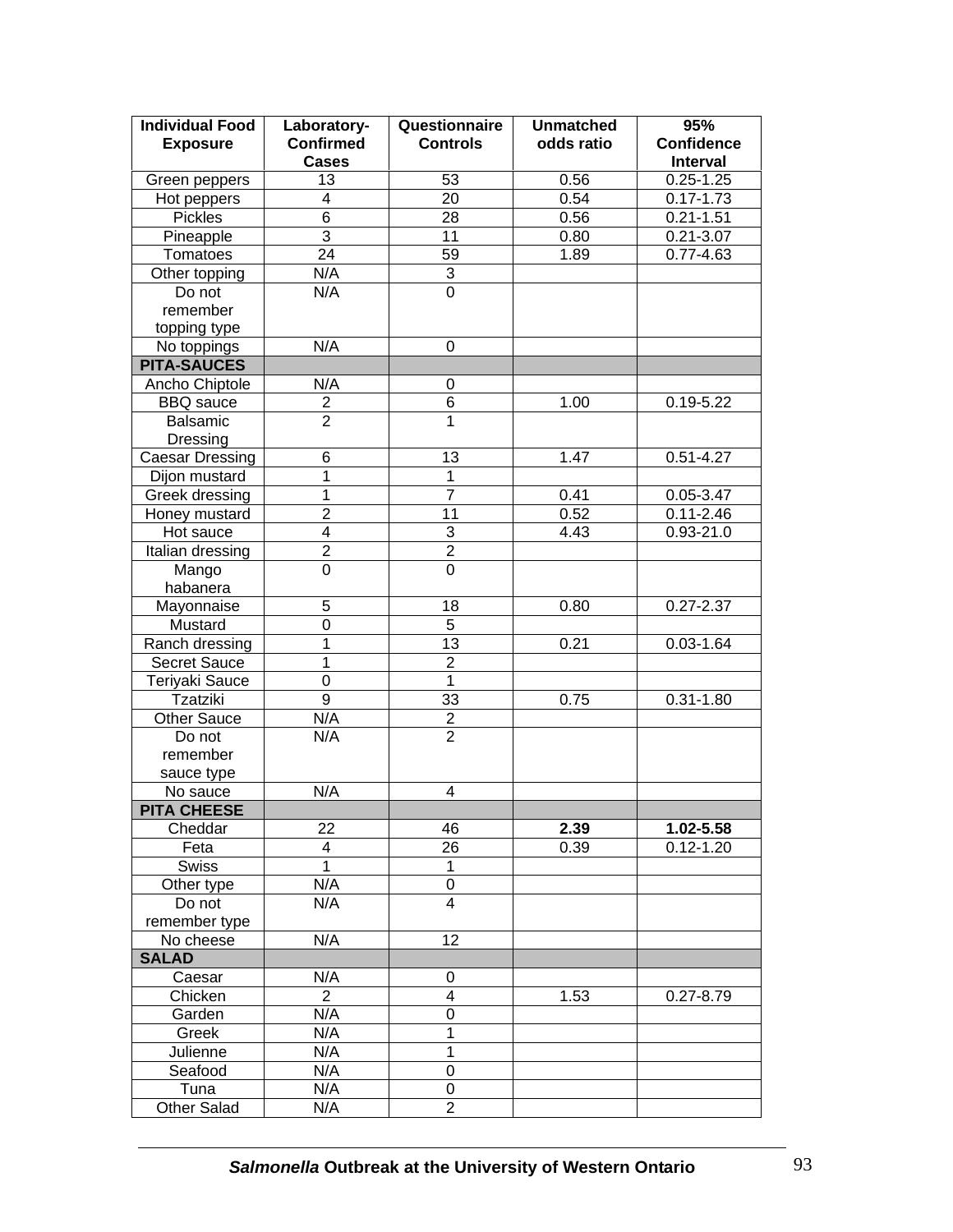| <b>Individual Food</b><br><b>Exposure</b> | Laboratory-<br><b>Confirmed</b><br><b>Cases</b> | Questionnaire<br><b>Controls</b> | <b>Unmatched</b><br>odds ratio | 95%<br><b>Confidence</b><br><b>Interval</b> |
|-------------------------------------------|-------------------------------------------------|----------------------------------|--------------------------------|---------------------------------------------|
| Do not<br>remember salad<br>type          | N/A                                             | 0                                |                                |                                             |
| LETTUCE-<br><b>SALAD</b>                  |                                                 |                                  |                                |                                             |
| Iceberg                                   | N/A                                             | 4                                |                                |                                             |
| Romaine                                   | $\overline{2}$                                  | 6                                | 1.00                           | $0.19 - 5.22$                               |
| <b>Other Lettuce</b><br>Type              | N/A                                             | 0                                |                                |                                             |
| Do not                                    | N/A                                             | $\mathbf 0$                      |                                |                                             |
| remember                                  |                                                 |                                  |                                |                                             |
| lettuce type                              |                                                 |                                  |                                |                                             |
| No Lettuce                                | N/A                                             | $\mathbf 0$                      |                                |                                             |
| <b>SALAD</b>                              |                                                 |                                  |                                |                                             |
| <b>DRESSING</b>                           |                                                 |                                  |                                |                                             |
| Balsamic                                  | N/A                                             | 1                                |                                |                                             |
| Caesar                                    | N/A                                             | 1                                |                                |                                             |
| French                                    | N/A                                             | $\boldsymbol{0}$                 |                                |                                             |
| Greek                                     | N/A                                             | $\overline{2}$                   |                                |                                             |
| Italian                                   | N/A                                             | $\boldsymbol{0}$                 |                                |                                             |
| Italian light                             | N/A                                             | $\mathbf{1}$                     |                                |                                             |
| Mango                                     | N/A                                             | $\mathbf 0$                      |                                |                                             |
| habanera                                  |                                                 |                                  |                                |                                             |
| Ranch                                     | N/A                                             | 0                                |                                |                                             |
| Thousand Island                           | N/A                                             | 0                                |                                |                                             |
| <b>Other Dressing</b>                     | 1                                               | $\overline{0}$                   |                                |                                             |
| type                                      |                                                 |                                  |                                |                                             |
| Do not                                    | N/A                                             | $\mathbf 0$                      |                                |                                             |
| remember                                  |                                                 |                                  |                                |                                             |
| dressing type                             |                                                 |                                  |                                |                                             |
| No Dressing                               | $\overline{1}$                                  | $\overline{2}$                   |                                |                                             |
| <b>SALAD-Other</b>                        |                                                 |                                  |                                |                                             |
| <b>Toppings</b>                           |                                                 |                                  |                                |                                             |
| Cheddar on<br>Salad                       | 1                                               | N/A                              |                                |                                             |
| Feta on Salad                             | 1                                               | N/A                              |                                |                                             |
| Cucumber on<br>Salad                      | 1                                               | N/A                              |                                |                                             |
| Tomato on                                 | 1                                               | N/A                              |                                |                                             |
| Salad                                     |                                                 |                                  |                                |                                             |
| <b>Green Pepper</b>                       | $\mathbf 1$                                     | N/A                              |                                |                                             |
| on Salad                                  |                                                 |                                  |                                |                                             |
| Red Onion on                              | $\mathbf{1}$                                    | N/A                              |                                |                                             |
| Salad                                     |                                                 |                                  |                                |                                             |
| <b>OTHER</b>                              |                                                 |                                  |                                |                                             |
| Any Chicken                               | 18                                              | 37                               | 2.21                           | 0.97-5.03                                   |
| exposure (salad                           |                                                 |                                  |                                |                                             |
| or pita)                                  |                                                 |                                  |                                |                                             |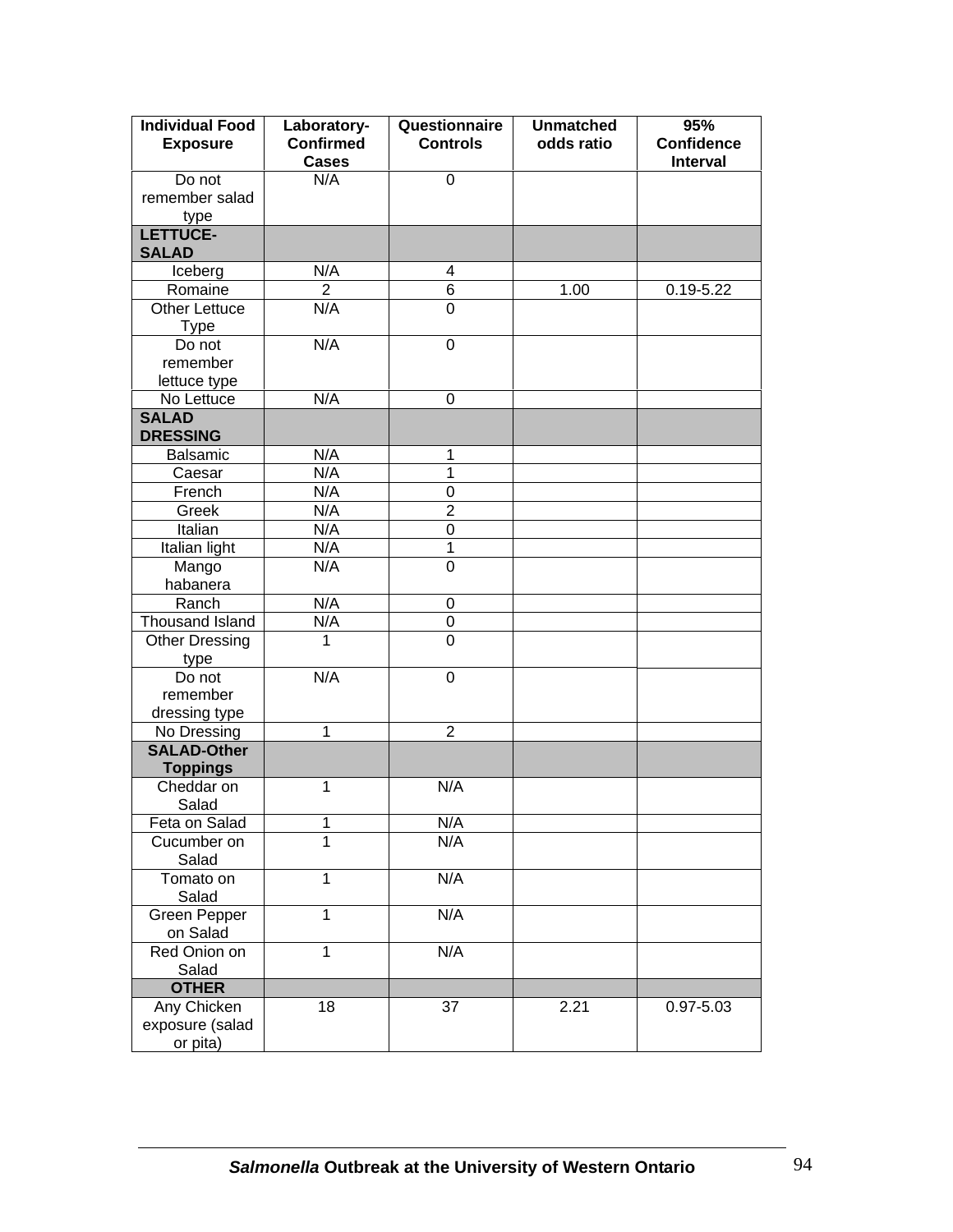# **Table E-2: Analysis 2 - Foods Eaten by Non-Laboratory-Confirmed Cases Compared to Questionnaire Controls**

| <b>Individual</b><br>Food | Non-<br>Laboratory-              | Questionnaire<br><b>Controls</b> | <b>Unmatched</b><br>odds ratio | 95%<br><b>Confidence</b>   |
|---------------------------|----------------------------------|----------------------------------|--------------------------------|----------------------------|
| <b>Exposure</b>           | <b>Confirmed</b><br><b>Cases</b> |                                  |                                | <b>Interval</b>            |
| <b>PITAS</b>              |                                  |                                  |                                |                            |
| Assorted                  | 1                                | 1                                |                                |                            |
| <b>Black Forest</b>       | $\overline{2}$                   | $\overline{0}$                   |                                |                            |
| Ham                       |                                  |                                  |                                |                            |
| <b>Bacon Lettuce</b>      | $\mathbf 1$                      | 1                                |                                |                            |
| Tomato                    |                                  |                                  |                                |                            |
| Chicken (any              | 9                                | 22                               | 1.39                           | $0.51 - 3.73$              |
| pita)                     |                                  |                                  |                                |                            |
| <b>Chicken Breast</b>     | N/A                              | 13                               |                                |                            |
| Chicken                   | N/A                              | $\overline{9}$                   |                                |                            |
| Caesar                    |                                  |                                  |                                |                            |
| Club                      | $\overline{2}$                   | 3                                | 2.1                            | 0.33-13.47                 |
| Dagwood                   | 0                                | 0                                |                                |                            |
| Falafel                   | $\overline{2}$                   | 4                                | 1.55                           | $0.26 - 9.11$              |
| Gyro                      | 1                                | $\overline{2}$                   |                                |                            |
| Philly                    | 1                                | 3                                |                                |                            |
| <b>Rib</b>                | 0                                | 1                                |                                |                            |
| Roast Beef                | 0                                | 1                                |                                |                            |
| Seafood                   | 0                                | 0<br>$\overline{7}$              |                                |                            |
| Souvlaki                  | 1                                |                                  | 0.40                           | $0.05 - 3.46$              |
| Tuna                      | 0<br>1                           | 0<br>$\overline{\mathbf{4}}$     |                                |                            |
| Turkey                    | 4                                | 8                                | 0.74<br>1.61                   | $0.08 - 6.98$<br>0.43-5.98 |
| Vegetarian<br>Bacon       | $\overline{3}$                   | N/A                              |                                |                            |
| Other                     | N/A                              | $\overline{\mathbf{c}}$          |                                |                            |
| Do not                    | N/A                              | $\overline{1}$                   |                                |                            |
| remember                  |                                  |                                  |                                |                            |
| <b>PITA</b>               |                                  |                                  |                                |                            |
| <b>TOPPINGS</b>           |                                  |                                  |                                |                            |
| Baba Ganoush              | 0                                | $\overline{c}$                   |                                |                            |
| Cucumbers                 | 14                               | 31                               | 1.98                           | 0.73-5.34                  |
| Hummus                    | 6                                | $\boldsymbol{9}$                 | 2.38                           | $0.74 - 7.67$              |
| Any Lettuce               | 21                               | 58                               | 2.90                           | 0.34-24.57                 |
| (on pita)                 |                                  |                                  |                                |                            |
| Iceberg Lettuce           | 12                               | 33                               | 1.20                           | 0.46-3.16                  |
| Romaine                   | 4                                | 14                               | 0.83                           | $0.24 - 2.83$              |
| Lettuce                   |                                  |                                  |                                |                            |
| Mushrooms                 | 5                                | 25                               | 0.48                           | $0.16 - 1.47$              |
| <b>Black olives</b>       | $\overline{5}$                   | 19                               | 0.73                           | $0.24 - 2.25$              |
| Green olives              | 4                                | 13                               | 0.91                           | $0.26 - 3.14$              |
| Onions                    | 6                                | 29                               | 0.48                           | $0.17 - 1.38$              |
| Green peppers             | 8                                | 41                               | 0.35                           | $0.13 - 0.95$              |
| Hot peppers               | $\overline{7}$                   | 16                               | 1.46                           | $0.51 - 4.21$              |
| Pickles                   | 6                                | 22                               | 0.75                           | $0.26 - 2.18$              |
| Pineapple                 | 0                                | $\overline{7}$                   |                                |                            |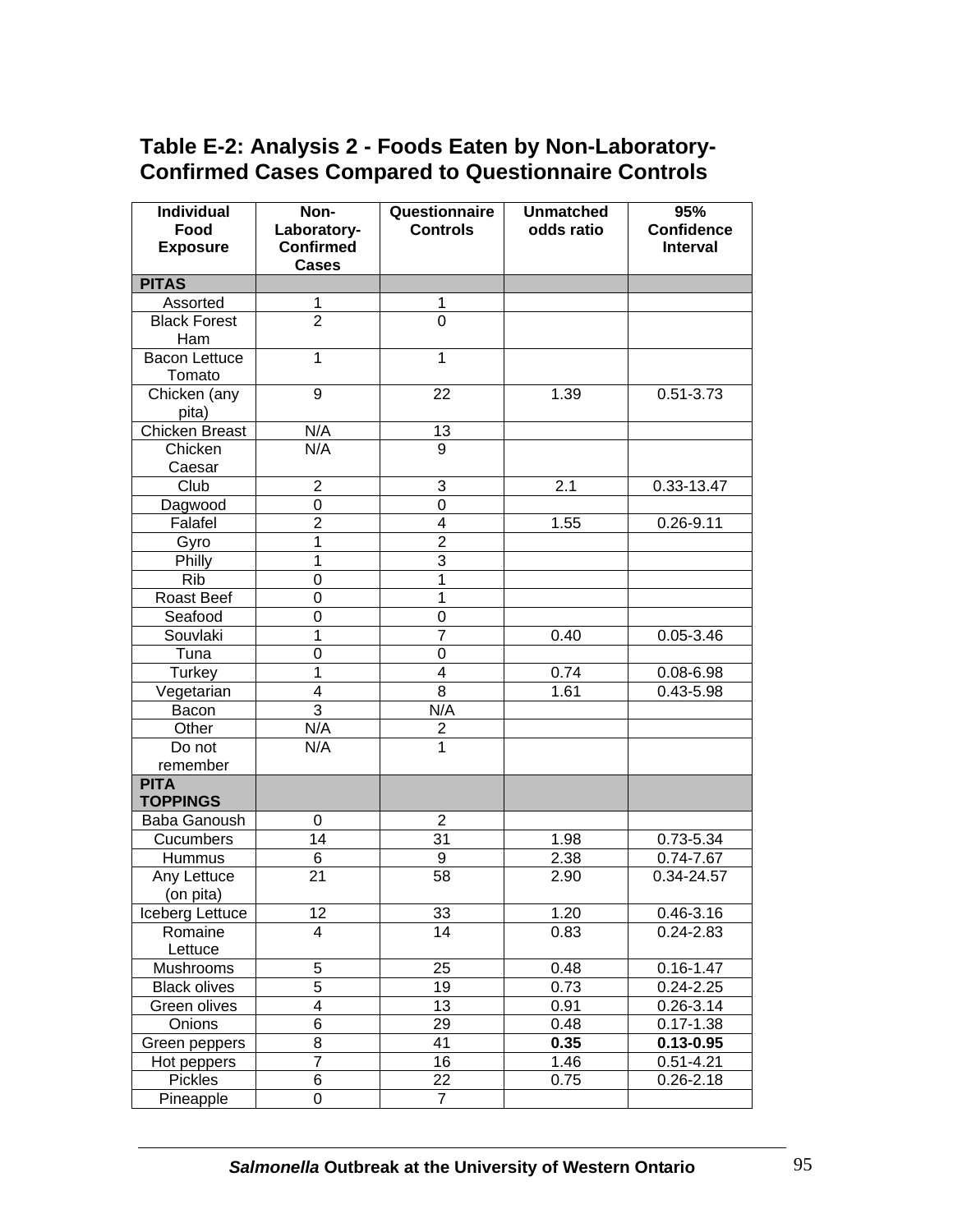| <b>Individual</b>         | Non-                               | Questionnaire   | <b>Unmatched</b> | 95%                                  |
|---------------------------|------------------------------------|-----------------|------------------|--------------------------------------|
| Food<br><b>Exposure</b>   | Laboratory-<br><b>Confirmed</b>    | <b>Controls</b> | odds ratio       | <b>Confidence</b><br><b>Interval</b> |
|                           | <b>Cases</b>                       |                 |                  |                                      |
| Tomatoes                  | 19                                 | 44              | 3.17             | 0.85-11.86                           |
| Other topping             | N/A                                | $\mathbf{1}$    |                  |                                      |
| Do not                    | N/A                                | 0               |                  |                                      |
| remember                  |                                    |                 |                  |                                      |
| topping type              |                                    |                 |                  |                                      |
| No toppings               | N/A                                | 0               |                  |                                      |
| <b>PITA-SAUCES</b>        |                                    |                 |                  |                                      |
| Ancho Chiptole            | $\mathbf 0$                        | $\pmb{0}$       |                  |                                      |
| <b>BBQ</b> sauce          | $\overline{2}$                     | $\overline{5}$  | 1.22             | $0.22 - 6.79$                        |
| Balsamic                  | $\mathbf 0$                        | 0               |                  |                                      |
| Dressing                  |                                    |                 |                  |                                      |
| Caesar                    | 5                                  | $\overline{7}$  | 2.48             | $0.70 - 8.81$                        |
| Dressing                  |                                    |                 |                  |                                      |
| Dijon mustard             | $\boldsymbol{0}$<br>$\overline{2}$ | 0<br>3          |                  |                                      |
| Greek dressing            | $\overline{3}$                     | $\overline{6}$  | 2.10             | 0.33-13.47                           |
| Honey mustard             | $\overline{2}$                     | $\overline{3}$  | 1.58             | 0.36-6.93                            |
| Hot sauce                 | $\overline{2}$                     | $\pmb{0}$       | 2.10             | 0.33-13.47                           |
| Italian dressing<br>Mango | $\overline{0}$                     | $\overline{0}$  |                  |                                      |
| habanera                  |                                    |                 |                  |                                      |
| Mayonnaise                | 3                                  | 14              | 0.59             | $0.15 - 2.27$                        |
| Mustard                   | 4                                  | $\overline{4}$  | 3.44             | 0.78-15.16                           |
| Ranch                     | $\overline{5}$                     | 11              | 1.47             | $0.45 - 4.83$                        |
| dressing                  |                                    |                 |                  |                                      |
| Secret Sauce              | $\boldsymbol{0}$                   | $\pmb{0}$       |                  |                                      |
| Teriyaki Sauce            | $\mathbf 0$                        | $\mathbf{1}$    |                  |                                      |
| <b>Tzatziki</b>           | 10                                 | 23              | 1.56             | $0.59 - 4.15$                        |
| <b>Other Sauce</b>        | N/A                                | $\mathbf{1}$    |                  |                                      |
| Do not                    | N/A                                | $\mathbf{1}$    |                  |                                      |
| remember                  |                                    |                 |                  |                                      |
| sauce type                |                                    |                 |                  |                                      |
| No sauce                  | N/A                                | 2               |                  |                                      |
| <b>PITA CHEESE</b>        |                                    |                 |                  |                                      |
| Cheddar                   | 11                                 | 33              | 1.00             | 0.38-2.63                            |
| Feta                      | 4                                  | 15              | 0.76             | $0.22 - 2.58$                        |
| Swiss                     | 1                                  | 1               |                  |                                      |
| Other type                | N/A                                | 0               |                  |                                      |
| Do not                    | N/A                                | $\overline{2}$  |                  |                                      |
| remember type             |                                    |                 |                  |                                      |
| No cheese                 | N/A                                | 9               |                  |                                      |
| <b>SALAD</b>              |                                    |                 |                  |                                      |
| Caesar                    | N/A                                | 0               |                  |                                      |
| Chicken                   | 1                                  | 3               |                  |                                      |
| Garden                    | N/A                                | 0               |                  |                                      |
| Greek                     | N/A                                | 1               |                  |                                      |
| Julienne                  | N/A                                | 0               |                  |                                      |
| Seafood                   | N/A                                | 0               |                  |                                      |
| Tuna                      | N/A                                | 0               |                  |                                      |
| <b>Other Salad</b>        | N/A                                | 2               |                  |                                      |
| Do not                    | N/A                                | 0               |                  |                                      |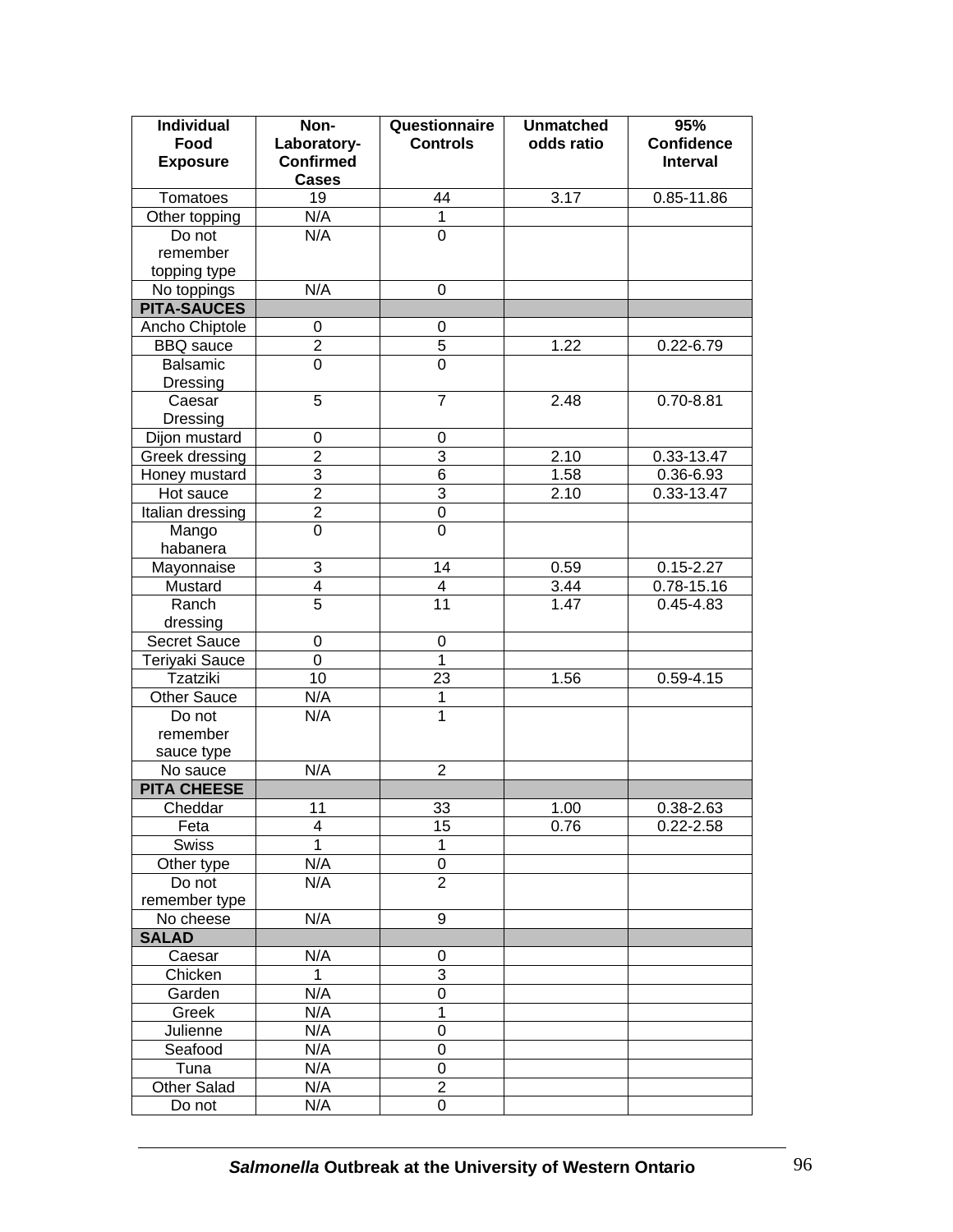| <b>Individual</b><br>Food<br><b>Exposure</b> | Non-<br>Laboratory-<br><b>Confirmed</b> | Questionnaire<br><b>Controls</b> | <b>Unmatched</b><br>odds ratio | 95%<br><b>Confidence</b><br><b>Interval</b> |
|----------------------------------------------|-----------------------------------------|----------------------------------|--------------------------------|---------------------------------------------|
|                                              | <b>Cases</b>                            |                                  |                                |                                             |
| remember                                     |                                         |                                  |                                |                                             |
| salad type                                   |                                         |                                  |                                |                                             |
| LETTUCE-                                     |                                         |                                  |                                |                                             |
| <b>SALAD</b>                                 |                                         |                                  |                                |                                             |
| Iceberg                                      | $\mathbf 0$                             | 3                                |                                |                                             |
| Romaine                                      | 0                                       | 4                                |                                |                                             |
| <b>Other Lettuce</b>                         | N/A                                     | $\overline{0}$                   |                                |                                             |
| <b>Type</b>                                  |                                         |                                  |                                |                                             |
| Do not                                       | N/A                                     | $\mathbf 0$                      |                                |                                             |
| remember                                     |                                         |                                  |                                |                                             |
| lettuce type                                 |                                         |                                  |                                |                                             |
| No Lettuce                                   | N/A                                     | $\mathbf 0$                      |                                |                                             |
| <b>SALAD</b>                                 |                                         |                                  |                                |                                             |
| <b>DRESSING</b>                              |                                         |                                  |                                |                                             |
| <b>Balsamic</b>                              | N/A                                     | 1                                |                                |                                             |
| Caesar                                       | N/A                                     | 1                                |                                |                                             |
| French                                       | N/A                                     | 0                                |                                |                                             |
| Greek                                        | N/A                                     | $\overline{2}$                   |                                |                                             |
| Italian                                      | N/A                                     | $\mathbf 0$                      |                                |                                             |
| Italian light                                | N/A                                     | $\pmb{0}$                        |                                |                                             |
| Mango                                        | N/A                                     | $\overline{0}$                   |                                |                                             |
| habanera                                     |                                         |                                  |                                |                                             |
| Ranch                                        | N/A<br>N/A                              | 0<br>$\overline{0}$              |                                |                                             |
| Thousand<br>Island                           |                                         |                                  |                                |                                             |
|                                              | N/A                                     |                                  |                                |                                             |
| <b>Other Dressing</b>                        |                                         | 0                                |                                |                                             |
| type<br>Do not                               | N/A                                     | 0                                |                                |                                             |
| remember                                     |                                         |                                  |                                |                                             |
| dressing type                                |                                         |                                  |                                |                                             |
| No Dressing                                  | N/A                                     | $\overline{2}$                   |                                |                                             |
| <b>OTHER</b>                                 |                                         |                                  |                                |                                             |
| <b>SALAD ITEMS</b>                           |                                         |                                  |                                |                                             |
| <b>Falafel</b>                               | 0                                       | N/A                              |                                |                                             |
| Cheddar                                      | 1                                       | N/A                              |                                |                                             |
| Cheese                                       |                                         |                                  |                                |                                             |
| <b>Honey Mustard</b>                         | $\overline{0}$                          | N/A                              |                                |                                             |
| Dressing                                     |                                         |                                  |                                |                                             |
| Cucumber                                     | $\mathbf 1$                             | N/A                              |                                |                                             |
| <b>Hot Peppers</b>                           | 1                                       | N/A                              |                                |                                             |
| Tomato                                       | $\mathbf 1$                             | N/A                              |                                |                                             |
| <b>OTHER</b>                                 |                                         |                                  |                                |                                             |
| Any Chicken                                  | 10                                      | 25                               | 1.37                           | 0.52-3.63                                   |
| exposure                                     |                                         |                                  |                                |                                             |
| (salad or pita)                              |                                         |                                  |                                |                                             |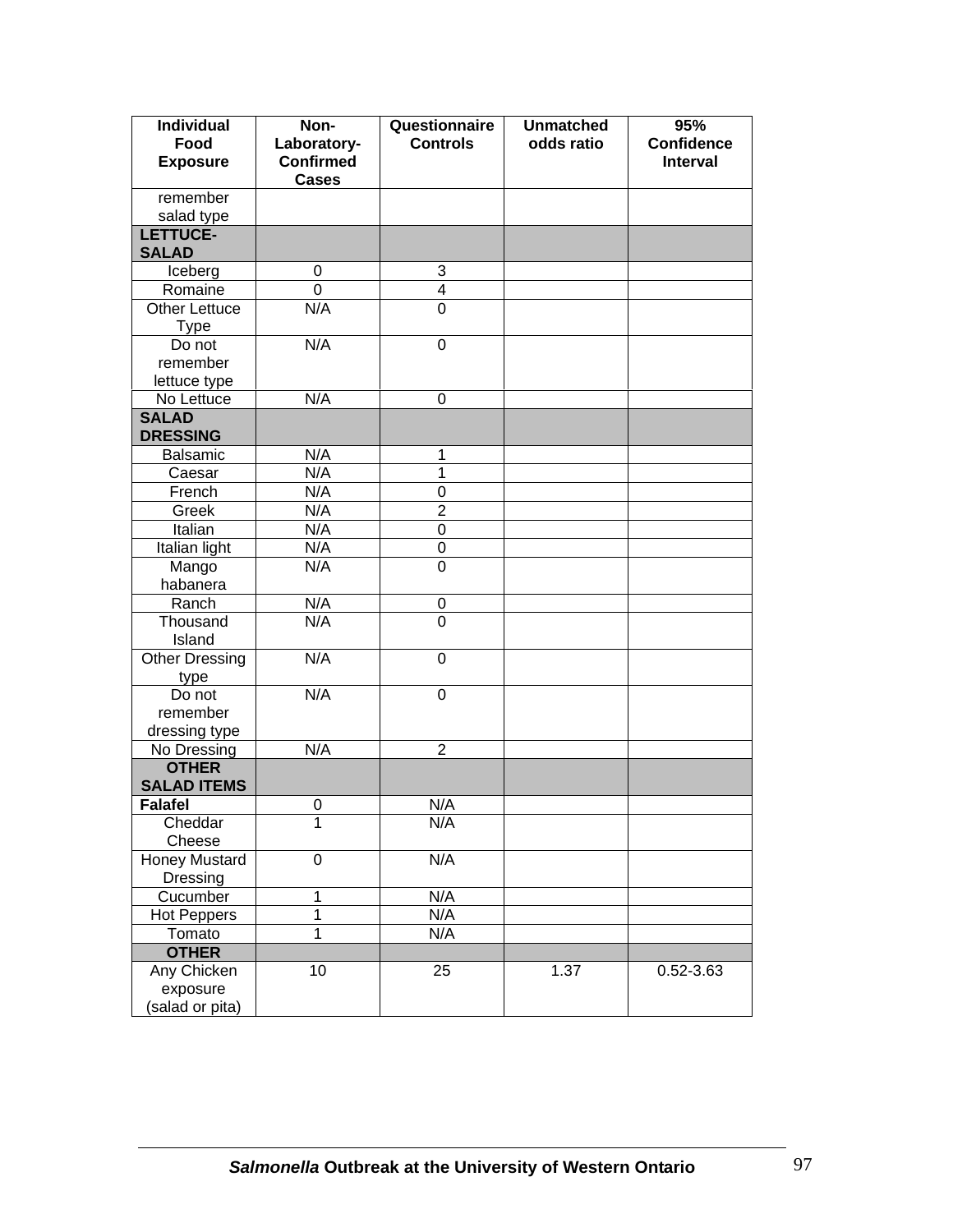| <b>Individual</b><br>Food      | Questionnaire<br><b>Cases</b> | Questionnaire<br><b>Controls</b> | <b>Unmatched</b><br>odds ratio | 95%<br><b>Confidence</b> |
|--------------------------------|-------------------------------|----------------------------------|--------------------------------|--------------------------|
| <b>Exposure</b>                |                               |                                  |                                | <b>Interval</b>          |
| <b>PITAS</b>                   |                               |                                  |                                |                          |
| Assorted                       | 0                             | 1                                |                                |                          |
| <b>Black Forest</b><br>Ham     | $\overline{1}$                | $\overline{0}$                   |                                |                          |
| <b>Bacon Lettuce</b><br>Tomato | $\mathbf 0$                   | $\overline{2}$                   |                                |                          |
| Chicken (any<br>pita)          | 45                            | 42                               | 1.99                           | 1.13-3.50                |
| <b>Chicken Breast</b>          | 30                            | 21                               | $\overline{2.5}$               | $1.3 - 4.7$              |
| Chicken                        | 15                            | 21                               | 0.98                           | $0.47 - 2.03$            |
| Caesar                         |                               |                                  |                                |                          |
| Club                           | $\overline{2}$                | 3                                | 0.91                           | $0.15 - 5.58$            |
| Dagwood                        | 0                             | $\mathbf 0$                      |                                |                          |
| Falafel                        | 4                             | $\overline{5}$                   | 1.10                           | 0.287-4.23               |
| Gyro                           | 4                             | $\overline{6}$                   | 0.91                           | $0.25 - 3.33$            |
| Philly                         | 1                             | $\overline{4}$                   | 0.34                           | $0.04 - 3.05$            |
| <b>Rib</b>                     | 0                             | $\overline{3}$                   |                                |                          |
| Roast Beef                     | 1                             | 1                                |                                |                          |
| Seafood                        | 0                             | $\mathbf 0$                      |                                |                          |
| Souvlaki                       | 8                             | 12                               | 0.90                           | 0.35-2.32                |
| Tuna                           | 0                             | $\mathbf 0$                      |                                |                          |
| Turkey                         | 4                             | 10                               | 0.53                           | $0.16 - 1.74$            |
| Vegetarian                     | 4                             | 13                               | 0.39                           | $0.12 - 1.25$            |
| Other                          | $\mathbf 1$                   | $\overline{6}$                   | 0.22                           | $0.03 - 1.86$            |
| Do not                         | $\overline{0}$                | 1                                |                                |                          |
| remember                       |                               |                                  |                                |                          |
| <b>PITA</b><br><b>TOPPINGS</b> |                               |                                  |                                |                          |
| Baba Ganoush                   | $\sqrt{3}$                    | $\overline{2}$                   | 2.1                            | $0.34 - 12.8$            |
| Cucumbers                      | 41                            | 53                               | 1.1                            | $0.64 - 1.95$            |
| Hummus                         | $\overline{9}$                | $\overline{14}$                  | 0.87                           | $0.36 - 2.11$            |
| Iceberg Lettuce                | $\overline{34}$               | 63                               | 0.57                           | $0.32 - 1.00$            |
| Romaine<br>Lettuce             | $\overline{22}$               | $\overline{31}$                  | 0.97                           | $0.51 - 1.82$            |
| Do not                         | 17                            | 17                               | 1.46                           | $0.70 - 3.01$            |
| remember                       |                               |                                  |                                |                          |
| lettuce type                   |                               |                                  |                                |                          |
| Mushrooms                      | 24                            | 45                               | 0.63                           | $0.35 - 1.14$            |
| <b>Black olives</b>            | 16                            | $\overline{25}$                  | 0.85                           | $0.42 - 1.71$            |
| Green olives                   | 15                            | 20                               | 1.04                           | $0.50 - 2.16$            |
| Onions                         | 38                            | 46                               | 1.24                           | $0.71 - 2.18$            |
| Green peppers                  | 42                            | 61                               | 0.89                           | $0.51 - 1.56$            |
| Hot peppers                    | $\overline{17}$               | $\overline{25}$                  | 0.92                           | $0.46 - 1.83$            |
| Pickles                        | 20                            | $\overline{37}$                  | 0.66                           | $0.35 - 1.25$            |
| Pineapple                      | $\overline{5}$                | 14                               | 0.46                           | $0.16 - 1.33$            |
| Tomatoes                       | 59                            | 69                               | 1.55                           | $0.87 - 2.78$            |
| Other topping                  | 4                             | 3                                | 1.87                           | $0.41 - 8.58$            |
| Do not                         | $\overline{2}$                | $\overline{1}$                   |                                |                          |

**Table E-3: Analysis 3 - Foods Eaten by Questionnaire Cases Compared to Questionnaire Controls**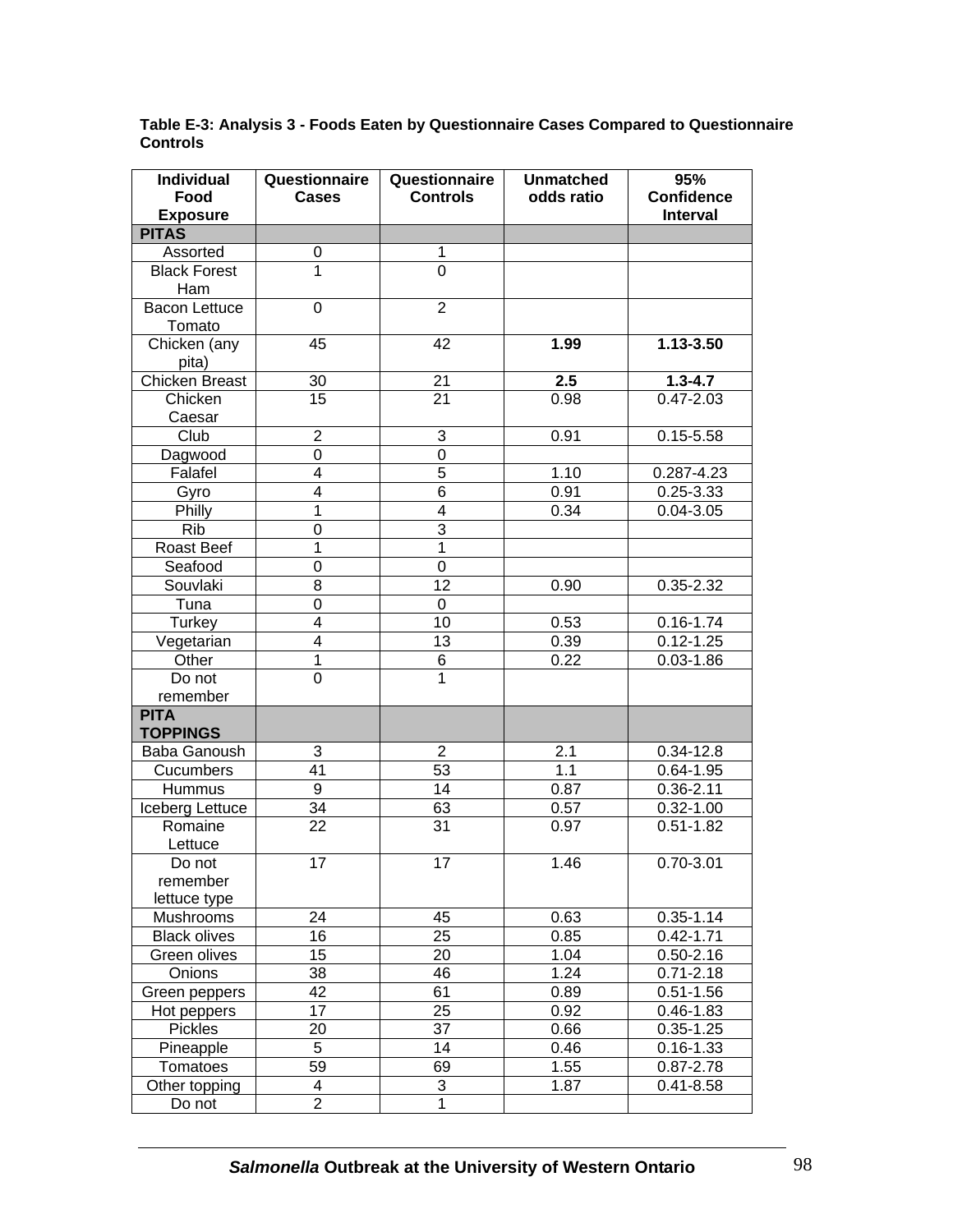| Individual<br>Food<br><b>Exposure</b> | Questionnaire<br><b>Cases</b> | Questionnaire<br><b>Controls</b> | <b>Unmatched</b><br>odds ratio | 95%<br><b>Confidence</b><br><b>Interval</b> |
|---------------------------------------|-------------------------------|----------------------------------|--------------------------------|---------------------------------------------|
| remember                              |                               |                                  |                                |                                             |
|                                       |                               |                                  |                                |                                             |
| topping type                          | 0                             | 0                                |                                |                                             |
| No toppings                           |                               |                                  |                                |                                             |
| <b>PITA-SAUCES</b>                    |                               |                                  |                                |                                             |
| Ancho Chiptole                        | 0<br>4                        | 0<br>9                           | 0.59                           |                                             |
| <b>BBQ</b> sauce<br>Balsamic          | $\overline{1}$                | $\overline{1}$                   |                                | $0.18 - 1.99$                               |
|                                       |                               |                                  |                                |                                             |
| Dressing<br>Caesar                    | 18                            | 18                               | 1.47                           | $0.71 - 3.03$                               |
| Dressing                              |                               |                                  |                                |                                             |
|                                       | $\mathbf 1$                   | $\mathbf{1}$                     |                                |                                             |
| Dijon mustard                         | $\overline{6}$                | $\overline{8}$                   | 1.03                           | 0.34-3.09                                   |
| Greek dressing                        | $\overline{12}$               | 15                               | 1.11                           | $0.49 - 2.52$                               |
| Honey mustard                         | 6                             |                                  | 1.03                           |                                             |
| Hot sauce                             |                               | 8                                |                                | 0.34-3.09                                   |
| Italian dressing                      | $\overline{5}$                | $\overline{2}$<br>$\overline{0}$ | 3.58                           | 0.68-18.91                                  |
| Manga                                 | $\overline{0}$                |                                  |                                |                                             |
| habanera                              |                               |                                  |                                |                                             |
| Mayonnaise                            | 11                            | 19                               | 0.76                           | $0.34 - 1.7$                                |
| Mustard                               | 4                             | 6                                | 0.91                           | $0.25 - 3.33$                               |
| Ranch                                 | $\overline{2}$                | 16                               | 0.15                           | 0.034-0.68                                  |
| dressing                              |                               |                                  |                                |                                             |
| Secret Sauce                          | 1                             | $\overline{2}$                   |                                |                                             |
| Teriyaki Sauce                        | $\overline{0}$                | $\overline{1}$                   |                                |                                             |
| Tzatziki                              | 26                            | 38                               | 0.91                           | $0.50 - 1.66$                               |
| <b>Other Sauce</b>                    | 3                             | $\overline{2}$                   | 2.10                           | $0.34 - 12.8$                               |
| Do not                                | $\overline{4}$                | $\overline{2}$                   | 2.83                           | $0.51 - 15.8$                               |
| remember                              |                               |                                  |                                |                                             |
| sauce type                            |                               |                                  |                                |                                             |
| No sauce                              | $\overline{2}$                | 6                                | 0.44                           | 0.088-2.26                                  |
| <b>PITA CHEESE</b>                    |                               |                                  |                                |                                             |
| Cheddar                               | 45                            | 60                               | 1.06                           | $0.61 - 1.85$                               |
| Feta                                  | 20                            | 30                               | 0.89                           | $0.46 - 1.7$                                |
| <b>Swiss</b>                          | 1                             | $\mathbf{1}$                     |                                |                                             |
| Other type                            | 0                             | $\overline{2}$                   |                                |                                             |
| Do not                                | $\overline{3}$                | $\overline{5}$                   | 0.82                           | $0.19 - 3.5$                                |
| remember type                         |                               |                                  |                                |                                             |
| No cheese                             | 10                            | 13                               | 1.06                           | $0.44 - 2.55$                               |
| <b>SALAD</b>                          |                               |                                  |                                |                                             |
| Caesar                                | 1                             | 0                                |                                |                                             |
| Chicken                               | 5                             | 4                                | 1.76                           | $0.46 - 6.75$                               |
| Garden                                | 0                             | 0                                |                                |                                             |
| Greek                                 | 0                             | 1                                |                                |                                             |
| Julienne                              | 1                             | 1                                |                                |                                             |
| Seafood                               | 0                             | 0                                |                                |                                             |
| Tuna                                  | 0                             | 0                                |                                |                                             |
| <b>Other Salad</b>                    | 1                             | 3                                |                                |                                             |
| Do not                                | 1                             | 0                                |                                |                                             |
| remember                              |                               |                                  |                                |                                             |
| salad type                            |                               |                                  |                                |                                             |
| <b>LETTUCE-</b>                       |                               |                                  |                                |                                             |
| <b>SALAD</b>                          |                               |                                  |                                |                                             |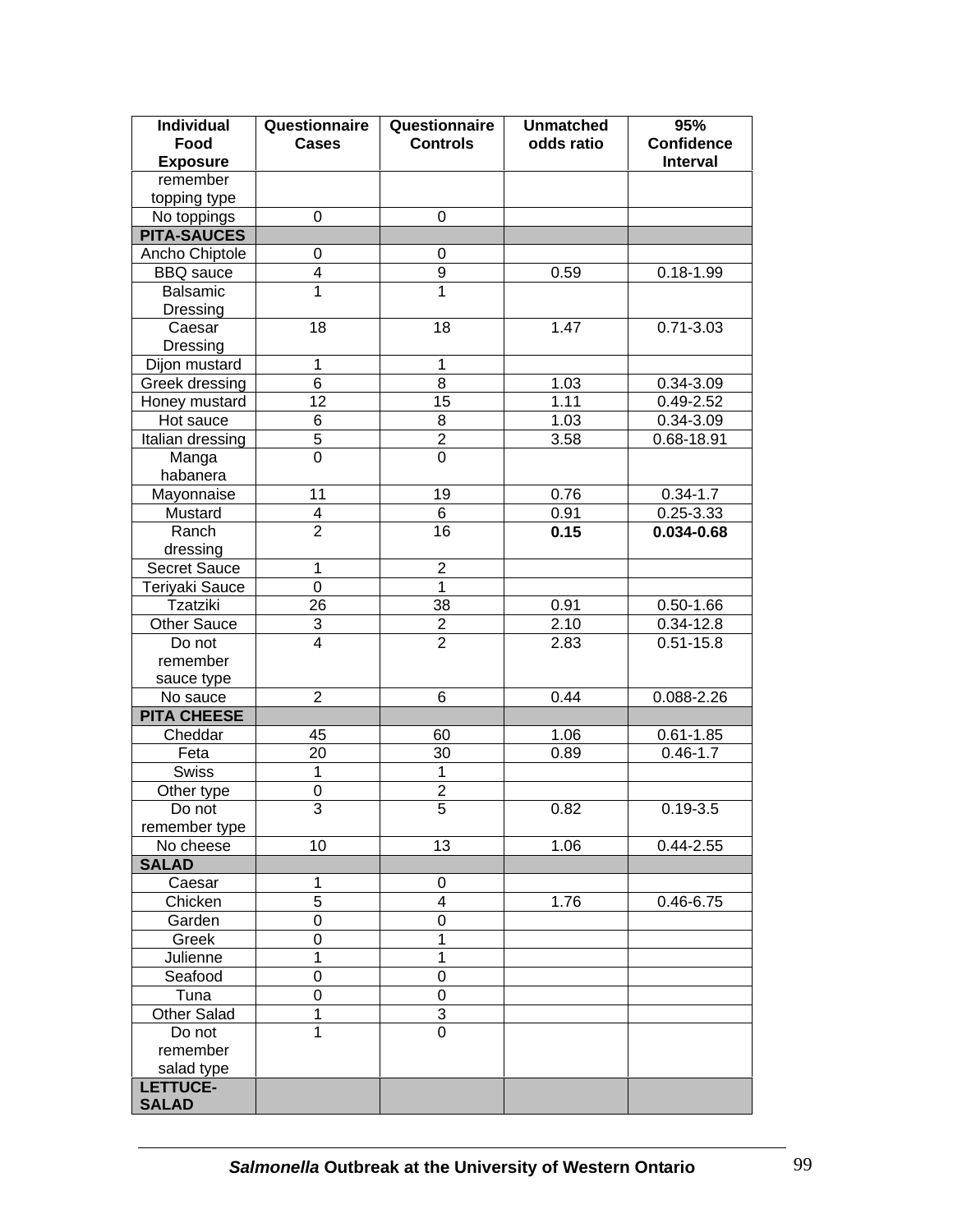| <b>Individual</b><br>Food<br><b>Exposure</b> | Questionnaire<br><b>Cases</b> | Questionnaire<br><b>Controls</b> | <b>Unmatched</b><br>odds ratio | 95%<br><b>Confidence</b><br><b>Interval</b> |
|----------------------------------------------|-------------------------------|----------------------------------|--------------------------------|---------------------------------------------|
| Iceberg                                      | 1                             | 4                                | 0.34                           | $0.04 - 3.05$                               |
| Romaine                                      | 4                             | $\overline{7}$                   | 0.77                           | $0.22 - 2.7$                                |
| <b>Other Lettuce</b><br><b>Type</b>          | $\overline{3}$                | $\overline{0}$                   |                                |                                             |
| Do not<br>remember<br>lettuce type           | $\mathbf{1}$                  | 0                                |                                |                                             |
| No Lettuce                                   | 0                             | 0                                |                                |                                             |
| <b>SALAD</b><br><b>DRESSING</b>              |                               |                                  |                                |                                             |
| <b>Balsamic</b>                              | 1                             | 1                                |                                |                                             |
| Caesar                                       | 1                             | 1                                |                                |                                             |
| French                                       | 0                             | 0                                |                                |                                             |
| Greek                                        | 1                             | $\overline{2}$                   |                                |                                             |
| Italian                                      | 3                             | $\mathbf 0$                      |                                |                                             |
| Italian light                                | $\overline{1}$                | 1                                |                                |                                             |
| Mango<br>habanera                            | $\overline{0}$                | $\overline{0}$                   |                                |                                             |
| Ranch                                        | 1                             | $\mathbf 1$                      |                                |                                             |
| Thousand<br>Island                           | $\overline{0}$                | $\overline{0}$                   |                                |                                             |
| <b>Other Dressing</b><br>type                | $\overline{0}$                | $\overline{0}$                   |                                |                                             |
| Do not<br>remember<br>dressing type          | 1                             | 0                                |                                |                                             |
| No Dressing                                  | 1                             | $\overline{2}$                   |                                |                                             |
| <b>OTHER</b>                                 |                               |                                  |                                |                                             |
| Any Chicken<br>(salad or pita)               | 50                            | 46                               | 2.17                           | 1.23-3.83                                   |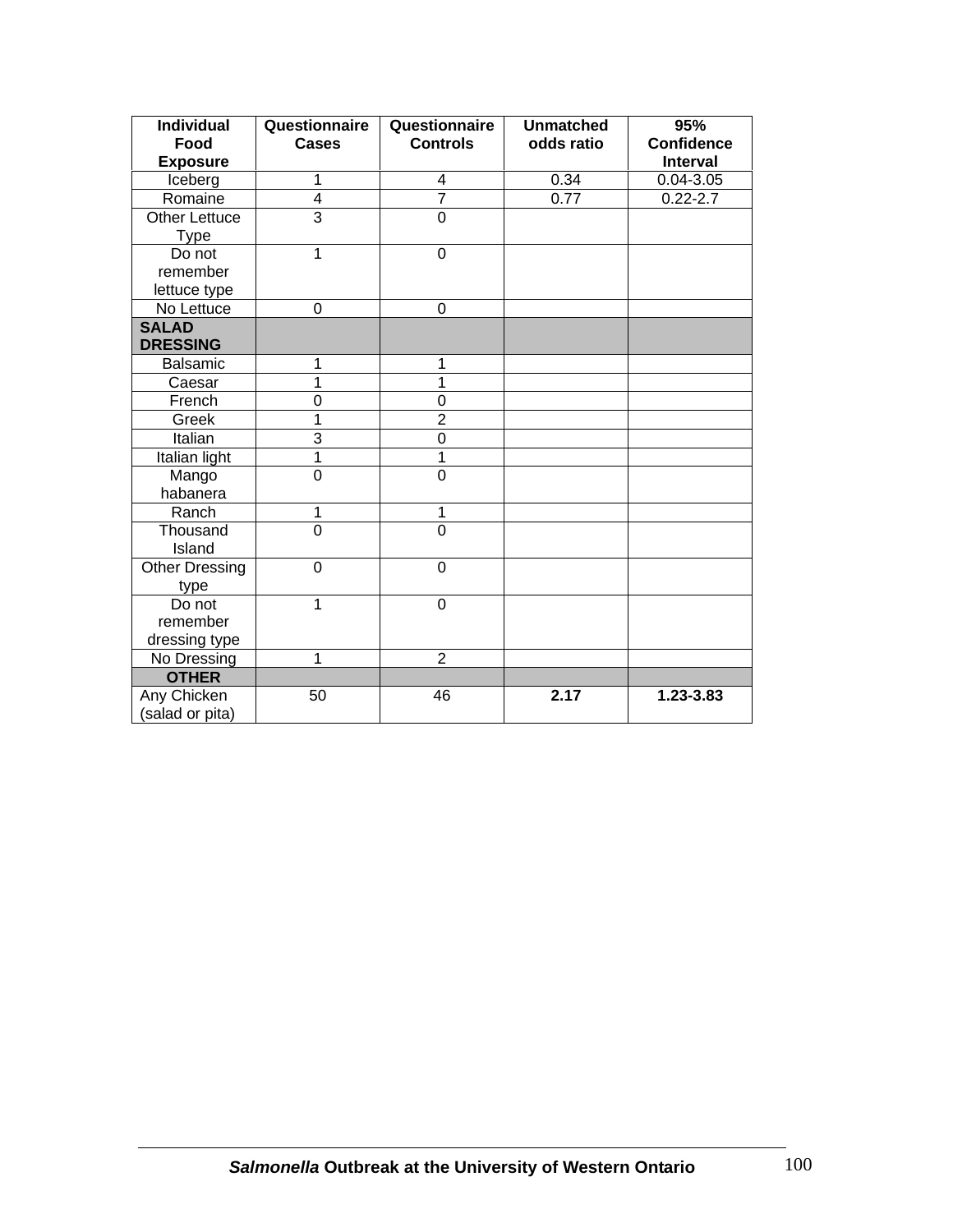

# **Questionnaire for Ill Individuals (Case Questionnaire) for Campus Consumption Case-Control Study**

#### **December 2007**

The Health Unit, in collaboration with the University of Western Ontario, is conducting the second phase of the salmonella investigation and requests your assistance in completing a brief on-line questionnaire. The questionnaire should take less than 5 minutes to complete**.** ALL students are eligible to complete this questionnaire, regardless of whether you were ill or not.

If you have a meal plan, the Health Unit may access your meal plan record for information about what you purchased over a three-day period. Your meal plan information will be used only for assisting in this investigation. All personal health information you provide will be kept confidential and only accessed by the Health Unit.

Once you complete a page and press submit, do not go back.

If you do not know an answer, or it is not applicable, please leave it blank.

Do not press "Enter" while completing this survey and be careful not to scroll too quickly with the scroll button on your mouse.

**Notice of Collection**: The personal information on this form is collected under the legislated authority of the Health Protection and Promotion Act, R.S.O., 1990, as amended. It is collected for the purposes of identifying the source of a community outbreak of salmonella and to help prevent further transmission of illness in the community. For further information about the collection of this information or this investigation, contact the Infectious Disease Control team at 519-663-5317 extension 2330.

## **Personal Information**

- 1. First Name:
- 2. Last Name:
- 3. Gender:  $\Box$  Male  $\Box$  Female
- 4. Date of birth (D/M/Y)
- 5. Street address (if you live off-campus)
- 6. Name of Resident (if you live on-campus)
- 7. City
- 8. Postal Code
- 9. Phone Number
- 10. Email address
- 11. Student Number
- 12. What program/faculty/department at UWO are you enrolled in?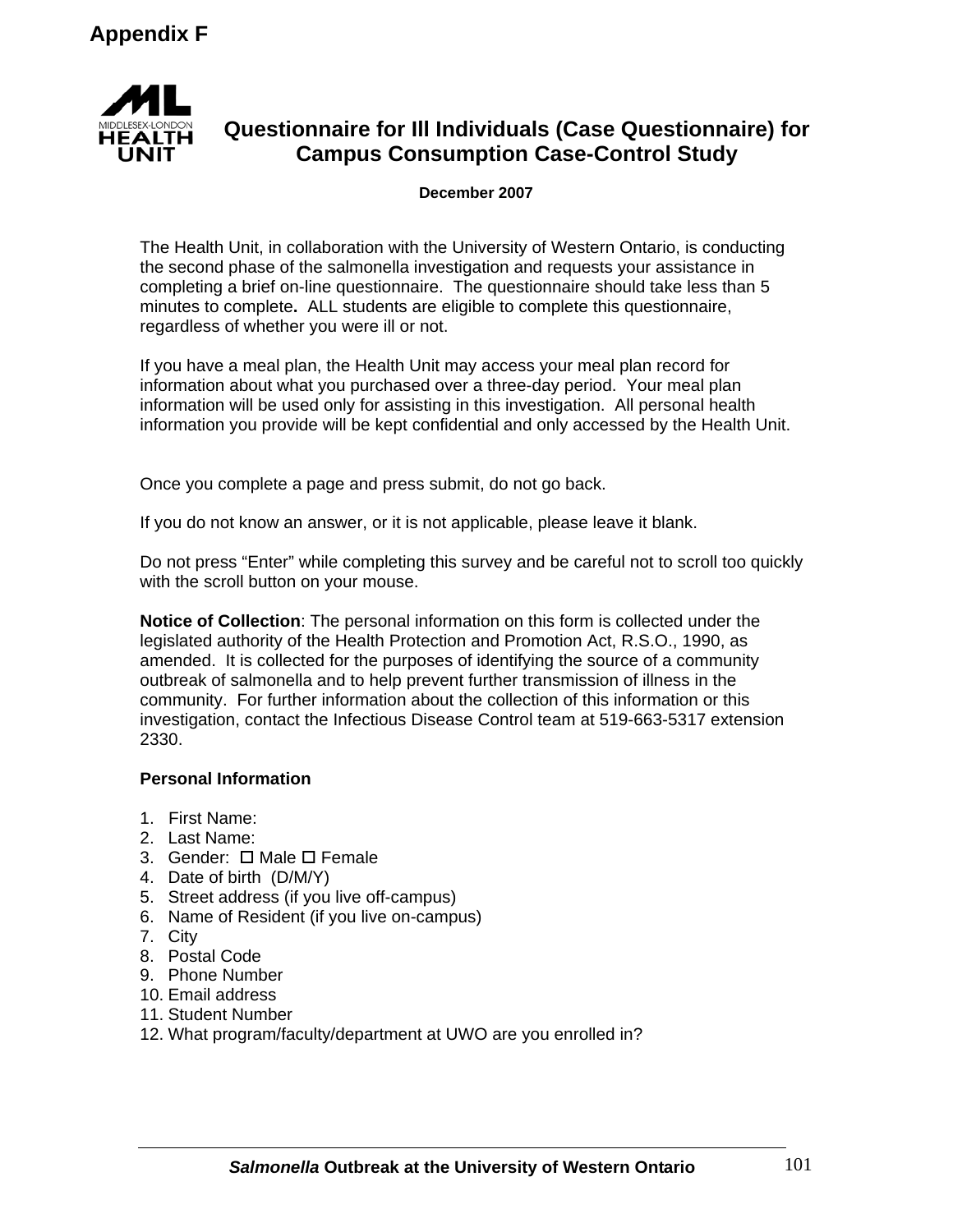13. What year are you in?

Undergraduate: Year 1 Undergraduate: Year 2 Undergraduate: Year 3 Undergraduate: Year 4 Graduate Studies: Masters (please specify which year) Graduate Studies: Doctorate (please specify which year) Dentistry (please specify which year) Education (please specify which year) Law (please specify which year) Medicine (please specify which year) Other (please specify)

14. Are you registered at a University-affiliated College (Brescia, Huron or King's)?  $\Box$ Yes  $\square$ No

□Uncertain

15. Did you complete the questionnaire related to phase one of the salmonella investigation, which was about food eaten from Pita Pit?  $\Box$ Yes  $\square$ No Uncertain

## **Meal Plan Information**

- 16. Do you have a meal plan? Yes (if yes, continue to next question) No (If checked, you will go to page Food Purchases on Campus) Uncertain (If checked, you will go to page Food Purchases on Campus)
- 17. If you have a meal plan, what type of meal plan do you have?  $\Box$ Rez meal plan Campus meal plan - Flex Plan (5% off food purchases on campus) Campus meal plan – PST-Exempt Plan (13% off food purchases on campus) Campus meal plan – The Tax-Exempt Plan (19% off food purchases on campus) University-affiliated College meal plan Do not know what type of plan Other, please specify
- 18. Between November 4 and November 26, 2007, which of the following best describes your use of your meal plan? Used my meal plan for ALL food purchases on campus Used my meal plan for SOME food purchases on campus Used my meal plan for NO food purchases on campus Cannot remember how often I used my meal plan Other, please specify

Review the following locations on campus where food is sold and mark the locations where you **generally purchase food AT LEAST ONCE A WEEK**. For each location,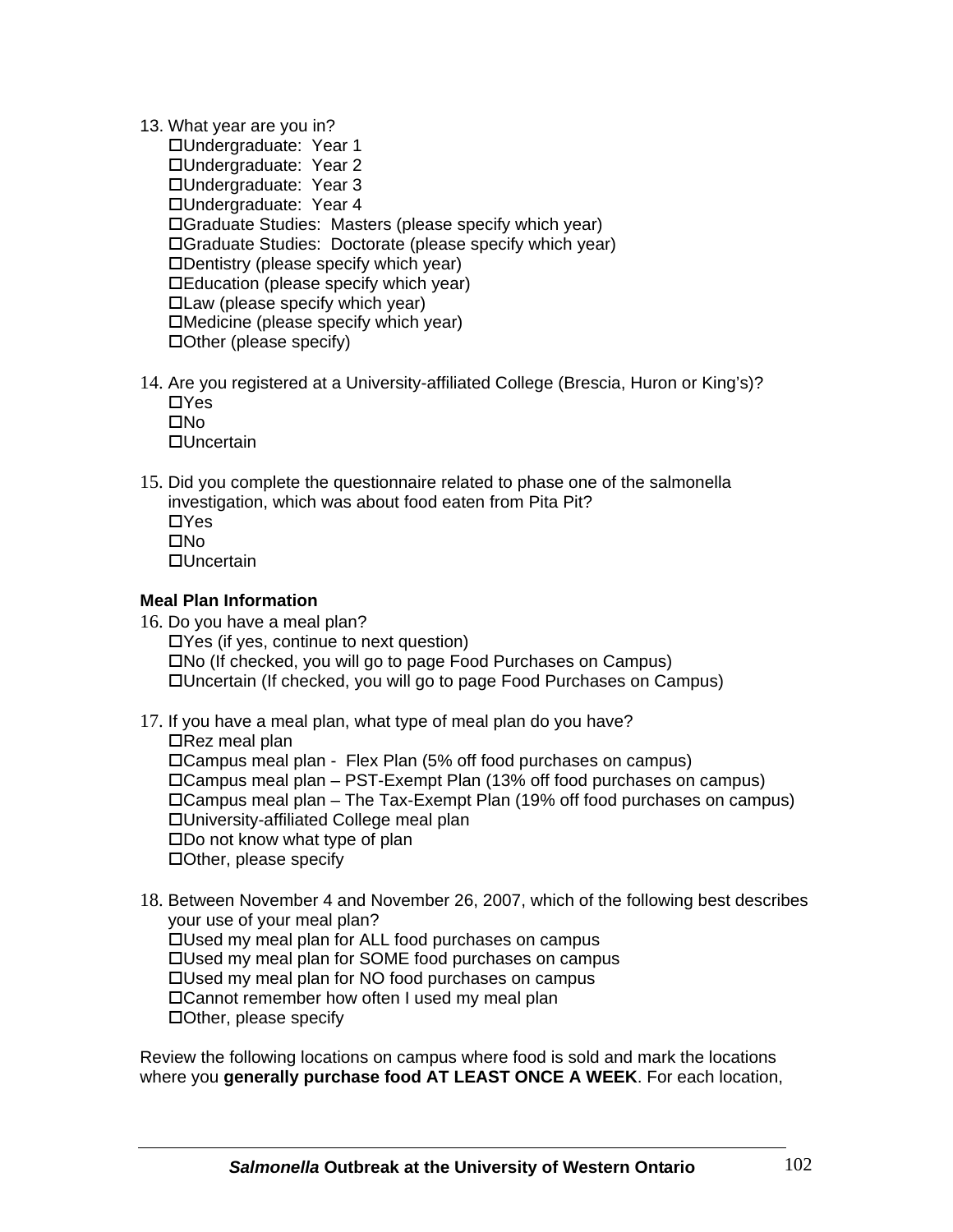check all that apply. Beside all locations where you purchase food AT LEAST ONCE A WEEK, estimate the average number of times you purchase food there per week.

Check if you generally purchase food at the following locations at least once a week and indicate the average number of times per week for the locations checked (please use numbers not words).

19. Residence cafeterias

Delaware\_\_\_\_\_ times per week Elgin\_\_\_\_\_ times per week Essex\_\_\_\_\_ times per week  $\Box$  Perth times per week Saugeen- Maitland\_\_\_\_\_ times per week Sydenham\_\_\_\_\_ times per week

- 20. Althouse College RU Hungry Short Order\_\_\_\_\_ times per week Campbell's Soup\_\_\_\_\_ times per week Domino's Pizza\_\_\_\_\_ times per week Lifestyles Refrigerator\_\_\_\_\_ times per week Tim Hortons\_\_\_\_\_ times per week
- 21. Elborn College Betty's Short Order\_\_\_\_\_ times per week Campbell's Soup\_\_\_\_\_ times per week Lifestyle Refrigerator\_\_\_\_\_ times per week Tim Hortons\_\_\_\_\_ times per week
- 22. Engineering DaVinci's (formerly called By Design) Lifetyles Refrigerator\_\_\_\_\_ times per week Tim Hortons\_\_\_\_\_ times per week
- 23. Law School Chambers Lifestyles Refrigerator\_\_\_\_\_ times per week Tim Hortons\_\_\_\_\_ times per week
- 24. Medical Sciences Centre Between Appointments Campbell's Soup\_\_\_\_\_ times per week Lifestyles Refrigerator\_\_\_\_\_ times per week □Made in Japan times per week Pita Pit\_\_\_\_\_ times per week Tim Hortons\_\_\_\_\_ times per week
- 25. Natural Sciences Centre Einstein's Ah-So Sushi\_\_\_\_\_ times per week □Campbell's Soup times per week Freshens Smoothie Co.\_\_\_\_\_ times per week Lifestyles Refrigerator\_\_\_\_\_ times per week Starbucks\_\_\_\_\_ times per week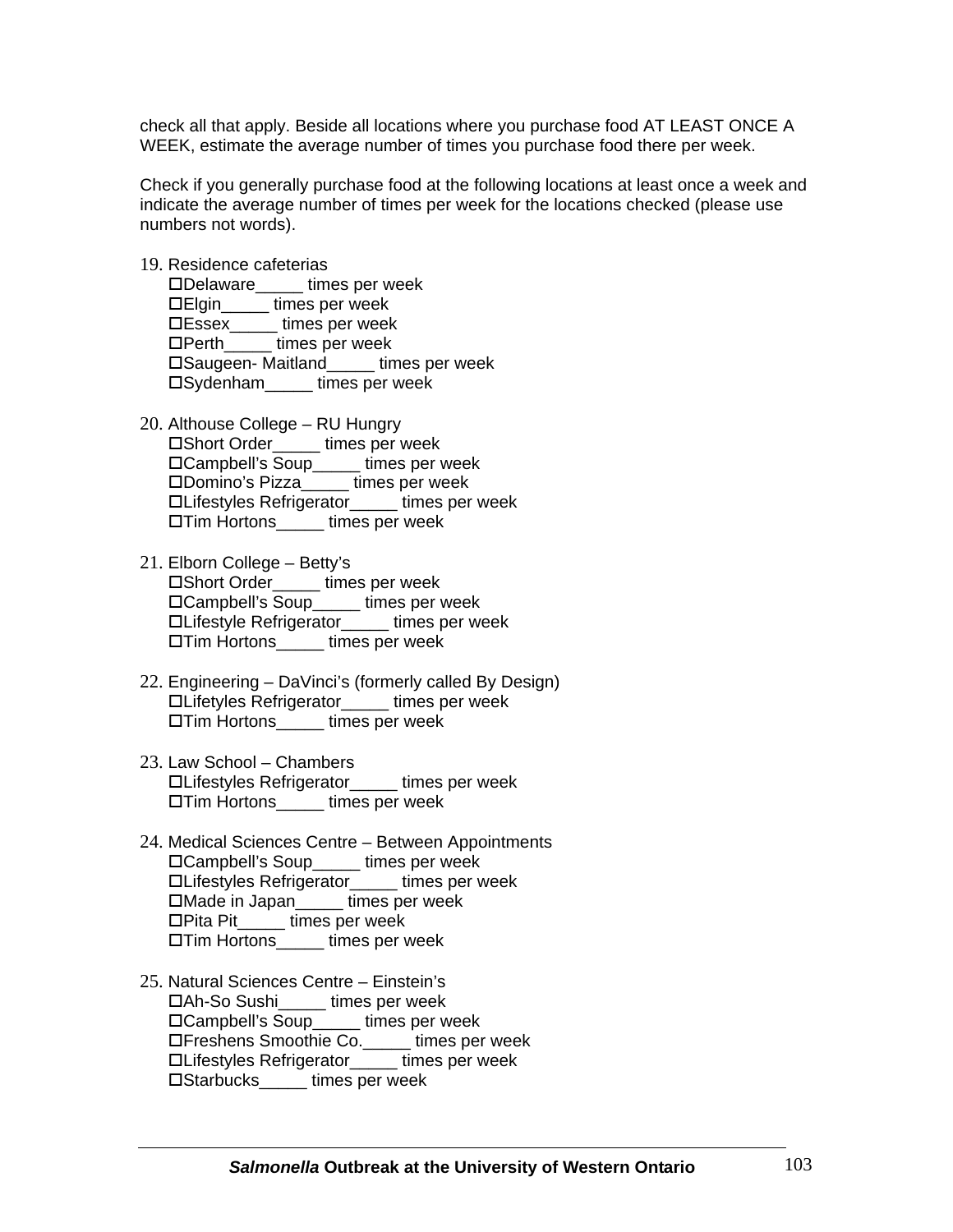- 26. Natural Sciences Centre Nucleus □Campbell's Soup times per week Lifestyles Refrigerator\_\_\_\_\_ times per week Made in Japan\_\_\_\_\_ times per week Mr. Sub\_\_\_\_\_ times per week Pizza Pizza\_\_\_\_\_ times per week Tim Hortons\_\_\_\_\_ times per week
- 27. North Campus Building Lifestyles Refrigerator\_\_\_\_\_ times per week Tim Hortons\_\_\_\_\_ times per week Freshen Smoothie Co. \_\_\_\_\_ times per week Extreme Pita\_\_\_\_\_ times per week Starbucks\_\_\_\_\_ times per week
- 28. School of Business The Enterprise Campbell's Soup \_\_\_\_\_ times per week Domino's Pizza\_\_\_\_\_ times per week Lifestyles Refrigerator\_\_\_\_\_ times per week Tim Hortons\_\_\_\_\_ times per week
- 29. Social Sciences Encounters Short Order\_\_\_\_\_ times per week Campbell's Soup \_\_\_\_\_ times per week Lifestyles Refrigerator\_\_\_\_\_ times per week Starbucks\_\_\_\_\_ times per week Tim Hortons\_\_\_\_\_ times per week
- 30. Somerville House Lucy's Short Order For Breakfast\_\_\_\_\_ times per week Campbell's Soup \_\_\_\_\_ times per week Lifestyles Refrigerator\_\_\_\_\_ times per week Made in Japan\_\_\_\_\_ times per week Pita Pit\_\_\_\_\_ times per week Pizza Pizza\_\_\_\_\_ times per week Tim Hortons\_\_\_\_\_ times per week
- 31. South Valley Building South Valley Tim Hortons\_\_\_\_\_ times per week
- 32. Talbot College Encore Café Short Order\_\_\_\_\_ times per week Campbell's Soup\_\_\_\_\_ times per week Lifestyles Refrigerator\_\_\_\_\_ times per week Mr. Sub\_\_\_\_\_ times per week Pizza Pizza\_\_\_\_\_ times per week Tim Hortons\_\_\_\_\_ times per week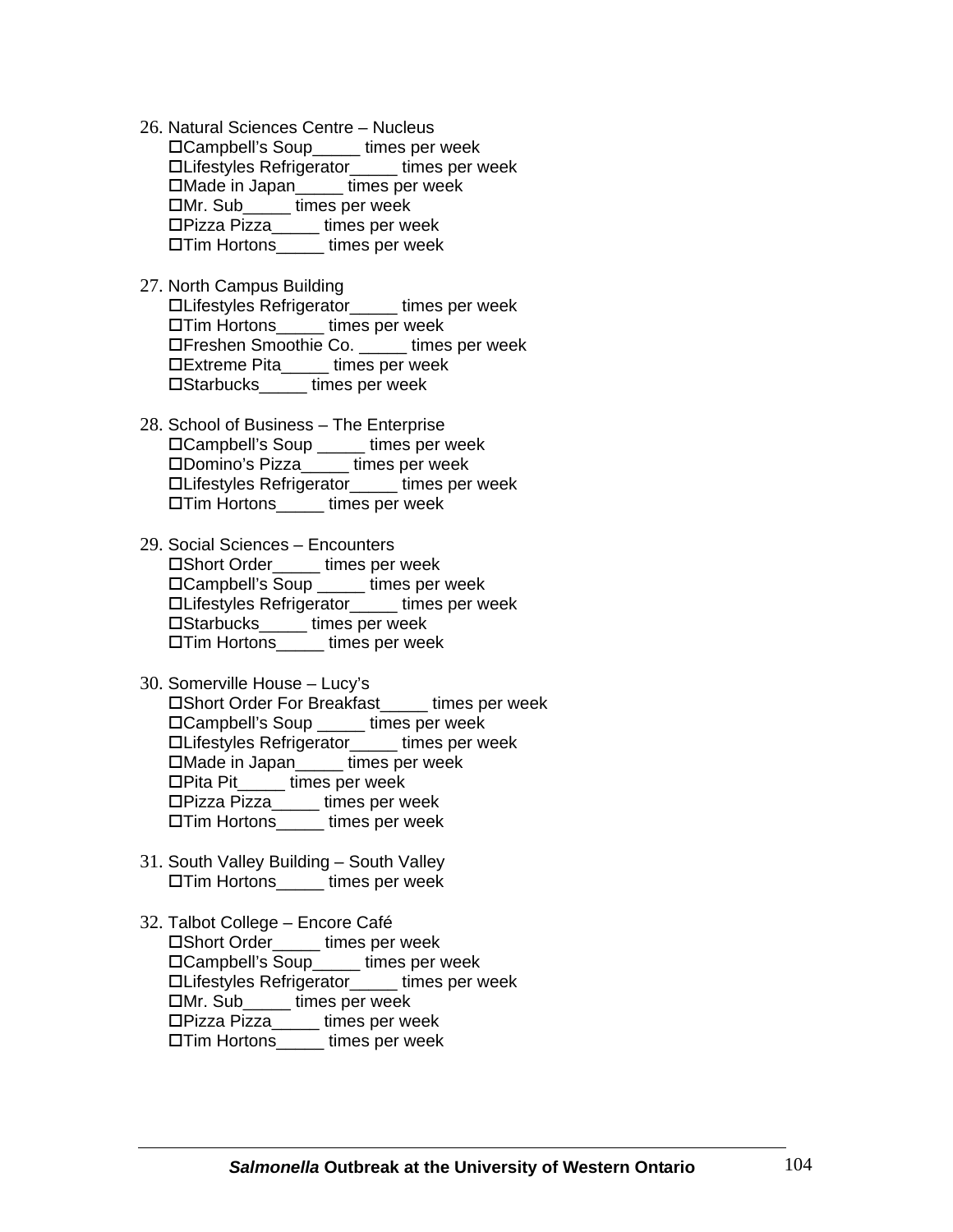- 33. DB Weldon Library Quote Café Lifestyles Refrigerator\_\_\_\_\_ times per week □Starbucks times per week
- 34. University Community Centre Centre Spot Ah-So Sushi\_\_\_\_\_ times per week □Campbell's Soups times per week Freshens Smoothie Co. \_\_\_\_\_ times per week Harvey's\_\_\_\_\_ times per week Lifestyles Refrigerator\_\_\_\_\_ times per week Manchu Wok\_\_\_\_\_ times per week Pita Pit\_\_\_\_\_ times per week Pizza Pizza\_\_\_\_\_ times per week □Salad Bowl times per week Tim Hortons – main level \_\_\_\_\_ times per week  $\Box$ Tim Hortons – lower level  $\Box$  times per week Williams Coffee Pub\_\_\_\_\_ times per week
- 35. Westminster Lifestyles Refrigerator\_\_\_\_\_ times per week □Starbucks times per week
- 36. Food outlets at University-affiliated Colleges Brescia University College\_\_\_\_\_ times per week Huron University College\_\_\_\_\_ times per week King's University College\_\_\_\_\_ times per week
- 37. What was your FIRST symptom? Vomiting Diarrhea Nausea Abdominal pain/cramps **□Headache DE**ever **□Chills** Other, please specify
- 38. What was the date that your FIRST symptom started? (D/M/Y)
- 39. On the day of your FIRST symptom, what was the time that your first symptom started? (Please include "am" or "pm", e.g., 9:30 am, 4:00 pm)
- 40. Which of the following symptoms did you experience? (Check all that apply) Vomiting Diarrhea **□Nausea** Abdominal pain/cramps Headache **□Fever □Chills** Other, please specify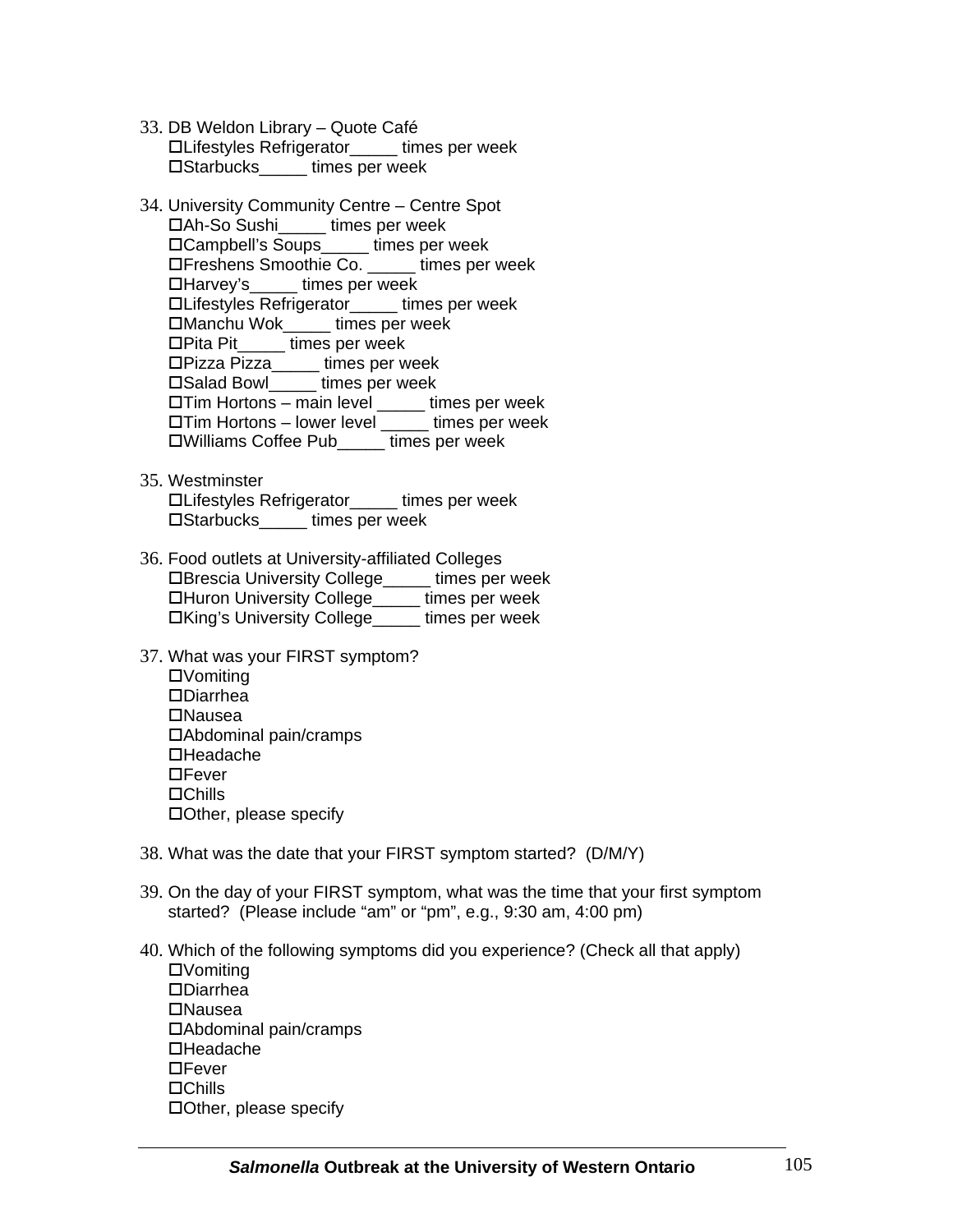- 41. What date did you begin to have DIARRHEA? (D/M/Y)
- 42. What time did you begin to have diarrhea? (Please include "am" or "pm", e.g., 9:30am, 4:00 pm)
- 43. Please indicate the number of times you had diarrhea over the worst 24 hour period.
- 44. Was the diarrhea bloody?  $\Box$ Yes  $\square$ No □Uncertain
- 45. Did you seek medical attention as a result of your illness (e.g, TeleHealth, Emergency Care, Family Physician…)?  $\Box$ Yes  $\square$ No □Uncertain
- 46. Did you miss any school as a result of your illness?  $\Box$ Yes  $\Box$ No
- 47. If you missed any school, how many days did you miss (please enter a number and not a word)
- 48. Are you still feeling ill?  $\Box$ Yes  $\square$ No **□Uncertain**
- 49. If you are no longer feeling ill, on what date did your symptoms completely resolve? (D/M/Y)
- 50. This page lists sources of medical care. Please indicate whether you sought care from one or more of these sources.
- 51. Did you seek care from a Family Physician/Nurse Practitioner?  $\Box$ Yes  $\square$ No
- 52. Name of clinic of Family Physician/Nurse Practitioner (if known)
- 53. Date of visit to Family Physician /Nurse Practitioner (D/M/Y)
- 54. Did you seek care from a hospital Emergency Department or Urgent Care Centre?  $\Box$ Yes  $\Box$ No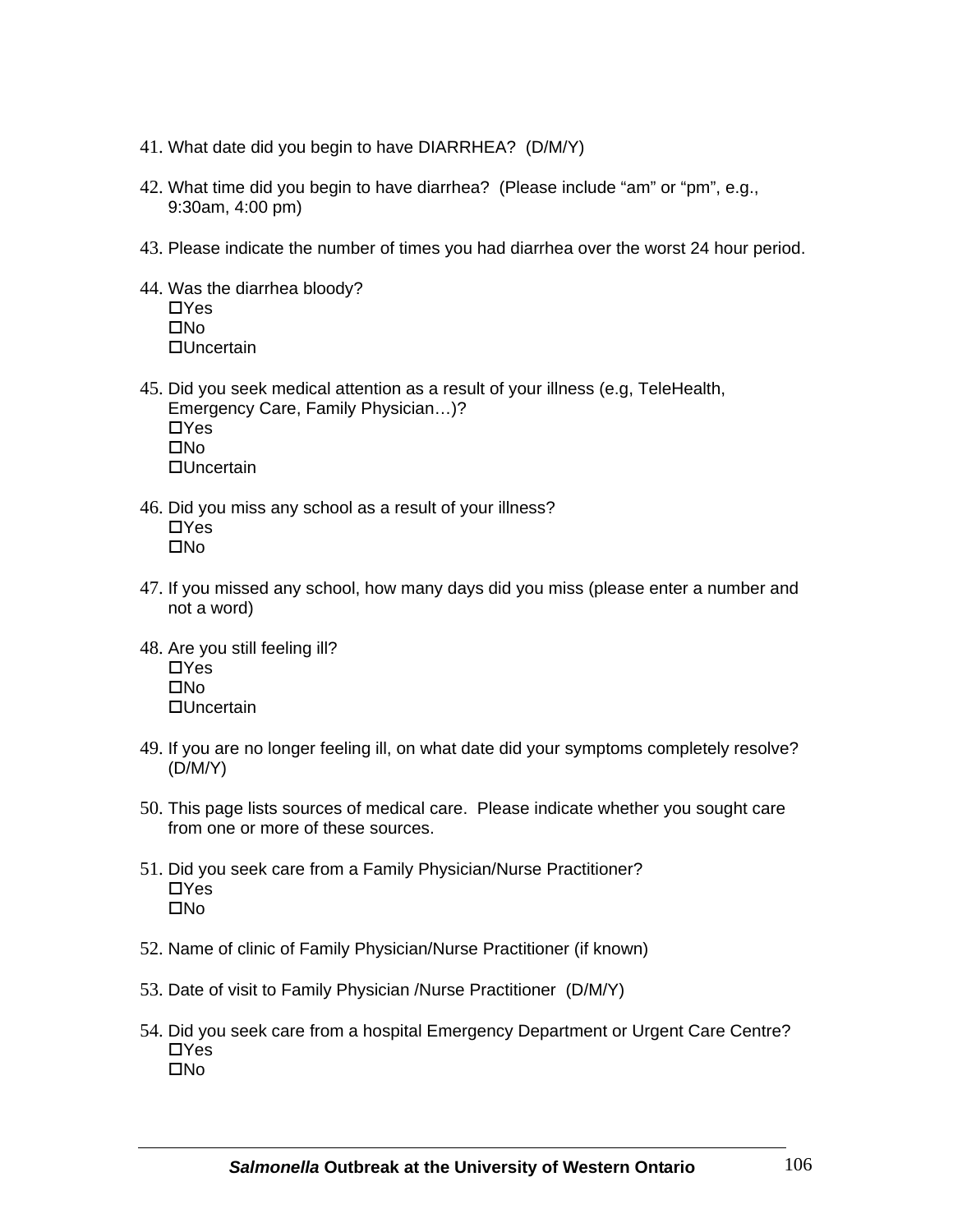- 55. Name of the Emergency Department or Urgent Care Centre
- 56. Date of visit to the Emergency Department or Urgent Care Centre (D/M/Y)
- 57. Did you seek care from a Walk-In Clinic?  $\Box$ Yes  $\Box$ No
- 58. Name of the Walk-In Clinic
- 59. Date of visit to the Walk-In Clinic (D/M/Y)
- 60. Were you admitted to Hospital?
- 61. Name of the hospital to which you were admitted
- 62. Date of admission to this hospital (D/M/Y)
- 63. How many days were you in the hospital?
- 64. Did you seek any other type of care? Yes, please specify:  $\square$ No
- 65. Did you provide a stool sample for lab analysis?  $\Box$ Yes  $\Box$ No

If you answered "Yes," please provide details in the two questions below.

- 66. Date you dropped off the stool sample (D/M/Y)
- 67. Result of the stool samples analysis (if known) Positive for Salmonella Negative for Salmonella Other, please specify  $\Pi$  do not know
- 68. In the three days prior to the onset of your illness, were you in close contact with someone who had diarrhea?  $\Box$ Yes  $\square$ No □Uncertain

If you answered "yes', please ask them to contact the Health Unit if they have not already done so by calling 519-663-5317 ext. 2330 or after hours at 519-675-7523.

69. Is there anything you would like to add that might help us with this investigation?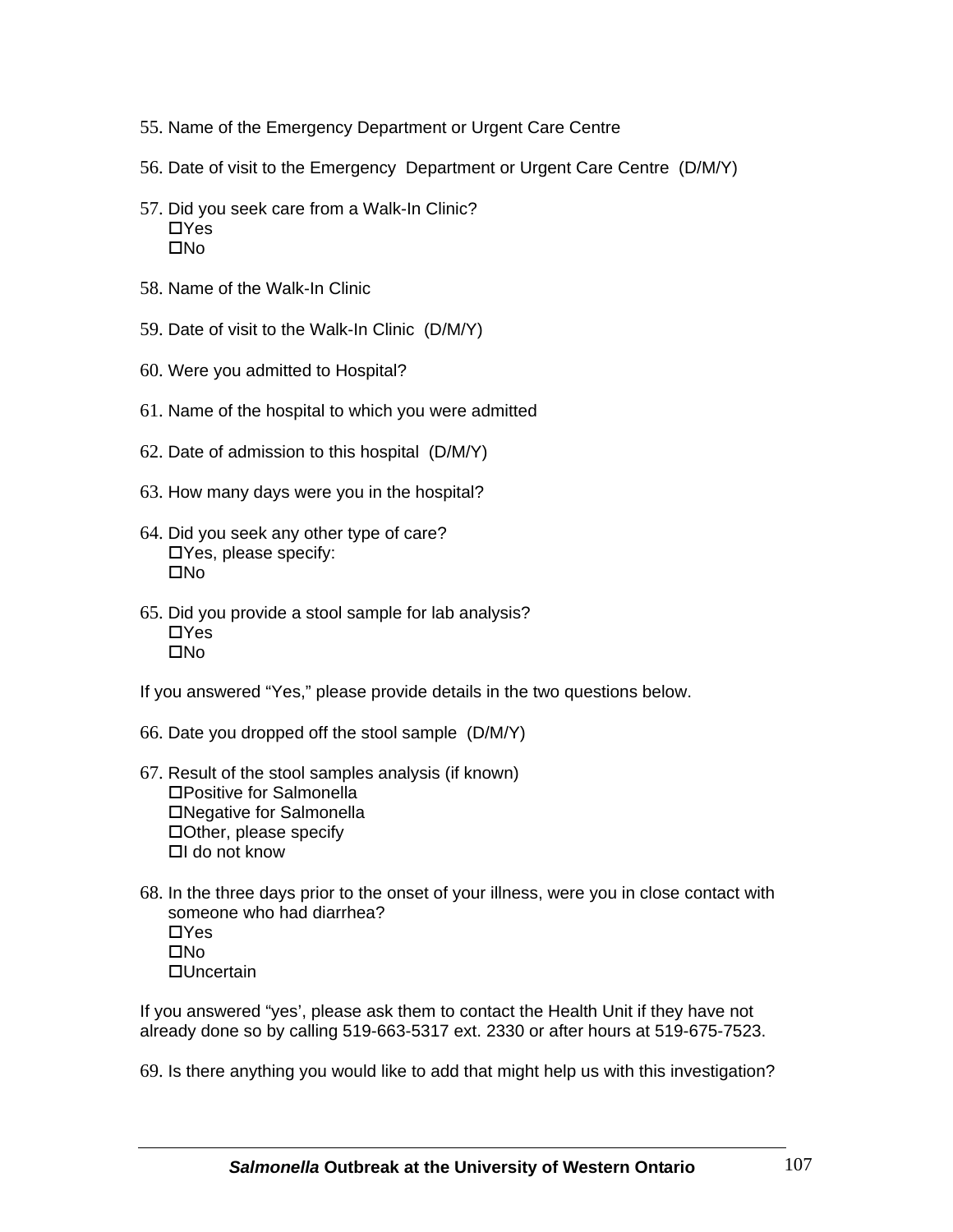If you are still symptomatic, please seek medical care if necessary and do not prepare food for others. Even if you are no longer having diarrhea, we recommend that you provide a stool sample, if you have not already done so, to Student Health Services.

If you are a food handler, child care worker or health care worker, do not work until you have been cleared by the Health Unit. Please call 519-663-5317 ext. 2330 and after hours 519-675-7523 for further information (Two negative stool cultures may be required).

Ensure you regularly wash your hands, especially after using the bathroom and before preparing / eating food.

Thank you very much for taking the time to complete this questionnaire.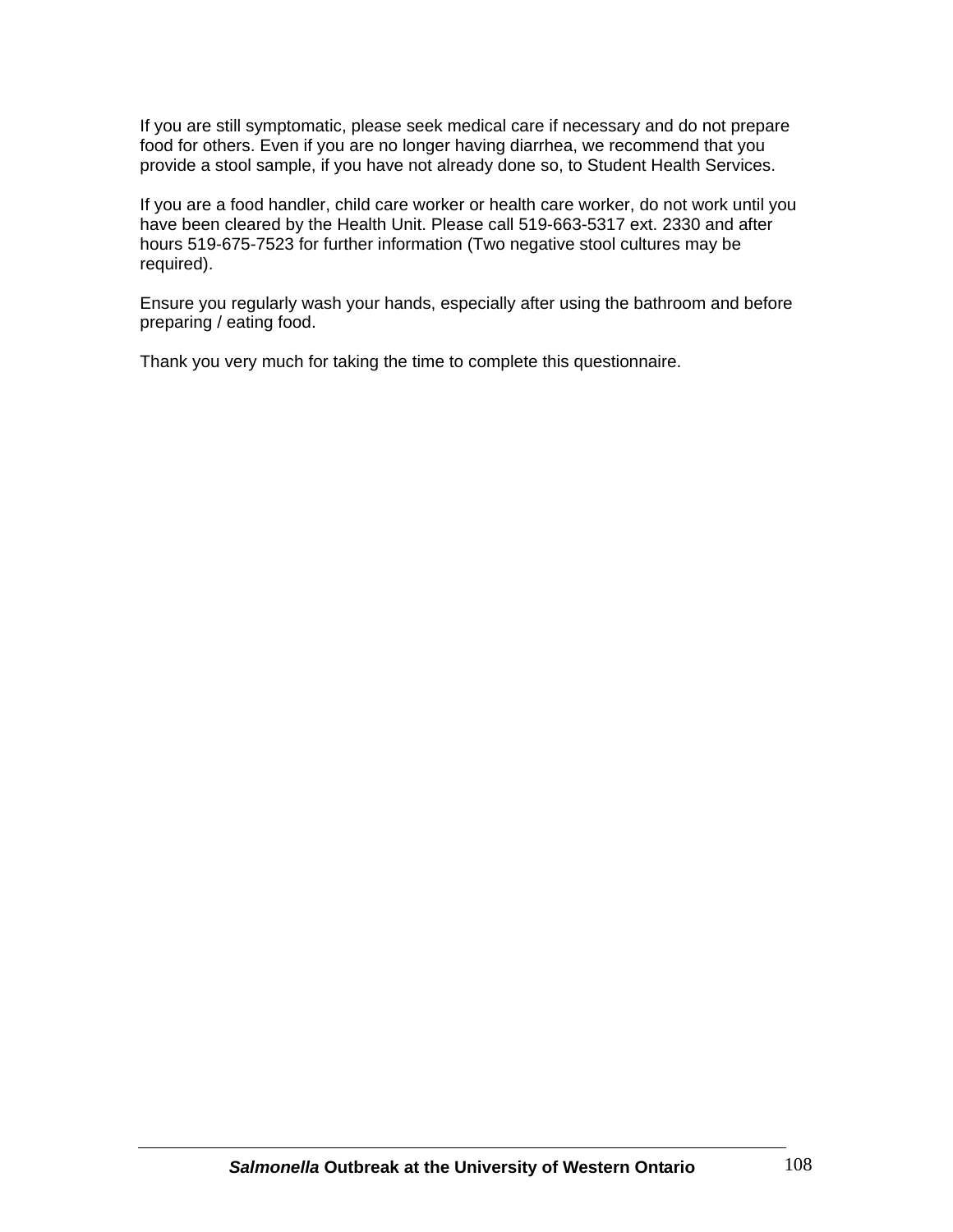

## **Questionnaire for Well Individuals (Control Questionnaire) for Campus Consumption Case-Control Study**

### **December 2007**

The Health Unit, in collaboration with the University of Western Ontario, is conducting the second phase of the salmonella investigation and requests your assistance in completing a brief on-line questionnaire. The questionnaire should take less than 5 minutes to complete**.** ALL students are eligible to complete this questionnaire, regardless of whether you were ill or not.

If you have a meal plan, the Health Unit may access your meal plan record for information about what you purchased over a three-day period. Your meal plan information will be used only for assisting in this investigation. All personal health information you provide will be kept confidential and only accessed by the Health Unit.

Once you complete a page and press submit, do not go back.

If you do not know an answer, or it is not applicable, please leave it blank.

Do not press "Enter" while completing this survey and be careful not to scroll too quickly with the scroll button on your mouse.

**Notice of Collection**: The personal information on this form is collected under the legislated authority of the Health Protection and Promotion Act, R.S.O., 1990, as amended. It is collected for the purposes of identifying the source of a community outbreak of salmonella and to help prevent further transmission of illness in the community. For further information about the collection of this information or this investigation, contact the Infectious Disease Control team at 519-663-5317 extension 2330.

### **Personal Information**

- 1. First Name:
- 2. Last Name:
- 3. Gender:  $\square$  Male  $\square$  Female
- 4. Date of birth (D/M/Y)
- 5. Street address (if you live off-campus)
- 6. Name of Resident (if you live on-campus)
- 7. City
- 8. Postal Code
- 9. Phone Number
- 10. Email address
- 11. Student Number
- 12. What program/faculty/department at UWO are you enrolled in?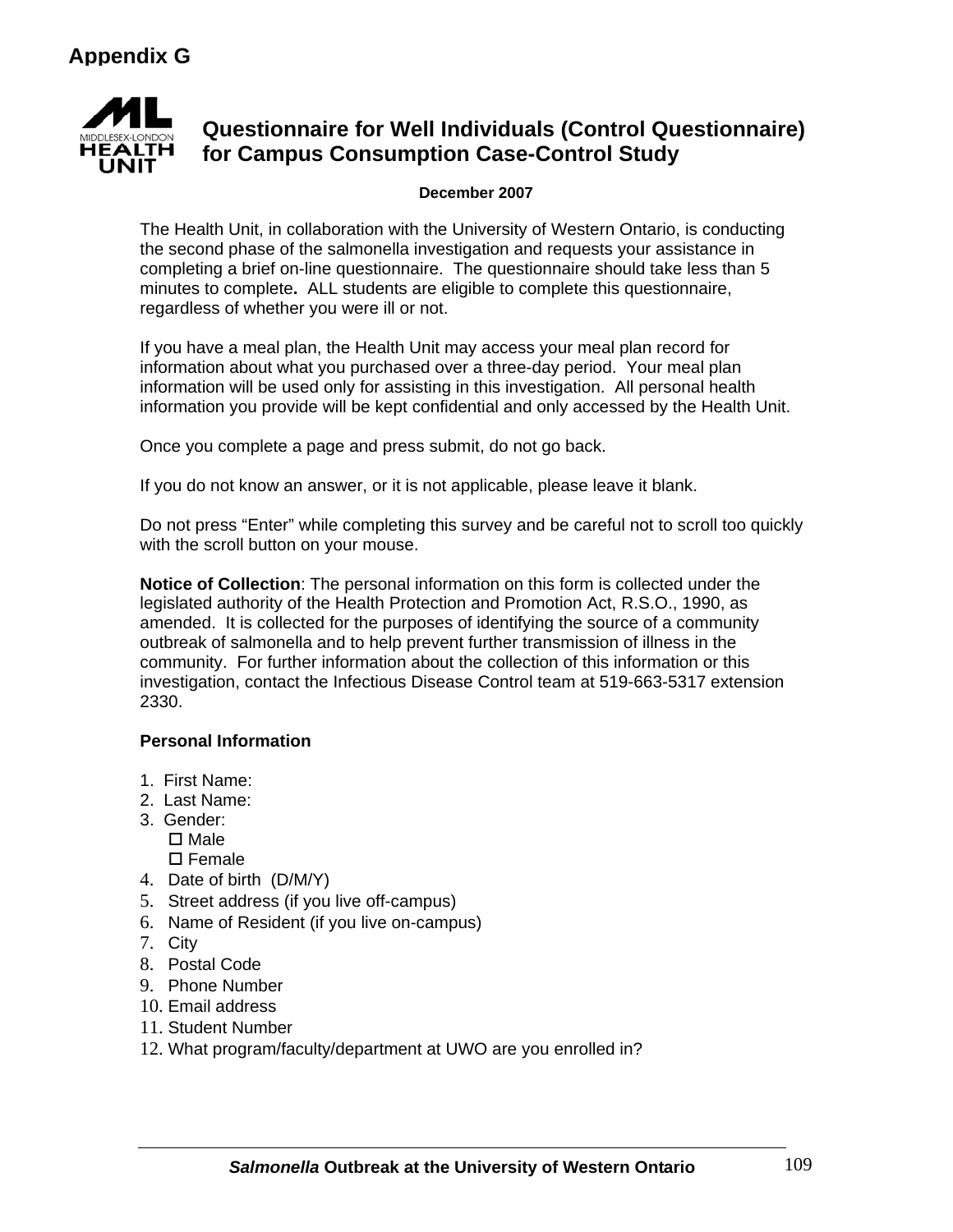13. What year are you in?

Undergraduate: Year 1 Undergraduate: Year 2 Undergraduate: Year 3 Undergraduate: Year 4 Graduate Studies: Masters (please specify which year) Graduate Studies: Doctorate (please specify which year) Dentistry (please specify which year) Education (please specify which year) Law (please specify which year) Medicine (please specify which year) Other (please specify)

14. Are you registered at a University-affiliated College (Brescia, Huron or King's)?  $\Box$ Yes  $\Box$ No

**□Uncertain** 

15. Did you complete the questionnaire related to phase one of the salmonella investigation, which was about food eaten from Pita Pit?  $\Box$ Yes  $\Box$ No **□Uncertain** 

### **Meal Plan Information**

- 16. Do you have a meal plan?  $\Box$  Yes (if yes, continue to next question) No (If checked, you will go to page Food Purchases on Campus) Uncertain (If checked, you will go to page Food Purchases on Campus)
- 17. If you have a meal plan, what type of meal plan do you have?  $\Box$ Rez meal plan Campus meal plan - Flex Plan (5% off food purchases on campus) Campus meal plan – PST-Exempt Plan (13% off food purchases on campus) Campus meal plan – The Tax-Exempt Plan (19% off food purchases on campus) University-affiliated College meal plan Do not know what type of plan Other, please specify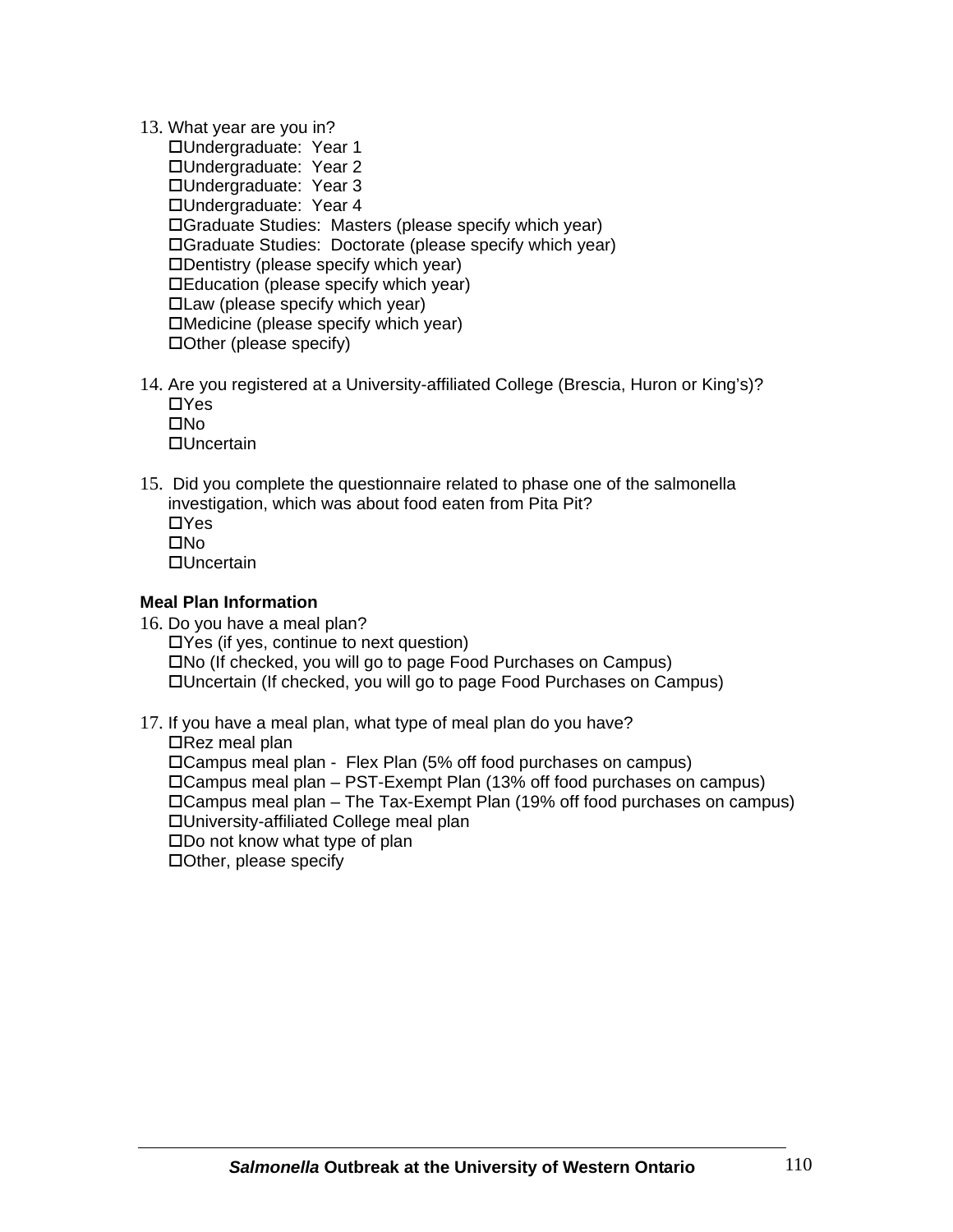18. Between November 5 and November 26, 2007, which of the following best describes your use of your meal plan? Used my meal plan for ALL food purchases on campus Used my meal plan for SOME food purchases on campus Used my meal plan for NO food purchases on campus Cannot remember how often I used my meal plan Other, please specify

Review the following locations on campus where food is sold and mark the locations where you **generally purchase food AT LEAST ONCE A WEEK**. For each location, check all that apply. Beside all locations where you purchase food AT LEAST ONCE A WEEK, estimate the average number of times you purchase food there per week.

Check if you generally purchase food at the following locations at least once a week and indicate the average number of times per week for the locations checked (please use numbers not words).

#### 19. Residence cafeterias

Delaware\_\_\_\_\_ times per week Elgin\_\_\_\_\_ times per week Essex\_\_\_\_\_ times per week  $\Box$ Perth $\Box$  times per week Saugeen- Maitland\_\_\_\_\_ times per week □Sydenham times per week

- 20. Althouse College RU Hungry Short order\_\_\_\_\_ times per week □Campbell's soup\_\_\_\_\_ times per week Domino's Pizza\_\_\_\_\_ times per week Lifestyles refrigerator\_\_\_\_\_ times per week □Tim Hortons times per week
- 21. Elborn College Betty's Short order\_\_\_\_\_ times per week Campbell's soup\_\_\_\_\_ times per week Lifestyle refrigerator\_\_\_\_\_ times per week □Tim Hortons times per week
- 22. Engineering DaVinci's (formerly called By Design) Lifetyles refrigerator\_\_\_\_\_ times per week Tim Hortons\_\_\_\_\_ times per week
- 23. Law School Chambers Lifestyles refrigerator\_\_\_\_\_ times per week Tim Hortons\_\_\_\_\_ times per week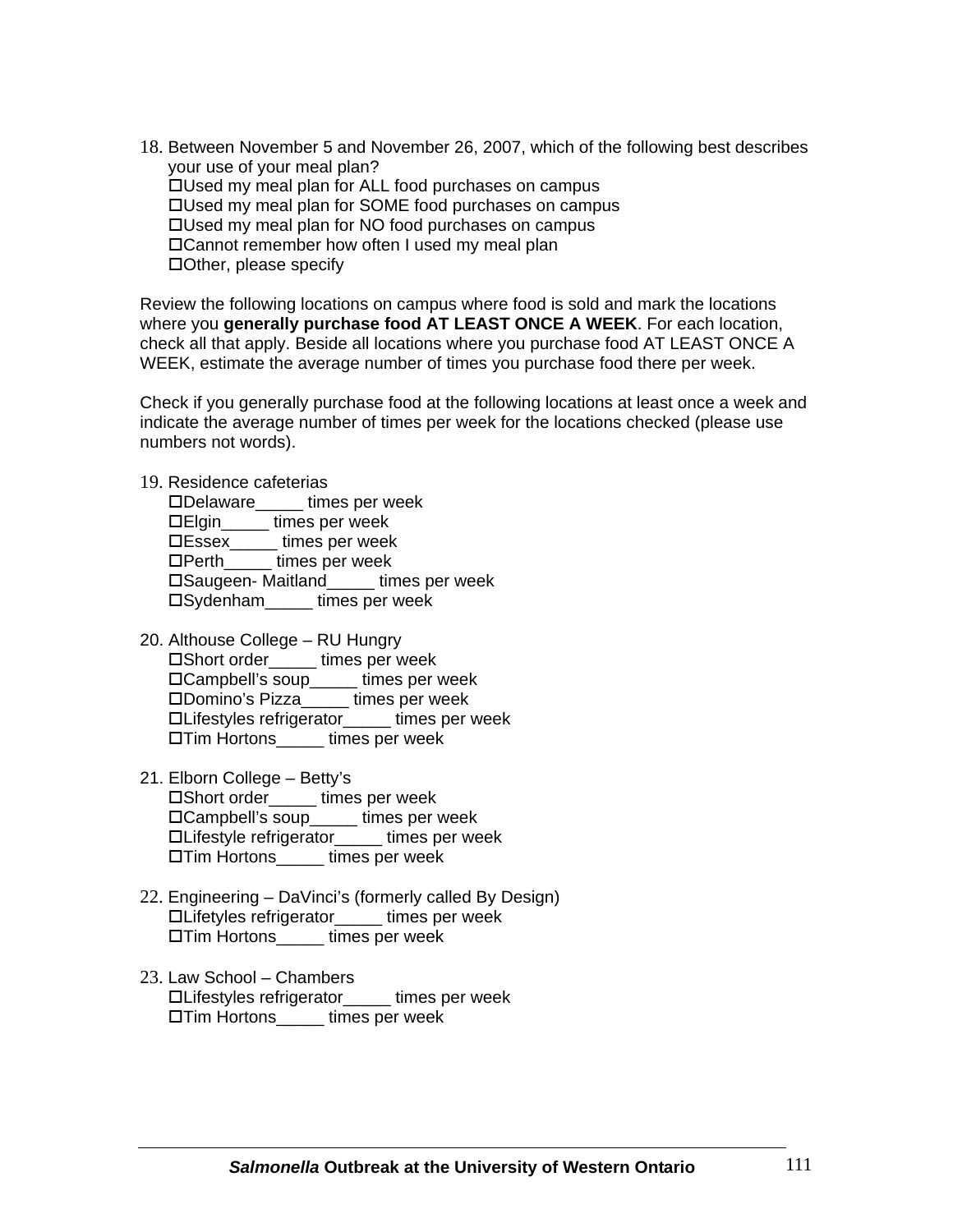- 24. Medical Sciences Centre Between Appointments Campbell's soup\_\_\_\_\_ times per week Lifestyles refrigerator\_\_\_\_\_ times per week Made in Japan\_\_\_\_\_ times per week  $\square$ Pita Pit $\square$ □Tim Hortons times per week
- 25. Natural Sciences Centre Einstein's Ah-So Sushi\_\_\_\_\_ times per week Campbell's Soup\_\_\_\_\_ times per week Freshens Smoothie Co.\_\_\_\_\_ times per week Lifestyles Refrigerator\_\_\_\_\_ times per week Starbucks\_\_\_\_\_ times per week
- 26. Natural Sciences Centre Nucleus Campbell's Soup\_\_\_\_\_ times per week Lifestyles Refrigerator\_\_\_\_\_ times per week □Made in Japan times per week Mr. Sub\_\_\_\_\_ times per week Pizza Pizza\_\_\_\_\_ times per week Tim Hortons\_\_\_\_\_ times per week
- 27. North Campus Building Lifestyles Refrigerator\_\_\_\_\_ times per week □Tim Hortons times per week Freshen Smoothie Co. \_\_\_\_\_ times per week Extreme Pita\_\_\_\_\_ times per week Starbucks\_\_\_\_\_ times per week
- 28. School of Business The Enterprise Campbell's soup \_\_\_\_\_ times per week Domino's Pizza\_\_\_\_\_ times per week Lifestyles refrigerator\_\_\_\_\_ times per week Tim Hortons\_\_\_\_\_ times per week
- 29. Social Sciences Encounters Short Order\_\_\_\_\_ times per week Campbell's Soup \_\_\_\_\_ times per week Lifestyles Refrigerator\_\_\_\_\_ times per week Starbucks\_\_\_\_\_ times per week Tim Hortons\_\_\_\_\_ times per week
- 30. Somerville House Lucy's Summanum Christian Christian Christian Lines per week Campbell's Soup \_\_\_\_\_ times per week Lifestyles Refrigerator\_\_\_\_\_ times per week Made in Japan\_\_\_\_\_ times per week □Pita Pit\_\_\_\_\_ times per week Pizza Pizza\_\_\_\_\_ times per week □ Tim Hortons times per week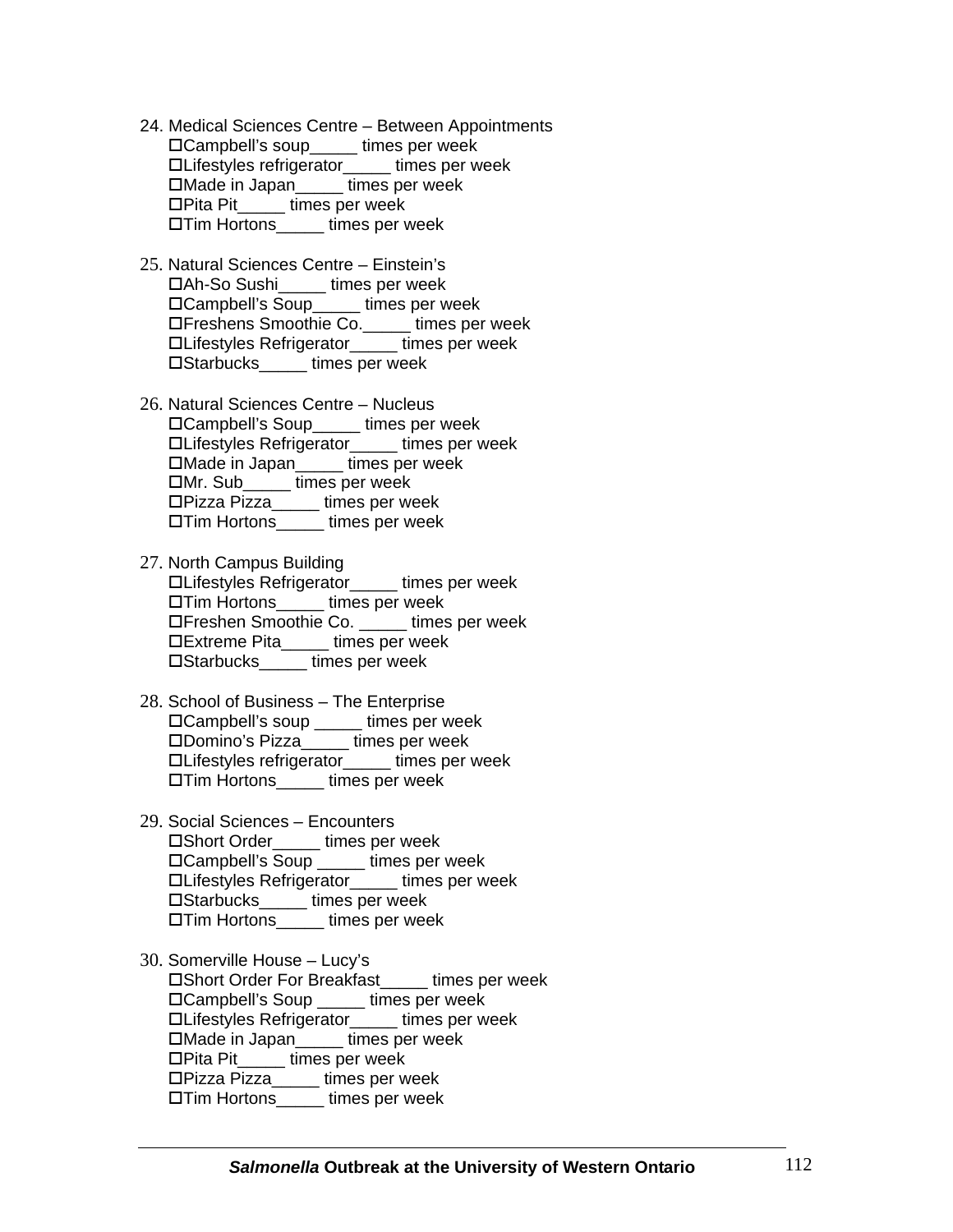- 31. South Valley Building South Valley Tim Hortons\_\_\_\_\_ times per week
- 32. Talbot College Encore Café Short Order\_\_\_\_\_ times per week Campbell's Soup\_\_\_\_\_ times per week Lifestyles Refrigerator\_\_\_\_\_ times per week Mr. Sub\_\_\_\_\_ times per week Pizza Pizza\_\_\_\_\_ times per week Tim Hortons\_\_\_\_\_ times per week
- 33. DB Weldon Library Quote Café Lifestyles Refrigerator\_\_\_\_\_ times per week Starbucks\_\_\_\_\_ times per week
- 34. University Community Centre Centre Spot Ah-So Sushi\_\_\_\_\_ times per week Campbell's Soups\_\_\_\_\_ times per week Freshens Smoothie Co. \_\_\_\_\_ times per week Harvey's\_\_\_\_\_ times per week Lifestyles Refrigerator\_\_\_\_\_ times per week Manchu Wok\_\_\_\_\_ times per week Pita Pit\_\_\_\_\_ times per week Pizza Pizza\_\_\_\_\_ times per week □Salad Bowl times per week Tim Hortons – main level \_\_\_\_\_ times per week  $\Box$ Tim Hortons – lower level times per week Williams Coffee Pub\_\_\_\_\_ times per week
- 35. Westminster
	- Lifestyles Refrigerator\_\_\_\_\_ times per week Starbucks\_\_\_\_\_ times per week
- 36. Food outlets at University-affiliated Colleges Brescia University College\_\_\_\_\_ times per week Huron University College\_\_\_\_\_ times per week □King's University College times per week
- 37. Is there anything you would like to add that might help us with this investigation?

Thank you very much for taking the time to complete the questionnaire.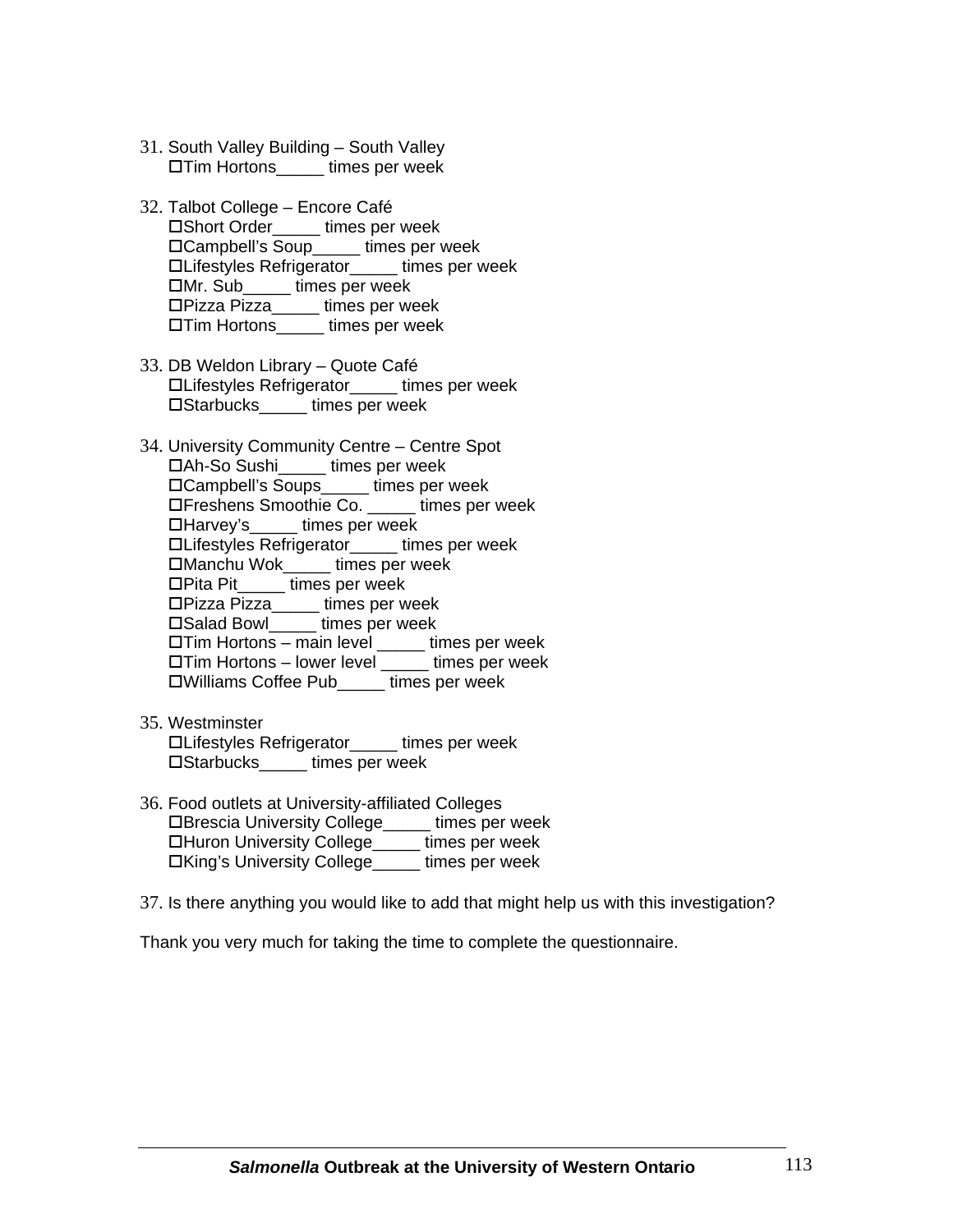# **Detailed Food Outlet Analysis from Campus Consumption Case-Control Study**

**Comparison of questionnaire cases and questionnaire controls who regularly eat at specific food outlets**

|                                     | Questionnaire             | Questionnaire                | <b>Unmatched</b>         | 95% Confidence  |  |  |  |  |
|-------------------------------------|---------------------------|------------------------------|--------------------------|-----------------|--|--|--|--|
|                                     | <b>Cases</b><br>$(n=102)$ | <b>Controls</b><br>$(n=878)$ | <b>Odds Ratio</b>        | <b>Interval</b> |  |  |  |  |
| <b>ALTHOUSE COLLEGE</b>             |                           |                              |                          |                 |  |  |  |  |
| <b>Short Order</b>                  | $1(1.0\%)$                | $3(0.3\%)$                   | 2.89                     | $0.30 - 28.02$  |  |  |  |  |
| Soup                                | 0                         | $2(0.2\%)$                   | $- -$                    |                 |  |  |  |  |
| Dominos Pizza                       | $\overline{0}$            | $1(0.1\%)$                   | $\overline{a}$           | $\overline{a}$  |  |  |  |  |
| Lifestyles                          | $\overline{0}$            | 6(0.7%)                      | $\overline{a}$           | н.              |  |  |  |  |
| <b>Tim Hortons</b>                  | $1(1.0\%)$                | 11 (1.3%)                    | 0.78                     | $0.10 - 6.11$   |  |  |  |  |
| <b>ELBORN COLLEGE</b>               |                           |                              |                          |                 |  |  |  |  |
| <b>Short Order</b>                  | $1(1.0\%)$                | 0                            | --                       |                 |  |  |  |  |
| Soup                                | $\Omega$                  | $\overline{0}$               | $\overline{a}$           | н.              |  |  |  |  |
| Lifestyles                          | $1(1.0\%)$                | $1(0.1\%)$                   | 8.68                     | 0.54-139.89     |  |  |  |  |
| <b>Tim Hortons</b>                  | $(1.0\%)$<br>$\mathbf 1$  | 4(0.5%)                      | 2.16                     | $0.24 - 19.54$  |  |  |  |  |
| <b>ENGINEERING</b>                  |                           |                              |                          |                 |  |  |  |  |
| Lifestyles                          | 0                         | $3(0.3\%)$                   | $\sim$                   |                 |  |  |  |  |
| <b>Tim Hortons</b>                  | $6(5.9\%)$                | 56 (6.4%)                    | 0.92                     | $0.39 - 2.19$   |  |  |  |  |
| <b>LAW</b>                          |                           |                              |                          |                 |  |  |  |  |
| Lifestyles                          | $2(2.0\%)$                | 4(0.5%)                      | 4.37                     | $0.79 - 24.16$  |  |  |  |  |
| <b>Tim Hortons</b>                  | $\overline{5}$ (4.9%)     | 20(2.3%)                     | 2.21                     | $0.81 - 6.02$   |  |  |  |  |
| <b>MEDICAL SCIENCE</b>              |                           |                              |                          |                 |  |  |  |  |
| Soup                                | $\pmb{0}$                 | $1(0.1\%)$                   | --                       |                 |  |  |  |  |
| Lifestyles                          | $\mathbf 0$               | 10 (1.1%)                    | --                       | $\mathbf{u}$    |  |  |  |  |
| Made in Japan                       | $\mathbf 0$               | $8(0.9\%)$                   | $\overline{\phantom{a}}$ | $\sim$          |  |  |  |  |
| Pita Pit                            | $1(1.0\%)$                | 23 (2.6%)                    | 0.37                     | $0.05 - 2.75$   |  |  |  |  |
| <b>Tim Hortons</b>                  | 5(4.9%)                   | 51 (5.8%)                    | 0.84                     | $0.33 - 2.15$   |  |  |  |  |
| <b>NATURAL SCIENCE - EINSTEIN'S</b> |                           |                              |                          |                 |  |  |  |  |
| Ah-So Sushi                         | $1(1.0\%)$                | 20 (2.3%)                    | 0.43                     | $0.06 - 3.20$   |  |  |  |  |
| Soup                                | 0                         | 7(0.8%)                      | $\sim$ $\sim$            | $\sim$          |  |  |  |  |
| Freshens                            | 3(2.9%)                   | 27 (3.1%)                    | 0.96                     | $0.29 - 3.21$   |  |  |  |  |
| Smoothie Co.                        |                           |                              |                          |                 |  |  |  |  |
| Lifestyles                          | $2(2.0\%)$                | 47 (5.4%)                    | 0.35                     | $0.09 - 1.48$   |  |  |  |  |
| <b>Starbucks</b>                    | 7(6.9%)                   | 132 (15.0%)                  | 0.42                     | $0.19 - 0.92$   |  |  |  |  |
| <b>NATURAL SCIENCE - NUCLEUS</b>    |                           |                              |                          |                 |  |  |  |  |
| Soup                                | $1(1.0\%)$                | $8(0.9\%)$                   | 1.08                     | $0.13 - 8.70$   |  |  |  |  |
| Lifestyles                          | 6(5.9%)                   | 34 (3.9%)                    | 1.55                     | $0.64 - 3.79$   |  |  |  |  |
| Made in Japan                       | $5(4.9\%)$                | 41 (4.7%)                    | 1.05                     | $0.41 - 2.73$   |  |  |  |  |
| Mr. Sub                             | 9(8.8%)                   | 55 (6.3%)                    | 1.45                     | $0.69 - 3.03$   |  |  |  |  |
| Pizza Pizza                         | $7(6.9\%)$                | 75 (8.5%)                    | 0.79                     | $0.35 - 1.76$   |  |  |  |  |
| <b>Tim Hortons</b>                  | 20 (19.6%)                | 243 (27.7%)                  | 0.64                     | $0.38 - 1.06$   |  |  |  |  |
| <b>NORTH</b>                        |                           |                              |                          |                 |  |  |  |  |
| Lifestyles                          | $1(1.0\%)$                | 11 (1.3%)                    | 0.78                     | $0.10 - 6.11$   |  |  |  |  |
| <b>Tim Hortons</b>                  | 17 (16.7%)                | 173 (19.7%)                  | 0.82                     | $0.47 - 1.41$   |  |  |  |  |
| Freshens                            | $\Omega$                  | 24 (2.7%)                    | $-$                      | $\mathbf{u}$    |  |  |  |  |
| Smoothie Co.                        |                           |                              |                          |                 |  |  |  |  |
| <b>Extreme Pita</b>                 | 6(5.9%)                   | 44 (5.0%)                    | 1.19                     | $0.49 - 2.85$   |  |  |  |  |
| <b>Starbucks</b>                    | $1(1.0\%)$                | 24 (2.7%)                    | 0.35                     | $0.05 - 2.63$   |  |  |  |  |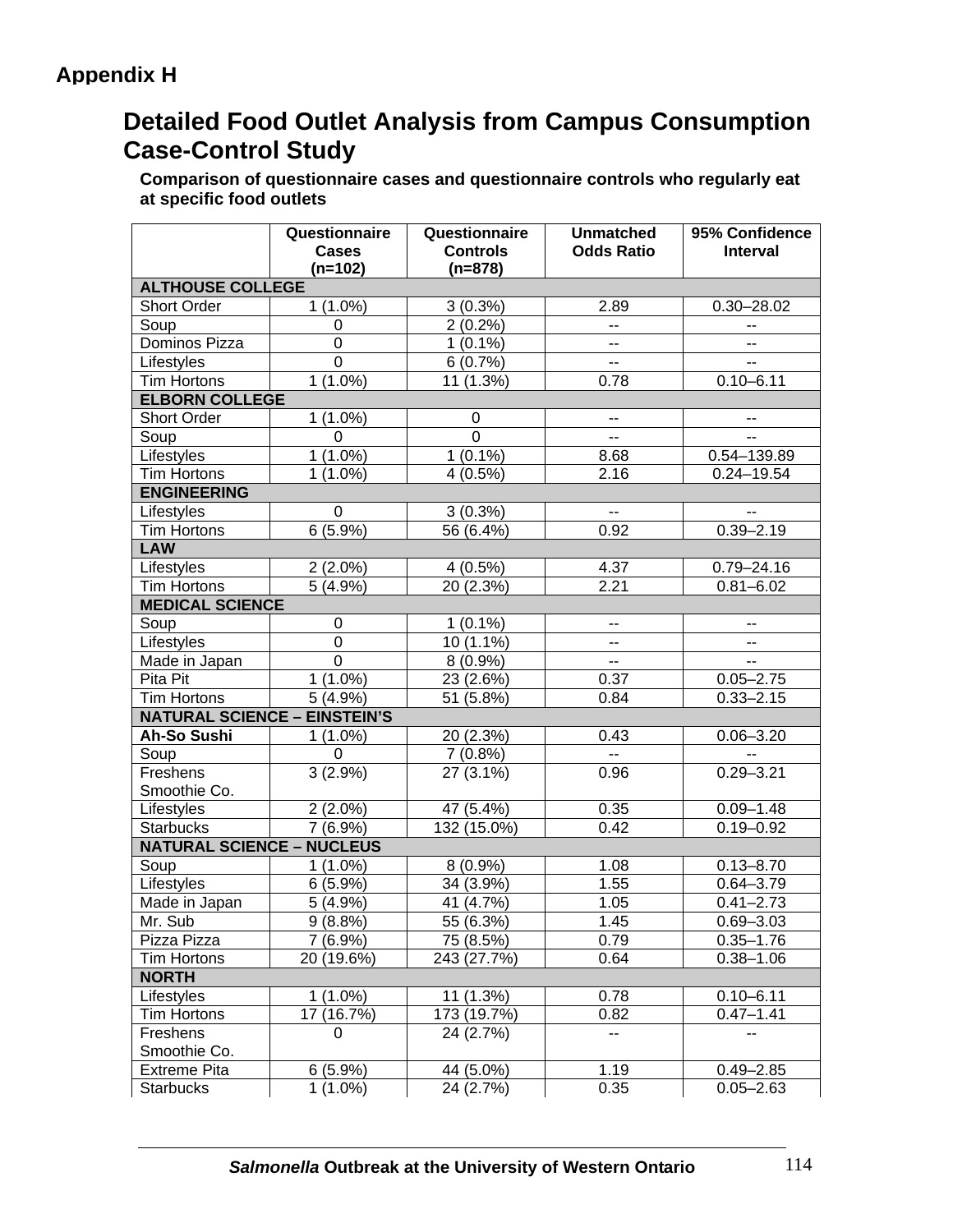| <b>BUSINESS</b>                |                  |             |               |                |  |  |  |  |
|--------------------------------|------------------|-------------|---------------|----------------|--|--|--|--|
| Soup                           | 0                | 0           |               |                |  |  |  |  |
| Dominos Pizza                  | $\mathbf 0$      | $\mathbf 0$ | --            | н.             |  |  |  |  |
| Lifestyles                     | 3(2.9%)          | $4(0.5\%)$  | 6.62          | 1.46-30.01     |  |  |  |  |
| <b>Tim Hortons</b>             | 3(2.9%)          | 4(0.5%)     | 6.62          | 1.46-30.01     |  |  |  |  |
| <b>SOCIAL SCIENCE</b>          |                  |             |               |                |  |  |  |  |
| <b>Short Order</b>             | $2(2.0\%)$       | 15 (1.7%)   | 1.15          | $0.26 - 5.11$  |  |  |  |  |
| Soup                           | $2(2.0\%)$       | 6(0.7%)     | 2.91          | $0.58 - 14.59$ |  |  |  |  |
| Lifestyles                     | $5(4.9\%)$       | 24 (2.7%)   | 1.83          | $0.68 - 4.92$  |  |  |  |  |
| <b>Starbucks</b>               | 6(5.9%)          | 40 (4.6%)   | 1.31          | $0.54 - 3.17$  |  |  |  |  |
| <b>Tim Hortons</b>             | 12 (11.8%)       | 142 (16.2%) | 0.69          | $0.37 - 1.30$  |  |  |  |  |
| <b>SOMERVILLE</b>              |                  |             |               |                |  |  |  |  |
| <b>Short Order</b>             | $1(1.0\%)$       | 14 (1.6%)   | 0.61          | $0.08 - 4.70$  |  |  |  |  |
| Soup                           | 0                | $3(0.3\%)$  | $\sim$ $\sim$ | $\sim$         |  |  |  |  |
| Lifestyles                     | $3(2.9\%)$       | 25 (2.8%)   | 1.03          | $0.31 - 3.49$  |  |  |  |  |
| Made in Japan                  | 6(5.9%)          | 45 (5.1%)   | 1.16          | $0.48 - 2.78$  |  |  |  |  |
| Pita Pit                       | $5(4.9\%)$       | 36 (4.1%)   | 1.21          | $0.46 - 3.15$  |  |  |  |  |
| Pizza Pizza                    | 3(2.9%)          | 23 (2.6%)   | 1.13          | $0.33 - 3.82$  |  |  |  |  |
| <b>Tim Hortons</b>             | 13 (12.7%)       | 90 (10.3%)  | 1.28          | $0.69 - 2.38$  |  |  |  |  |
| <b>SOUTH</b>                   |                  |             |               |                |  |  |  |  |
| <b>Tim Hortons</b>             | 4 (3.9%)         | 42 (4.8%)   | 0.81          | $0.29 - 2.31$  |  |  |  |  |
| <b>TALBOT</b>                  |                  |             |               |                |  |  |  |  |
| <b>Short Order</b>             | $1(1.0\%)$       | $9(1.0\%)$  | 0.96          | $0.12 - 7.62$  |  |  |  |  |
| Soup                           | 0                | $7(0.8\%)$  | $\sim$ $\sim$ | $\sim$         |  |  |  |  |
| Lifestyles                     | $2(2.0\%)$       | 25 (2.8%)   | 0.68          | $0.16 - 2.92$  |  |  |  |  |
| Mr. Sub                        | 4 (3.9%)         | 26 (3.0%)   | 1.34          | $0.46 - 3.91$  |  |  |  |  |
| Pizza Pizza                    | $2(2.0\%)$       | 25 (2.8%)   | 0.68          | $0.16 - 2.92$  |  |  |  |  |
| <b>Tim Hortons</b>             | 6(5.9%)          | 55 (6.3%)   | 0.94          | $0.39 - 2.23$  |  |  |  |  |
| <b>UCC CENTRE SPOT</b>         |                  |             |               |                |  |  |  |  |
| <b>Ah-So Sushi</b>             | 4 (3.9%)         | 27 (3.1%)   | 1.29          | $0.44 - 3.75$  |  |  |  |  |
| Soup                           | $3(2.9\%)$       | 11 (1.3%)   | 2.39          | $0.66 - 8.71$  |  |  |  |  |
| Freshens                       | $2(2.0\%)$       | 21 (2.4%)   | 0.82          | $0.19 - 3.53$  |  |  |  |  |
| Smoothie Co.                   |                  |             |               |                |  |  |  |  |
| Harveys                        | 17 (16.7%)       | 116 (13.2%) | 1.31          | $0.75 - 2.29$  |  |  |  |  |
| Lifestyles                     | 10 (9.8%)        | 32 (3.6%)   | 2.87          | $1.37 - 6.04$  |  |  |  |  |
| Manchu Wok                     | 14 (13.7%)       | 108 (12.3%) | 1.13          | $0.62 - 2.06$  |  |  |  |  |
| Pita Pit                       | 40 (39.2%)       | 113 (12.9%) | 4.37          | $2.80 - 6.81$  |  |  |  |  |
| Pizza Pizza                    | 16 (15.7%)       | 86(9.8%)    | 1.71          | $0.96 - 3.06$  |  |  |  |  |
| Salad Bowl                     | 20 (19.6%)       | 70 (8.0%)   | 2.82          | $1.63 - 4.86$  |  |  |  |  |
| Tim Hortons -                  | 40 (39.2%)       | 255 (29.0%) | 1.58          | $1.03 - 2.41$  |  |  |  |  |
| Main Level                     |                  |             |               |                |  |  |  |  |
| Tim Hortons-                   | 14 (13.7%)       | 145 (16.5%) | 0.80          | $0.45 - 1.45$  |  |  |  |  |
| Lower Level                    |                  |             |               |                |  |  |  |  |
| Williams Coffee                | $9(8.8\%)$       | 56 (6.4%)   | 1.42          | $0.68 - 2.97$  |  |  |  |  |
| Pub                            |                  |             |               |                |  |  |  |  |
| <b>WELDON LIBRARY</b>          |                  |             |               |                |  |  |  |  |
| Lifestyles                     | $1(1.0\%)$       | 19 (2.2%)   | 0.45          | $0.06 - 3.38$  |  |  |  |  |
| <b>Starbucks</b>               | 30 (29.4%)       | 164 (18.7%) | 1.81          | $1.15 - 2.87$  |  |  |  |  |
| <b>WESTMINSTER</b>             |                  |             |               |                |  |  |  |  |
| Lifestyles                     | 0<br>$\mathbf 0$ | 0           |               |                |  |  |  |  |
| $4(0.5\%)$<br><b>Starbucks</b> |                  |             |               |                |  |  |  |  |
| <b>RESIDENCES</b>              |                  |             |               |                |  |  |  |  |
| Delaware                       | 4 (3.9%)         | 75 (8.5%)   | 0.44          | $0.16 - 1.22$  |  |  |  |  |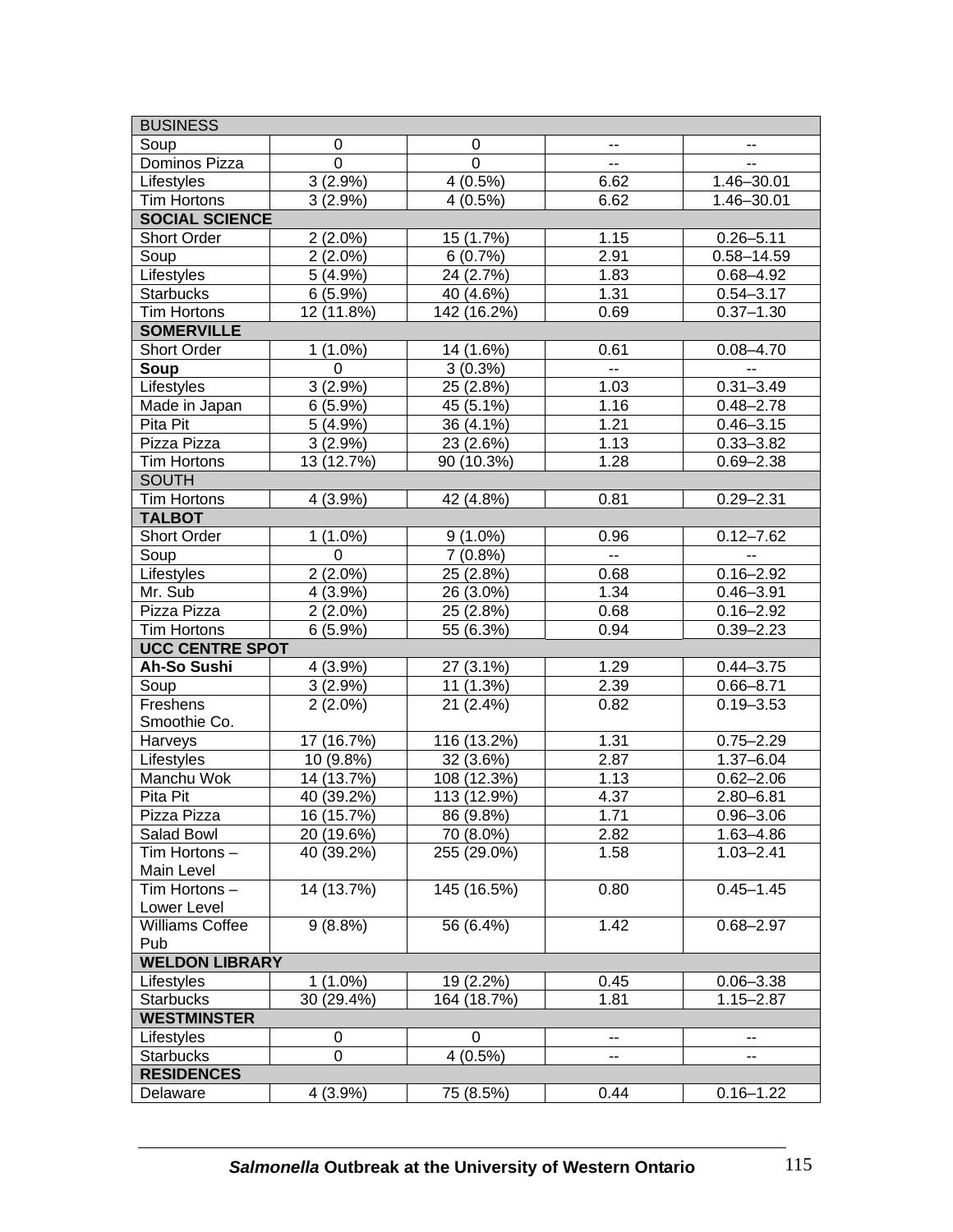| Elgin           | $(1.0\%)$  | 33 (3.8%) | 0.25 | $0.03 - 1.87$ |  |  |
|-----------------|------------|-----------|------|---------------|--|--|
| Essex           | 6(5.9%)    | 22 (2.5%) | 2.43 | $0.96 - 6.15$ |  |  |
| Perth           | $4(3.9\%)$ | 38 (4.3%) | 0.90 | $0.32 - 2.58$ |  |  |
| Saugeen-        | 6(5.9%)    | 53 (6.0%) | 0.97 | $0.41 - 2.32$ |  |  |
| Maitland        |            |           |      |               |  |  |
| Sydenham        | $2(2.0\%)$ | 44 (5.0%) | 0.38 | $0.09 - 1.59$ |  |  |
| <b>COLLEGES</b> |            |           |      |               |  |  |
| <b>Brescia</b>  | 0          | 31 (3.5%) | $-$  | $- -$         |  |  |
| Huron           | $4(3.9\%)$ | 26 (3.0%) | 1.34 | $0.46 - 3.91$ |  |  |
| Kings           | 7 (6.9%)   | 66 (7.5%) | 0.91 | $0.40 - 2.03$ |  |  |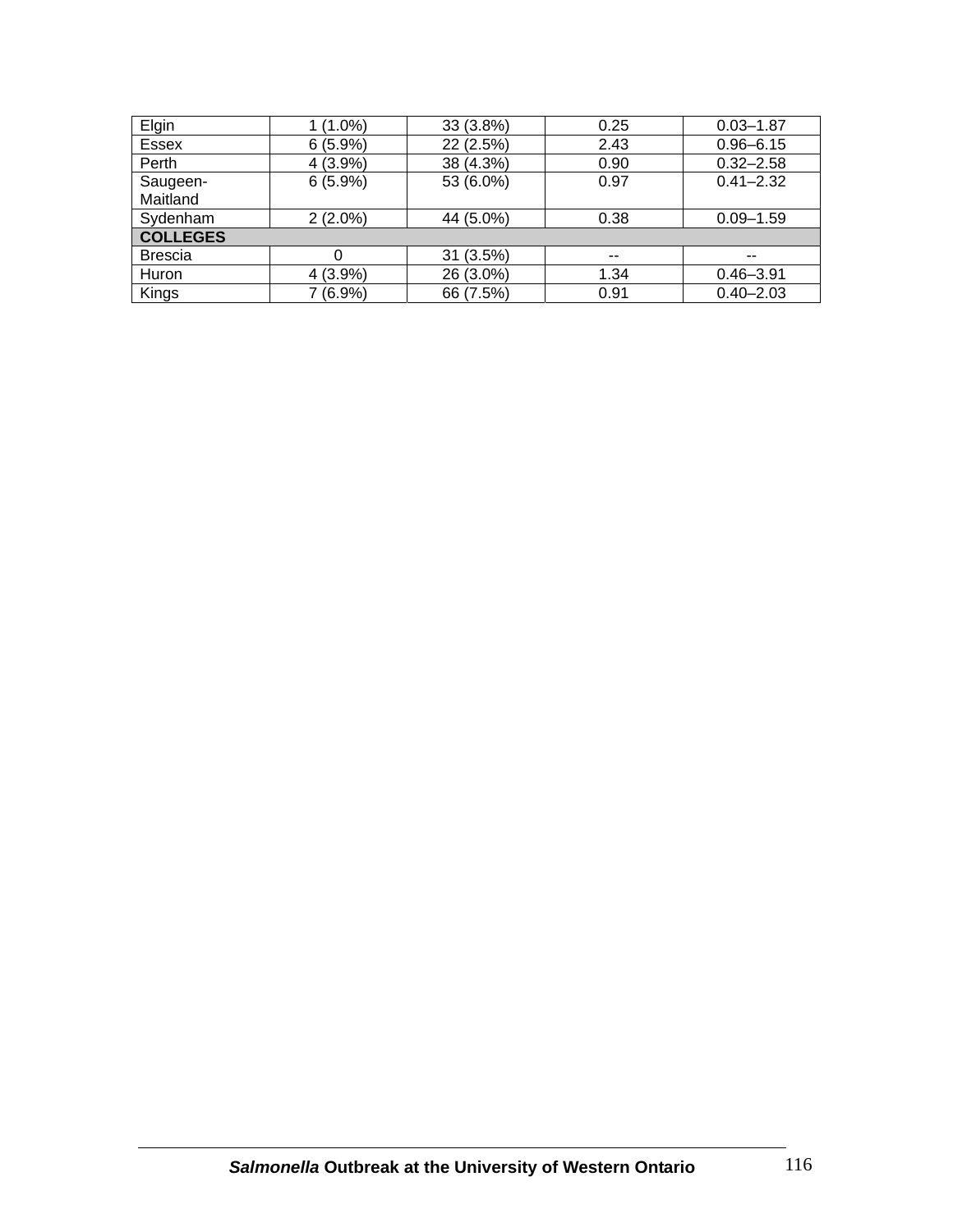# **SECTION M**

# **References**